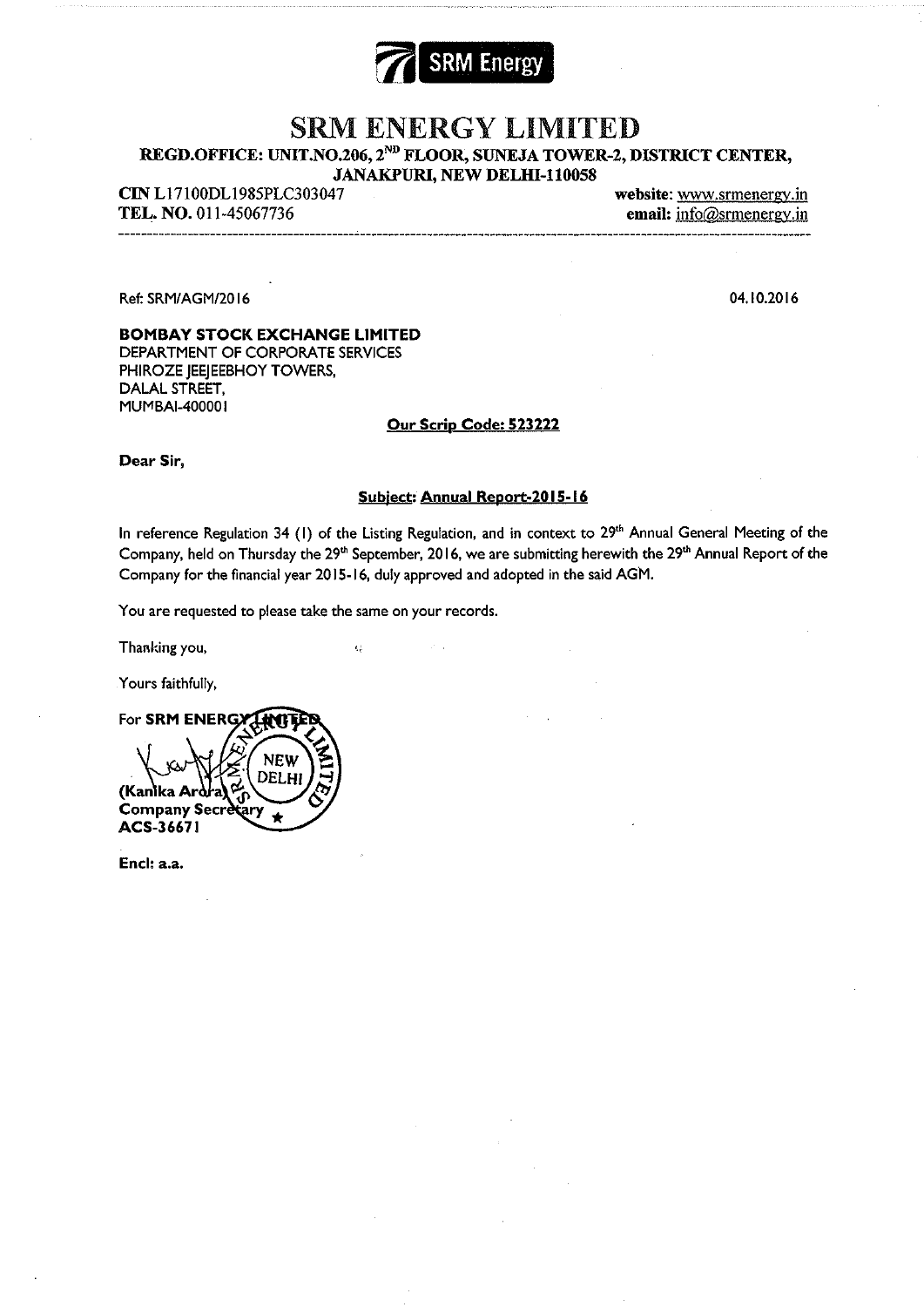

# **SRM ENERGY LIMITED**

**29th Annual Report 2015-16**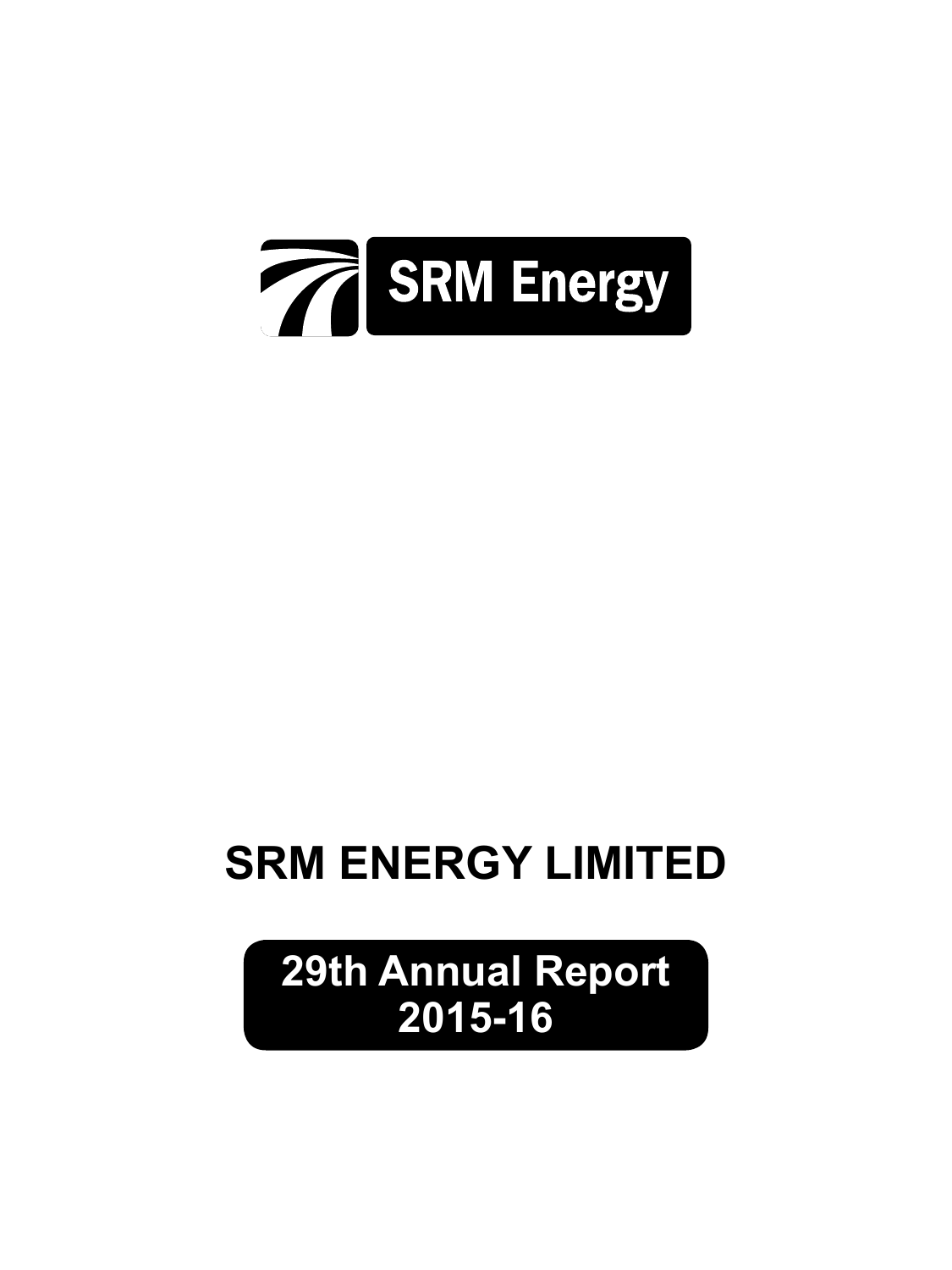# **CORPORATE INFORMATION**

#### **BOARD OF DIRECTORS**

Mr. Vishal Rastogi **Managing Director** Managing Director

Ms. Kanika Arora(Appointed w.e.f 12.02.2016) Mr. Kailash Chandra Gupta

#### **BANKERS**

Axis Bank Limited

#### **STATUTORY AUDITORS**

M/s VATSS & Associates

#### **REGISTERED OFFICE**

Unit No. 206, 2nd Floor, Suneja Tower-II, District Centre, Janakpuri, New Delhi-110058.

#### **REGISTRAR & SHARE TRANSFER AGENTS LISITNG OF SECURITIES**

Datamatics Financial Services Ltd, The Bombay Stock Exchange, Plot No.B-5, Part B Cross Lane, MIDC, PhirozeJeejeebhoy Towers, Andheri-East, Mumbai-400093. 25th Floor, Dalal Street, Tel. No.: +91-22-66712151 / 2156 Mumbai-400001 Fax : +91-22-66712161 Email : info@dfssl.com Website : www.datamaticsbpo.com

Mr. Sameer Rajpal Non-Executive & Independent Director Mr. Pranav Kumar Non-Executive &Independent Director Mr. Vijay Kumar Sharma Non-Executive &Independent Director Mrs. Tanu Agarwal Non-Executive Woman Director

# CS & COMPLIANCE OFFICER **CHIEF FINANCIAL OFFICER** (CFO)

#### CIN: L17100DL1985PLC303047

| <b>CONTENTS</b>                                                           | Page No.  |
|---------------------------------------------------------------------------|-----------|
|                                                                           |           |
|                                                                           | $03 - 08$ |
|                                                                           |           |
|                                                                           | $20 - 21$ |
|                                                                           | $22 - 30$ |
|                                                                           | $31 - 33$ |
|                                                                           | 34        |
|                                                                           | 35        |
|                                                                           | 36        |
| Notes to Financial Statements for the year ended March 31, 2016           | $37 - 45$ |
| Independent Auditor's Report on Consolidated Financial Statements 46 - 48 |           |
|                                                                           | 49        |
|                                                                           | 50        |
|                                                                           | 51        |
| Significant Accounting Policies and Notes to Accounts                     |           |
|                                                                           |           |
|                                                                           |           |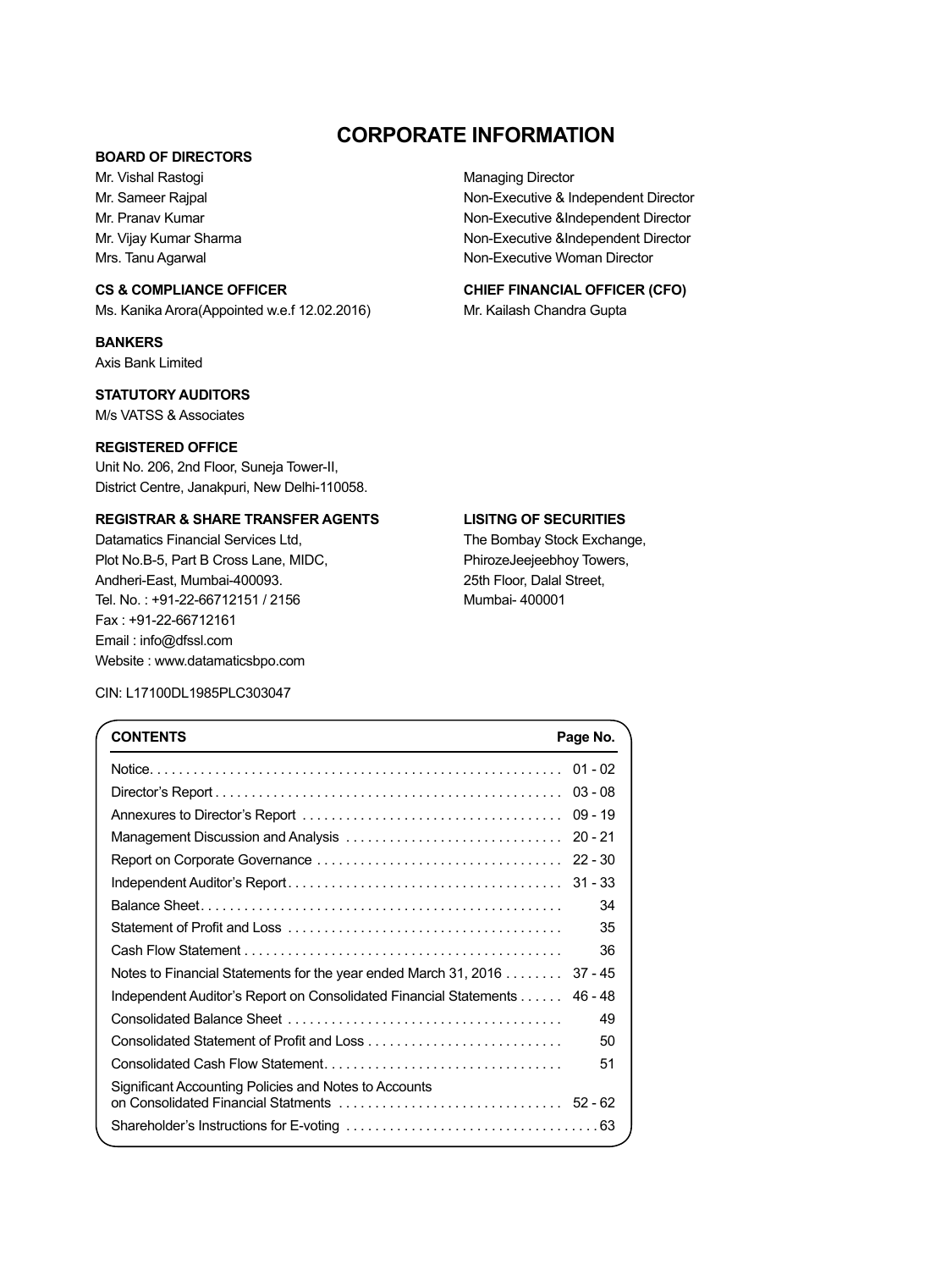# **NOTICE**

NOTICE is hereby given that the Twenty Ninth Annual General Meeting of the members of SRM Energy Limited will be held on Thursday, September 29, 2016 at 11.30 a.m. at Executive Club, Dolly Farms & Resorts, 439, Village Shahurpur, P.O, Fatehpur Beri, New Delhi- 110074, to transact the following businesses:

#### **ORDINARY BUSINESS:**

#### **Item No. 1: Adoption of Financial Statement:**

To receive, consider and adopt the audited financial statement (including Audited Consolidated Financial Statements) of the Company for the financial year ended 31st March, 2016 and the Reports of Director's and Auditor's thereon.

#### **Item No.2: Appointment of Directors:**

To appoint a Director in place of Ms. Tanu Agarwal (DIN-07134266) who retires by rotation and being eligible, offers herself for reappointment.

#### **Item No.3: Appointment of Auditors:**

To consider and, if thought fit, to pass with or without modification, the following resolution as an Ordinary Resolution:

**"RESOLVED THAT** pursuant to the provisions of Section 139, 142 and other applicable provisions of the Companies Act, 2013 and the rules made thereunder, as amended from time to time, and pursuant to the recommendation of the Board of Directors and also pursuant to the resolution passed by the shareholders in the previous Annual General Meeting of the Company held on 30th September, 2015, the appointment of M/s VATSS & Associates, Chartered Accountants, New Delhi (Firm Registration No.- 017573N) as Statutory Auditors of the Company to hold office till the conclusion of the next AGM be and is hereby ratified and that the Board of Directors be and is hereby authorized to fix the remuneration payable to them for the financial year ending March 31, 2017, as may be determined by the Audit Committee in consultation with the Auditors."

#### **By Order of the Board of Directors**

Place : New Delhi **(Kanika Arora)** 

Date : August 04, 2016 **Company Secretary**

#### **NOTES**

- 1. A MEMBER ENTITLED TO ATTEND AND VOTE AT THIS ANNUAL GENERAL MEETING IS ENTITLED TO APPOINT A PROXY TO ATTEND AND VOTE ON A POLL ON HIS BEHALF. A PROXY NEED NOT BE A MEMBER OF THE COMPANY. PROXIES IN ORDER TO BE EFFECTIVE MUST BE RECEIVED AT THE REGISTERED OFFICE OF THE COMPANY AT UNIT NO. 206, 2ND FLOOR, SUNEJA TOWER-II, DISTRICT CENTRE, JANAKPURI, NEW DELHI-110058, NOT LESS THAN 48 HOURS BEFORE THIS ANNUAL GENERAL MEETING. A FORM OF PROXY IS GIVEN AT THE END OF THIS ANNUAL REPORT.
- 2. A person can act as proxy on behalf of members not exceeding fifty (50) and holding in the aggregate not

more than ten percent of the total share capital of the Company carrying voting rights.

- 3. Provided that a member holding more than ten percent of the total paid up share capital of the Company carrying voting rights may appoint a single person as proxy and such person shall not act as proxy for any other person or shareholder.
- 4. In case of Joint holders attending the meeting, only such holder who is higher in the order of names will be entitled to vote.
- 5. The Register of Members and Share Transfer Books of the Company will remain closed from Friday 23rd September, 2016 to Thursday 29th September, 2016 (both days inclusive).
- 6. During the period beginning 24 hours before the time fixed for the commencement of the meeting and ending with the conclusion of the meeting, a member would be entitled to inspect proxies lodged at any time during the business hours of the Company, provided that not less than 3 days notice is given in writing to the Company.
- 7. The Register of Directors and Key Managerial Personnel and their Shareholding, maintained under Section 170 of Companies Act, 2013 and the Register of Contracts and Arrangements in which Directors are Interested maintained under Section 189 of Companies Act, 2013 will be available for inspection by the members at the AGM.
- 8. The Shareholding of Independent Directors seeking appointment/re-appointment at this meeting are as under:

Ms. Tanu Agarwal: Nil shares.

- 9. Corporate Members intending to send their authorised representative to attend the meeting are requested to send to the Company a certified copy of the Board Resolution authorizing their representative to attend and vote on their behalf at the meeting.
- 10. Members/Proxy Holders are requested to produce at the entrance of hall, attendance slips duly completed and signed, in accordance with the specimen signature registered with the Company for admission to the Meeting Hall.
- 11. The members are requested to
	- a. Bring their copy of Annual report at the Annual General Meeting.
	- b. **I In case shares are held in physical form:** notify immediately the change of address, if any, to the Company at Unit No. 206, 2nd Floor, Suneja Tower-II, District Centre, Janakpuri, New Delhi-110058 or to the Registrar and Share Transfer Agent of the Company, Datamatics Financial Services Ltd, Plot No.B-5, Part B Cross Lane, MIDC, Andheri-East, Mumbai-400093 quoting their folio number.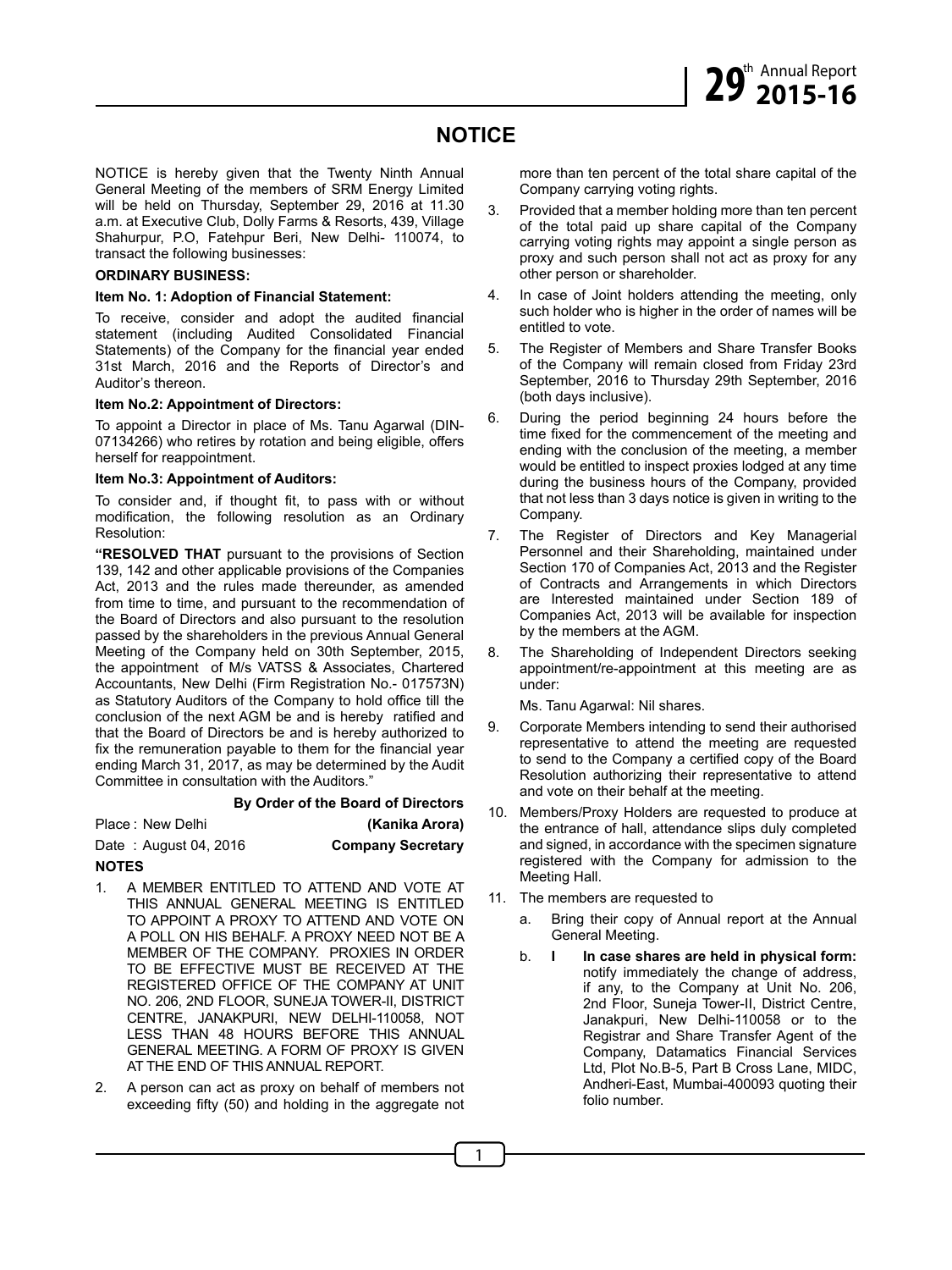

- **II In case shares are held in dematerialized form:** notify to their depository participants, change/correction in their address/ bank account particulars etc. as the Company uses the information provided by Depositories in respect of shares held in dematerialized form.
- c. Send, in case of those members who have multiple accounts in identical names or joint names in same order, all the share certificates to the Registrar and Share Transfer Agent of the Company, Datamatics Financial Services Ltd at the aforesaid address for consolidation of all such shareholdings into one account to facilitate better service.
- 12. All the documents referred to in the accompanying Notice are open for inspection at the Registered Office of the Company between 11.00 a.m. to 1.00 p.m. on all days except Saturday, Sunday and Public holidays up to the date of the Annual General Meeting.
- 13. The Annual Report 2015-16 is being sent through electronic mode only to the members whose email addresses are registered with the Company/ Depository Participant(s), unless any member has requested for a physical copy of the Report. For members who have not registered their email addresses, physical copies of the annual report 2015-16 are being sent by the permitted mode. The Annual Report will also be available at the Company's registered office for inspection during normal business hours on all working days. Members may also note that copy of the annual report of the Company is also available on Company's website "www.srmenergy.in".
- 14. With a view to using Natural Resources responsibly, we request Shareholders to update their email address with their Depository participants to enable the Company to send all communications including Annual Report, Notices, Circulars, etc. electronically. Members who hold shares in physical form are requested to write to **"Datamatics Financial Services Ltd (Unit SRM Energy Limited), Plot No.B-5, Part B Cross Lane, MIDC, Andheri-East, Mumbai-400093"** with details like Name, Folio No. and Email ID to register the same at our Registrar and Transfer Agent.
- 15. Brief profile and other additional information pursuant to Regulation 36 of SEBI (Listing obligations and Disclosure Requirements) Regulations, 2015 of Directors seeking appointment / re-appointment at the forthcoming Annual General Meeting is furnished as annexure to the notice. The Directors have furnished consent/declaration for their appointment/reappointment as required under Companies Act, 2013 and rules made thereunder.
- 16. In terms of Section 108 of the Companies Act, 2013 read with Rule 20 of Companies (Management and Administration) Rules, 2014 and Regulation 44 of SEBI

(Listing obligations and Disclosure Requirements) Regulations, 2015, e-voting facility is being provided to the members. Details of the e-voting process and other relevant details are being sent to all the Members along with the Notice. The facility for voting through ballot paper will also be made available at the AGM and the members attending the AGM and who have not cast their vote electronically shall be able to exercise their right at the AGM through ballot paper. Members who have cast their vote by e-voting may attend the AGM but shall not be entitled to cast their vote again.

- 17. **Voting through Electronics Means** A detailed instructions and related write ups, on **Electronic Voting Process,** which forms part of this notice, is given at the end of this Annual Report. Shareholders are requested to kindly follow the said process for casting their vote electronically.
- 18. The Securities and Exchange Board of India (SEBI) has mandated the submission of the Permanent Account Number (PAN) by every participant in the Securities Market. Members holding shares in electronic form are, therefore requested to submit their PAN to their Depository Participant(s). Members holding shares in physical form are required to submit their PAN details to the Company and/or its RTA.
- 19. A rounte map for the AGM venue is provided at the back cover of the annual report.
- 20. **Important Communication to Members**

Pursuant to the Order of the Regional Director, Western Region Mumbai dated 06.06.2016 in respect of shifting of Registered office of the Company from the state of Maharashtra to the NCT of Delhi the registered Office of the Company has been shifted to "Unit No. 206, 2nd Floor, Suneja Tower-2, District Centre, Janakpuri, New Delhi-110058" with effect from the date of the aforesaid order. The new Corporate Identification No. (CIN) is "L17100DL1985PLC303047".

#### **NOTES ON DIRECTORS SEEKING APPOINTMENT/ RE-APPOINTMENT AS REQUIRED UNDER REGULATION 36 OF SEBI (LISTING OBLIGATIONS AND DISCLOSURE REQUIREMENTS) REGULATIONS, 2015.**

**Ms. Tanu Agarwal** (DIN: 07134266), born on 17th December, 1978, who joined the Board on 01st April, 2015 as a Non executive Director of the Company, is a law graduate and also holds a post graduate degree in Commerce. She is a fellow member of The Institute of Company Secretaries of India (ICSI) with a vast experience of more than 14 years in legal and business consulting.

She is not related to any of the other Directors of the Company in any manner and also does not hold any shares of the Company.

Further she does not hold Directorship in any other Company. She is not a member in any committee in the Company.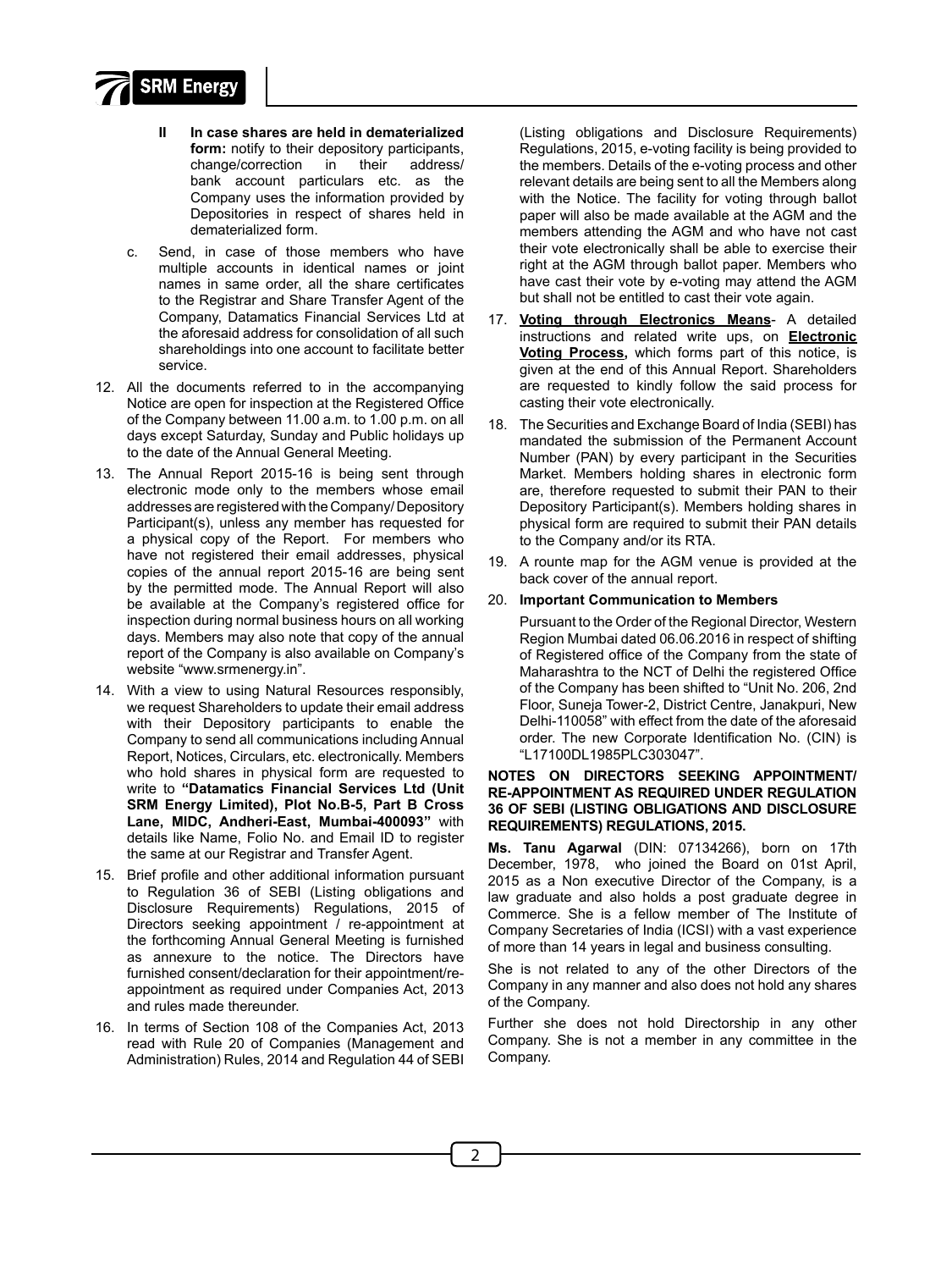# **DIRECTOR'S REPORT**

To,

#### The Members of **SRM Energy Limited**

The Directors present their 29th Annual Report and Audited Financial Statements for the financial year 2015-16.

#### 1. **Financial Summary/highlights on Performance of the Company** (In Rs. Million)

| <b>Particulars</b>                     |         | <b>Standalone</b>        | Consolidated |         |  |
|----------------------------------------|---------|--------------------------|--------------|---------|--|
|                                        | 2015-16 | 2014-15                  | 2015-16      | 2014-15 |  |
| Revenue from Operations                | ٠       | $\overline{\phantom{a}}$ |              |         |  |
| Other Income                           | 0.00    | 0.05                     | 0.00         | 0.01    |  |
| <b>Total Revenue</b>                   | 0.00    | 0.05                     | 0.00         | 0.01    |  |
| <b>Operational Expenses</b>            |         |                          |              |         |  |
| <b>Employee Benefit Expenses</b>       | 2.79    | 3.11                     | 2.79         | 3.11    |  |
| Interest and Finance Charges           | ٠       | $\overline{\phantom{a}}$ | -            |         |  |
| Depreciation and Amortizations         | ٠       | $\overline{\phantom{a}}$ |              |         |  |
| <b>Other Expenses</b>                  | 2.73    | 2.67                     | 2.73         | 2.67    |  |
| <b>Total Expenses</b>                  | 5.52    | 5.78                     | 5.52         | 5.78    |  |
| Profit/(Loss) before exceptional items | (5.52)  | (5.73)                   | (5.52)       | (5.77)  |  |
| <b>Exceptional Items</b>               |         | 1.08                     |              | 1.08    |  |
| Profit/(Loss) for the year             | (5.52)  | (6.81)                   | (5.52)       | (6.85)  |  |

#### **2. Dividend**

There is no operating income or profit, hence no dividend is being recommended.

#### **3. Reserves**

There is no surplus available to be carried forward to Reserves.

#### **4. Brief description of the Company's working during the year/ State of Company's affair**

As reported earlier, the Company is in the process of setting up Thermal Power Projects at various locations more particularly in the state of Tamilnadu. The project at Tamilnadu is consisting of 3X660 MW i.e. 1980 MW capacity is being set up by the Wholly Owned Subsidiary SRM Energy Tamilnadu Pvt. Ltd. As such there are no other operations at present and the related expenses incurred during the current period are considered as pre-operative expenses pending allocation to the power project.

The Company had plan to induct financial / strategic investor into the subsidiary to take care of the equity requirements for the project and the debt portion was proposed to be met through loans from the Chinese Banks Consortium, in spite of the same, the aforesaid plans have met with a road block in view of nonavailability of funds, downfall in the energy sector, delays and changed socio-economic conditions in the country. This situation has significantly impacted the development of the project and has brought it to the standstill.

The Group's networth has been significantly reduced and it has been incurring cash losses, the promoters have infused funds by way of unsecured loan and are committed to provide necessary funding to meet the liabilities and future running expenses of the Group.

Amidst aforesaid situation, where the Company is incurring cash losses, increasing amount of unsecured loans from the promoters, changed socio-economic conditions, etc. the Board of Directors of the Company, have decided to sell/dispose off the proposed Power plant in its wholly owned subsidiary, subject to necessary approvals from the shareholders and other statutory authorities, if any.

The power plant in the wholly owned subsidiary, which is intended to be sold /disposed off as explained above, is in Pre-operative stage and no expenses have been charged to Statement of Profit and Loss. Accordingly, the loss for the year does not include any loss relating to ordinary activities attributable to discontinuing operations.

#### **Shifting of Registered office of the Company:**

Further, for the ease of doing business, and effective control over the administrative activities of the Company, Your Company had filed the petition to Regional Director, Western Region, Mumbai, for shifting of the Registered office of the Company from Mumbai, Maharashtra to NCT of Delhi.

Pursuant to the aforesaid petition, the Regional Director, Western Region Mumbai vide order dated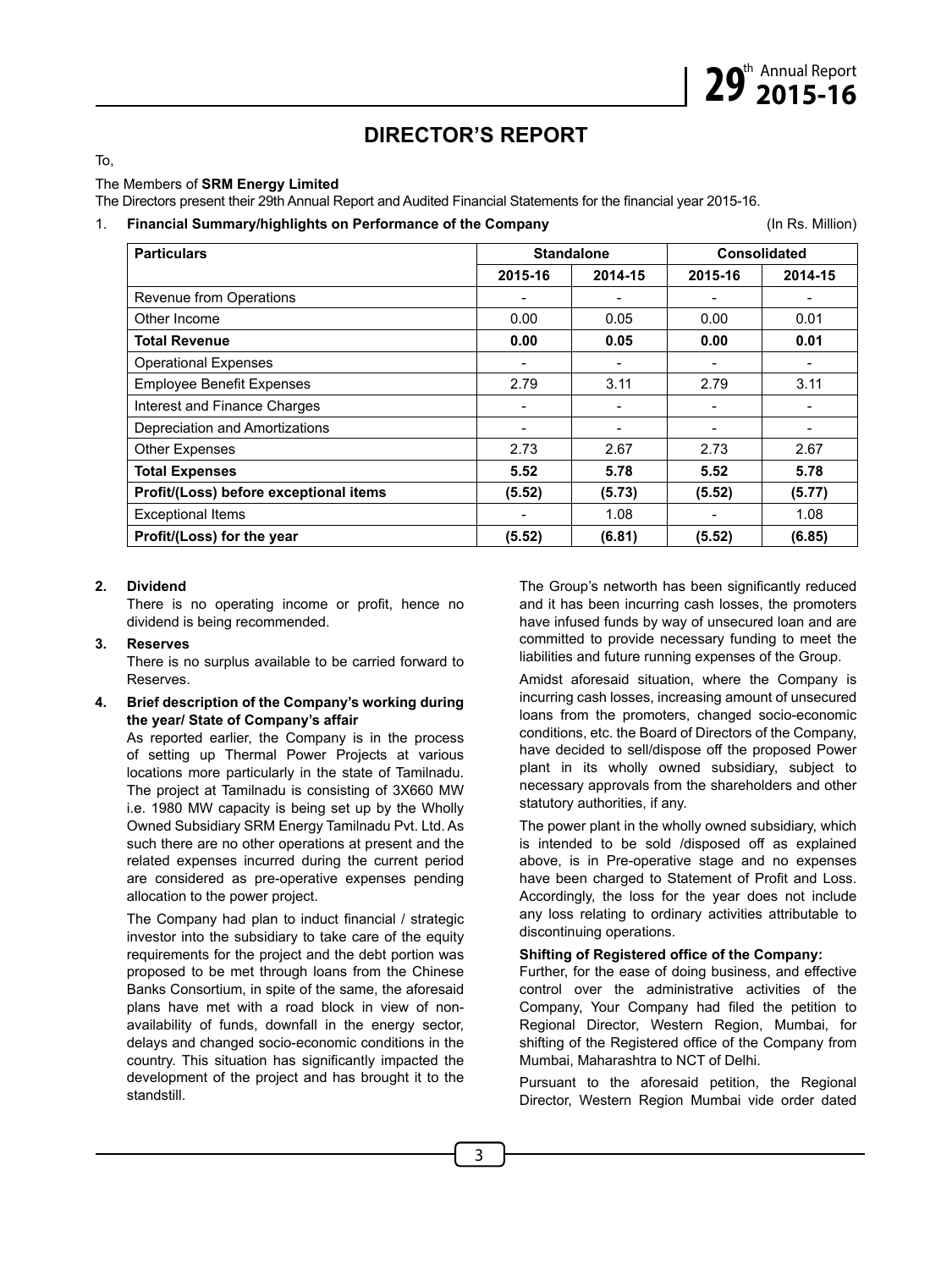

06.06.2016 have ordered for such shifting of registered office from state of Maharashtra to the NCT of Delhi, hence the Registered Office of the Company has been shifted to "Unit No. 206, 2nd Floor, Suneja Tower-2, District Centre, Janakpuri, New Delhi-110058", with effect from the aforesaid order.

- **5. Change in the nature of business, if any**  There was no change in the nature of business of the Company during the financial year 2015-16.
- 6. **Material changes and commitments, if any, affecting the financial position of the company which have occurred between the end of the financial year of the company to which the financial statements relate and the date of the report.** There are no changes and commitments, which are affecting the financial position of the Company from the end of the financial year, i.e., 31st March, 2016 till the date of this Report. i.e., 04th August, 2016.
- 7. **Details in respect of adequacy of internal financial controls with reference to the Financial Statements.** The Company has adequately adopted the procedures to ensure the proper internal control, suitable policies and guidelines as required under various provisions of the Companies Act, 2013 and the Listing Agreement are in place. These policies, e.g. Vigil Mechanism Policy/Whistle Blower Policy, Risk Management Policy are meant to adhere to the proper guideline, rules and regulations to comply with the requirement of the law, to reduce the possible threats of fraud and to ensure the orderly and efficient conduct of the business of the Company. These policies and guidelines are adequately monitored by the designated Committees of the Board. The Members be further apprised that earlier the affairs of Risk Management were being looked after by the Risk Management Committee of the Company, however, the Board decided to dissolve the said committee and terms of reference of the same shall be looked after by the Audit Committee of the Company.

The Company apart from the above, has also in place a system of Internal Control adequate in respect to the size and operations of the Company. M/s Amarjeet Singh & Associates, had been the Internal Auditor of the Company for the financial year 2015-16. He has been conducting internal audit at regular intervals at every quarter ending. No material discrepancies have been reported by him during the period of his Audit. The Company prepared the financial information/Reporting as per the requisite requirements of the Companies Act, 2013 and the Listing Agreement/Regulations, and place it to the Audit Committee and Board for the approval, once approved the said financial results are submitted to the stock exchange and also placed on the website of the Company.

#### **8. Details of Subsidiary/ Joint Ventures/ Associate Companies**

Your Company has one wholly owned subsidiary company viz. SRM Energy Tamilnadu Private Limited, which does not have any operations at present. Though it is further to note that during the year of reporting:

- No Company has become/ceased to be a subsidiary during the financial year 2015-16.
- No company has become/ceased to be a joint venture or associate during the financial year 2015-16.

The Policy for determining material subsidiaries as approved may be accessed on the Company's website at the link:

http://srmenergy.in/Data/Documents/SRM%20 Energy%20-%20OD%20%20Policy%20for%20 Determining%20Material%20Subsidiary.pdf

**9. Performance and financial position of each of the subsidiaries, associates and joint venture companies included in the consolidated financial statement.**

A report on the performance and financial position is provided as Note 25 to the consolidated financial statement and hence not repeated here for the sake of brevity.

In accordance with the Companies Act, 2013 ("the Act") and Accounting Standard (AS) - 21 on Consolidated Financial Statements and such other rules and laws as may be applicable, the audited consolidated financial statement is provided in the Annual Report, and the same is also proposed for the approval of shareholders.

However, the annual financial statements of the subsidiary company and the related detailed information are available to the shareholders of the holding and subsidiary companies seeking such information at any point of time. The annual accounts of the subsidiary company are kept for inspection by any shareholder at the Registered office of the holding company and of the subsidiary company concerned.

#### **10. Deposits**

The Company has not accepted deposits during financial year 2015-16 under the provisions of Chapter V of Companies Act, 2013.

#### **11. Statutory Auditors**

M/s VATSS & Associates, Chartered Accountants, (ICAI Firm Registration No.- 017573N) were appointed as Statutory Auditors of the Company for a period of 5 years in the previous Annual General Meeting (AGM) of the Company held on 30th September, 2015 subject to ratification of their appointment by the members in every subsequent AGM. They have completed the audit of the Company for the financial year 2015-16.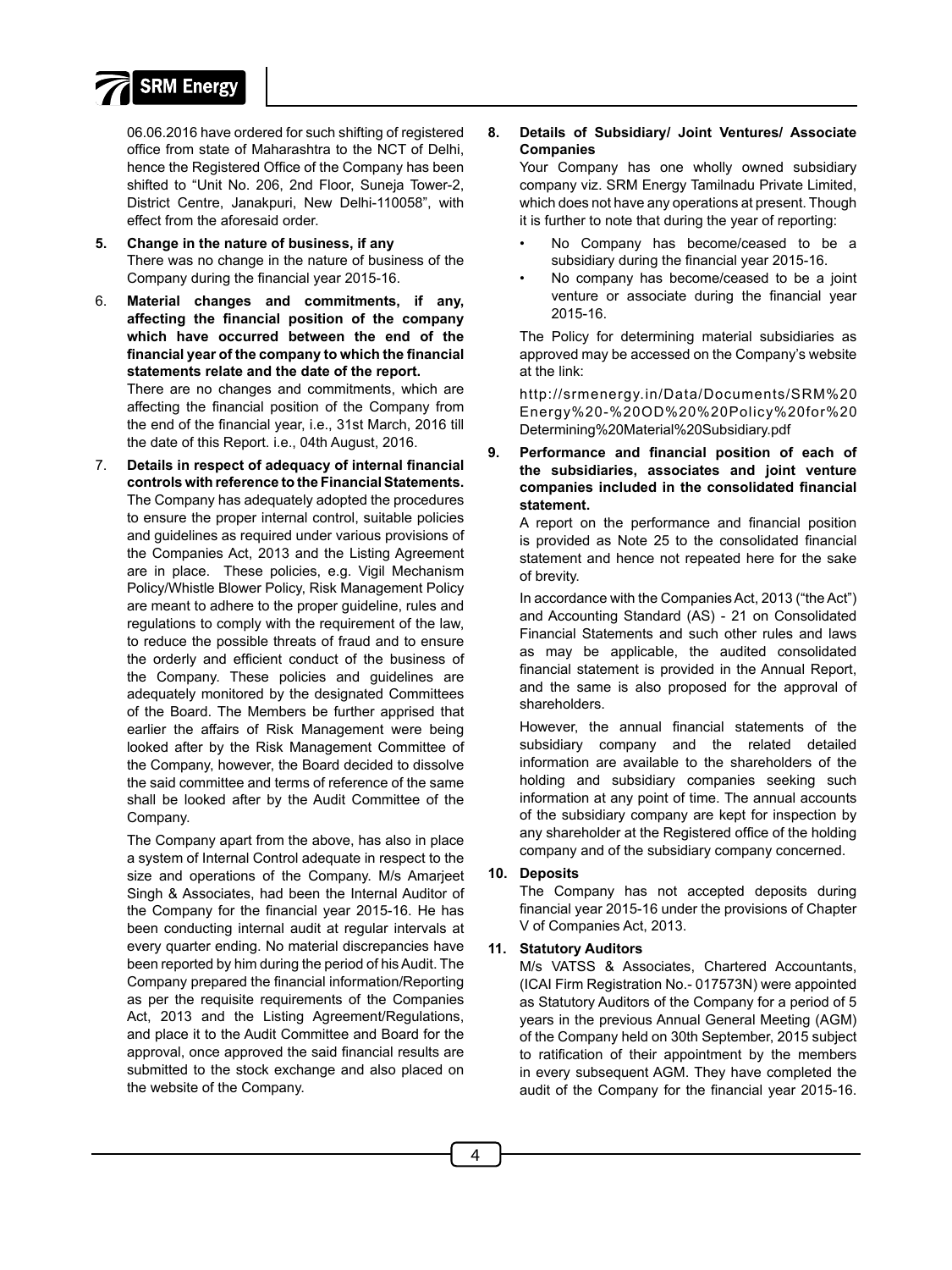The Board hereby recommends appointment of M/s VATSS & Associates, Chartered Accountants as the statutory auditors of the Company for the financial year 2016-17 for ratification of the members. Members are requested to consider and ratify the same.

#### **12. Auditors' Report**

Though the Group's net worth has been significantly reduced and it has been incurring cash losses, the promoters have infused funds by way of unsecured loan and are committed to provide necessary funding to meet the liabilities and future running expenses of the Group. Further, the Board of Directors of the Company have decided to sell / dispose off the Power plant transferred in its wholly owned subsidiary, subject to necessary approvals from the shareholders and other statutory authorities, if any. In view of above developments, the accounts have been prepared under going concern basis.

The power plant in the wholly owned subsidiary, which is intended to be sold / disposed off as explained above, is in Pre-operative stage and no expenses have been charged to Statement of Profit and Loss. Accordingly, the loss for the year does not include any loss relating to ordinary activities attributable to discontinuing operations.

The Notes on financial statement referred to in the Auditors' Report are self-explanatory and do not call for any further comments. The Auditors' Report does not contain any qualification, reservation or adverse remark.

#### **13. Share Capital**

The Company's Capital Structure remains unchanged during Financial Year 2015-16.

**14. Extract of the annual return**

The extract of the annual return in Form No.  $MGT - 9$ is annexed as **Annexure –01.**

**15. Conservation of energy, technology absorption and foreign exchange earnings and outgo** The details of conservation of energy, technology

absorption, foreign exchange earnings and outgo are as follows:

**(A) Conservation of energy and Technology absorption** 

The Company has not initiated its operations till date, no particulars in respect of conservation of energy and technology absorption have been furnished as per Section 134(3)(m) of the Companies Act, 2013.

**(B) Foreign exchange earnings and Outgo** There were no foreign exchange earnings and outgo during the year under review.

#### **16. Corporate Social Responsibility (CSR)**

Details relating to the Corporate Social Responsibility and the activities to be undertaken by the Company, in respect to this is not applicable to the Company, as governing Section 135 of the Act is not applicable to the Company.

#### **17. Directors**

#### **A) Changes in Directors and Key Managerial Personnel (KMP):**

#### **Cessation of Directors/KMP:**

During the year under review, Mrs. Sanjeevlata Samdani had resigned from her office of the Company Secretary of the Company w.e.f. 31st December, 2015.

#### **Appointment of New Directors/KMP:**

With the aforesaid Resignation of Mrs. Sanjeevlata Samdani from the post of Company Secretary, the said post was vacant in search of a suitable replacement till 12th February, 2016. The Board of Directors, Pursuant to the requirements of Section 203 read with Rule 8 of Companies (Appointment and Remuneration of Managerial Personnel) Rules, 2014, appointed Ms. Kanika Arora (ACS-36671) as the new Company Secretary of the Company with effect from aforesaid date, i.e., 12th February, 2016. The members be further apprised that Ms. Kanika Arora was previously employed with Spice Energy Private Limited and was working as a Company Secretary of the Holding Company of your Company.

#### **Reappointment of Directors:**

Further, Subject to the provisions of Section 152(6) of Companies act, 2013, Ms. Tanu Agarwal, Director of the Company is liable to retire by rotation at the ensuing Annual General Meeting and being eligible, has offered herself for re-appointment. Brief resume of directors seeking appointment and re-appointment along with other details as stipulated under regulation 36 of SEBI (Listing Obligations and Disclosure Requirements) Regulations, 2015, are provided in the AGM Notice for convening the Annual General Meeting.

#### **B) Declaration by an Independent Director(s) & re- appointment, if any**

All Independent Directors have submitted declarations that they meet the criteria of independence as laid down under Section 149(6) of the Companies Act, 2013 and Regulation 16 (1) (b) of SEBI (Listing Obligations and Disclosure Requirements) Regulations, 2015.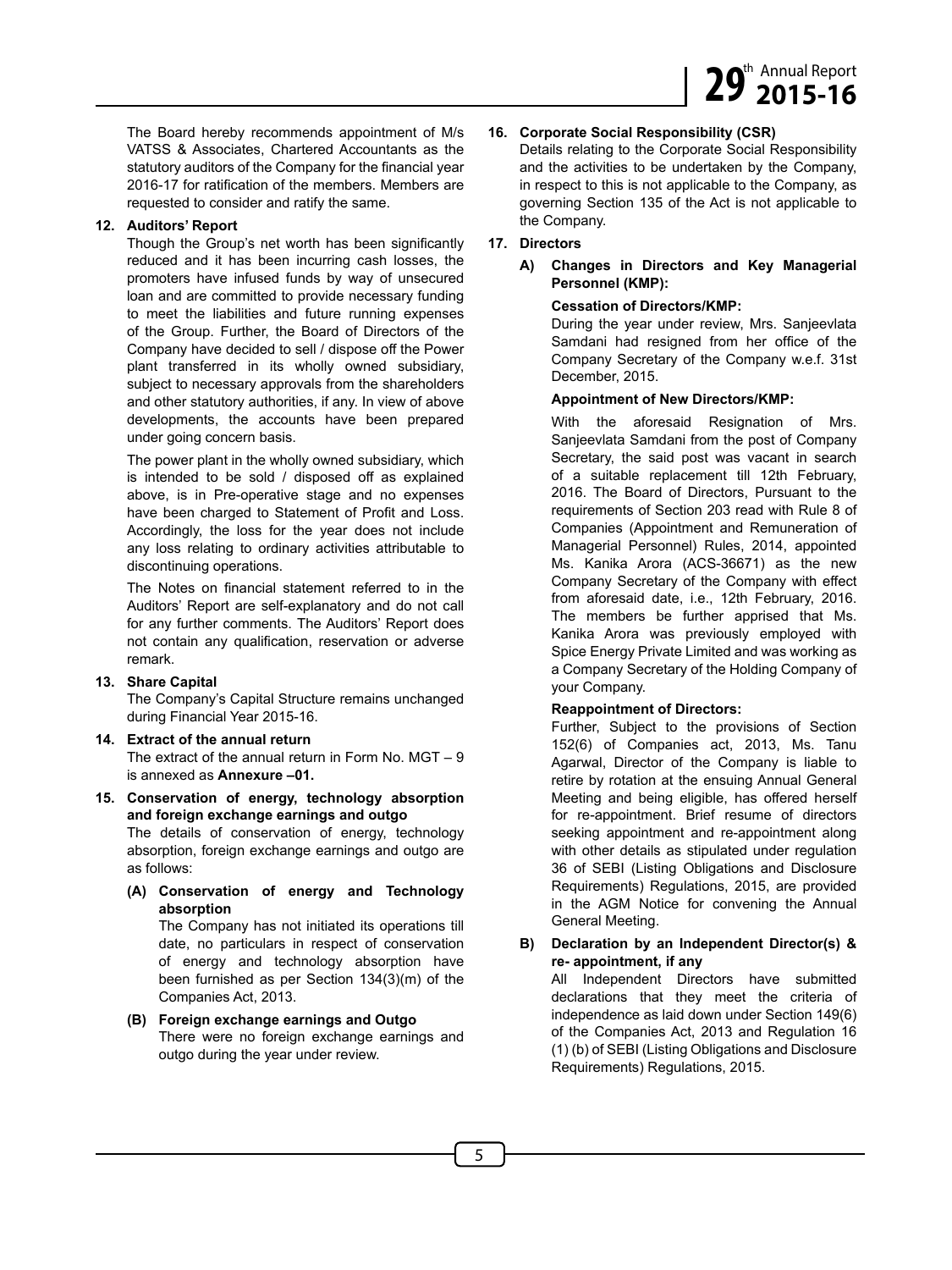

#### **C) Details of training imparted to Independent Directors**

The Compliances under relevant Regulation 25 (7) read with Regulation 15 of SEBI (Listing Obligations and Disclosure Requirements) Regulations, 2015 are not applicable to the Company and hence, Company has exempted herself from the strict compliance of the requirements of the regulation, however every new Independent Director inducted on the Board attends an orientation program in which he/ she is familiarized with the strategy, operations and Status of the Company. They are further briefed with history of the Company and also handed over a Copy of the bunch of Company's Annual reports, its Memorandum and Articles of Association, various policies and the Code of Conduct of the Company.

Further, at the time of appointment of an Independent Director, the Company issues a formal letter of appointment outlining his/her role, functions and duties/responsibilities as a Director. The Format of the letter of appointment is provided on our website, a web link thereto is given below:

http://srmenergy.in/Data/Documents/SRM%20 Energy%20-%20OD%20-%20Appointment%20 of%20ID.pdf

#### **D) Formal Annual Evaluation**

The Companies Act, 2013 and SEBI (Listing Obligations and Disclosure Requirements) Regulations, 2015 states that a formal annual evaluation needs to be made by the Board of its own performance, its committees, Chairman and individual Directors. Schedule IV of the Companies Act, 2013 states that the performance evaluation of Independent Directors shall be done by the entire Board of Directors, excluding the Director being evaluated.

The Independent Directors of the Company in their meeting held on February 12, 2016 reviewed the performance of the Non Independent Directors, in case of our Company, Mr. Vishal Rastogi, the Managing Director of the Company, Ms. Tanu Agarwal and the Board as a whole. Further, the Board of Directors in their meeting held on May 27, 2016 evaluated the performance of all the Independent Directors based on set questionnaires circulated to the Board. Also, the Nomination and Remuneration Committee in meeting held on May 27, 2016, evaluated every director's performance. On the Basis of the above evaluations, the performance of the entire Board, Executive Directors and Independent Directors was found satisfactory, specially taking into

consideration of the existing circumstances, in which the Company is operating.

#### **18. Number of meetings of the Board of Directors**

The Board met 5 times during the year, the details of which are given in Corporate Governance report forming part of this annual report. The intervening gap between any two meetings was within the time prescribed time limit under Companies Act, 2013.

#### **19. Audit Committee**

During the year, the Audit Committee was constituted with Mr. Sameer Rajpal, Chairman of the Committee, with the other members, Mr. Vijay Kumar Sharma and Mr. Vishal Rastogi.

A detailed description about the audit Committee is given in the Corporate Governance Report, forming part of the Director's Report.

Further all recommendations made by Audit Committee during the year were accepted by the Board.

**20. Details of establishment of vigil mechanism for directors and employees**

The Company has in place a Vigil Mechanism/Whistle Blower Policy framed as per the requirements of Section 177 of Companies Act, 2013 and Clause 49(II) (F) of the Erstwhile Listing Agreement [Now Regulation 22 of SEBI (Listing Obligations and Disclosure Requirements) Regulations, 2015]. A weblink to the policy is mentioned below:

http://srmenergy.in/Data/Documents/SRM%20 Energy%20-%20OD%20-%20Whistle%20Blower.pdf

#### **21. Nomination and Remuneration Committee**

The policy formulated by the Board relating to the remuneration for the Directors, Key Managerial Personnel and other employees and also the Criteria for determining the Qualifications, positive attributes and Independence of a Director pursuant to Section 178(3) of Companies Act, 2013 is annexed as **Annexure-02** to this Report.

**22. Particulars of loans, guarantees or investments under section 186** 

The Company has not granted any Loans, extended any Guarantees or made Investments during the Financial year 2015-16, pursuant the provisions of Section 186 of Companies Act, 2013.

#### **23. Particulars of contracts or arrangements with related parties**

The Company has not made any contracts with related parties pursuant to Section 188 of Companies Act, 2013.

However, your Company has been obtaining loan from Spice Energy Pvt. Ltd. a related party as per Section 2 (76) of the Companies Act, 2013, to meet its day to day financial needs and also to meet the statutory dues, necessary compliances and the legal expenses. Such arrangements of obtaining loan from related party falls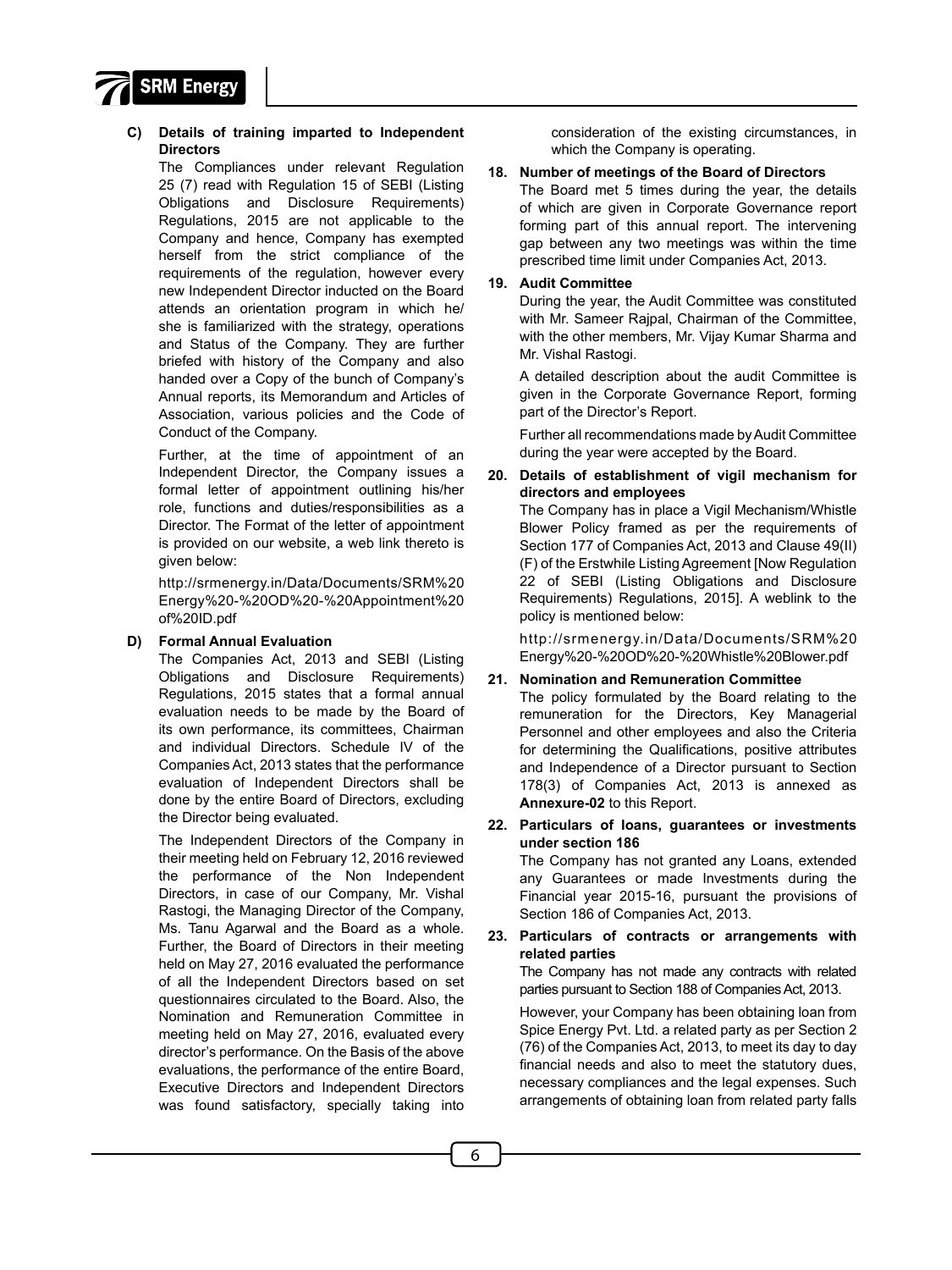

into the category of material related party transaction as per Regulation 23 of SEBI (Listing Obligations and Disclosure Requirements) Regulations, 2015. However, Regulation 15(2) of SEBI (Listing Obligations and Disclosure Requirements) Regulations, 2015 provides that the provisions of Regulation 23, dealing with Related Party Transactions are not applicable on a Company having paid up share capital not exceeding 10 crores and net worth not exceeding 25 crores as on the last day of the previous financial year. Therefore, the aforesaid compliances under the said provision not falling under the above thresholds, the Company is exempt from the requirements of this regulation.

However, as a matter of practice the Company puts forwards the details of all related party transactions quarterly before the audit Committee of the Company for their noting and record. Moreover, the Company has formulated a policy on materiality of related party transactions and also on dealing with Related Party Transactions which can be downloaded from the link mentioned below:

http://srmenergy.in/Data/Documents/SRM%20 Energy%20-%20OD%20-%20Policy%20on%20 Dealing%20with%20Related%20Party%20 Transactions.pdf

#### **24. Managerial Remuneration**

Disclosure pursuant to Section 197(12) of Companies Act, 2013 and Rule 5 of Companies (Appointment and Remuneration of Managerial Personnel) Rules, 2014 is provided below:

i) The Ratio of the remuneration of each Director to the Median remuneration of the employees of the Company for the year 2015-16:

None of the Director of the Company has drawn any remuneration in any form during the year. Hence, no such ratio could be calculated.

ii) The percentage increase in remuneration of each Director, CFO, CEO, CS or Manager in the financial year:

None of the Director of the Company has drawn any remuneration in any manner whatsoever from the Company during the year and hence there was no such increase in the remuneration of any of the Director during the financial year 2015-16.

No increment in the remuneration of Company Secretary and Chief Financial Officer of the Company has taken place during the year of reporting.

iii) The percentage increase in the median remuneration of employees in the financial year:

Since no Remuneration of any employee was increased during previous year, this calculationed not to be made.

iv) The number of permanent employees on the rolls of Company:

During the year 2015-16, there were 2 employees on the rolls of the Company. Ms. Kanika Arora was appointed at the place of outgoing CS of the Company in the mid of the year, hence as on 31st March, 2016, only 2 employees were continuing on the rolls of the Company.

v) average percentile increase already made in the salaries of employees other than managerial personnel in the last financial year and its comparison with the percentile increase in the managerial remuneration and justification thereof and point out if there are any exceptional circumstances for increase in the managerial remuneration:

There are total 2 employees in the Company presently, both being the KMP'S (CS & CFO). There has been no increase in the remuneration of any employee of the Company.

vi) The Remuneration is as per the remuneration policy of the Company.

| S.<br>No. | Name of employee             | <b>Designation</b>                |  |  |
|-----------|------------------------------|-----------------------------------|--|--|
|           | Mrs. Sanjeevlata<br>Samdani* | Company<br>Secretary              |  |  |
| 2         | Mr. Kailash Chandra<br>Gupta | <b>Chief Financial</b><br>Officer |  |  |
| 3         | Ms Kanika Arora*             | Company<br>Secretary              |  |  |

vii) The names of Top 10 employees during the year in terms of remuneration are:

Ms. Kanika Arora was appointed as the Company Secretary of the Company w.e.f 12th February, 2016 in the place of Mrs. Sanjeev Lata Samdani, who worked as Company Secretary till 31st December, 2015.

viii) There were no employees in the Company during the year who were in receipt of remuneration in excess of Rs. 1,02,00,000/- per annum or Rs. 8,50,000/- per month.

#### **25. Secretarial Audit Report**

A Secretarial Audit Report in Form No. MR-3 for the Financial year 2015-16 given by M/s. Ritika Agarwal & Associates, Company Secretaries is annexed as **Annexure-03** with this report.

#### **26. Risk management policy**

Pursuant to the requirements of Regulation 21 of SEBI (Listing Obligations and Disclosure Requirements) Regulations, 2015 (Earlier Clause 49(VI) of the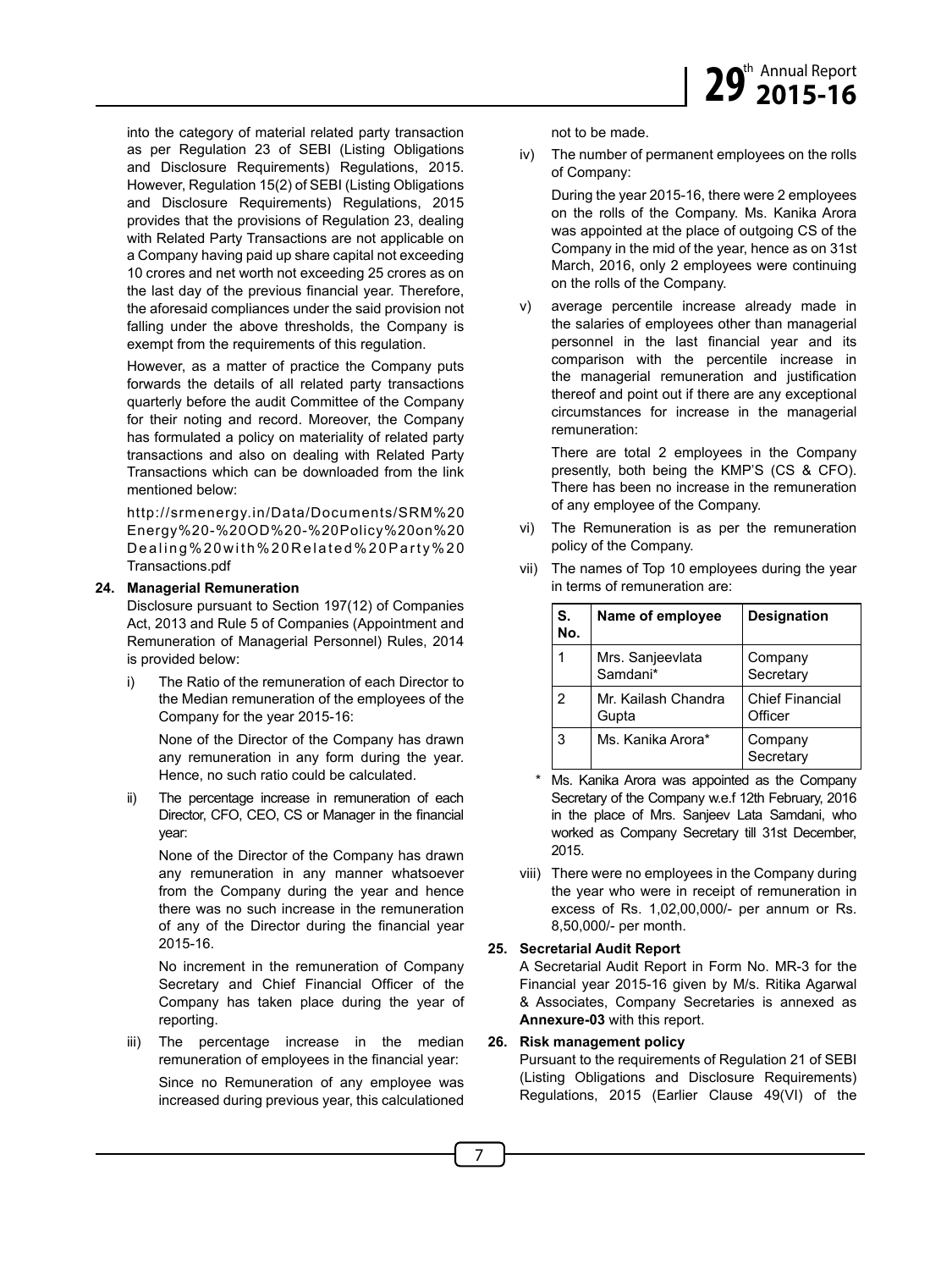

Listing agreement), the Board had constituted the Risk Management Committee and had also laid down the Risk Management Plan of the Company. The Committee was responsible for the monitoring and reviewing of the Risk Management Plan. The Major elements of Risk which may threaten the existence of the Company was to be identified and laid down in the Risk Management Plan of the Company.

However, as per Regulation 21(5) of the SEBI (Listing Obligations and Disclosure Requirements) Regulations, 2015 the provisions of Clause 49(VI)(C) [Now, Regulation 21(1) of the SEBI (Listing Obligations and Disclosure Requirements) Regulations, 2015] states that the risk management committee are applicable only to top 100 listed Companies based on the market Capitalization as at the end of the immediate previous financial year.

In light to the aforesaid situation, the Company was not required to maintain the said Committee as it does not fall in the list of top 100 listed Companies, based on the said market capitalization. Hence the Board in their meeting held on 14.11.2015 dissolved the said Committee with immediate effect.

It was ensured that the Risk Management System of the Company is now to be looked after by the Audit Committee. There is a system to analyse the Risk and ensure Management there of is implemented in that was that it is commensurate with the Nature, Size and Operations of the Company. The Committee shall look after the areas of Financial Risk and Controls etc.

#### **27. Management Discussion and Analysis Report**

The Management Discussion and Analysis Report as required under Regulation 21(1) of the SEBI (Listing Obligations and Disclosure Requirements) Regulations, 2015 with the stock Exchange forms part of this Report.

#### **28. Corporate Governance Report**

A separate Section on Corporate Governance forming part of the Director's Report and a certificate from the Practicing Company Secretary confirming compliance of the Corporate Governance Norms as stipulated in Regulation 34 (3) read with Schedule V of the SEBI (Listing Obligations and Disclosure Requirements) Regulations, 2015 is included with this Annual Report.

#### **29. Listing of Securities**

The Securities of your Company are currently listed with Bombay Stock Exchange (BSE) with ISIN-INE173J01018 and scrip code 523222. The Company has paid listing fee to the Bombay Stock Exchange for the financial year 2015-16. All compliances with respect to the listing agreement is being made in regular course.

#### **30. Directors' Responsibility Statement**

In terms of the provisions of Section 134(5) of the Companies Act, 2013, your Directors confirm that-

- (a) in the preparation of the annual accounts, the applicable accounting standards had been followed along with proper explanation relating to material departures;
- (b) the directors had selected such accounting policies and applied them consistently and made judgments and estimates that are reasonable and prudent so as to give a true and fair view of the state of affairs of the company at the end of the financial year and of the profit and loss of the company for that period;
- c) the directors had taken proper and sufficient care for the maintenance of adequate accounting records in accordance with the provisions of this Act for safeguarding the assets of the company and for preventing and detecting fraud and other irregularities;
- (d) the directors had prepared the annual accounts on a going concern basis; and
- (e) the directors, had laid down internal financial controls to be followed by the company and that such internal financial controls are adequate and were operating effectively.
- (f) the directors had devised proper systems to ensure compliance with the provisions of all applicable laws and that such systems were adequate and operating effectively.

#### **31. Acknowledgements**

Your Directors wish to place on record their appreciation for the Cooperation and assistance received from Regulatory Bodies, Government, Banker, Shareholders, business associates and various other Stakeholders who have extended their valuable, sustained support and encouragement during the year under review.

The Directors would also like to place on record a hearty thanks to the management and the employees of the Company, who have been standing, the Company and giving their tireless support in the adverse circumstances.

#### **For and on behalf of the Board of Directors**

| (Vishal Rastogi)  |  |
|-------------------|--|
| Managing Director |  |
| DIN: 02780975     |  |

**(Vishal Rastogi) (Sameer Rajpal)** Director DIN: 05184612

Place : New Delhi Date: 04th August, 2016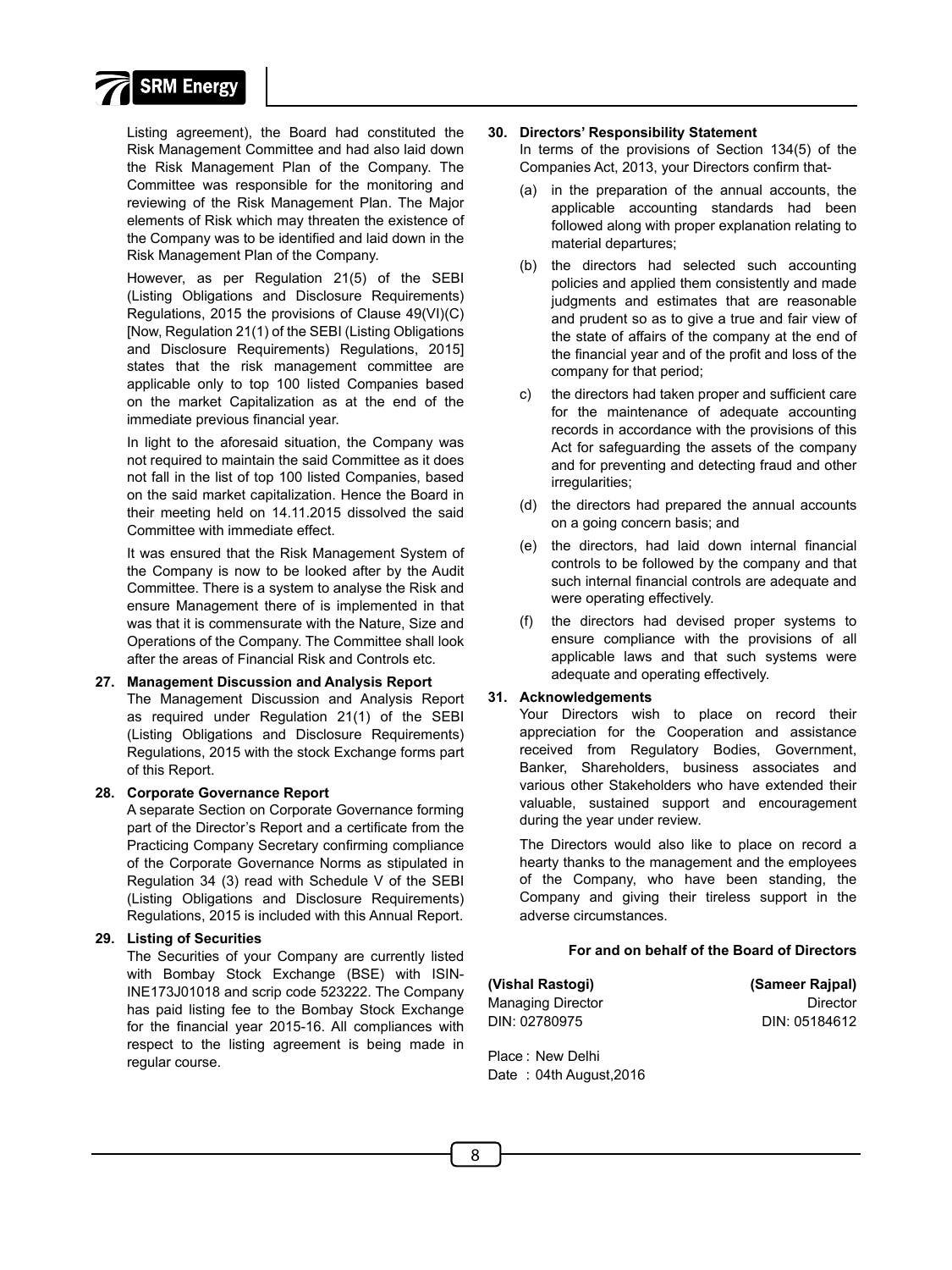29<sup>th</sup> Annual Report **29**<sup>th</sup> 2015-16

**ANNEXURE - 01**

**Form No. MGT-9**

# **EXTRACT OF ANNUAL RETURN**

#### **As on the financial year ended on 31st March 2016**

[Pursuant to section 92(3) of the Companies Act, 2013 and rule 12(1) of the Companies (Management and Administration) Rules, 2014]

#### **I. REGISTRATION AND OTHER DETAILS:**

| Ť.   | <b>CIN</b>                                                                   |   | L17100DL1985PLC303047                                                                                                                                                                              |
|------|------------------------------------------------------------------------------|---|----------------------------------------------------------------------------------------------------------------------------------------------------------------------------------------------------|
| ii.  | <b>Registration Date</b>                                                     |   | 03/09/1985                                                                                                                                                                                         |
| iii. | Name of the Company                                                          |   | <b>SRM Energy Limited</b>                                                                                                                                                                          |
| İV.  | Category / Sub-Category of the Company                                       |   | Company Limited by Shares/ Indian Non-Government<br>Company                                                                                                                                        |
| V.   | Address of the Registered office and contact<br>details                      | ÷ | Unit No. 206, 2 <sup>nd</sup> Floor, Suneja Tower-II, District Centre,<br>Janakpuri, New Delhi-110058<br>Phone No.: 011-45067736                                                                   |
| vi.  | Whether listed company                                                       | ٠ | Yes / <del>No</del>                                                                                                                                                                                |
| VII. | Name, Address and Contact details of Registrar<br>and Transfer Agent, if any |   | Datamatics Financial Services Limited<br>Plot No.B-5, Part B Cross Lane, MIDC,<br>Andheri-East, Mumbai-400 093.<br>Tel. No.: +91-22-66712151 / 2156<br>Fax: 022-66712161,<br>Email: info@dfssl.com |

#### **II. PRINCIPAL BUSINESS ACTIVITIES OF THE COMPANY**

All the business activities contributing 10% or more of the total turnover of the company shall be stated:

The Company did not conduct any business operation during the financial year 2015-16, hence no turnover was recorded.

| SI.   | Name and Description of main | NIC Code of the Product/ | % to total turnover of the |  |
|-------|------------------------------|--------------------------|----------------------------|--|
| ' No. | products / services          | service                  | company                    |  |
| NA.   | N.A.                         | N.A.                     | N.A.                       |  |

#### **III. PARTICULARS OF HOLDING, SUBSIDIARY AND ASSOCIATE COMPANIES:**

| SI.<br>No. | Name And Address Of The<br>Company                                                                                                       | <b>CIN/GLN</b>        | Holding/<br>subsidiary/<br><b>Associate</b> | $%$ of<br>shares<br>held | Applicable<br><b>Section</b> |
|------------|------------------------------------------------------------------------------------------------------------------------------------------|-----------------------|---------------------------------------------|--------------------------|------------------------------|
|            | Spice Energy Private Limited<br>Address: Unit No. 206,<br>2nd Floor, Suneja Tower-2,<br>District Center, Janakpuri,<br>New Delhi-110058. | U40105DL2007PTC168066 | Holding                                     | 71.19%                   | 2(46)                        |
| 2          | <b>SRM Energy Tamilnadu</b><br><b>Private Limited</b><br>Address: 21, Basant Lok<br>Complex, Vasant Vihar, New<br>Delhi-110057.          | U40105DL2008PTC280425 | Subsidiary                                  | 100%                     | 2(87)                        |

9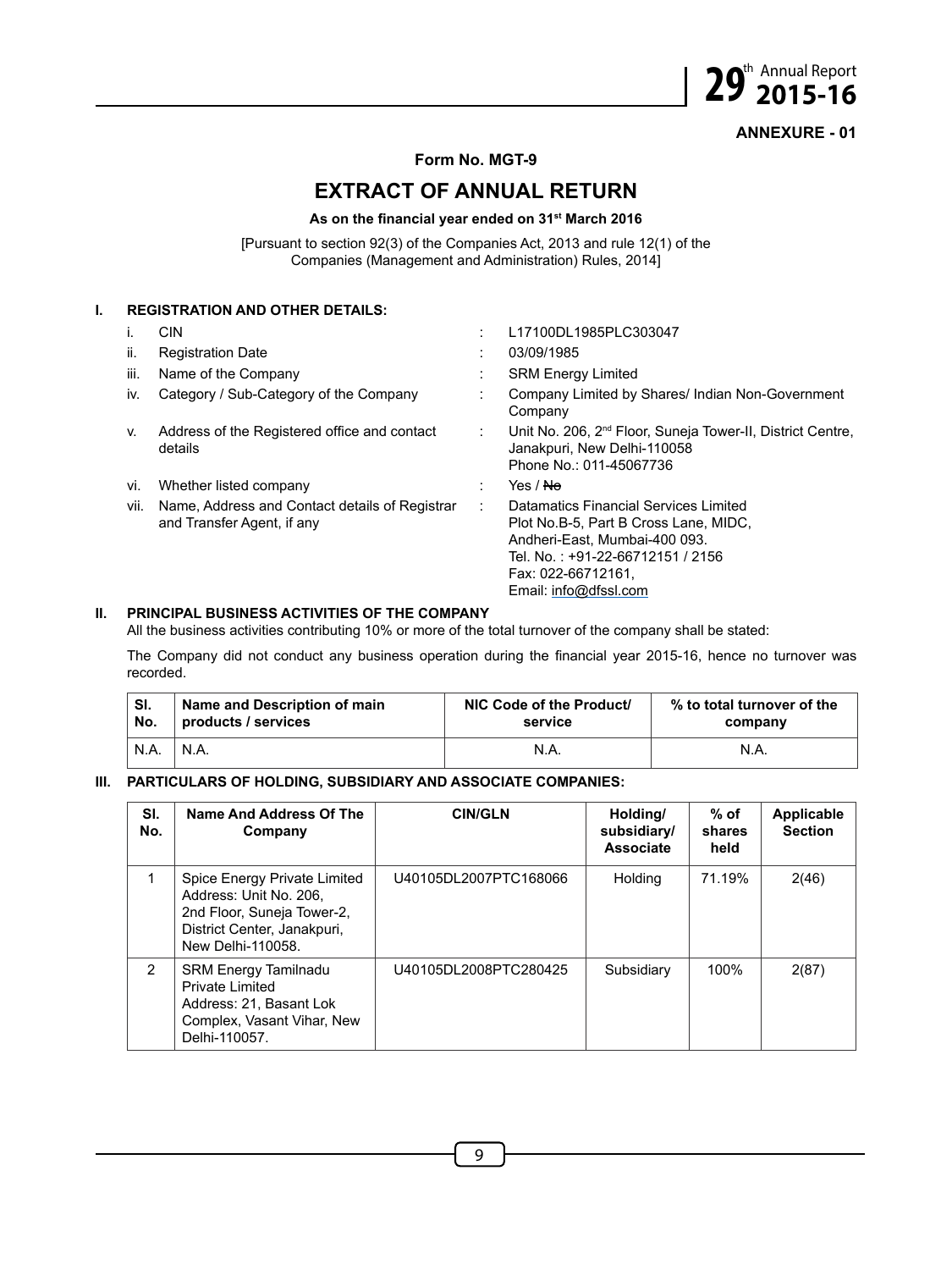#### **IV. SHARE HOLDING PATTERN (Equity Share Capital Breakup as percentage of Total Equity)**

**i. Category-wise Share Holding:**

| Category of<br><b>Shareholders</b>                                 |         | No. of Shares held at the beginning of the<br>year (2015-16) |             |                               | No. of Shares held at the end of the year |                 |           |                             |                    |
|--------------------------------------------------------------------|---------|--------------------------------------------------------------|-------------|-------------------------------|-------------------------------------------|-----------------|-----------|-----------------------------|--------------------|
|                                                                    |         |                                                              |             | $%$ of                        |                                           |                 |           |                             | %Change            |
| $(2015-16)$                                                        | Demat   | Physical                                                     | Total       | <b>Total</b><br><b>Shares</b> | Demat                                     | <b>Physical</b> | Total     | % of Total<br><b>Shares</b> | during the<br>year |
| A. Promoters                                                       |         |                                                              |             |                               |                                           |                 |           |                             |                    |
| (1)Indian                                                          | 0       | 0                                                            | $\Omega$    | 0.0000                        | 0                                         | 0               | 0         | 0.0000                      | 0.0000             |
| a)Individual/<br><b>HUF</b>                                        | 0       | 0                                                            | 0           | 0.0000                        | 0                                         | 0               | 0         | 0.0000                      | 0.0000             |
| b)Central Govt.                                                    | 0       | 0                                                            | $\mathbf 0$ | 0.0000                        | 0                                         | 0               | 0         | 0.0000                      | 0.0000             |
| c) StateGovt(s)                                                    | 0       | 0                                                            | $\Omega$    | 0.0000                        | 0                                         | 0               | 0         | 0.0000                      | 0.0000             |
| d) Bodies Corp.                                                    | 6450000 | 0                                                            | 6450000     | 71.1921                       | 6450000                                   | 0               | 6450000   | 71.1921                     | 0.0000             |
| e)Banks/Fls                                                        | 0       | 0                                                            | 0           | 0.0000                        | 0                                         | 0               | 0         | 0.0000                      | 0.0000             |
| f) Any Other                                                       | 0       | 0                                                            | $\Omega$    | 0.0000                        | 0                                         | 0               | 0         | 0.0000                      | 0.0000             |
| Sub-total (1):-                                                    | 6450000 | 0                                                            | 6450000     | 71.1921                       | 6450000                                   | 0               | 6450000   | 71.1921                     | 0.0000             |
| (2)Foreign                                                         |         |                                                              |             |                               |                                           |                 |           |                             |                    |
| a)NRIs-<br><b>Individuals</b>                                      | 0       | 0                                                            | $\mathbf 0$ | 0.0000                        | 0                                         | 0               | 0         | 0.0000                      | 0.0000             |
| b)Other-<br><b>Individuals</b>                                     | 0       | 0                                                            | 0           | 0.0000                        | 0                                         | 0               | 0         | 0.0000                      | 0.0000             |
| c)Bodies Corp.                                                     | 0       | 0                                                            | $\mathbf 0$ | 0.0000                        | 0                                         | 0               | 0         | 0.0000                      | 0.0000             |
| d)Banks/Fl                                                         | 0       | 0                                                            | $\mathbf 0$ | 0.0000                        | 0                                         | 0               | 0         | 0.0000                      | 0.0000             |
| e)Any Other                                                        | 0       | 0                                                            | $\mathbf 0$ | 0.0000                        | 0                                         | 0               | 0         | 0.0000                      | 0.0000             |
| Sub-total (2):-                                                    | 0       | 0                                                            | 0           | 0.0000                        | 0                                         | 0               | 0         | 0.0000                      | 0.0000             |
| <b>Total</b><br>shareholdingof<br>Promoter (A)=<br>$(A)(1)+(A)(2)$ | 6450000 | 0                                                            | 6450000     | 71.1921                       | 6450000                                   | 0               | 6450000   | 71.1921                     | 0.0000             |
| <b>B. Public</b><br>Shareholding                                   |         |                                                              |             |                               |                                           |                 |           |                             |                    |
| 1.Institutions                                                     |         |                                                              |             |                               |                                           |                 |           |                             |                    |
| a) Mutual Funds                                                    | 299795  | 5700                                                         | 305495      | 3.3719                        | 299795                                    | 5700            | 305495    | 3.3719                      | 0.0000             |
| b) Banks / Fl                                                      | 0       | 0                                                            | 0           | 0.0000                        | 0                                         | 0               | 0         | 0.0000                      | 0.0000             |
| c) Central Govt                                                    | 0       | 0                                                            | $\mathbf 0$ | 0.0000                        | 0                                         | 0               | 0         | 0.0000                      | 0.0000             |
| d) State Govt(s)                                                   | 0       | 0                                                            | $\mathbf 0$ | 0.0000                        | 0                                         | 0               | 0         | 0.0000                      | 0.0000             |
| e) Venture<br><b>Capital Funds</b>                                 | 0       | 0                                                            | 0           | 0.0000                        | 0                                         | 0               | 0         | 0.0000                      | 0.0000             |
| f)Insurance<br>Companies                                           | 0       | 0                                                            | 0           | 0.0000                        | 0                                         | 0               | $\pmb{0}$ | 0.0000                      | 0.0000             |
| g) Fils                                                            | 0       | 0                                                            | $\mathbf 0$ | 0.0000                        | 0                                         | 0               | 0         | 0.0000                      | 0.0000             |
| h)Foreign<br>Venture capital                                       | 0       | 0                                                            | 0           | 0.0000                        | 0                                         | 0               | 0         | 0.0000                      | 0.0000             |
| (i) Others<br>(specify)                                            | 0       | 0                                                            | $\mathsf 0$ | 0.0000                        | $\pmb{0}$                                 | 0               | $\pmb{0}$ | 0.0000                      | 0.0000             |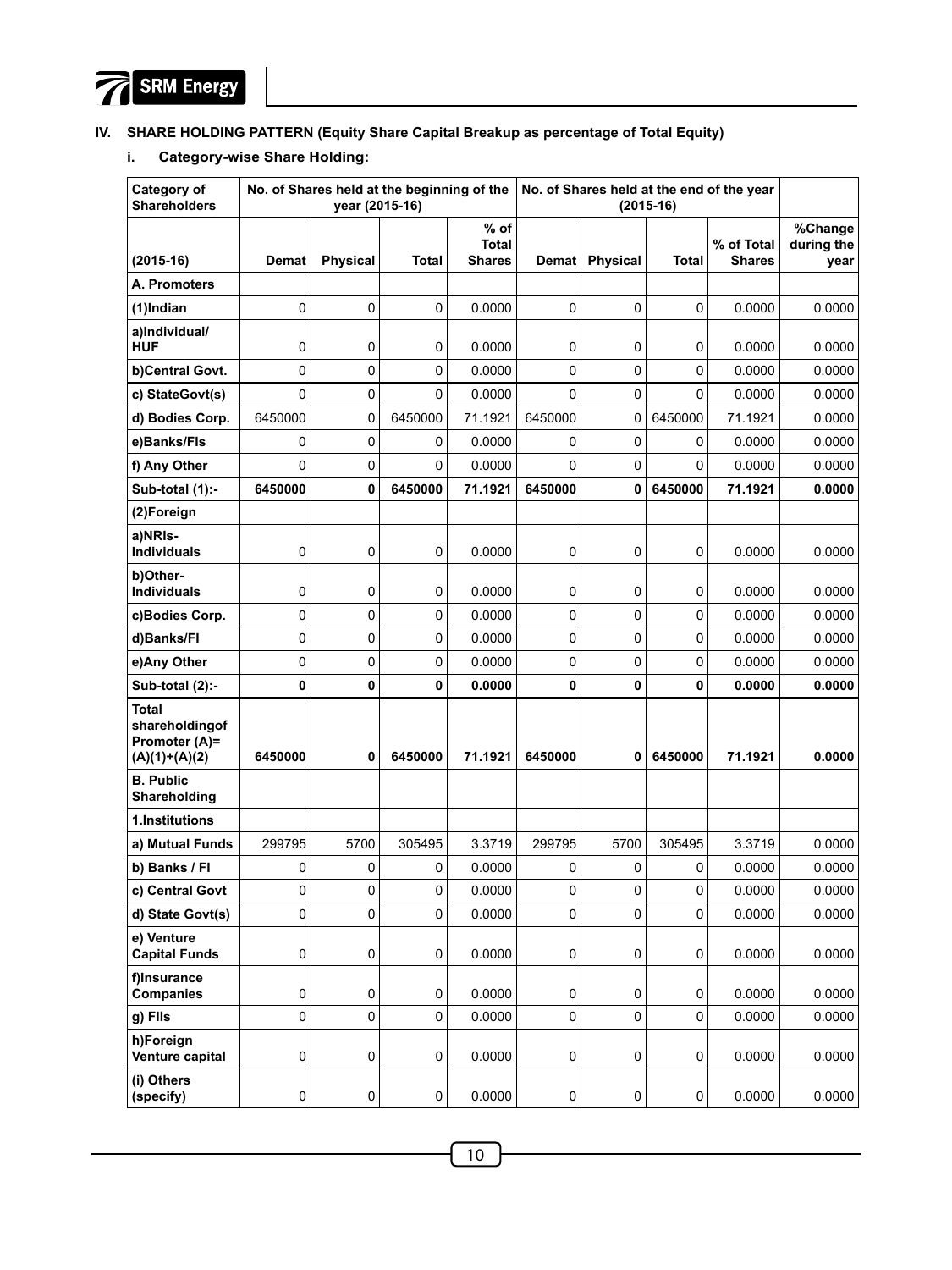

| Sub-total (B)<br>$(1)$ :-                                                                       | 299795  | 5700    | 305495  | 3.3719   | 299795  | 5700    | 305495  | 3.3719   | 0.0000    |
|-------------------------------------------------------------------------------------------------|---------|---------|---------|----------|---------|---------|---------|----------|-----------|
| 2. Non-<br><b>Institutions</b>                                                                  |         |         |         |          |         |         |         |          |           |
| a) Bodies Corp.                                                                                 |         |         |         |          |         |         |         |          |           |
| i) Indian                                                                                       | 229794  | 82300   | 312094  | 3.4447   | 174676  | 82300   | 256976  | 2.8364   | $-0.6083$ |
| ii) Overseas                                                                                    | 0       | 0       | 0       | 0.0000   | 0       | 0       | 0       | 0.0000   | 0.0000    |
| b) Individuals                                                                                  |         |         |         |          |         |         |         |          |           |
| i) Individual<br>shareholders<br>holding nominal<br>share capital<br>upto Rs. 1 lakh            | 529682  | 942050  | 1471732 | 16.2443  | 536075  | 936850  | 1472925 | 16.2575  | 0.0132    |
| ii) Individual<br>shareholders<br>holding nominal<br>share capital in<br>excess of Rs 1<br>lakh | 469582  | 42000   | 511582  | 5.6466   | 523507  | 42000   | 565507  | 6.2418   | 0.5952    |
| c)Others<br>(specify)                                                                           |         |         |         |          |         |         |         |          |           |
| <b>Non Resident</b><br><b>Individuals</b>                                                       | 7697    | 1400    | 9097    | 0.1004   | 7697    | 1400    | 9097    | 0.1004   | 0.0000    |
| $Sub-total(B)(2)$ :-                                                                            | 1236755 | 1067750 | 2304505 | 25.4360  | 1241955 | 1062550 | 2304505 | 25.4360  | 0.0000    |
| <b>Total Public</b><br>Shareholding<br>$(B)=(B)(1)+(B)$<br>(2)                                  | 1536550 | 1073450 | 2610000 | 28.8079  | 1541750 | 1068250 | 2610000 | 28.8079  | 0.0000    |
| <b>C.Shares heldby</b><br>Custodianfor<br><b>GDRs&amp;ADRs</b>                                  | 0       | 0       | 0       | 0.0000   | 0       | 0       | 0       | 0.0000   | 0.0000    |
| <b>Grand Total</b><br>$(A+B+C)$                                                                 | 7986550 | 1073450 | 9060000 | 100.0000 | 7991750 | 1068250 | 9060000 | 100.0000 | 0.0000    |

**ii. Shareholding of Promoters**

| <b>SI</b><br>N 0. | Sharehold-<br>er's Name                     | Shareholding at the beginning of<br>the year |                                                    |                                                                          | Shareholding at the     | %<br>change<br>in share                            |                                                            |                               |
|-------------------|---------------------------------------------|----------------------------------------------|----------------------------------------------------|--------------------------------------------------------------------------|-------------------------|----------------------------------------------------|------------------------------------------------------------|-------------------------------|
|                   |                                             | No. of<br><b>Shares</b>                      | % of total<br><b>Shares of</b><br>the com-<br>pany | %of<br><b>Shares</b><br>Pledged<br>encum-<br>bered<br>to total<br>shares | No. of<br><b>Shares</b> | % of total<br><b>Shares of</b><br>the com-<br>pany | %of Shares<br>Pledged / en-<br>cumbered to<br>total shares | holding<br>during<br>the year |
| 1.                | <b>Spice Ener-</b><br>gy Private<br>Limited | 6450000                                      | 71.1921                                            | 0.00                                                                     | 6450000                 | 71.1921                                            | 0.0000                                                     | 0.0000                        |
|                   | Total                                       | 6450000                                      | 71.1921                                            | 0.00                                                                     | 6450000                 | 71.1921                                            | 0.0000                                                     | 0.0000                        |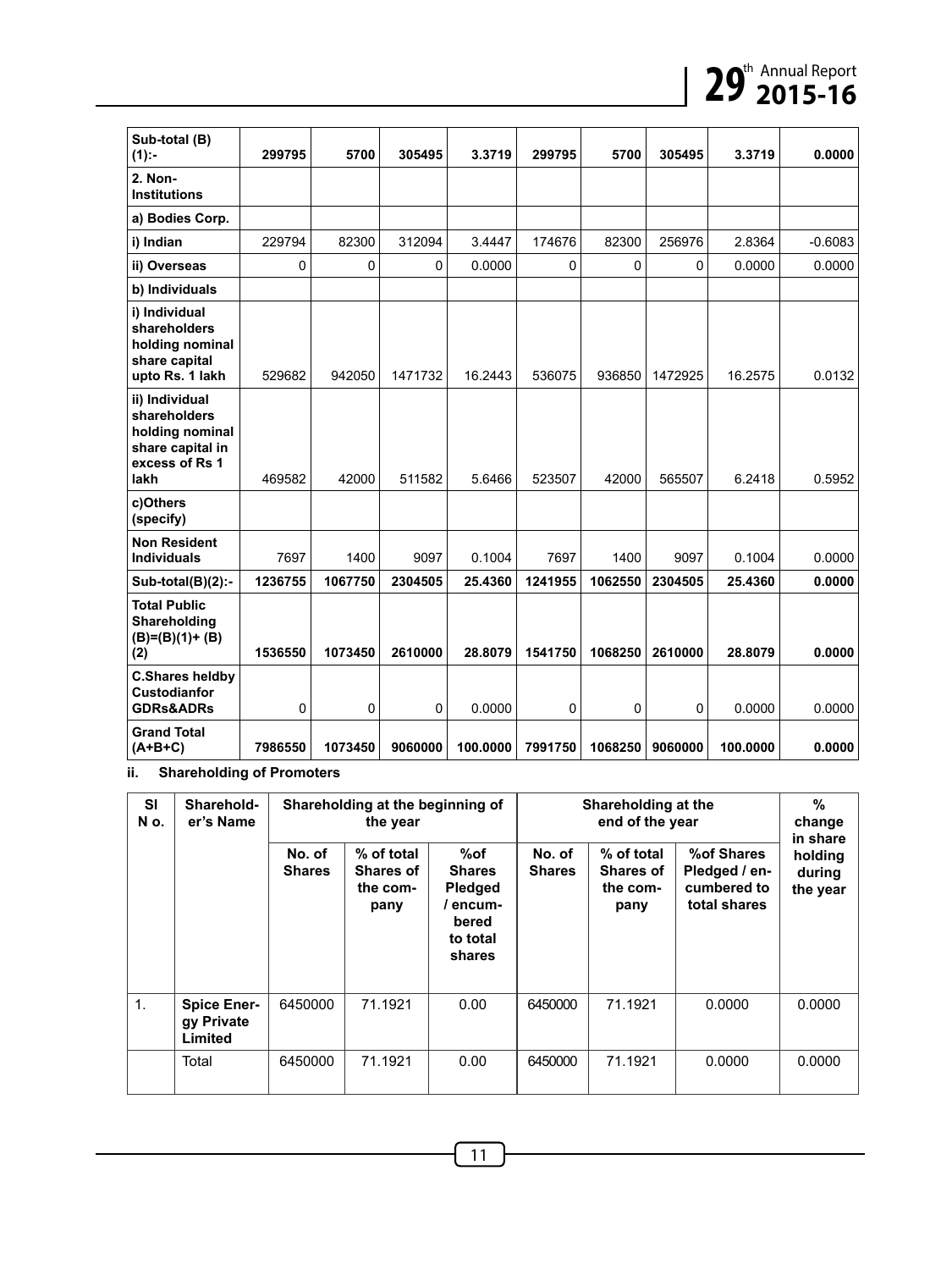

- **iii. Change in Promoters' Shareholding (please specify, if there is no change):** There is no change in the promoters' shareholding during the year of reporting.
- **iv. Shareholding Pattern of top ten Shareholders (other than Directors, Promoters and Holders of GDRs and ADRs):**

| S.<br>No.      |                                                 |                  | Shareholding at the<br>beginning of the year | <b>Cumulative</b><br>Shareholding during the |                             |  |
|----------------|-------------------------------------------------|------------------|----------------------------------------------|----------------------------------------------|-----------------------------|--|
|                |                                                 |                  |                                              | year                                         |                             |  |
|                | For Each of the Top 10 Shareholders             | No. of<br>shares | % of total<br>shares of the                  | No. of<br>shares                             | % of total<br>shares of the |  |
|                |                                                 |                  | company                                      |                                              | company                     |  |
| 1.             | UTI-UNIT LINKED INSURANCE PLAN                  |                  |                                              |                                              |                             |  |
|                | At the beginning of the year                    | 299795           | 3.309                                        | 299795                                       | 3.309                       |  |
|                | Date wise Increase / Decrease in Share holding: |                  |                                              | 299795                                       | 3.309                       |  |
|                | At the End of the year:                         | 299795           | 3.309                                        | 299795                                       | 3.309                       |  |
| 2.             | <b>ARUN K HITKARI</b>                           |                  |                                              |                                              |                             |  |
|                | At the beginning of the year                    | 154800           | 1.709                                        | 154800                                       | 1.709                       |  |
|                | Date wise Increase / Decrease in Share holding: |                  |                                              | 154800                                       | 1.709                       |  |
|                | At the End of the year:                         | 154800           | 1.709                                        | 154800                                       | 1.709                       |  |
| 3.             | AJAY RAJENDRA GUPTA                             |                  |                                              |                                              |                             |  |
|                | At the beginning of the year                    | 133537           | 1.474                                        | 133537                                       | 1.474                       |  |
|                | Date wise Increase / Decrease in Share holding: |                  |                                              | 133537                                       | 1.474                       |  |
|                | At the End of the year:                         | 133537           | 1.474                                        | 133537                                       | 1.474                       |  |
| 4.             | <b>NEELAM AJAY GUPTA</b>                        |                  |                                              |                                              |                             |  |
|                | At the beginning of the year                    | 116475           | 1.286                                        | 116475                                       | 1.286                       |  |
|                | Date wise Increase / Decrease in Share holding: |                  |                                              | 116475                                       | 1.286                       |  |
|                | At the End of the year:                         | 116475           | 1.286                                        | 116475                                       | 1.286                       |  |
| 5              | <b>BAHUBALI PROPERTIES LTD</b>                  |                  |                                              |                                              |                             |  |
|                | At the beginning of the year                    | 68600            | 0.757                                        | 68600                                        | 0.757                       |  |
|                | Date wise Increase / Decrease in Share holding: |                  |                                              | 68600                                        | 0.757                       |  |
|                | At the End of the year:                         | 68600            | 0.757                                        | 68600                                        | 0.757                       |  |
| 6              | PRASHANT RAMAKANT PURAV                         |                  |                                              |                                              |                             |  |
|                | At the beginning of the year                    |                  |                                              |                                              |                             |  |
|                | Date wise Increase / Decrease in Share holding: |                  |                                              |                                              |                             |  |
|                | 15/05/2015 (Date of Benpos)                     | 53925            | 0.595                                        | 53925                                        | 0.595                       |  |
|                | At the End of the year:                         | 53925            | 0.595                                        | 53925                                        | 0.595                       |  |
| $\overline{7}$ | HITKARI POTTERIES PVT LTD                       |                  |                                              |                                              |                             |  |
|                | At the beginning of the year                    | 47200            | 0.521                                        | 47200                                        | 0.521                       |  |
|                | Date wise Increase / Decrease in Share holding: |                  |                                              | 47200                                        | 0.521                       |  |
|                | At the End of the year:                         | 47200            | 0.521                                        | 47200                                        | 0.521                       |  |
| 8              | <b>GANDHI SECURITIES &amp; INVESTMENT</b>       |                  |                                              |                                              |                             |  |
|                | PRIVATE LIMITED                                 |                  |                                              |                                              |                             |  |
|                | At the beginning of the year                    | 25000            | 0.276                                        | 25000                                        | 0.276                       |  |
|                | Date wise Increase / Decrease in Share holding: |                  |                                              | 25000                                        | 0.276                       |  |
|                | At the End of the year:                         | 25000            | 0.276                                        | 25000                                        | 0.276                       |  |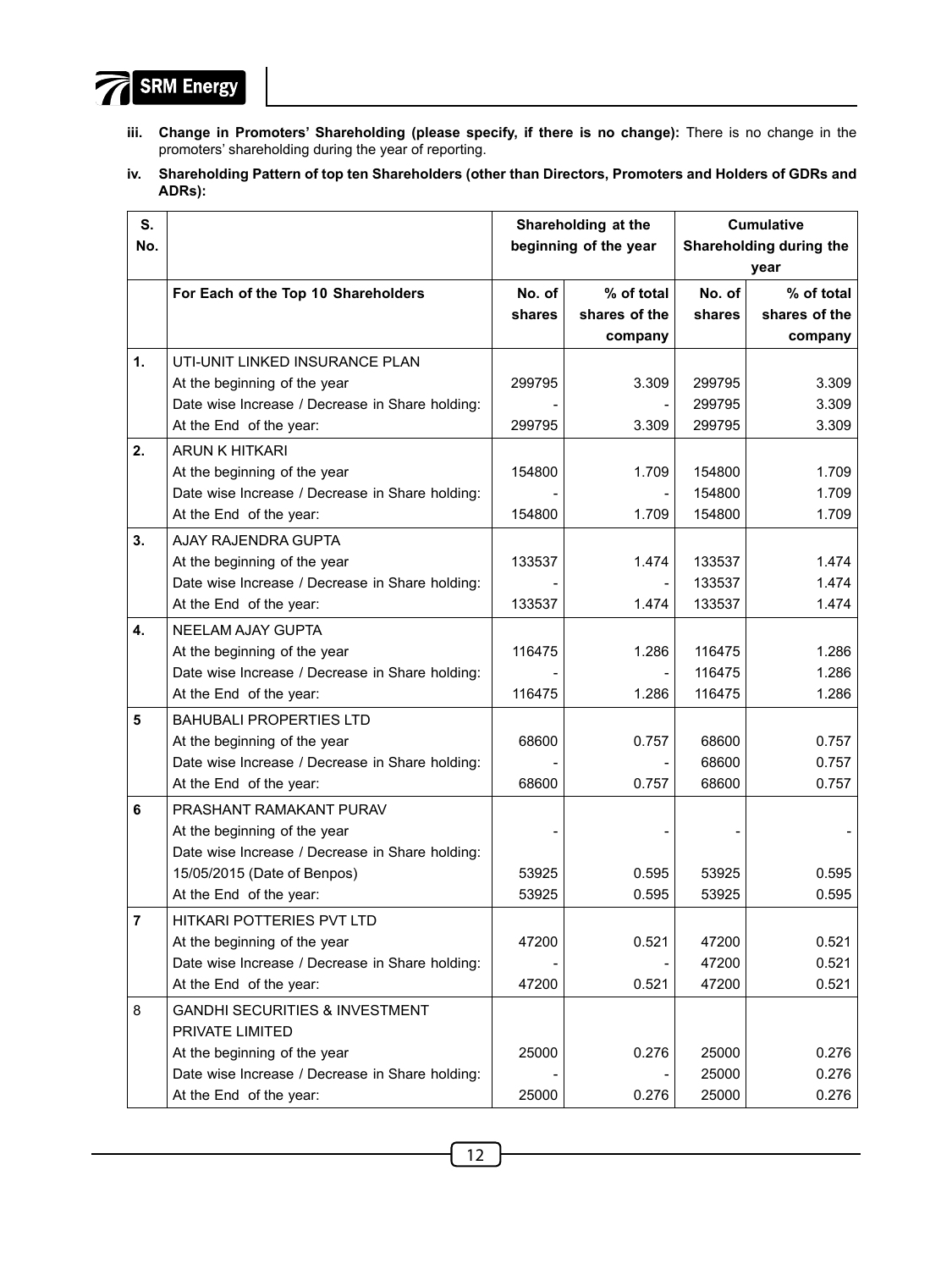| S.  |                                                 |         | Shareholding at the   | <b>Cumulative</b>       |               |  |
|-----|-------------------------------------------------|---------|-----------------------|-------------------------|---------------|--|
| No. |                                                 |         | beginning of the year | Shareholding during the |               |  |
|     |                                                 |         |                       |                         | year          |  |
|     | For Each of the Top 10 Shareholders             | No. of  | % of total            | No. of                  | % of total    |  |
|     |                                                 | shares  | shares of the         | shares                  | shares of the |  |
|     |                                                 |         | company               |                         | company       |  |
| 9   | <b>KRISHAN KAPOOR</b>                           |         |                       |                         |               |  |
|     | At the beginning of the year                    | 25000   | 0.276                 | 25000                   | 0.276         |  |
|     | Date wise Increase / Decrease in Share holding: |         |                       | 25000                   | 0.276         |  |
|     | At the End of the year:                         | 25000   | 0.276                 | 25000                   | 0.276         |  |
| 10  | KAMAI ANATHAN G                                 |         |                       |                         |               |  |
|     | At the beginning of the year                    | 24272   | 0.268                 | 24272                   | 0.268         |  |
|     | Date wise Increase / Decrease in Share holding: |         |                       | 24272                   | 0.268         |  |
|     | At the End of the year:                         | 24272   | 0.268                 | 24272                   | 0.268         |  |
| 11  | LAKSHMISHREE INVESTMETN & SECURITIES            |         |                       |                         |               |  |
|     | PVT. LTD.                                       |         |                       |                         |               |  |
|     | At the beginning of the year                    | 54519   | 0.602                 | 54519                   | 0.602         |  |
|     | Date wise Increase / Decrease in Share holding: | (53925) | (0.595)               | 594                     | 0.007         |  |
|     | At the End of the year:                         | 594     | 0.007                 | 594                     | 0.007         |  |

**v. Shareholding of Directors and Key Managerial Personnel:** No KMPs and Directors hold equity shares of the Company.

#### **V INDEBTEDNESS**

 **Indebtedness of the Company including interest outstanding/accrued but not due for payment**

|                                                        | <b>Secured Loans</b><br>excluding deposits | Unsecured<br>Loans | <b>Deposits</b> | Total<br><b>Indebtedness</b> |
|--------------------------------------------------------|--------------------------------------------|--------------------|-----------------|------------------------------|
| Indebtedness at the beginning of<br>the financial year |                                            |                    |                 |                              |
| <b>Principal Amount</b><br>i)                          | Nil                                        | 10.56              | Nil             | 10.56                        |
| Interest due but not paid<br>ii)                       | Nil                                        | Nil                | Nil             | Nil                          |
| Interest accrued but not due<br>iii)                   | Nil                                        | Nil                | Nil             | Nil                          |
| Total(i +ii + iii)                                     | Nil                                        | 10.56              | Nil             | 10.56                        |
| Change in Indebtedness during the<br>financial year    |                                            |                    |                 |                              |
| Addition                                               | Nil                                        | 5.75               | Nil             | 5.75                         |
| Reduction                                              | Nil                                        | Nil                | Nil             | Nil                          |
| <b>Net Change</b>                                      | Nil                                        | 5.75               | Nil             | 5.75                         |
| Indebtedness at the end of the<br>financial year       |                                            |                    |                 |                              |
| <b>Principal Amount</b><br>i)                          | Nil                                        | 16.31              | Nil             | 16.31                        |
| Interest due but not paid<br>ii)                       | Nil                                        | Nil                | Nil             | Nil                          |
| Interest accrued but not due<br>iii)                   | Nil                                        | Nil                | Nil             | Nil                          |
| Total (i +ii + iii)                                    | Nil                                        | 16.31              | Nil             | 16.31                        |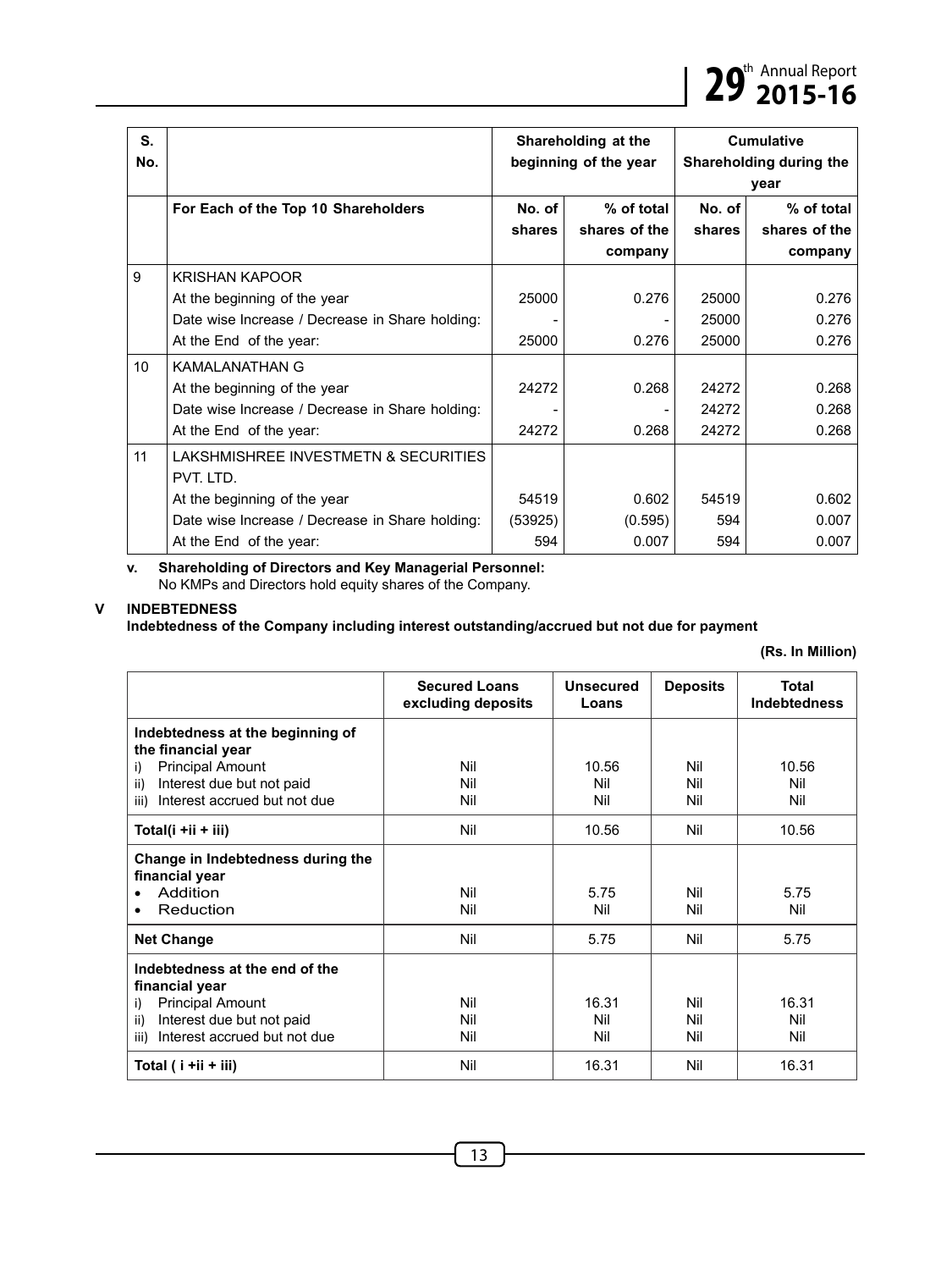

#### **VI REMUNERATION OF DIRECTORS AND KEY MANAGERIAL PERSONNEL**

- **A. Remuneration to Managing Director, Whole-time Directors and/or Manager:** No Remuneration was paid to Mr. Vishal Rastogi, the only Managing Director of the Company, during the financial year 2015-16, as he has opted not to take any managerial remuneration.
- **B. Remuneration to other directors:** No remuneration was paid to any of the Directors in any form, during the year.
- **C. Remuneration to key managerial personnel other than MD/Manager/WTD**

**(Amount in Rs.)**

| SI. | <b>Particulars of Remuneration</b>     |             | <b>Key Managerial Personnel</b> |             |              |
|-----|----------------------------------------|-------------|---------------------------------|-------------|--------------|
| no. |                                        |             |                                 |             |              |
|     |                                        | <b>CEO</b>  | Company*                        | <b>CFO</b>  | <b>Total</b> |
|     |                                        |             | <b>Secretary</b>                |             |              |
|     | Gross salary                           |             |                                 |             |              |
|     | Salary as per provisions con-<br>(a)   | N.A.        | 1640791                         | 265800      | 1906591      |
|     | tained in section17(1) of the          |             |                                 |             |              |
|     | Income-tax Act, 1961                   |             |                                 |             |              |
|     | Value of perquisites u/s 17(2)<br>(b)  | N.A.        | Nill                            | Nill        | Nill         |
|     | Income-tax Act, 1961                   |             |                                 |             |              |
|     | Profits in lieu of salary under<br>(c) | N.A.        | Nill                            | Nill        | Nill         |
|     | section17(3) Income-tax                |             |                                 |             |              |
|     | Act, 1961                              |             |                                 |             |              |
| 2.  | <b>Stock Option</b>                    | N.A.        | Nill                            | <b>Nill</b> | Nill         |
| 3.  | <b>Sweat Equity</b>                    | N.A.        | Nill                            | <b>Nill</b> | Nill         |
| 4.  | Commission                             | N.A.        | Nill                            | <b>Nill</b> | Nill         |
|     | As % of profit<br>$\bullet$            |             |                                 |             |              |
|     | Others, specify<br>$\bullet$           |             |                                 |             |              |
| 5.  | Others, please specify                 | N.A.        | Nill                            | Nill        | Nill         |
|     | <b>Total</b>                           | <b>N.A.</b> | 1640791                         | 265800      | 1906591      |

\* The Remuneration of Company Secretary includes the remuneration paid to Mrs. Sanjeevlata Samdani till 31/12/2015, i.e., Rs. 16,04,790/- and Rs. 36,001/- paid to Ms. Kanika Arora who was appointed as CS w.e.f 12th February, 2016.

**VII. PENALTIES / PUNISHMENT/ COMPOUNDING OF OFFENCES:** No Penalty, Punishment was imposed by any authority e.g., Regional Director, NCLT and/or Court and therefore no Compounding of penalties and punishment was made/applied for by the Company its Directors and Officers in default under the Companies Act, 2013, during the year of reporting.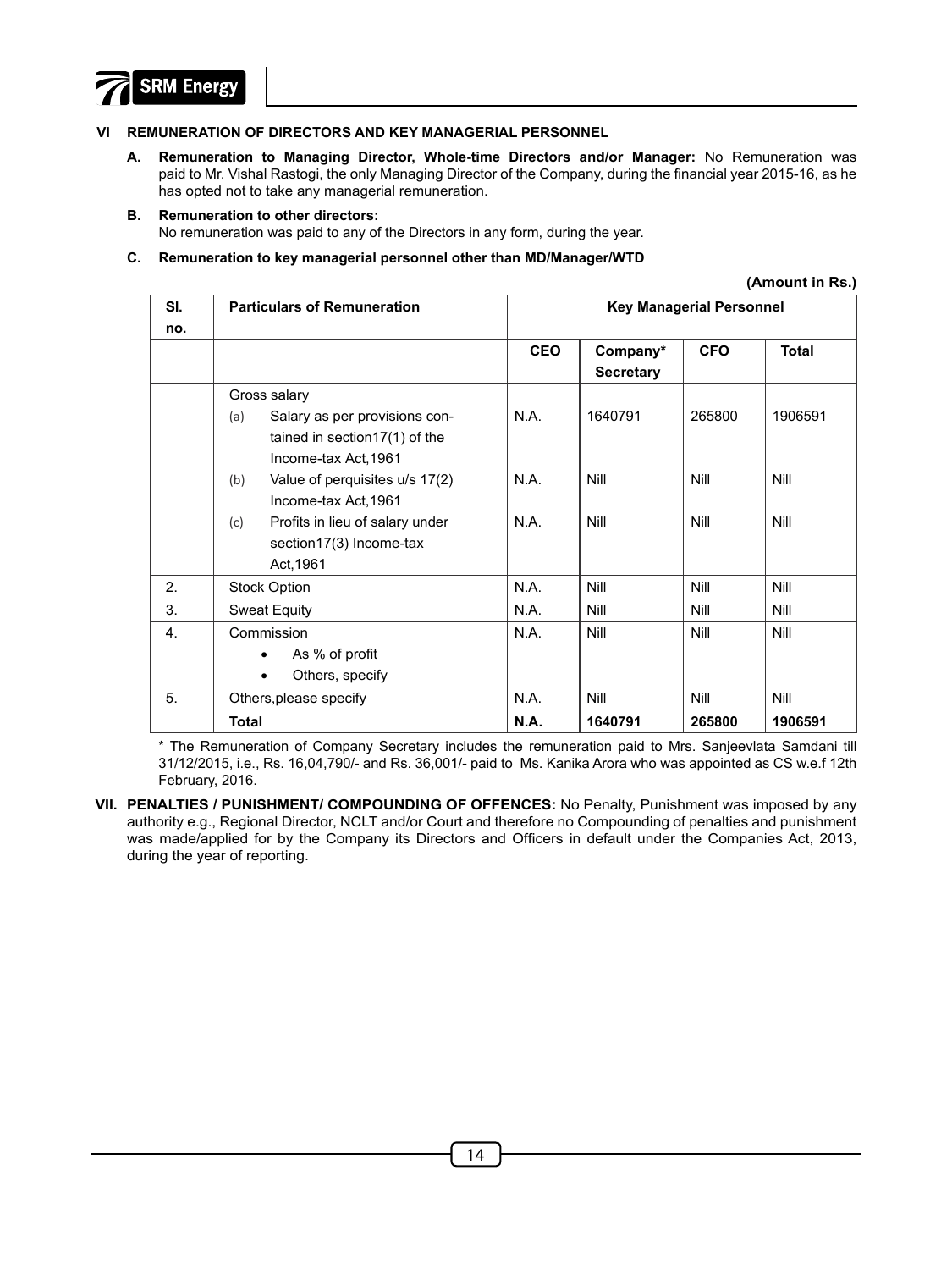29<sup>th</sup> Annual Report **29**<sup>th</sup> 2015-16

### **ANNEXURE - 02**

#### **Policy for Selection of Directors and determining Directors' independence**

#### **1. Introduction**

- 1.1 SRM Energy Limited (SRM) believes that a progressive Board consciously creates a background of direction to offer a long-term vision and policy approach to improve the quality of governance. Towards this, SRM ensures structure of a Board of Directors with an appropriate composition, size, diversified expertise and experience and commitment to discharge their responsibilities and duties effectively.
- 1.2 SRM recognizes the significance of Independent Directors in achieving the efficiency of the Board. SRM aims to have an optimal combination of Executive, Non-Executive and Independent Directors.

#### **2. Scope and Exclusion:**

This Policy sets out the guiding principles for the Human Resources, Nomination and Remuneration Committee for identifying persons who are qualifi ed to become Directors and to conclude the independence of Directors, in case of their appointment as independent directors of the Company.

#### **3. Terms and References:**

In this Policy, the following terms shall have the following meanings:

- 3.1 "Director" means a director appointed to the Board of a company.
- 3.2 "Human Resources, Nomination and Remuneration Committee" means the committee constituted by SRM 's Board in accordance with the provisions of Section 178 of the Companies Act, 2013 and Clause 49 of the Equity Listing Agreement.
- 3.3 "Independent Director" means a director referred to in sub-section (6) of Section 149 of the Companies Act, 2013 and Clause 49(II)(B) of the Equity Listing Agreement.

#### **4. Policy:**

#### **4.1 Qualifications and criteria**

- 4.1.1 The Human Resources, Nomination and Remuneration (HRNR) Committee, and the Board, shall review on an annual basis, appropriate skills, acquaintance and knowledge required of the Board as a whole and its individual members. The objective is to have a Board with varied background and skill that are relevant for the Company's operations.
- 4.1.2 In evaluating the appropriateness of individual Board members, the HRNR Committee may take into account factors, such as:
	- common understanding of the Company's
	- Educational and professional background
- position in the profession;
- individual and professional principles, integrity and ethics;
- passion to dedicate enough time and energy in carrying out their duties and responsibilities efficiently.
- 4.1.3 The proposed appointee shall also fulfill the following requirements:
	- Shall possess a Director Identification Number;
	- Shall not be disqualified under the Companies Act, 2013;
	- Shall give his written consent to act as a Director;
	- Shall effort to attend all Board Meetings and wherever he is appointed as a Committee Member, the Committee Meetings;
	- Shall abide by the Code of Conduct established by the Company for Directors and Senior Management Personnel;
	- Shall disclose his concern or interest in any company or companies or bodies corporate, firms, or other association of individuals including his shareholding at the first meeting of the Board in every financial year and thereafter whenever there is a change in the disclosures already made;
	- Such other requirements as may be prescribed, from time to time, under the Companies Act, 2013, • Equity Listing Agreements and other relevant laws.
- 4.1.4 The HRNR Committee shall evaluate each individual with the objective of having a group that best enables the success of the Company's business.

#### **4.2 Criteria of Independence**

- 4.2.1 The HRNR Committee shall assess the independence of Directors at the time of appointment / reappointment and the Board shall assess the same annually. The Board shall re-assess determinations of independence when any new interests or relationships are disclosed by a Director.
- 4.2.2 The criteria of independence, as laid down in Companies Act, 2013 and Clause 49 of the Equity Listing Agreement, is as below:

An independent director in relation to a company, means a director other than a managing director or a whole-time director or a nominee director—

- a. who, in the opinion of the Board, is a person of integrity and possesses relevant expertise and experience;
- b. (i) who is or was not a promoter of the company or its holding, subsidiary or associate company; (ii) who is not related to promoters or directors in the company, its holding, subsidiary or associate company;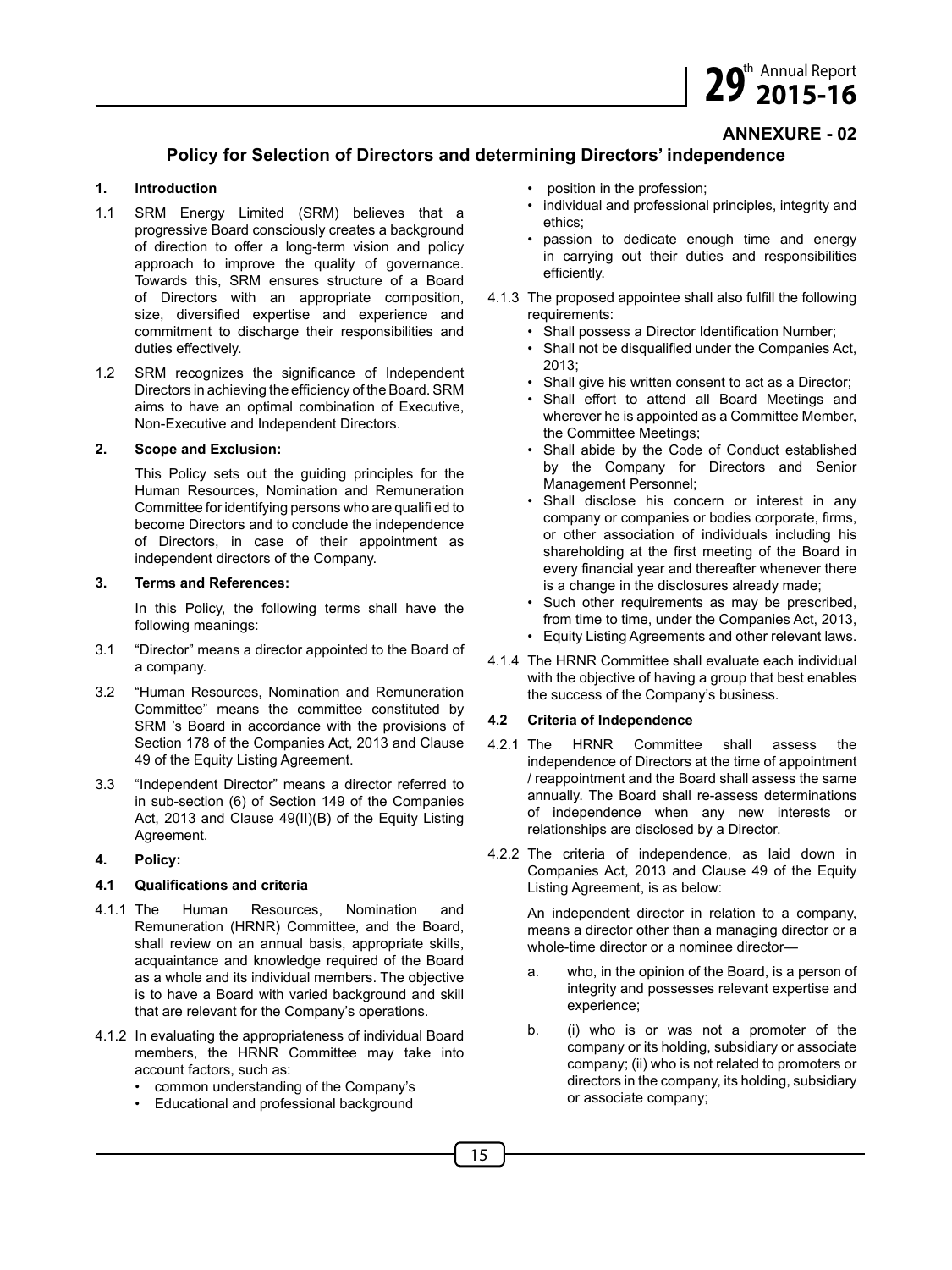

- c. who has or had no pecuniary relationship with the company, its holding, subsidiary or associate company, or their promoters, or directors, during the two immediately preceding financial years or during the current financial year;
- d. none of whose relatives has or had pecuniary relationship or transaction with the company, its holding, subsidiary or associate company, or their promoters, or directors, amounting to two percent or more of its gross turnover or total income or fifty lakh rupees or such higher amount as may be prescribed, whichever is lower, during the two immediately preceding financial years or during the current financial year;
- e. who, neither himself nor any of his relatives—
	- (i) holds or has held the position of a key managerial personnel or is or has been employee of the company or its holding, subsidiary or associate company in any of the three financial years immediately preceding the financial year in which he is proposed to be appointed;
	- (ii) is or has been an employee or proprietor or a partner, in any of the three financial years immediately preceding the financial year in which he is proposed to be appointed, of—
	- (A) a firm of auditors or company secretaries in practice or cost auditors of the company or its holding, subsidiary or associate company; or
	- (B) any legal or a consulting fi rm that has or had any transaction with the company, its holding, subsidiary or associate company amounting to ten per cent or more of the gross turnover of such firm;
	- (iii) holds together with his relatives two per cent or more of the total voting power of the company; or
	- (iv) is a Chief Executive or director, by whatever name called, of any nonprofit organisation that receives twenty-five per cent or more of its receipts from the company, any of its promoters, directors or its holding, subsidiary or associate company or that holds two per cent or more of the total voting power of the company; or
- (v) is a material supplier, service provider or customer or a lessor or lessee of the company.
- f. shall possess appropriate skills, experience and knowledge in one or more fields of finance, law, management, sales, marketing, administration, research, corporate governance, technical operations, corporate social responsibility or other disciplines related to the Company's business.
- g. shall possess such other qualifications as may be prescribed, from time to time, under the Companies Act, 2013.
- h. who is not less than 21 years of age.
- 4.2.3 The Independent Directors shall abide by the "Code for Independent Directors" as specified in Schedule IV to the Companies Act, 2013.

#### **4.3 Other directorships / committee memberships**

- 4.3.1 The Board members are likely to have sufficient time and knowledge and skill to contribute to efficient Board performance. Accordingly, members should willingly limit their directorships in other listed public limited companies in such a way that it does not hamper with their role as directors of the Company. The HRNR Committee shall take into account the nature of, and the time involved in a Director's service on other Boards, in evaluating the suitability of the individual Director and making its recommendations to the Board.
- 4.3.2 A Director shall not serve as Director in more than 20 companies of which not more than 10 shall be Public Limited Companies.
- 4.3.3 A Director shall not serve as an Independent Director in more than 7 Listed Companies and not more than 3 Listed Companies in case he is serving as a Wholetime Director in any Listed Company.
- 4.3.4 A Director shall not be a member in more than 10 Committees or act as Chairman of more than 5 Committees across all companies in which he holds directorships.

For the purpose of considering the limit of the Committees, Audit Committee and Stakeholders' Relationship Committee of all Public Limited Companies, whether listed or not, shall be included and all other companies including Private Limited Companies, Foreign Companies and Companies under Section 8 of the Companies Act, 2013 shall be excluded.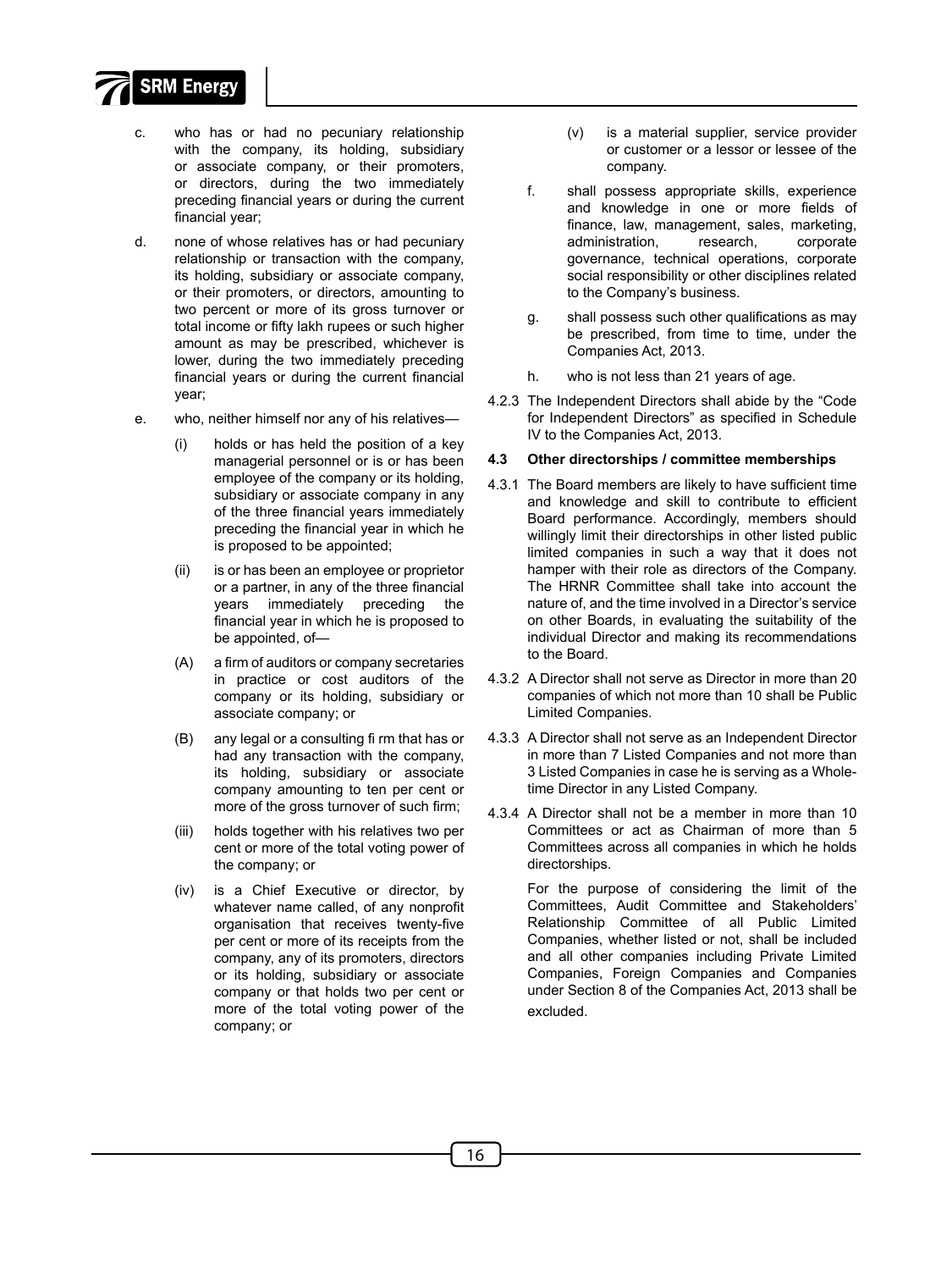### **Remuneration Policy for Directors, Key Managerial Personnel and other employees**

#### **1. Introduction**

- 1.1 SRM Energy Limited (SRM) formulated the remuneration policy for its directors, key managerial personnel and other employees keeping in view the following objectives:
- 1.1.1 Ensuring that the level and composition of remuneration is rational and adequate to attract, retain and motivate, to run the company successfully.
- 1.1.2 Ensuring that relationship of remuneration to performance is clear and meets the performance benchmarks.
- 1.1.3 Ensuring that remuneration involves a balance between fixed and incentive pay reflecting short and long term performance objectives appropriate to the working of the company and its goals.

#### **2. Scope and Exclusion:**

This Policy sets out the guiding principles for the Human Resources, Nomination and Remuneration Committee for recommending to the Board the remuneration of the directors, key managerial personnel and other employees of the Company.

#### **3. Terms and References:**

In this Policy, the following terms shall have the following meanings:

3.1 **"Director"** means a director appointed to the Board of the Company.

#### 3.2 **"Key Managerial Personnel"** means

- (I) the Chief Executive Officer or the managing director or the manager;
- (ii) the company secretary;
- (iii) the whole-time director;
- (iv) the Chief Financial Officer; and
- (v) such other officer as may be prescribed under the Companies Act, 2013
- 3.3 **"Human Resources, Nomination and Remuneration Committee"** means the committee constituted by SRM's Board in accordance with the provisions of Section 178 of the Companies Act, 2013 and Clause 49 of the Equity Listing Agreement.
- **4. Policy:**
- **4.1 Remuneration to Executive Directors and Key Managerial Personnel**
- 4.1.1 The Board, on the recommendation of the Human Resources, Nomination and Remuneration (HRNR) Committee, shall review and approve the remuneration payable to the Executive Directors of

the Company within the overall limits approved by the shareholders.

- 4.1.2 The Board, on the recommendation of the HRNR Committee, shall also review and approve the remuneration payable to the Key Managerial Personnel of the Company.
- 4.1.3 The remuneration structure to the Executive Directors and Key Managerial Personnel shall include the following components:
	- (i) Basic Pay<br>(ii) Perquisites
	- (ii) Perquisites and Allowances<br>(iii) Stock Options
	- Stock Options
	- (iv) Commission (Applicable in case of Executive Directors)
	- (v) Retiral benefits<br>(vi) Annual Perform
	- Annual Performance Bonus
- 4.1.4 The Annual Plan and Objectives for Executive Directors and Senior Executives (Executive Committee) shall be reviewed by the HRNR Committee and Annual Performance Bonus will be approved by the Committee based on the achievements against the Annual Plan and Objectives.

#### **4.2 Remuneration to Non-Executive Directors & Independent Directors**

- 4.2.1 The Board, on the recommendation of the HRNR Committee, shall review and approve the remuneration payable to the Non-Executive Directors of the Company within the overall limits approved by the shareholders.
- 4.2.2 Non-Executive Directors shall be entitled to sitting fees for attending the meetings of the Board and the Committees thereof. The Non-Executive Directors shall also be entitled to profit related commission in addition to the sitting fees.

#### **4.3 Remuneration to other employees**

Employees shall be assigned grades according to their qualifications and work experience, competencies as well as their roles and responsibilities in the organization. Individual remuneration shall be determined within the appropriate grade and shall be based on various factors such as job profile, skill sets, position, knowledge and current remuneration levels for comparable jobs.

**5. In present circumstances the Managing Director is not taking any salary and rest all other Directors has also decided not to accept any sitting fees.**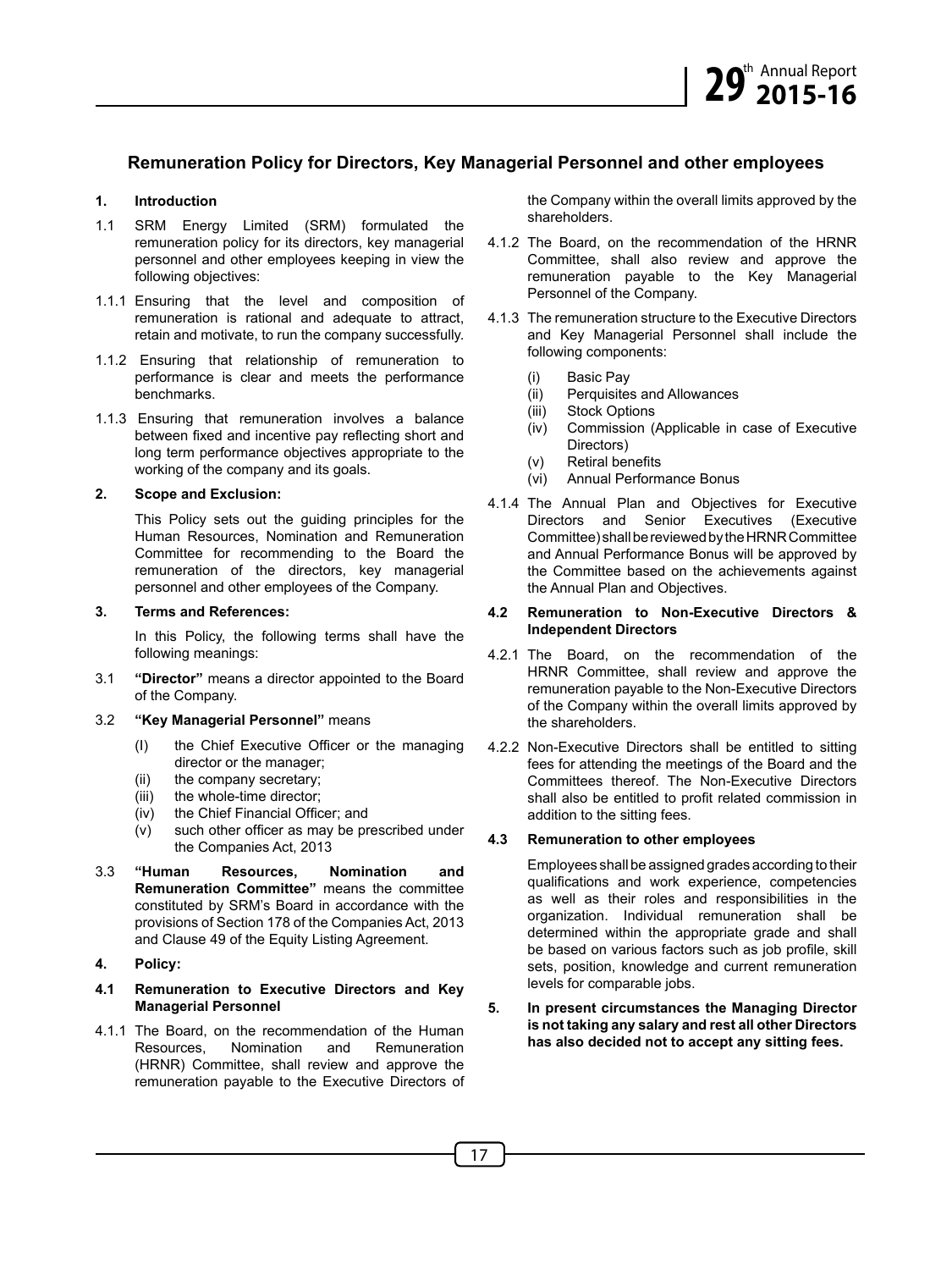

#### **Annexure-03**

#### **Form No. MR-3**

# **SECRETARIAL AUDIT REPORT**

*For The Financial Year Ended 31st March 2016*

*[Pursuant to section 204(1) of the Companies Act, 2013 and rule No.9 of the Companies (Appointment and Remuneration of Managerial Personnel) Rules, 2014]*

To,

#### The Members, **SRM Energy Limited** Unit No. 206, 2nd Floor, Suneja Tower-II

District Centre, Janakpuri New Delhi

We have conducted the secretarial audit of the compliance of applicable statutory provisions and the adherence to good corporate practices by SRM Energy Limited. (Hereinafter called the company). Secretarial Audit was conducted in a manner that provided us a reasonable basis for evaluating the corporate conducts/statutory compliances and expressing my opinion thereon.

Based on our verification of the SRM Energy Limited books, papers, minute books, forms and returns filed and other records maintained by the company and also the information provided by the Company, its officers, agents and authorized representatives during the conduct of secretarial audit, We hereby report that in our opinion, the company has, during the audit period covering the financial year ended on 31st March 2016 complied with the statutory provisions listed hereunder and also that the Company has proper Board-processes and compliance-mechanism in place to the extent, in the manner and subject to the reporting made hereinafter:

We have examined the books, papers, minute books, forms and returns filed and other records maintained by SRM Energy Limited ("the Company") for the financial year ended on 31st March 2016, according to the provisions of:

- 1. The Companies Act, 2013 (the Act) and the rules made thereunder;
- 2. The Securities Contracts (Regulation) Act, 1956 ('SCRA') and the rules made thereunder;
- 3. The Depositories Act, 1996 and the Regulations and Bye-laws framed thereunder;
- 4. Foreign Exchange Management Act, 1999 and the rules and regulations made thereunder to the extent of Foreign Direct Investment, Overseas Direct Investment and External Commercial Borrowings;
- 5. The following Regulations and Guidelines prescribed under the Securities and Exchange Board of India Act, 1992 ('SEBI Act'):-
	- (a) The Securities and Exchange Board of India (Substantial Acquisition of Shares and Take overs) Regulations, 2011;
- (b) The Securities and Exchange Board of India (Prohibition of Insider Trading) Regulations, 2015;
- (c) The Securities and Exchange Board of India (Registrars to an Issue and Share Transfer Agents) Regulations, 1993 regarding the Companies Act and dealing with client;
- (d) The company informed that there are no laws which are specifically applicable to the company.
- We also report that during the year under review there was no action/event in pursuance of:
- 1. The Securities and Exchange Board of India (Issue of Capital and Disclosure Requirements) Regulations, 2009
- 2. The Securities and Exchange Board of India (Employee Stock Option Scheme and Employee Stock Purchase Scheme) Guidelines, 1999/ Securities and Exchange Board of India (Share Based Employee Benefits) Regulations, 2014
- 3. The Securities and Exchange Board of India (Issue and Listing of Debt Securities) Regulations, 2008;
- 4. The Securities and Exchange Board of India (Delisting of Equity Shares) Regulations, 2009;
- 5. The Securities and Exchange Board of India (Buyback of Securities) Regulations, 1998
- 6. The Company does not have any employees falling under the Applicability of Labour Laws.
- 7. The Power Projects of company were hived off to their wholly owned subsidiary namely, SRM energy Tamil Nadu Private Limited Vide the hon.ble Bombay high court order dated 3rd September 2013 and is presently in its pre operative stage and hence ,none of the below mentioned sector specific laws are presently applicable to company:
	- a. The Electricity Act, 2003
	- b. National Tariff Policy
	- c. Essential Commodities Act, 1955
	- d. Explosives Act, 1884
	- e. Mines Act, 1952 (wherever applicable)
	- f. Mines and Mineral (Regulation and Development) Act, 1957

#### **We further report that:**

The Board of Directors of the Company is duly constituted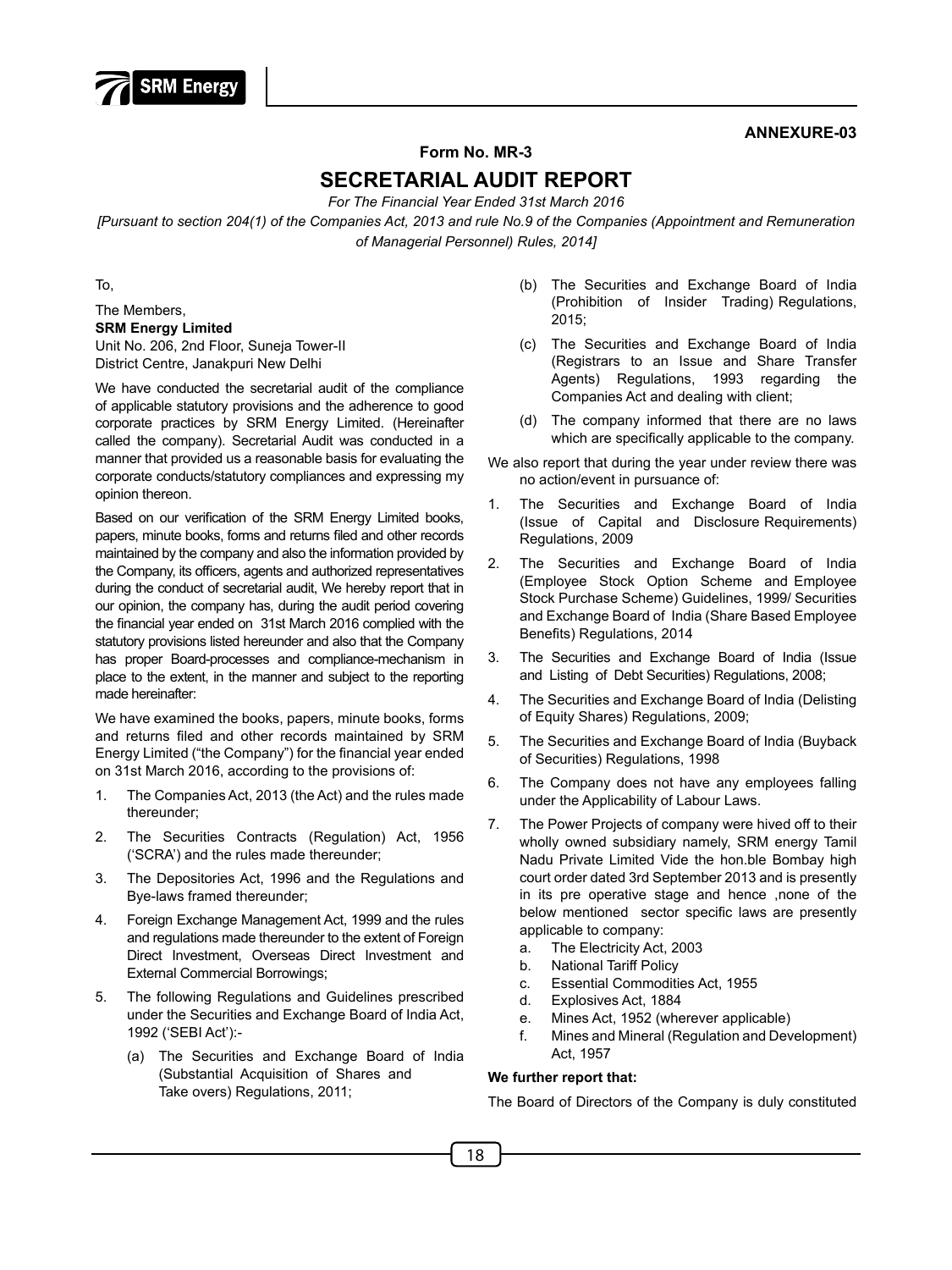with proper balance of Executive Directors, Non-Executive Directors and Independent Directors. The changes in the composition of the Board of Directors that took place during the period under review were carried out in compliance with the provisions of the Act.

Adequate notice is given to all directors to schedule the Board Meetings, agenda and detailed notes on agenda were sent at least seven days in advance and shorter notice

Majority decision is carried through while the dissenting members' views are captured and recorded as part of the minutes.

We further report that the compliance by the company of applicable financial audit and indirect tax's laws has not been reviewed in this audit since the same has been subject to review by statutory financial audit and other designated professionals

We further report that there are adequate systems and processes in the company commensurate with the size and operations of the company to monitor and ensure compliance with applicable laws, rules, regulations and guidelines.

#### **We further report that during the audit period it was reviewed that:**

The Nomination and remuneration Committee was not having proper composition till 12.02.2016. However, the same was reconstituted to comply with the requirements of Companies Act, 2013 and SEBI

(LODR) Regulations, 2015 in Board Meeting held on 12.02.2016.

- According to Clause 4.1.1 of SS-1 on Attendance of Meetings states that Every Company Shall maintain separate attendance registers for the meeting of board and meeting of committee, the pages of respective attendance registers shall be serially numbered and in cases if an attendance register is maintained in loose leaf form, it shall be bound periodically depending on the size and volume. According to our observation currently the attendance sheets of company are held in loose leaf form and we advice the company to bind it every year.
- The Company has made minor alterations in the minute book for rectification of a few clerical errors, which were counter signed and approved by the chairman of the meeting while signing. We advice the Company to note such points in the forthcoming meeting as and when any such event occurs.
- The Company has complied with the majority of the secretarial standards; however no noting of the applicability of the same was made during the year in the meetings of the Board. We advice the company to take note of the applicability of the same in the forthcoming Board Meeting.

Place : Mumbai Ritika Agrawal & Associates Date: 04.08.2016 ACS No.: 23100 C P No.: 8266

#### **Annexure I to the Secretarial Audit Report for the financial year ended 31st March 2016**

#### To,

#### The Members, **SRM Energy Limited**

Our Secretarial Audit Report of even date is to be read along with this letter.

- 1. Maintenance of Secretarial Records and compliance of provision of corporate and other applicable laws, rules, regulation, standards are responsibility of the Management of the Company. Our responsibility is to express an opinion on these Secretarial records and compliance based on our audit.
- 2. We have followed the Audit practices and processes as were appropriate to obtain reasonable assurance about the correctness of the contents of the secretarial records. The verification was done on the test basis to ensure that correct facts are reflected in the Secretarial records .We believe that the process and practices, we followed provide a reasonable basis for our opinion.
- 3. We have not verified the Correctness and appropriateness of financial records and Books of Accounts of the Company.
- 4. Wherever required, we have obtained the management representation about the compliance of laws, rules and regulation and happening of events etc.

Place : Mumbai Ritika Agrawal & Associates Date : 04.08.2016 ACS No.: 23100 C P No.: 8266

19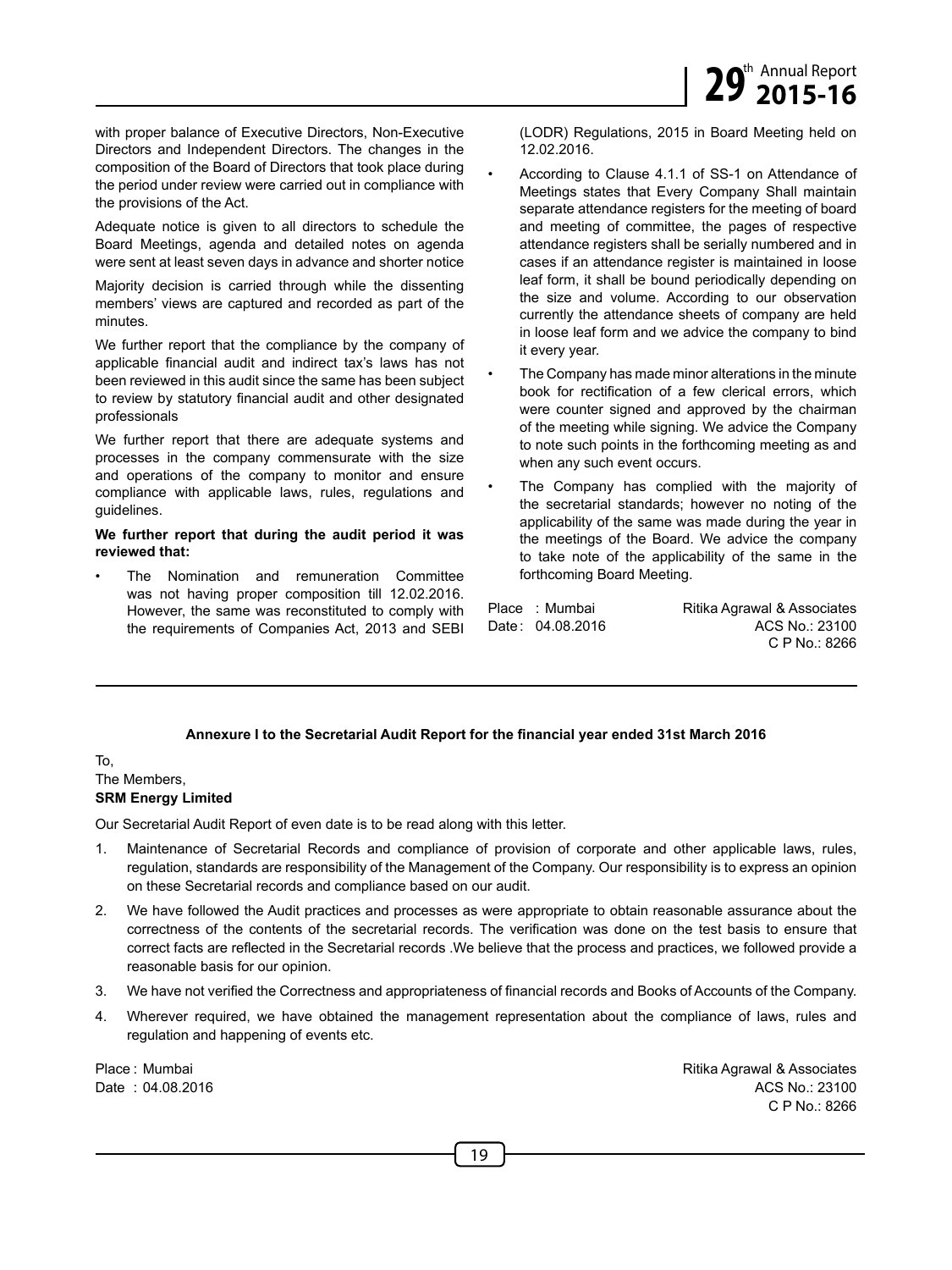

# **Management Discussion and Analysis**

The following Management's Discussion and Analysis ("MDA") focuses on significant factors that affected SRM Energy Limited and its subsidiary SRM Energy Tamilnadu Private Limited ("SRM" or the "Company") during the relevant period and to the date of this report. It contains a review and analysis of the financial results for the relevant period, identifies business risks that the Company faces and comments on the financial resources required for the development of its business.

#### **1. INDUSTRY STRUCTURE AND DEVELOPMENTS**

#### **1.1 Market Structure**

With the enactment of the Electricity Act 2003 and implementation of open access, the market structure in the power sector changed from the old single buyer structure to a multi-buyer model. The generator could sell power to any buyer using the open access provision in transmission and users had the choice to choose their supplier. Ever since the Electricity Act 2003 was introduced, there was increased competition among generators and suppliers, which improved the sector's performance. Currently many states, which have unbundled the SEBs, have reported improvements in their operational efficiency and are able to ensure reliable power supply to consumers.

#### **1.2. Generation**

The Overall generation in the country has been increased from 1048.673 during 2014-15 to 1107.386 BU1 during the year 2015-16. The Category wise generation performance is as follows:-

| Thermal Increased by            | 7.45 % |
|---------------------------------|--------|
| <b>Hydro Reduced by</b>         | 6.09%  |
| Nuclear Increased by            | 3.63%  |
| Bhutan Import Increased by      | 4.72 % |
| Overall Growth rate recorded by | 5.64%  |

#### **1.3. Fuel**

Coal production by Coal India Limited (CIL) and its subsidiaries is 538.75 MT in FY16 against 494.238 MT in FY15, reflecting a 9% growth. Domestic natural gas production was 32249.21 MMSCM against 33656.27 MMSCM in FY 2014-15.

#### **1.4. Transmission**

Electricity sector in India is growing at rapid pace. During the current year 2016-17, the Peak Demand is expected to be about 153 GW and the Installed Capacity is 303 GW on 30.06.2016 with generation mix of Thermal (69.8%), Hydro (14.1%), Renewable (14.1%) and Nuclear (1.9%).

The transmission lines are operated in accordance with Regulations/standards of Central Electricity Authority (CEA) / Central Electricity Regulatory Commission (CERC) / State Electricity Regulatory Commissions (SERC). Power surplus States have been inter-alia, able to supply their surplus power to power deficit State Utilities across the country except for some grid congestion in supply of power to Southern region, which is being worked upon.

#### **1.5. Distribution**

Distribution is the most important link in the entire power sector value chain. As the only interface between utilities and consumers, it is the cash register for the entire sector. Under the Indian Constitution, power is a Concurrent subject and the responsibility for distribution and supply of power to rural and urban consumers rests with the States.

Government of India provides assistance to States through various Central Sector / centrally sponsored schemes for improving the distribution in the remote areas and improving the distribution efficiency through various schemes like Integrated Power Development Scheme (IPDS), Deendayal Upadhyaya Gram Jyoti Yojana (DDUGJY), National Electricity Fund (NEF) etc.

#### **2. OPPORTUNITIES AND THREATS**

Electricity generation is among the eight core infrastructure sectors of India. Also, thermal power generation accounts for about 69.8% of the total electricity generated in India.

 **The Major opportunities that exist for Companies engaged in Thermal power Industry are as follows:**

- The government is targeting a capacity addition of 88.5 GW during 2012-17 and further 86.4 GW during 2017-22.
- Launch of the Ultra Mega Power Project (UMPP) scheme through tariff-based competitive bidding.
- A growing population is likely to boost demand for energy.
- Increasing per-capita usage and catching up with the developing nations will provide further impetus to the energy industry.
- 100% Foreign Direct Investment (FDI) is allowed under the automatic route in the power sector (except atomic energy), subject to all the applicable regulations and laws.

#### **The Major Threats that exist for Companies engaged in Thermal power Industry are as follows:**

Fuel Security Concerns: Thermal capacity addition is plagued by the growing fuel availability concerns faced by the Industry. While a significant gas based capacity of more than 20,000 MW is idle due to non-availability of gas. Coal supplies by CIL is restricted to around 70-75% of actual coal requirement by coal based thermal plants,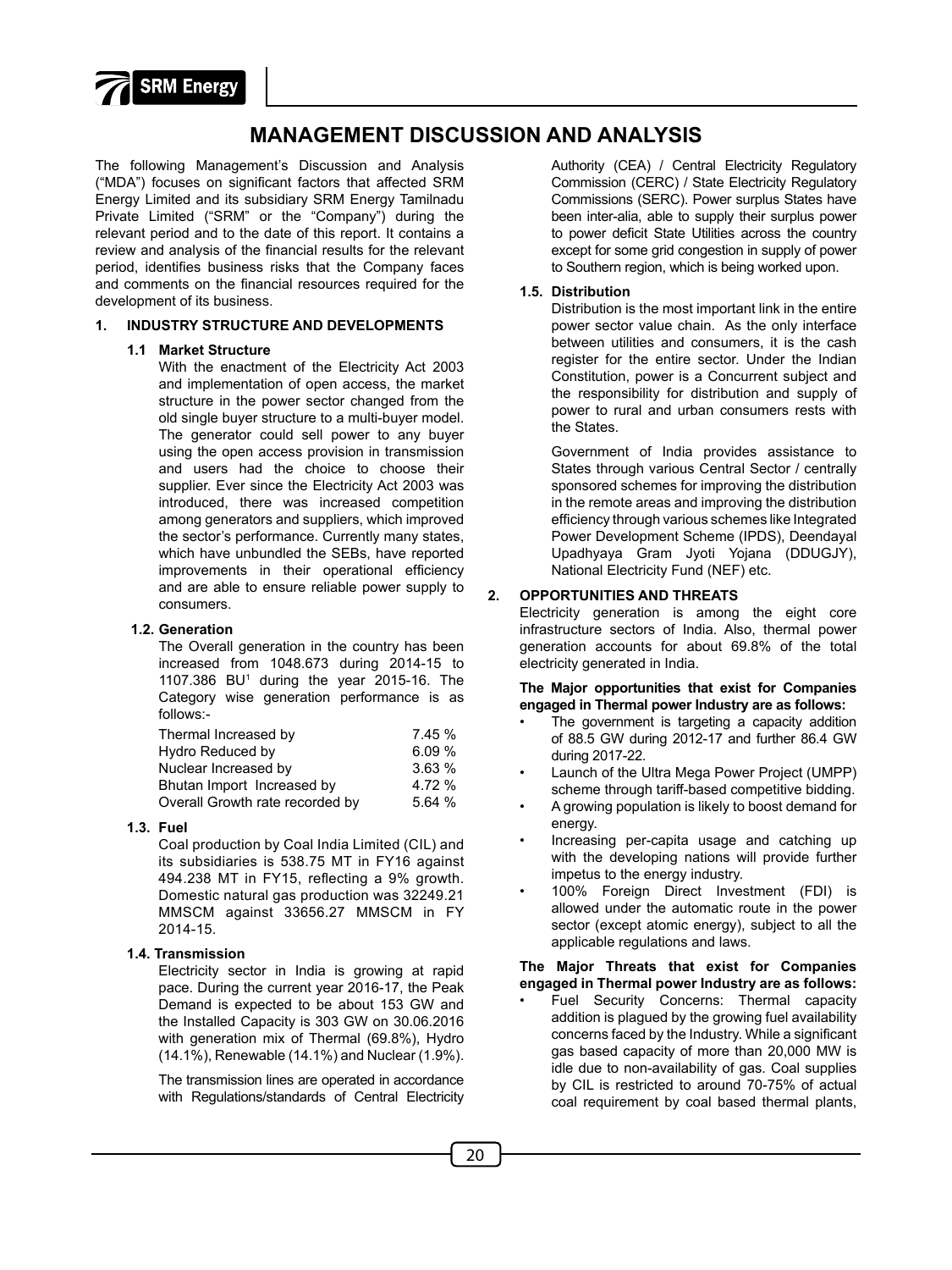leading to increased dependence on imported coal with the cascading result of high power generation costs.

- Financial Health of State Discoms: Years of populist tariff schemes, mounting AT&C losses and operational inefficiencies have adversely affected the financial health of State Discoms which are currently plagued with humongous outstanding debts.
- Under-procurement of Power by States: Increasing power generation costs due to limited fuel availability, poor financial health of State Discoms, high AT&C losses have contributed in suppressed demand projections by State Discoms.
- Inimical Financing Environment: Over the last 4-5 years, the lending rates have increased significantly from the time of project appraisal resulting in project cost overrun and hence higher end tariffs.

#### **3. OPERATIONAL PERFORMANCE**

The Company's project at Tamilnadu consisting of 3X660 MW i.e. 1980 MW capacity being set up through a Wholly Owned Subsidiary SRM Energy Tamilnadu Pvt. Ltd. As such there are no other operations at present and the related expenses incurred during the current period are considered as pre operative expenses pending allocation to the power project.

The company's networth has been significantly reduced and it has been incurring cash losses, the board of directors of the company, in its meeting held on March 9, 2015 has decided to sell/dispose off the power plant transferred in its wholly owned subsidiary, subject to necessary approvals from the shareholders and other statutory authorities, if any.

#### **4. PROJECT AT CUDDALORE**

As stated in the last Annual Report, the paucity of funds, resulting from the Company not being able to proceed with the Proposed Rights issue, due to reasons beyond its control, has considerably slowed down the progress of the project. Considering the prevailing power industry scenario in the country coupled with the slower pace of growth of the country as a whole, prospective investors have deferred their decisions on investments, which has further compounded the problems.

The Company's applications for allotment of Govt. land entrapped in the project site is in process with the authorities concerned and it is expected that the necessary allotments will be received once we initiate project activities on ground.

#### **5. HUMAN RESOURCES**

The company has only limited administrative staffs with no business operation. Human Resources/Industrial Relations during the financial year have been dispute free and cordial. The company has a policy relating to the remuneration to the of Whole time Director/ Executive/ Managing Director, Key Managerial Personnel (KMP) and Senior Management Personnel, as required under the Companies, 2013 and SEBI (Listing Obligations and Disclosure Requirements) Regulations, 2015. The Company has been operating with 2 employees during the year. Mrs. Sanjeevlata Samdani had resigned from her office of Company Secretary (CS) of the Company during the year and in her place Ms. Kanika Arora was appointed as CS of the Company.

#### **6. INTERNAL CONTROL SYSTEMS**

The Company has adequately adopted the procedures to ensure the proper internal control for operations, financial reporting and statutory compliances. M/s Amarjeet Singh & Associates, Chartered Accountants had been the Internal Auditor of the Company for the financial year 2015-16. He has been conducting internal audit at regular intervals at every quarter ending. The summary findings are reported to the audit committee of the Board who actively review the same and suggest ways and means for improving and strengthening the internal control systems. No material discrepancies have been reported by the Internal Auditor during the period of his Audit.

#### **7. RISKS AND CONCERNS**

The key risks and concerns specific to your Company are as follows:

- Delays in land acquisition leading to delay in getting other construction related approvals remain an area of concern.
- Shortages/ delays in supply of main and Balance of plant equipments.
- Volatility in exchange rates and coal prices
- The availability and cost of capital for funding of new projects could also be a cause of concern, given that power projects are capital intensive. The economic and monetary policies will need to play a key role in ensuring that these projects receive timely funds.
- Considering the huge amount of funds required and the gestation period for the projects, financing of power projects is always a constraint.
- Lack of availability of skilled manpower.

#### **CAUTIONARY STATEMENT**

Statements in the Management Discussion and Analysis, describing the Company's objectives, projections and estimates may be forward-looking statements within the meaning of applicable securities laws and regulations. Actual results may vary from those expressed or implied, depending upon economic conditions, Government policies and other incidental / related factors.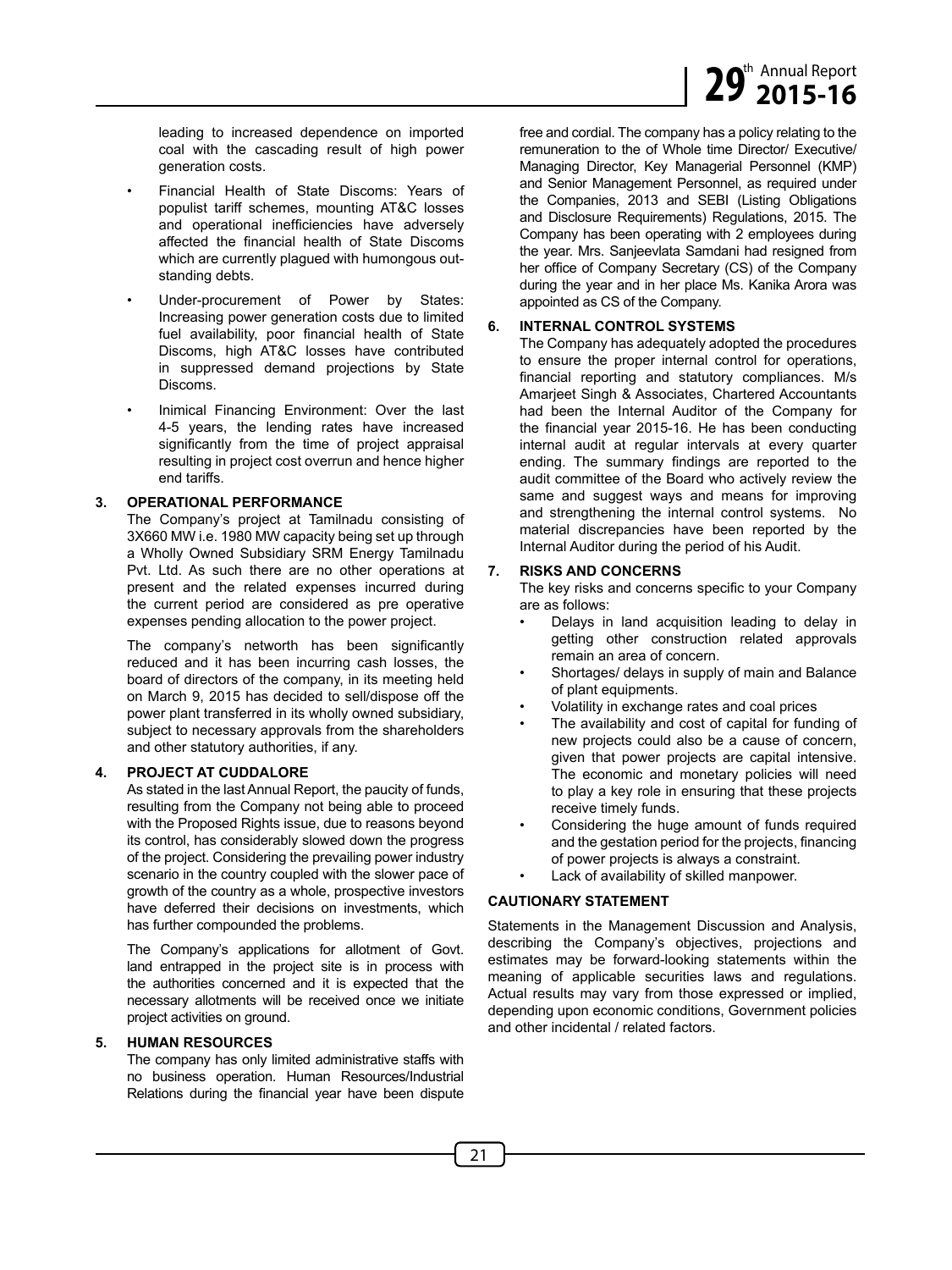

# **REPORT ON CORPORATE GOVERNANCE**

#### **CORPORATE GOVERNANCE PHILOSOPHY**

We believe that the purpose of the Good Corporate Governance is only achieved and materialized if the rights of the stakeholders are safeguarded. The Good Corporate Governance system is built and erected on the balanced quantum of transparency and disciplined way of working. Our organisation works on this ideology and are committed for the transparent way of working further, these are characterised by a firm commitment and adoption of ethical practices by us in our dealings with a wide group of stakeholders.

We have cultivated a culture in which we have ensured the high standards of ethical behavior, individual accountability and transparent disclosure are embedded in all its dealings and shared by its board of directors, management and employees. As a responsible corporate citizen,the Company is committed to ensure high standards of transparency and accountability in all its activities. The Company has established systems and procedures to ensure that its board of directors is wellinformed and well-equipped to cope up with its overall responsibilities and to provide the management with the strategic direction needed to create long-term shareholder value.

#### **1. Board of Directors:**

The Board of Directors consists of following directors during financial year 2015-16.

#### **a. Composition and category of directors:**

| S.No. | <b>Name Of Dierctors</b> | Category                              |
|-------|--------------------------|---------------------------------------|
| 1.    | Vishal Rastoqi           | Managing Director (Promoter Category) |
| 2.    | Sameer Rajpal            | Non Excutive and Independent Director |
| 3.    | Pranav Kumar             | Non Excutive and Independent Director |
| 4.    | Vijay Kumar Sharma       | Non Excutive and Independent Director |
| -5.   | Tanu Agarwal             | Non Excutive Director                 |

#### **b. Attendance of each director at the Board meetings and the last AGM.**

| S.No. | <b>Name Of Director</b> | <b>Attendance Particulars</b>           |                                         |  |
|-------|-------------------------|-----------------------------------------|-----------------------------------------|--|
|       |                         | No. of Board<br><b>Meeting attended</b> | <b>Last AGM attended</b><br>(Yes or No) |  |
|       | Vishal Rastogi          |                                         | Yes                                     |  |
| 2.    | Sameer Rajpal           |                                         | Yes                                     |  |
| 3.    | Pranav Kumar            |                                         | Yes                                     |  |
| 4.    | Vijay Kumar Sharma      |                                         | Yes                                     |  |
| 5.    | Tanu Agarwal            |                                         | No                                      |  |

**c. Number of other Boards or Board Committees in which Directors are member or Chairperson as on 31st March, 2016.**

| Name of the<br>S. |                    | No. of other directorships and Committee member of Chairmanship                             |                                 |                            |  |
|-------------------|--------------------|---------------------------------------------------------------------------------------------|---------------------------------|----------------------------|--|
| No.               | <b>Directors</b>   | <b>Other Directorships (excluding Private)</b><br><b>Companies &amp; Sec. 25 Companies)</b> | Committee<br><b>Memberships</b> | Committee<br>Chairmanships |  |
|                   | Vishal Rastoqi     | Nil                                                                                         | Nil                             | Nil                        |  |
| 2.                | Sameer Raipal      |                                                                                             |                                 |                            |  |
| 3.                | Pranav Kumar       |                                                                                             |                                 |                            |  |
| 4.                | Vijay Kumar Sharma | Nil                                                                                         | Nil                             | Nil                        |  |
| 5.                | Tanu Agarwal       | Nil                                                                                         | Nil                             | Nil                        |  |

- **d. Number of Board meetings held during the reporting year and dates thereof.** During the year, Five Board Meetings were held on May 29, 2015, August 13, 2015, September 30,2015, November 14, 2015 and February 12, 2016.
- e. During the year under review, the Independent Directors held one separate meeting on 12th February, 2016 to evaluate the performance of the Chairman, Individual Directors and the Board as a whole and also to assess the Quality, Quantity and timeliness of the flow of Information between the Company Management and the Board. All the independent Directors had attended the meeting.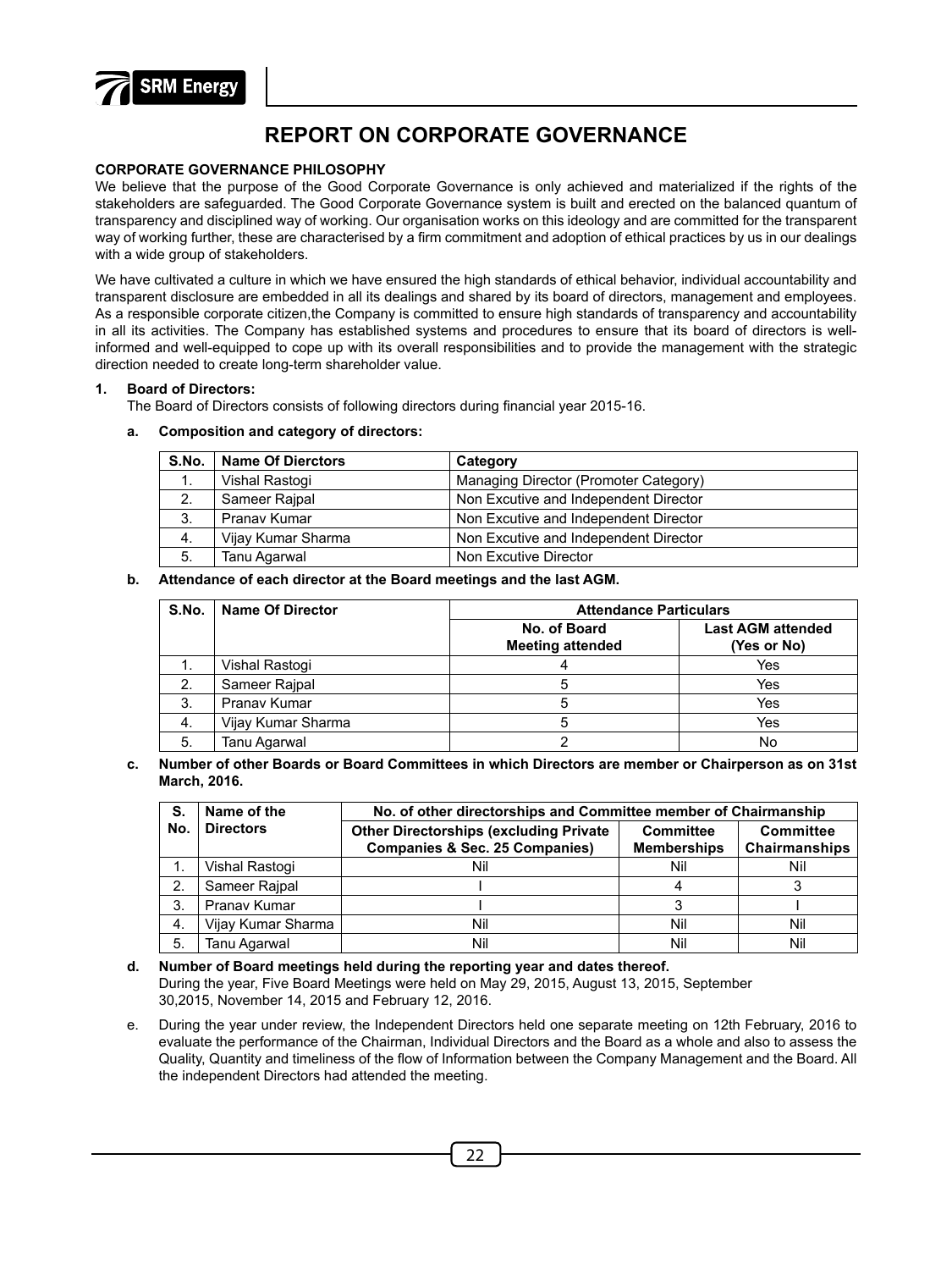#### **2. COMMITTEES OF THE BOARD:**

#### **I. AUDIT COMMITTEE**

The Company is having in its place an adequately qualified Audit Committee, which is suitably equipped with the mixture of qualified professional and experienced person. The Committee is also fulfilling the requirements of the Companies Act, 2013 and Regulation 18(3) read with Part C of Schedule II of the SEBI (Listing Obligations and Disclosure Requirements) Regulations, 2015.

#### **Powers of the Audit Committee**

- To investigate any activity within its terms of reference
- To seek information from any employee
- To obtain outside legal or other professional advice
- To secure attendance of outsiders with relevant expertise, if it considers necessary.

#### **Terms of Reference:**

The terms of reference / powers of the Audit Committee are as follows:

- a. To oversee financial reporting and disclosure process.
- b. To recommend the appointment and removal of statutory auditors and decide their remuneration and approval of payment to Statutory auditors for any other services rendered by them.
- c. To review financial results and statements, before submission to the Board, focus primarily on-
	- I. Any change in accounting policies and practices.
	- II. Major accounting entries, based on exercise of judgment by the management.
	- III. Qualifications in the draft audit report.
	- IV. Significant adjustments arising out of the audit.
	- V. Going concern assumption.
	- VI. Compliance with accounting standards.
	- VII. Compliance with Stock Exchange and legal requirements concerning financial statements.
	- VIII. Any related party transactions i.e. transactions of the Company of a material nature, with promoters or the management, their subsidiaries or relatives, etc. that may have potential conflict with larger interests of the Company.
- d. To oversee adequacy of internal control systems.
- e. Reviewing adequacy of internal audit function, coverage and frequency of internal audit report.
- f. Discussion with internal auditors and concurrent auditors on any significant findings in their reports and follow up thereon.
- g. Discussion with external auditors before audit commences, as regards nature and scope of audit, as well as having post audit discussions to ascertain any areas of concern.
- h. Reviewing the Company's financial and risk management policies.
- i. Reviewing with the management, the annual financial statements and auditor's report thereon before submission to the Board forapproval, with particular reference to:
	- Matters required to be included in the Directors' Responsibility Statement to be included in the Board's Report in terms of clause (c) of sub-section 3 of Section 134 of the Companies Act, 2013;
	- Changes, if any, in accounting policies and practices and reasons for the same;
	- Major accounting entries involving estimates based on the exercise of judgment by the management;
	- Significant adjustments made in financial statements arising out of audit findings;
	- Compliance with listing and other legal requirements relating to financial statements;
	- Disclosure of any related party transactions; and
	- Qualifications in draft audit report.
	- Management's letters or letter's of Internal Control weakness issued by Stutory Auditors.
- j. Approval or any subsequent modification of transactions of the Company with related parties
- k. Scrutiny of inter-corporate loans and investments
- l. Valuation of undertakings or assets of the Company, wherever it is necessary
- m. to look into the reasons for substantial defaults in the payment to depositors, debenture holders, shareholders (in case of non-payment of declared dividends) and creditors.
- n. to review the functioning of the whistle blower/vigil mechanism.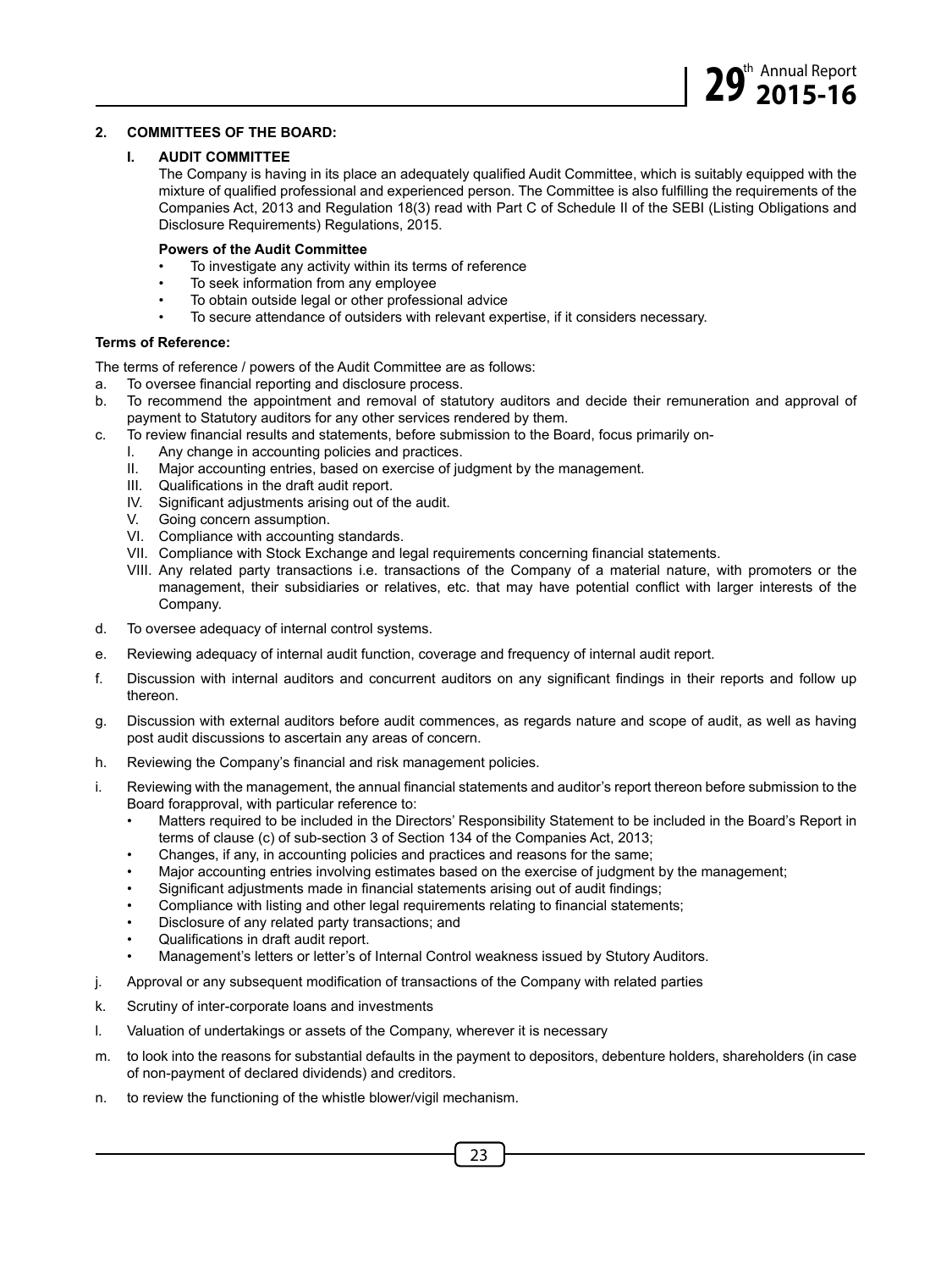

- o. approval of appointment of Chief Financial officer after assessing the qualifications, experience, background of the candidate.
- p. reviewing the management's discussion and analysis of financial conditions and results of operations.
- q. appointment, removal and terms of remuneration of the Internal Auditors.

#### **ii. Composition, Name of Members and Chairperson of the Committee.**

During the Financial year 2015-16, The Audit Committee comprised of Mr. Vishal Rastogi, Mr. Sameer Rajpal, and Mr. Vijay Kumar Sharma.

Mr. Sameer Rajpal is presently the Chairman of the committee. Ms. Kanika Arora, Company Secretary and Compliance officer is the secretary of the Committee, the Chief financial officer of the Company and the statutory auditors are permanent invitees to the meeting of the Audit Committee.The minutes of each Audit Committee meeting are placed before and discussed in the Board.

#### **iii. Meetings and attendance during the year.**

During the year, the Committee has met 4 times on May 29, 2015, August 13, 2015, November 14, 2015 and February 12, 2016.

Attendance of each member at the Audit Committee meetings held during the year is as follows:

| <b>Name of Committee Member</b> | No. of meetings held | No, of meeings attended |
|---------------------------------|----------------------|-------------------------|
| Sameer Raipal                   |                      |                         |
| Vijay Kumar Sharma              |                      |                         |
| Vishal Rastoqi                  |                      |                         |

#### **II. NOMINATION AND REMUNERATION COMMITTEE**

The Company has a duly constituted Nomination and Remuneration Committee, which is responsible for identification of the suitable person as Directors, KMPs, and other Senior Management and recommending to the Board for their appointment. The detailed terms of reference of the said Committee is as under:

#### **(i) Terms of reference:**

The terms of reference for the Nomination and Remuneration Committee are enumerated herein below:

- To guide the Board in relation to appointment and removal of Directors, Key Managerial Personnel and Senior Management.
- Formulation of criteria for evaluation of performance of independent directors and the board of directors.
- To evaluate the performance of the members of the Board and provide necessary report to the Board for further evaluation of the Board.
- To recommend to the Board on Remuneration payable to the Directors, Key Managerial Personnel and Senior Management.
- To provide to Key Managerial Personnel and Senior Management reward linked directly to their effort, performance, dedication and achievement relating to the Company's operations.
- To retain, motivate and promote talent and to ensure long term sustainability of talented managerial persons and create competitive advantage.
- To devise a policy on Board diversity
- To develop a succession plan for the Board and to regularly review the plan;
- formulation of the criteria for determining qualifications, positive attributesand independence of a director and recommend to the board of directors policy relating to, the remuneration of the directors, key managerial personnel and other employees.
- identifying persons who are qualified to become directors and who may be appointed in senior management in accordance with the criteria laid down and recommend to the board of directors their appointment and removal.

#### **(ii) Composition, Name of Members and Chairperson of the committee**

During the year 2015-16, the Nomination and Remuneration committee consists of following 3 members:

- Sameer Raipal
- Pranav Kumar
- Vishal Rastogi (Upto 12/02/2016)
- Vijay Kumar Sharma (From 12/02/2016)
- Mr. Sameer Rajpal is the Chairman of the Committee.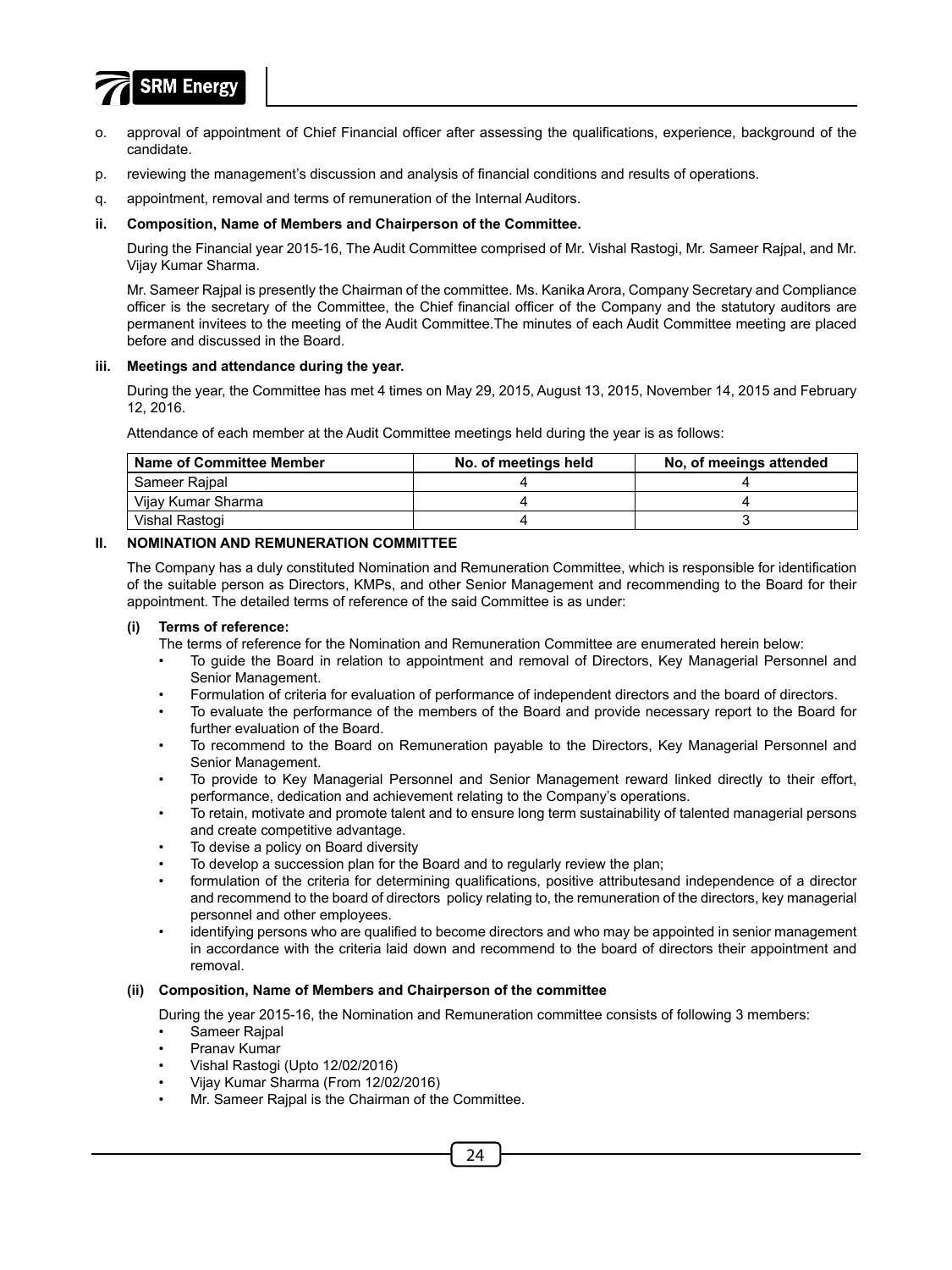#### **(iii) Attendance during the year**

Only 1 meeting of the Nomination and Remuneration Committee was held during the year on February 12, 2016 at which all 3 members were present.

#### **(iv) Remuneration Policy**

The Company's Remuneration Policy for Directors, Key Managerial Personnel and other employees is annexed to the Director's Report. Further, the Company has adopted the policy for performance evaluation of Independent Director, Board as a whole and its Committees.

#### **(v) Details of remuneration paid to all the Directors**

No remuneration is being paid to any of the Director of the Company.

#### **III. STAKEHOLDERS' RELATIONSHIP COMMITTEE:**

The Prime responsibility of the Stake holders' Relationship Committee is to take care of the shareholder grievances and to resolve the same amicably, within the given time period.

#### **(i) Name of Non-Executive Director heading the Committee**

Mr. Sameer Rajpal, Mr. Vijay Kumar Sharma and Mr. Vishal Rastogi are the members of the Committee. Mr. VishalRastogi acted as the Chairman of the Committee till 14/11/2015, later Mr. Vijay Kumar Sharma was appointed as the Chairman of the Committee w.e.f. 14/11/2015. Further Mr. Vishal Rastogi was present in the previous Annual General Meeting of the Company held on 30th September, 2015.

M/s Datamatics Financial ServicesLimited was the Registrar and Share Transfer Agents to handle the grievances of the shareholders. The Company suitably monitors and analyse the work of registrar to ensure that the investors' grievances are settled in given time period.

#### **(ii) Terms of Reference of the Committee, inter alia, includes the following:**

- Oversee and review all matters connected with the transfer of the Company's securities
- Approve issue of the Company's duplicate share certificates
- Consider, resolve and monitor redressal of investors' / shareholders' / security holders' grievances related to transfer of securities, non-receipt of Annual Report, non-receipt of declared dividend etc.
- Oversee the performance of the Company's Registrars and Transfer Agents Recommend methods to upgrade the standard of services to investors
- Monitor implementation and compliance with the Company's Code of Conduct for Prohibition of Insider **Trading**
- Carry out any other function as is referred by the Board from time to time and / or enforced by any statutory notification / amendment or modification as may be applicable
- Perform such other functions as may be necessary or appropriate for the performance of its duties.

#### **(iii) Name and Designation of Compliance officer**

The Compliance officer of the Company is Ms. Kanika Arora, the Company Secretary of the Company, also acts as a secretary to the Committee.

#### **(iv) Number of Shareholder Complaints received so far**

The Company has Nil Complaints pending at the beginning of the year and it received two complaints from the shareholders during the year and all the complaints were resolved by furnishing the requisite information/ documents. There were Nil complaints pending as on March 31, 2016.

#### **(v) Number of complaints not solved to the satisfaction of Shareholders: Nil**

#### **(vi) Number of Pending Complaints:NIL**

#### **IV. RISK MANGEMENT COMMITTEE**

The Risk Management Committee of the Company was established pursuant to Clause 49 of the Listing Agreement (Now, Regulation 21 of SEBI (Listing Obligations and Disclosure Requirements) Regulations, 2015). The Committee was comprising of Mr. Vishal Rastogi, Mr. Sameer Rajpal and Mr. Vijay Kumar Sharma. The Committee waschaired by Mr. Sameer Rajpal.

Further, as per Regulation 21(5) of the SEBI (Listing Obligations and Disclosure Requirements) Regulations, 2015the provisions of Clause 49(VI)(C) [Now, Regulation 21(1) of the SEBI (Listing Obligations and Disclosure Requirements) Regulations, 2015] relating to constituting the risk management committee are applicable only to top 100 listed Companies by market Capitalization as at the end of the immediate previous financial year. In reference to the aforesaid situation, the Company is not required to have the said Committee as it does not fall into the aforesaid categories of the Companies, hence the Board in its meeting held on 14thNovember, 2015, dissolved the Committee.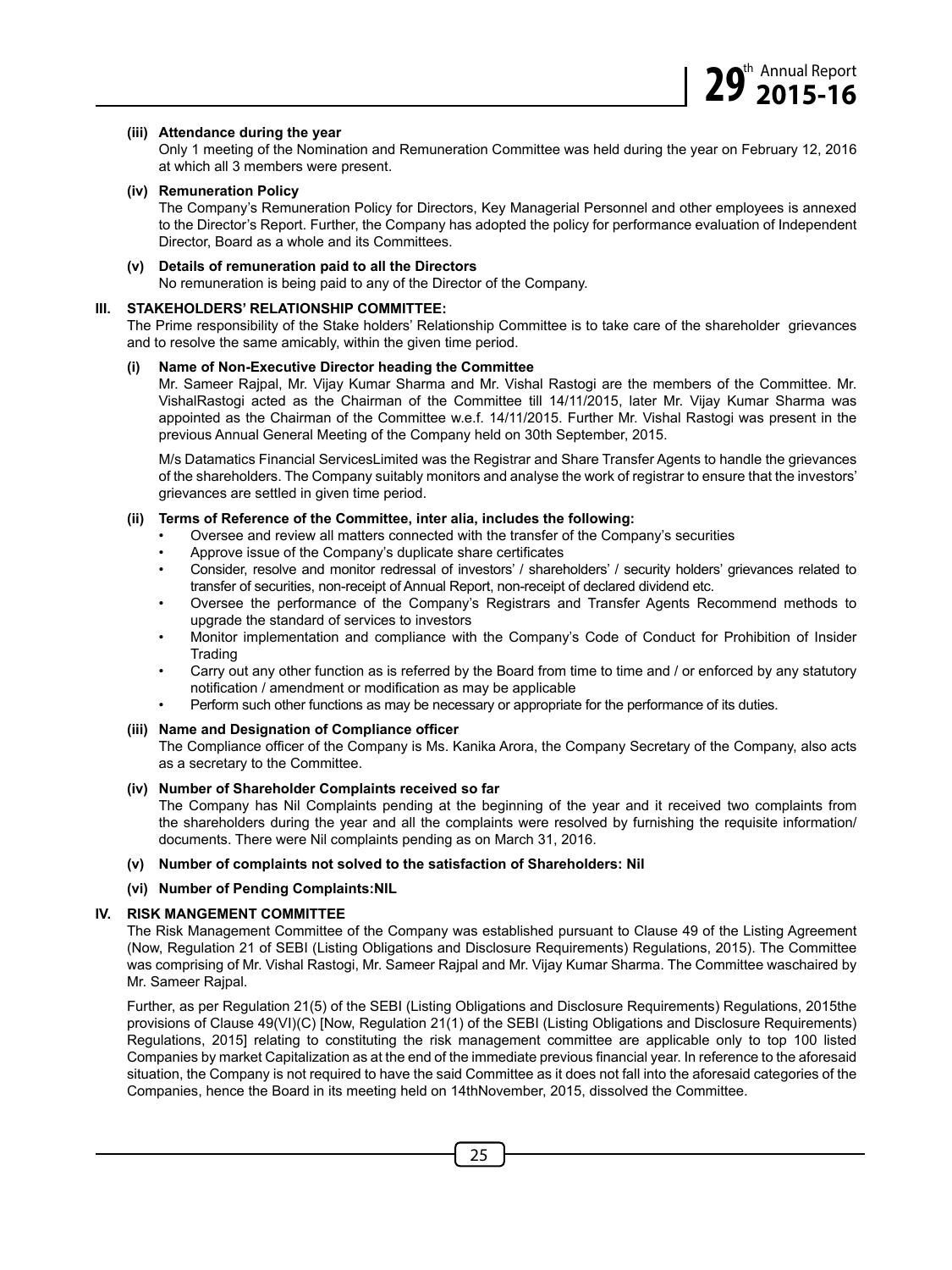

While dissolving the Risk Management System of the Company, the management ensured that the terms of reference of the Committee will be looked after by the Audit Committee.

#### **3. ANNUAL GENERAL MEETINGS AND EXTRAORDINARY GENERAL MEETING Location and time, where last three AGMs held.**

| Year    | AGM | ∟ocation                                                                                                                 | Date       | Time         |
|---------|-----|--------------------------------------------------------------------------------------------------------------------------|------------|--------------|
| 2014-15 | AGM | Vishal Hall, Vishal Shopping Centre, Andheri Kurla Road, Near<br>Andheri Railway Station, Andheri (East), Mumbai-400069. | 30.09.2015 | 02.00 P.M.   |
| 2013-14 | AGM | Vishal Hall, Vishal Shopping Centre, Andheri Kurla Road, Near<br>Andheri Railway Station, Andheri (East), Mumbai-400069. | 30.09.2014 | 02.00 PM     |
| 2012-13 | AGM | Killachand Hall, IMC Building, IMC Marg, Churchgate,<br>Mumbai-400020.                                                   | 09.12.2013 | 12.00 NOON 1 |

**In the last three financial years, special resolutions as set out in the schedule below were passed by the members of the Company either in the AGM/EGM or through postal ballot:**

#### **Details of Resolutions passed IN AGM/EGM:**

| Year    | <b>AGM Date</b> | <b>Special Resolutions</b>                                                                                                                                  |
|---------|-----------------|-------------------------------------------------------------------------------------------------------------------------------------------------------------|
| 2014-15 | 30.09.2015      | To authorise the board to borrow money under section 180 $(1)$ (c) of the companies<br>٠<br>act, 2013 as a special resolution.                              |
|         |                 | To authorize the board to create charge / mortgage properties of the company under<br>section 180(1)(a) of the companies act, 2013 as a special resolution. |
|         |                 | Increase in limits of investments in other bodies corporate<br>٠                                                                                            |
| 2013-14 | 30.09.2014      | Modification in articles of association.                                                                                                                    |
| 2012-13 | 09 12 2013      | No special resolution was passed.                                                                                                                           |

Details of Resolutions passed through Postal Ballot:

#### **• Postal Ballot Notice Dated 30.09.2015:**

Alteration of Clause II of Memorandum of Association of the Company for shifting of Registered Office from Mumbai to Delhi. Details of Voting are as mentioned below:

#### **Valid Votes:**

| <b>Favour/Against</b>  | Physical/<br>E-voting | <b>Number of Members</b><br>who Voted | No. of Votes Cast<br>by them | % of Total No. of Valid<br><b>Votes Cast</b> |
|------------------------|-----------------------|---------------------------------------|------------------------------|----------------------------------------------|
| Voted in favour of the | Physical              | 15                                    | 1908                         | 0.0276%                                      |
| Resolution             | E-Voting              | 5                                     | 6920295                      | 99.9651%                                     |
|                        | Total                 | 20                                    | 6922203                      | 99.9926%                                     |
| Voted against the      | Physical              | 4                                     | 510                          | 0.0074%                                      |
| Resolution             | E-Voting              |                                       |                              | 0.0000%                                      |
|                        | Total                 |                                       | 510                          | 0.0074%                                      |

**Invalid Votes:**

| <b>Total No. of Members whose Votes</b><br><b>Physical/E-voting</b><br>were declared Invalid |  | Total No. of Votes Cast by them |
|----------------------------------------------------------------------------------------------|--|---------------------------------|
| Physical                                                                                     |  | 1500                            |
| E-Voting                                                                                     |  |                                 |
| Total                                                                                        |  | 1500                            |

M/s Ritika Agrawal & Associates, Company Secretaries of Mumbai, conducted the postal ballot process and was as appointed as Scrutiniser for the same. The results of the Postal Ballot were announced on 19th December, 2015. All the statutory formalities relating to the changes have been complied with.

Further at present no Special Resolution is proposed to be conducted through postal ballot.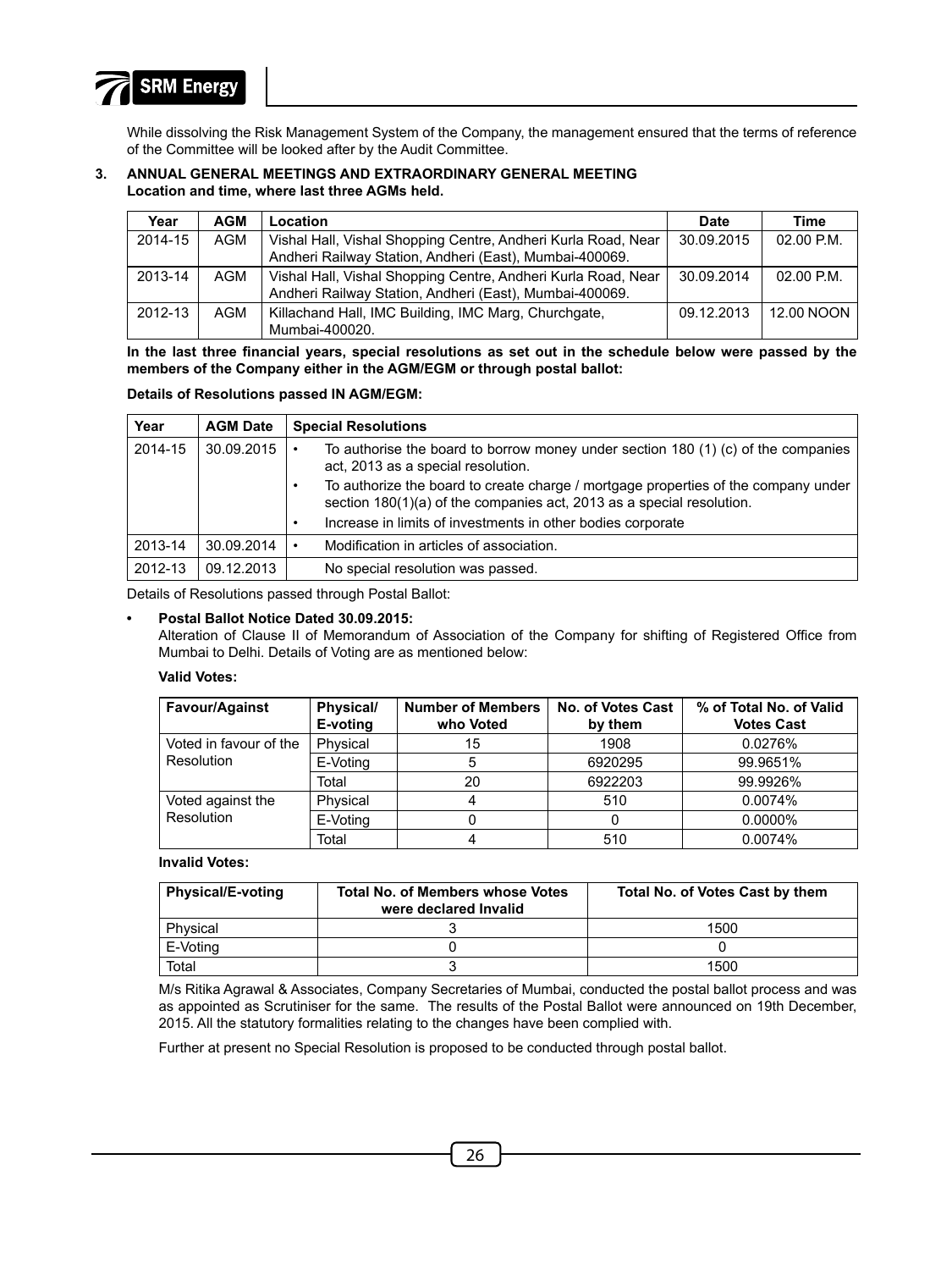#### **4. Disclosures:**

i. Disclosures on materially significant related party transactions that may have potential conflict with the interests of company at large.

None of the transactions with any of the related parties, were in conflict with the interests of the Company. However, the Company has formulated a policy on materiality of related party transactions and also on dealing with Related Party Transactions which can be downloaded from the link mentioned below:

http://www.srmenergy.in/Data/Documents/SRM%20Energy%20-%20OD%20-%20Policy%20on%20Dealing%20 with%20Related%20Party%20Transactions.pdf

This is to note that the relevant Regulation 23 read with Regulation 15 of Listing Regulation, which states the dealing with related party transaction is not applicable to the Company, however Company has put its efforts to comply with the provision to the extent possible on voluntary basis.

ii. Details of non-compliance by the company, penalties, and strictures imposed on the Company by Stock Exchanges or SEBI or any statutory authority, on any matter related to capital markets, during the last three years.

The Company has complied with all the requirements of the Stock Exchange as well as the regulations and guidelines prescribed by the Securities and Exchange Board of India (SEBI). There were no penalties or strictures imposed on the Company by Stock exchanges or SEBI, or any statutory authority on any matter related to capital markets, during the last three years.

- iii. The Company has in place a Vigil Mechanism/ Whistle Blower Policy, the details of establishment of which are given in Board's Report. Further, no personnel has been denied access to the audit committee.
- iv. The Company is compliant with the mandatory requirements applicable to the Company under SEBI (Listing Obligations and Disclosure Requirements) Regulations, 2015.
- v. Regulation 15 of the Listing Regulation provides an exemption from the compliances of Regulation 17 to 27 and Clause (b) to (i) of sub regulation (2) of Regulation 46 and Part C, D and E of Schedule V of Listing the said Regulations, to those Companies having paid up equity share capital not exceeding Rs. 10 Crores and Net Wort Not Exceeding Rs. 25 Crores as on the last day of Previous Financial Year.

Your Company with a Paid Share Capital of Rs. 9.06 Crores and Net Worth of Rs. 11.01 Lacs as at the end of previous financial year is exempted from the Compliances of aforesaid regulations, however it has put its effort to comply with many of those Regulation to the extent possible on voluntary basis.

#### **5. Means of Communication**

Pursuant to Regulation 33 of SEBI (Listing Obligations and Disclosure Requirements) Regulations, 2015, the unaudited/ audited financial results are intimated to the stock exchange, immediately after the Board meetings at which they are approved. These quarterly results/disclosures are published in Free Press Journal & Nav Shakti, Mumbai.

The financial results/disclosure are also displayed on the website of the Company, i.e., http://www.srmenergy.in/ FinancialResults.php

#### **6. General Shareholder Information:**

#### **i. Annual General Meeting (For financial year 2015-16)**

| ii. | Financial Year: | 01st April to 31st March of every year.                        |
|-----|-----------------|----------------------------------------------------------------|
|     |                 | 439, Village Shahurpur, P.O. Fatehpur Beri, New Delhi 110 074. |
|     | Venue:          | Executive Club, Dolly Farms & Resorts                          |
|     | Date and Time:  | Thursday, September 29, 2016 at 11.30 a.m.                     |

# **Financial Calendar (Tentative and subject to change)**

| Financial Results/Disclosure for the Quarter ending June 2016     | On or before 14th August, 2016   |
|-------------------------------------------------------------------|----------------------------------|
| Financial Results/Disclosurefor the Quarter ending September 2016 | On or before 14th November, 2016 |
| Financial Results/Disclosurefor the Quarter ending December 2016  | On or Before 14th February, 2017 |
| Financial Results/Disclosure for the Quarter ending March 2017    | On or Before 30th May, 2017      |
| Annual General Meeting                                            | September 2017                   |

- **iii. Date of Book closure:** Friday 23rd September, 2016 to Thursday 29th September, 2016 (both days inclusive).
- **iv. Dividend payment date:** Since Company is not proposing any dividend, this date is not applicable.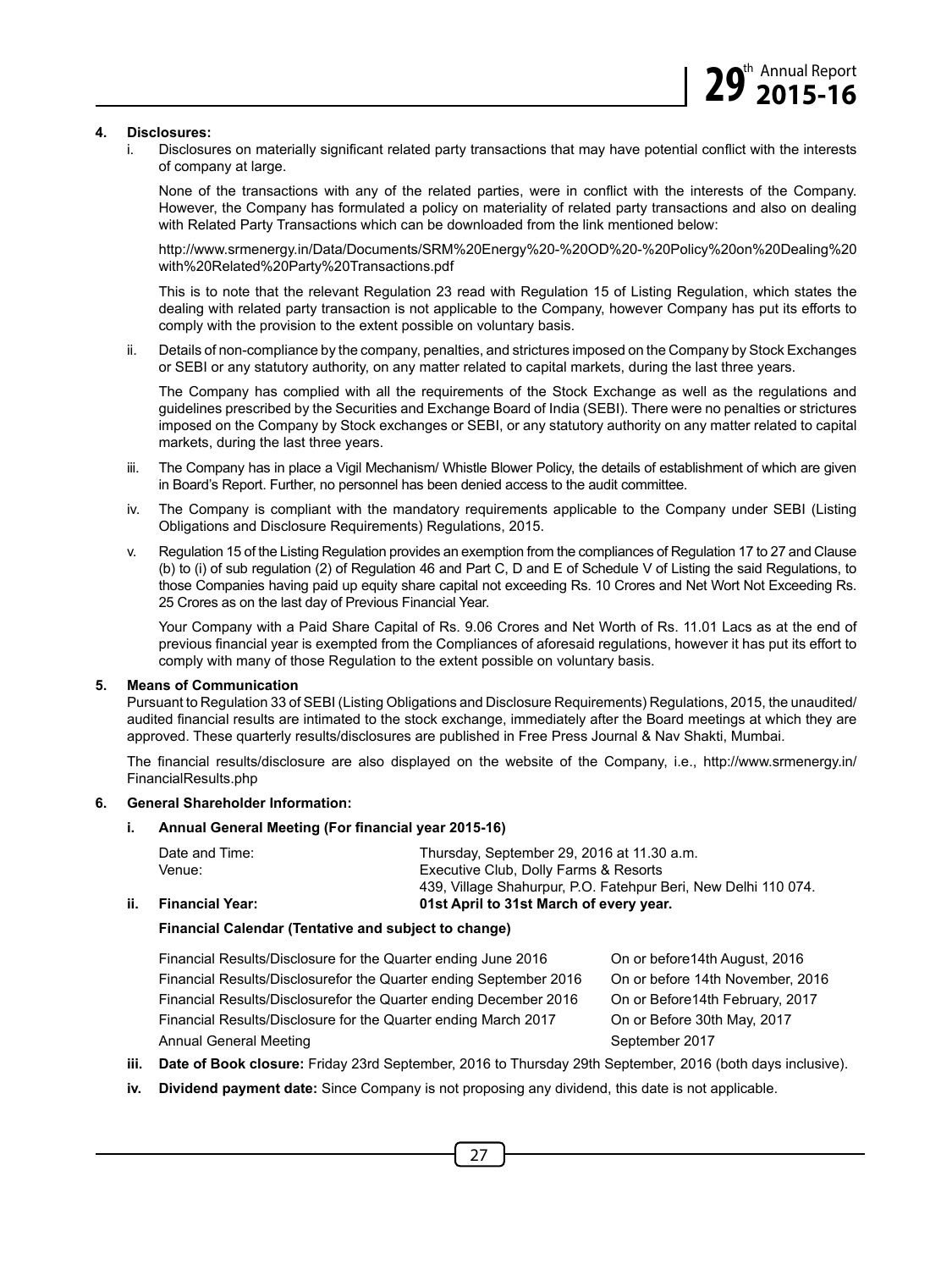

#### **v. Listing on Stock Exchanges, Stock Code & ISIN:**

| Instrument           | <b>Stock Exchange</b>                           | <b>Stock Code</b> | Isin          |
|----------------------|-------------------------------------------------|-------------------|---------------|
| <b>Equity Shares</b> | Bombay Stock Exchange, Mumbai   Trading Symbol- | SRMENERGY- 523222 | INE 173J01018 |

vi. Market Price Data : High, Low during each month in last financial year and performance in comparison to BSE Sensex.

| <b>Months</b>    |                              | Share Price (BSE) (In Rs.)         |                 | <b>SENSEX</b>  |                    |
|------------------|------------------------------|------------------------------------|-----------------|----------------|--------------------|
|                  | Month's High<br><b>Price</b> | <b>Month's Low</b><br><b>Price</b> | Month's<br>High | Month's<br>Low | (No. of<br>Shares) |
| April 2015       | 3.34                         | 3.05                               | 29094.61        | 26897.54       | 357                |
| May 2015         | 3.70                         | 3.10                               | 28071.16        | 26423.99       | 1845               |
| June 2015        | 6.72                         | 3.88                               | 27968.75        | 26307.07       | 3160               |
| <b>July 2015</b> | 7.65                         | 7.05                               | 28578.33        | 27416.39       | 21                 |
| August 2015      | 8.03                         | 8.03                               | 28417.59        | 25298.42       |                    |
| December 2015    | 8.40                         | 7.59                               | 26256.42        | 24867.73       | 546                |
| January 2016     | 7.58                         | 7.22                               | 26197.27        | 23839.76       | 66                 |
| February 2016    | 7.50                         | 7.50                               | 25002.32        | 22494.61       | 200                |

Note : Share price data for the months of September, October, November and March is /or not available on the website of BSE for Share of the Company

#### **vii. Registrar and Transfer Agents (RTA):**

During the year of reporting the Registrar and transfer activity was being handled by M/s Datamatics Financial Services Limited situated at Plot No.B-5, Part B Cross Lane, MIDC, Andheri-East, Mumbai-400093.E-Mail: info@ dfssl.com

#### **viii. Share Transfer System:**

Presently, the share transfers, which are received in physical form, are processed and the Share certificates returned within the prescribed time period, subject to the documents being valid and complete in all respects.

#### **ix. a. Distribution of shareholding as on March 31, 2016:**

| Range           | <b>Share</b> | <b>Percent Shares</b> | No. of Holders | <b>Percent Holders</b> |
|-----------------|--------------|-----------------------|----------------|------------------------|
| $1 - 500$       | 852697       | 9.41                  | 5119           | 91.72                  |
| $501 - 1000$    | 230968       | 2.55                  | 264            | 4.73                   |
| 1001 - 5000     | 327320       | 3.61                  | 159            | 2.85                   |
| 5001 - 10000    | 141550       | 1.56                  | 20             | 0.36                   |
| 10001 - 20000   | 108861       | 1.20                  | 7              | 0.13                   |
| 20001 and Above | 7398604      | 81.66                 | 12             | 0.22                   |
| Total           | 9060000      | 100.00                | 5581           | 100.00                 |

#### **b. Distribution of shareholding among Non-Resident, FII, Body Corporate and Individuals:**

As on the end of year of reporting, i.e., as on 31.03.2016, the Distribution of shareholdings between NRI, Mutual Funds, Body Corporate and Resident Individuals are represented below:

| Category                    | No.of shares | %age   |
|-----------------------------|--------------|--------|
| Non Resident Indians        | 9097         | 0.10   |
| <b>Mutual Funds/UTI</b>     | 305495       | 3.37   |
| <b>Bodies Corporate</b>     | 6706976      | 74.03  |
| <b>Resident Individuals</b> | 2038432      | 22.50  |
| Total                       | 9060000      | 100.00 |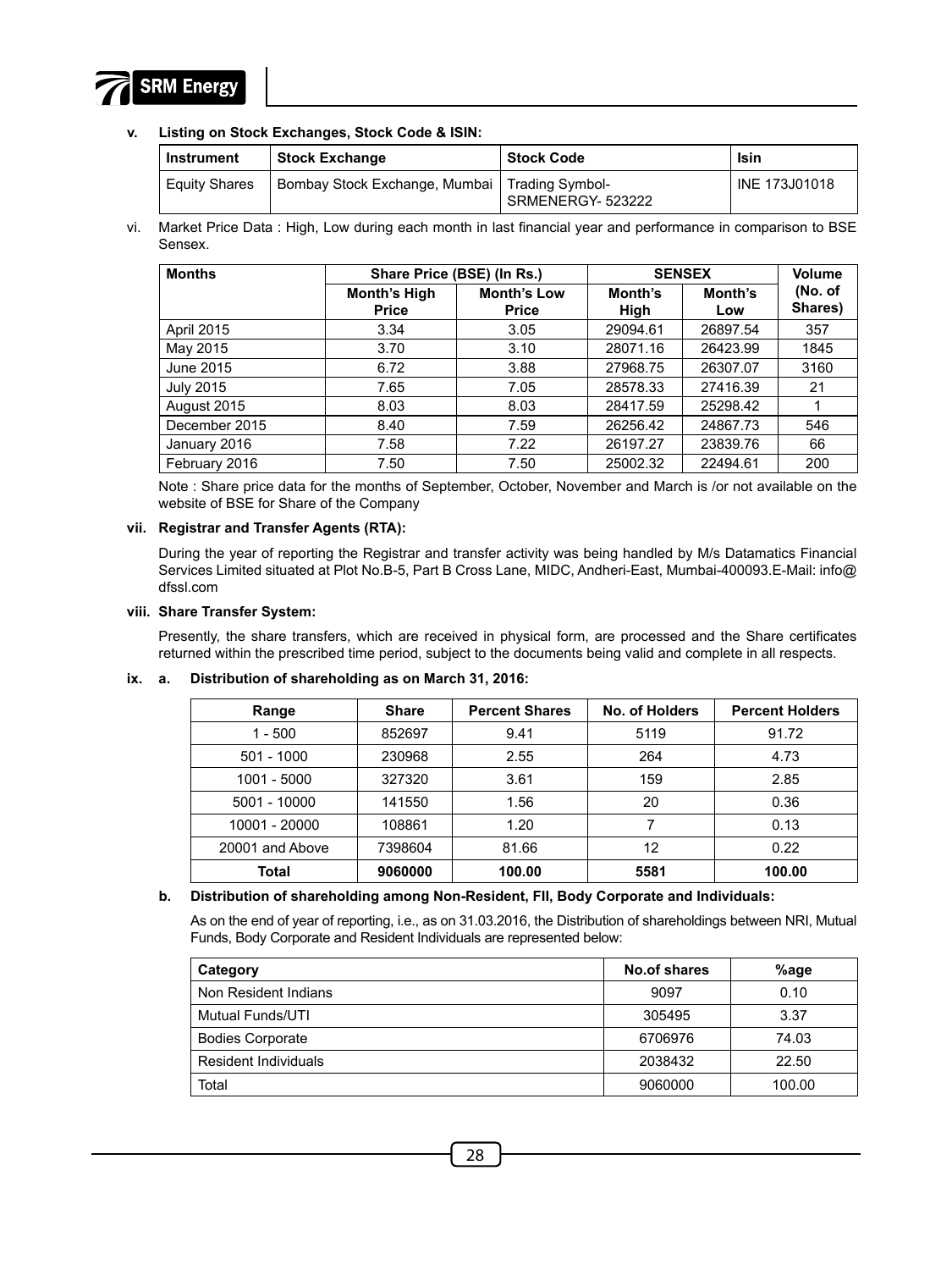#### **x. Dematerialization of shares and liquidity**

As at the end of March 31, 2016, 9060000 Equity Shares (88.21% of the equity capital of the company) were dematerialized. The Following table shows the details relating to dematerialization of shares of the Company:

| <b>Particulars</b> | <b>No. of Shares</b> | % age  |
|--------------------|----------------------|--------|
| <b>NSDL</b>        | 7354337              | 81.17  |
| <b>CDSL</b>        | 637413               | 7.04   |
| PHYSICAL           | 1068250              | 11.79  |
| <b>Total</b>       | 9060000              | 100.00 |

#### **xi. Outstanding GDRs/ADRs/Warrants or any Convertible instruments, conversion date and likely impact on equity**

The Company does not have any Outstanding GDRs/ADRs/Warrants or any Convertible instruments.

#### **xii. Address for correspondence**

| Investor<br>Correspondence<br>(For transfer/<br>dematerlisation of shares<br>and any other query<br>related to the shares of<br>the Company) | For shares held in physical form<br>Datamatics Financial Services Ltd.<br>Address: Plot No.B-5, Part B Cross Lane, MIDC, Andheri-East, Mumbai-400093.<br>Tel. No. : +91-22-66712151 / 2156<br>$: +91-22-66712161$<br>Fax<br>: info@dfssl.com<br>Email<br>Website : www.datamaticsbpo.com<br>For shares held in Dematerialized form<br>To the depository participant |
|----------------------------------------------------------------------------------------------------------------------------------------------|---------------------------------------------------------------------------------------------------------------------------------------------------------------------------------------------------------------------------------------------------------------------------------------------------------------------------------------------------------------------|
| Any query on Annual<br>Report                                                                                                                | <b>SRM Energy Limited</b><br><b>Shares Department</b><br>Address: 206, 2nd Floor, Suneja Tower-2, District Centre, Janakpuri, New<br>Delhi-110058.<br>Phone : 011-45067736,<br>E-Mail<br>: cs@smenerqv.in                                                                                                                                                           |

#### **DECLARATION**

It is hereby declared that all the Board Members and Senior Management of the Company have reaffirmed adherence to in compliance with the 'Code of Conduct' laid down by the Company.

**Place: New Delhi Date : August 04, 2016 (Vishal Rastogi)**

**Managing Director DIN:02780975**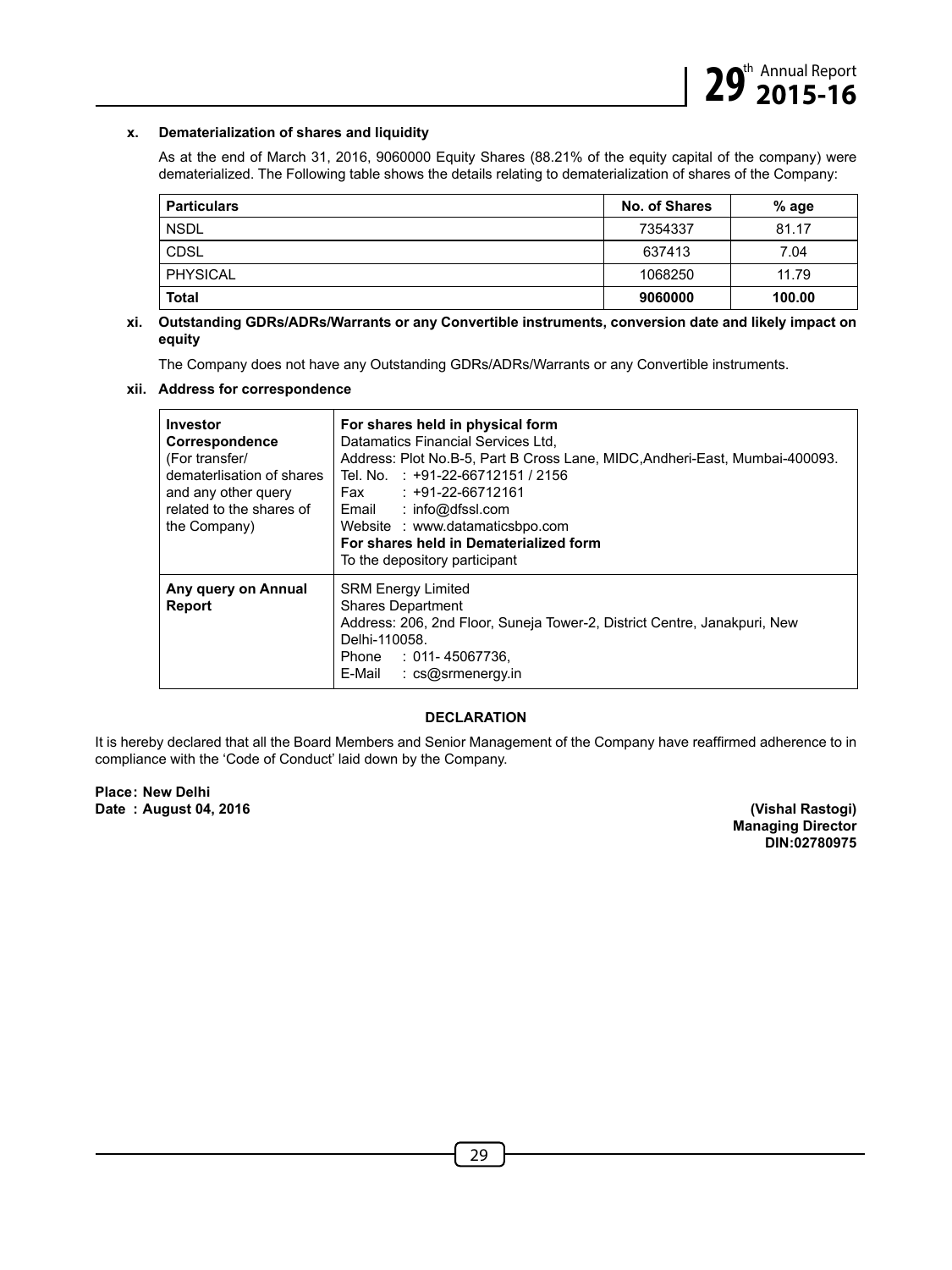

#### **COMPLIANCE CERTIFICATE**

# **[Pursuant to Regulation 17(8) of SEBI (Listing Obligation and Disclosure Requirements) Regulations, 2015]**

**To,** 

## **Board of Directors**

### **SRM Energy Limited**

- A. We have reviewed financial statements and the cash flow statement for the year and that to the best of our knowledge and belief:
	- (1) these statements do not contain any materially untrue statement or omit any material fact or contain statements that might be misleading;
	- (2) these statements together present a true and fair view of the listed entity's affairs and are in compliance with existing accounting standards, applicable laws and regulations.
- B. There are, to the best of our knowledge and belief, no transactions entered into by the listed entity during the year which are fraudulent, illegal or violative of the listed entity's code of conduct.
- C. We accept responsibility for establishing and maintaining internal controls for financial reporting and that we have evaluated the effectiveness of internal control systems of the listed entity pertaining to financial reporting and we have disclosed to the auditors and the audit committee, deficiencies in the design or operation of such internal controls, if any, of which they are aware and the steps they have taken or propose to take to rectify these deficiencies.
- D. We have indicated to the auditors and the Audit committee
	- (1) significant changes in internal control over financial reporting during the year;
	- (2) significant changes in accounting policies during the year and that the same have been disclosed in the notes to the financial statements; and
	- (3) instances of significant fraud of which we have become aware and the involvement therein, if any, of the management or an employee having a significant role in the listed entity's internal control system over financial reporting.

DIN: 02780975

 **(Vishal Rastogi) (Kailash Chandra Gupta)** Managing Director Chief Financial Officer

Date : 27.05.2016 Place : Delhi

#### **Corporate governance Certificate**

#### To the Members of **SRM Energy Limited**

We have examined the Compliance of conditions of Corporate Governance by SRM Energy Limited ('the Company'), for the year ended March 31, 2016, as stipulated in Chapter IV of the SEBI (Listing Obligations and Disclosure Requirements) Regulations, 2015, pursuant to Listing agreement of the said Company with Stock Exchange.

The compliance of conditions of Corporate Governance is the responsibility of the Management. Our examination was limited to procedures and implementation thereof, adopted by the Company for ensuring the compliance of the conditions of Corporate Governance. It is neither an audit nor an expression of opinion on the Financial Statements of the Company.

As per the provisions of Regulation 15(2) of SEBI (Listing Obligations and Disclosure Requirements) Regulations, 2015, the Company is exempted to comply with the Corporate Governance provisions as specified in Regulation 17 to 27 and clause (b) to (i) of sub regulation (2) of Regulation 46 and para C, D and E of Schedule V of SEBI (Listing Obligations and Disclosure Requirements) Regulations, 2015.

However, In our opinion and to the best of our information and according to the explanations given to us, we certify that the Company,to the best of its abilityhas on voluntarily basiscomplied with the most of the conditions of Corporate Governance as stipulated in the Chapter IV of SEBI (Listing Obligations and Disclosure Requirements) Regulations, 2015, pursuant to Listing agreement of the said Company with Stock Exchange.

We further state that such compliance is neither an assurance as to the future viability of the Company nor the efficiency or effectiveness with which the Management has conducted the affairs of the Company.

> **For Priya Gupta & Associates** Company Secretaries

Place : New Delhi **(Priya Gupta)**  $Dated : 04.08.2016$ 

 M. No.- 22710 C.P. No.- 8180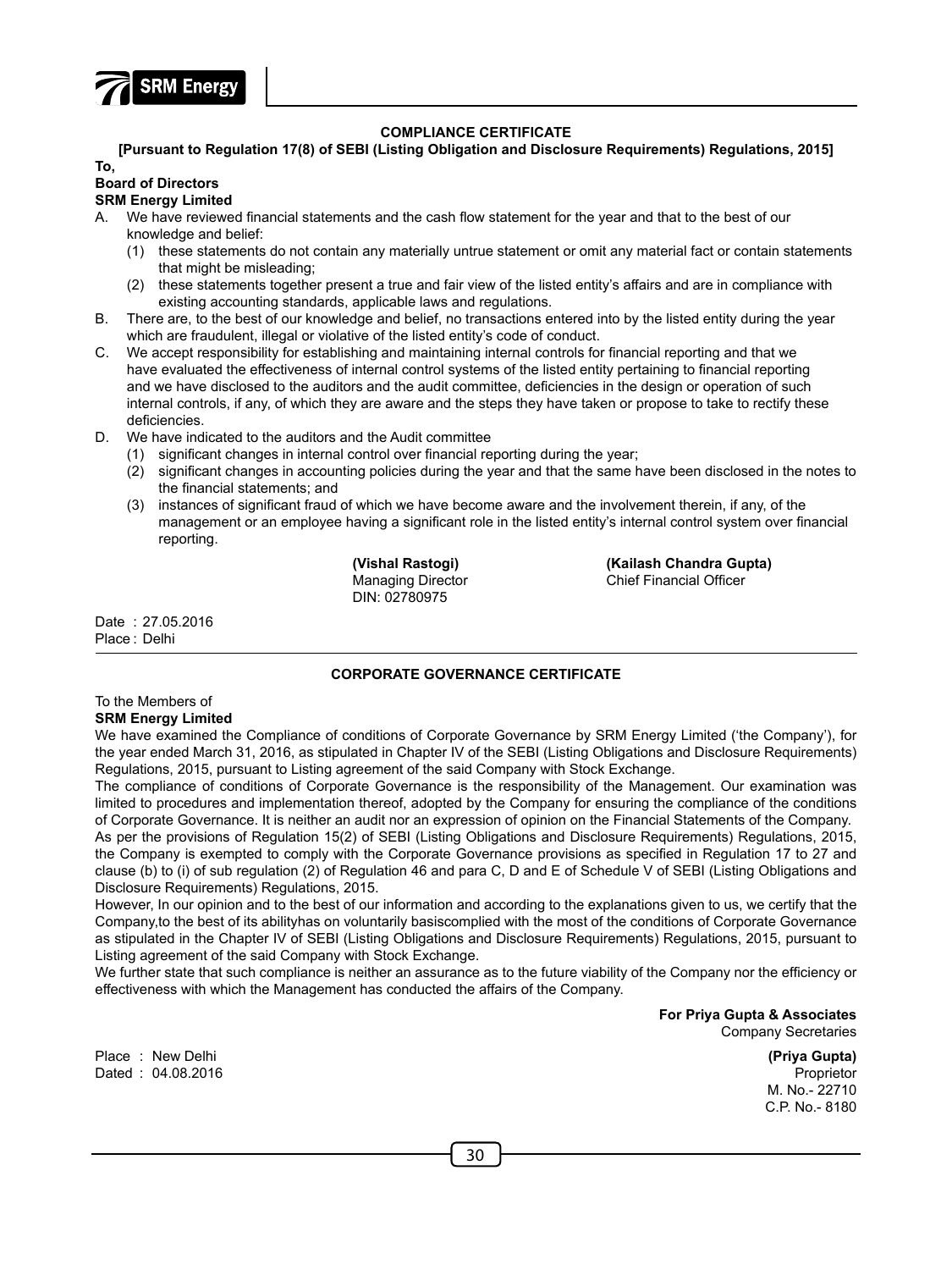# **INDEPENDENT AUDITOR'S REPORT**

#### **To the Members of SRM ENERGY LIMITED**

#### **Report on the Financial Statements**

We have audited the accompanying financial statements of SRM ENERGY LIMITED ("the Company"), which comprise the Balance Sheet as at March 31, 2016, the Statement of Profit and Loss and Cash Flow Statement for the year then ended, and a summary of significant accounting policies and other explanatory information.

#### **Management's Responsibility for the Financial Statements**

The management and Board of Directors of the Company are responsible for the matters stated in Section 134(5) of the Companies Act, 2013 ('the act') with respect to the preparation of these financial statements that give a true and fair view of the financial position, financial performance and cash flows of the Company in accordance with the accounting principles generally accepted in India, including the Accounting Standards specified under Section 133 of the Act, read with rule 7 of Companies (Accounts) Rules, 2014. This responsibility includes maintenance of adequate accounting records in accordance with the provisions of the Act for safeguarding the assets of the Company and for preventing and detecting frauds and other irregularities; selection and application of appropriate accounting policies; making judgments and estimates that are reasonable and prudent; design, implementation and maintenance of adequate internal financial controls, that are operating effectively for ensuring the accuracy and completeness of the accounting records, relevant to the preparation and presentation of the financial statements that give a true and fair view and are free from material misstatement, whether due to fraud or error.

#### **Auditor's Responsibility**

Our responsibility is to express an opinion on these financial statements based on our audit. We have taken into account the provisions of the Act, the accounting and auditing standards and matters which are required to be included in the audit report under the provisions of the Act and the Rules made there under.

We conducted our audit in accordance with the Standards on Auditing specified under Section 143(10) of the Act. Those Standards require that we comply with ethical requirements and plan and perform the audit to obtain reasonable assurance about whether the financial statements are free from material misstatement

An audit involves performing procedures to obtain audit evidence about the amounts and disclosures in the financial statements. The procedures selected depend on the auditor's judgment, including the assessment of the risks of material misstatement of the financial statements, whether due to fraud or error. In making those risk assessments, the auditor considers internal financial control relevant to the Company's preparation of the financial statements, that give a true and fair view, in order to design audit procedures that are appropriate in the circumstances, but not for the purpose of expressing an opinion on whether the company has in place an adequate internal financial controls system over financial reporting and the operating effectiveness of such controls. An audit also includes evaluating the appropriateness of accounting policies used and the reasonableness of the accounting estimates made by the Company's management and Board of Directors, as well as evaluating the overall presentation of the financial statements.

We believe that the audit evidence we have obtained is sufficient and appropriate to provide a basis for our audit opinion.

#### **Opinion**

In our opinion and to the best of our information and according to the explanations given to us, the financial statements give the information required by the Act in the manner so required and give a true and fair view in conformity with the accounting principles generally accepted in India:-

- a) in the case of the Balance Sheet, of the state of affairs of the Company as at 31st March 2016;
- b) in the case of the statement of Profit and Loss, of the loss for the period ended on that date; and
- c) in the case of the Cash Flow Statement, of the cash flows for the period ended on that date.

#### **Emphasis of Matter**

Attention of the matters is invited to note no.27 of the notes to accounts regarding the financial statements of the Company having been prepared on a Going Concern basis, the Company's networth has been significantly reduced and it has been incurring cash losses and the promoters have infused funds by way of unsecured loan and are committed to provide necessary funding to meet the liabilities and future running expenses of the Group. Further, the Board of Directors of the Company have decided to sell/dispose off the power plant transferred in its wholly owned subsidiary, subject to necessary approvals from the shareholders and the statutory authorities, if any. In view of above developments, the accounts have been prepared under going concern basis.

Our opinion is not modified in respect to this matter.

#### **Report on Other Legal and Regulatory Requirements**

1. As required by the Companies (Auditor's Report) Order, 2016 ("the Order") issued by the Central Government of India in terms of sub-section (11) of section 143 of the Act, we give in the Annexure a statement on the matters Specified in paragraphs 3 and 4 of the Order.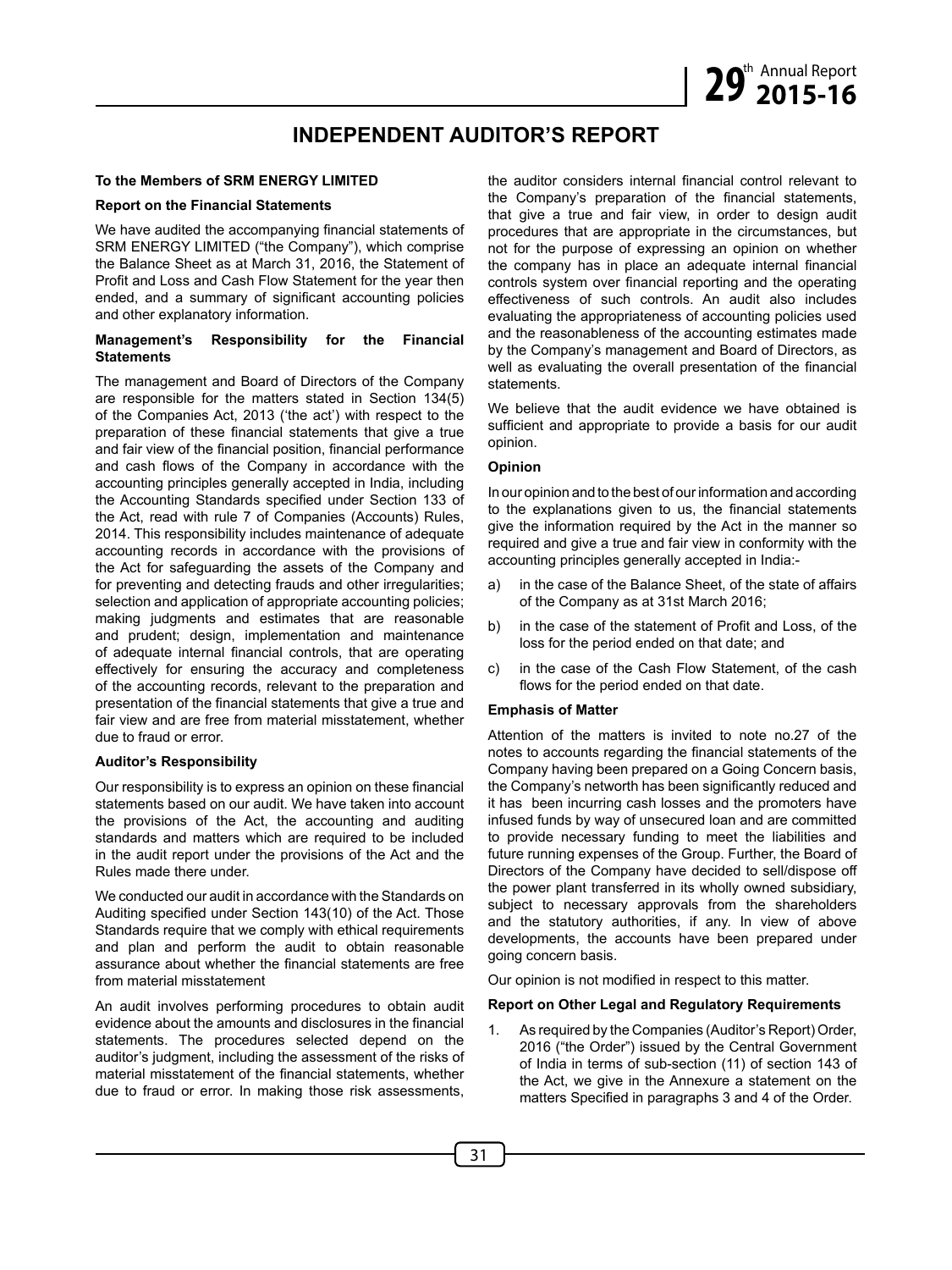

- 2. As required by section 143(3) of the Act, we further report that:
	- a. we have sought and obtained all the information and explanations which to the best of our knowledge and belief were necessary for the purpose of our audit;
	- b. in our opinion proper books of account as required by law have been kept by the Company so far as appears from our examination of those books;
	- c. the balance sheet, the statement of profit and loss and the cash flow statement dealt with by this Report are in agreement with the books of account;
	- d. in our opinion, the aforesaid financial statements comply with the applicable Accounting Standards specified under Section 133 of the Act, read with Rule 7 of the Companies (Accounts) Rules 2014
	- e. on the basis of written representations received from the directors as on March 31, 2016, and taken on record by the Board of Directors, none of the directors is disqualified as on March 31, 2016, from being appointed as a director in terms of Section 164(2) of the Act; and
	- f. In our opinion and to the best of our information and according to the explanations given to us, we report as under with respect to other matters to

be included in the Auditor's Report in accordance with Rule 11 of the Companies (Audit and Auditors) Rules, 2014:

- (i) The Company has disclosed the impact of pending litigations on its financial position in its financial statements-Refer Note 17 on Contingent Liabilities;
- (ii) The Company did not have any long-term contracts including derivative contracts; as such the question of commenting on any material foreseeable losses thereon does not arise
- (iii) There has not been an occasion in case of the Company during the year under<br>report to transfer any sums to the report to transfer any sums to the Investor Education and Protection Fund. The question of delay in transferring such sums does not arise

#### **For VATSS & Associates, Regn. No.017573N** Chartered Accountants

#### **Suresh Arora**

Partner (M/N: 90862)

Place : New Delhi Dated : 27/05/2016

#### **Annexure to the Independent Auditors' Report**

The Annexure referred to in our Independent Auditors' Report of even date to the members of **SRM ENERGY**

**LIMITED** on the accounts of the company for the year ended 31st March, 2016

- (i) The Company does not have fixed assets. Hence, clause  $3(i)(a)$  to  $3(i)(c)$  of the order are not applicable to the Company;
- (ii) The nature of business of the Company does not require it to have any inventory. Hence, the requirement of clause (ii) of paragraph 3 of the said Order is not applicable to the Company;
- (iii) As informed to us, the Company has not granted loans, secured or unsecured, to companies, firms or other parties covered in the register maintained under section 189 of the Companies Act, 2013. Hence clauses 3 (iii) (a) to (c) of the order are not applicable to the Company.
- (iv) In our opinion, and according to the information and explanations given to us, the company has compiled with the provisions of section 185 and 186 of the Companies Act, 2013 in respect of loans, investments, guarantees and security.
- (v) The Company has not accepted any deposits from the

public and hence the directives issued by the Reserve Bank of India and the provisions of Section 73 to 76 or any other relevant provisions of the Act and the Companies (Acceptance of Deposit) Rules, 2015 with regard to the deposits accepted from the public are not applicable.

- (vi) As informed to us, the maintenance of cost records has not been specified by the Central Government under sub-section (1) of Section 148 of the Act, in respect of the activities carried on by the company.
- (vii) (a) According to the information and explanations given to us and based on the records of the company examined by us, the company is regular in depositing the undisputed statutory dues, including Provident Fund, Employees' State Insurance, Income-tax, Sales-tax, Wealth Tax, Service Tax, Custom Duty, Excise Duty, Value added Tax, Cess and any other statutory dues applicable to it, though there has been a slight delay in few cases. According to the information and explanations given to us, no undisputed amounts payable in respect of the above were in arrears as at March 31, 2016 for a period of more than six months from the date on when they become payable;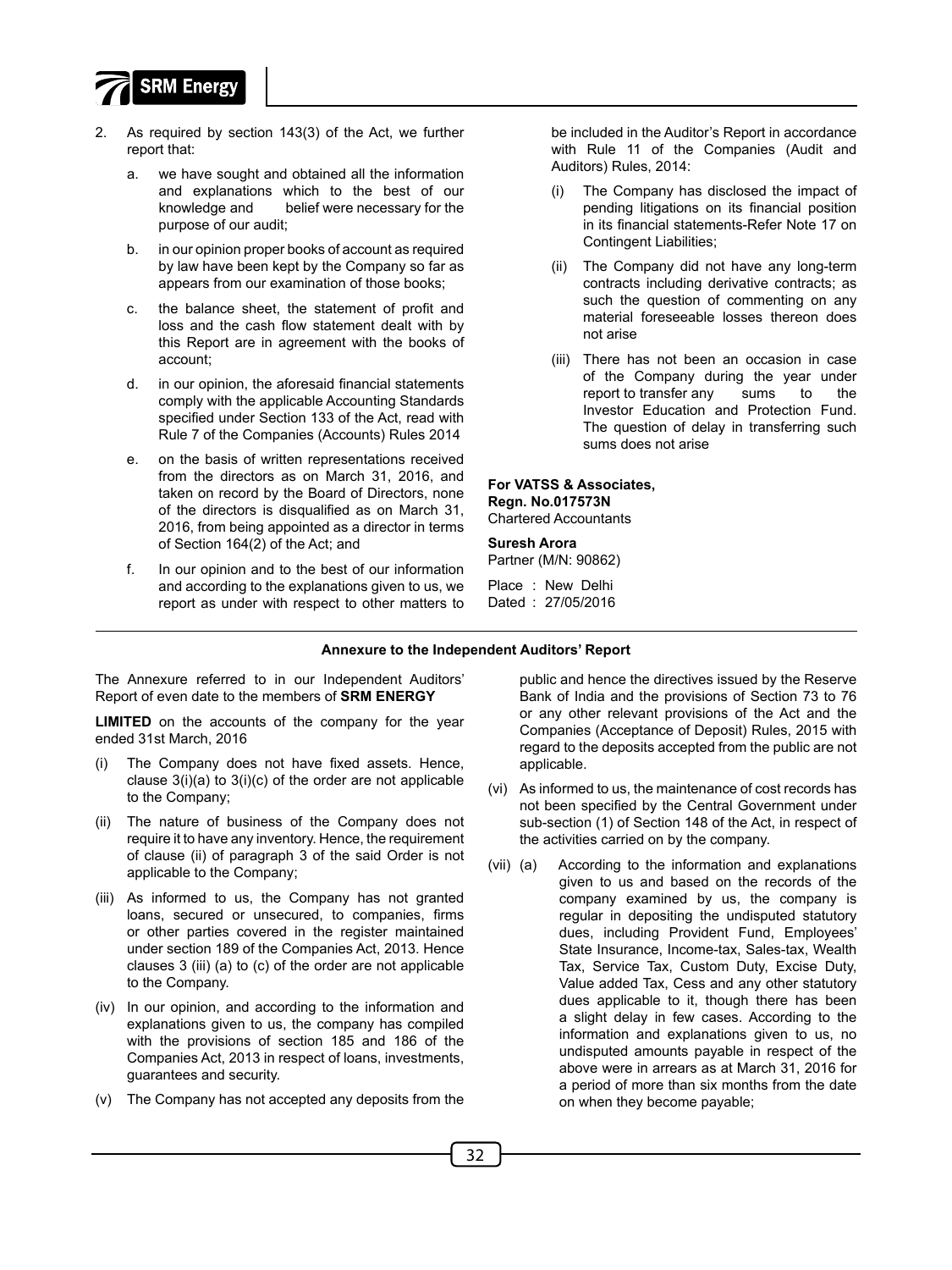(b) According to the information and explanations given to us and based on the records of the Group examined by us, the dues outstanding with respect to, Income Tax, Wealth Tax, Service Tax, Sales Tax, Customs Duty and Excise Duty or cess, as applicable to it, on account of any dispute, are as follows:

| Name<br>of the<br>statute  | Ωf<br>dues | Nature   Amount<br>₹in<br>million | Period to<br>which the<br>amount<br>relates | Forum<br>where<br>dispute is<br>pending |
|----------------------------|------------|-----------------------------------|---------------------------------------------|-----------------------------------------|
| Income<br>Tax<br>Act, 1961 | TDS        | 0.89                              | AY 2008-09<br>to 2014-15                    | CIT<br>(Appeals)                        |

- (viii) According to the records of the company examined by us and as per the information and explanations given to us, the company has not taken any loans from any financial institutions, banks or debenture holder and hence the question of defaulting in repayment of dues does not arise.
- (ix) According to the records of the company examined by us and as per the information and explanations given to us, the company has not raised moneys by way of initial public offer or further public offer including debt instruments and term Loans. Accordingly, the provisions of clause 3 (ix) of the Order are not applicable to the Company and hence not commented upon.
- (x) According to the records of the company examined by us and as per the information and explanations given to us, we report that no fraud by the Company or on the company by its officers or employees has been noticed or reported during the year.
- (xi) In our opinion, the Company has not paid any managerial remuneration. Therefore, the provisions of clause 4 (xi) of the Order are not applicable to the Company.
- (xii) In our opinion, the Company is not a Nidhi Company. Therefore, the provisions of clause 4 (xii) of the Order are not applicable to the Company.
- (xiii) According to the records of the company examined by us and as per the information and explanations given to us, all transactions with the related parties are in compliance with section 177 and 188 of Companies Act, 2013 and the details have been disclosed in the Financial Statements as required by the applicable accounting standards.
- (xiv) According to the records of the company examined by us and as per the information and explanations given to us, the company has not made any preferential allotment or private placement of shares or fully or partly convertible debentures during the year under review. Accordingly, the provisions of clause 3 (xiv) of the Order are not applicable to the Company and hence not commented upon.
- (xv) According to the records of the company examined by us and as per the information and explanations given to us, the company has not entered into any non-cash transactions with directors or persons connected with him. Accordingly, the provisions of clause 3 (xv) of the Order are not applicable to the Company and hence not commented upon.
- (xvi) In our opinion, the company is not required to be registered under section 45 IA of the Reserve Bank of India Act, 1934 and accordingly, the provisions of clause 3 (xvi) of the Order are not applicable to the Company and hence not commented upon.

#### **For VATSS & Associates, Regn. No.017573N** Chartered Accountants

#### **Suresh Arora**

Partner (M/N: 90862)

Place : New Delhi Dated : 27/05/2016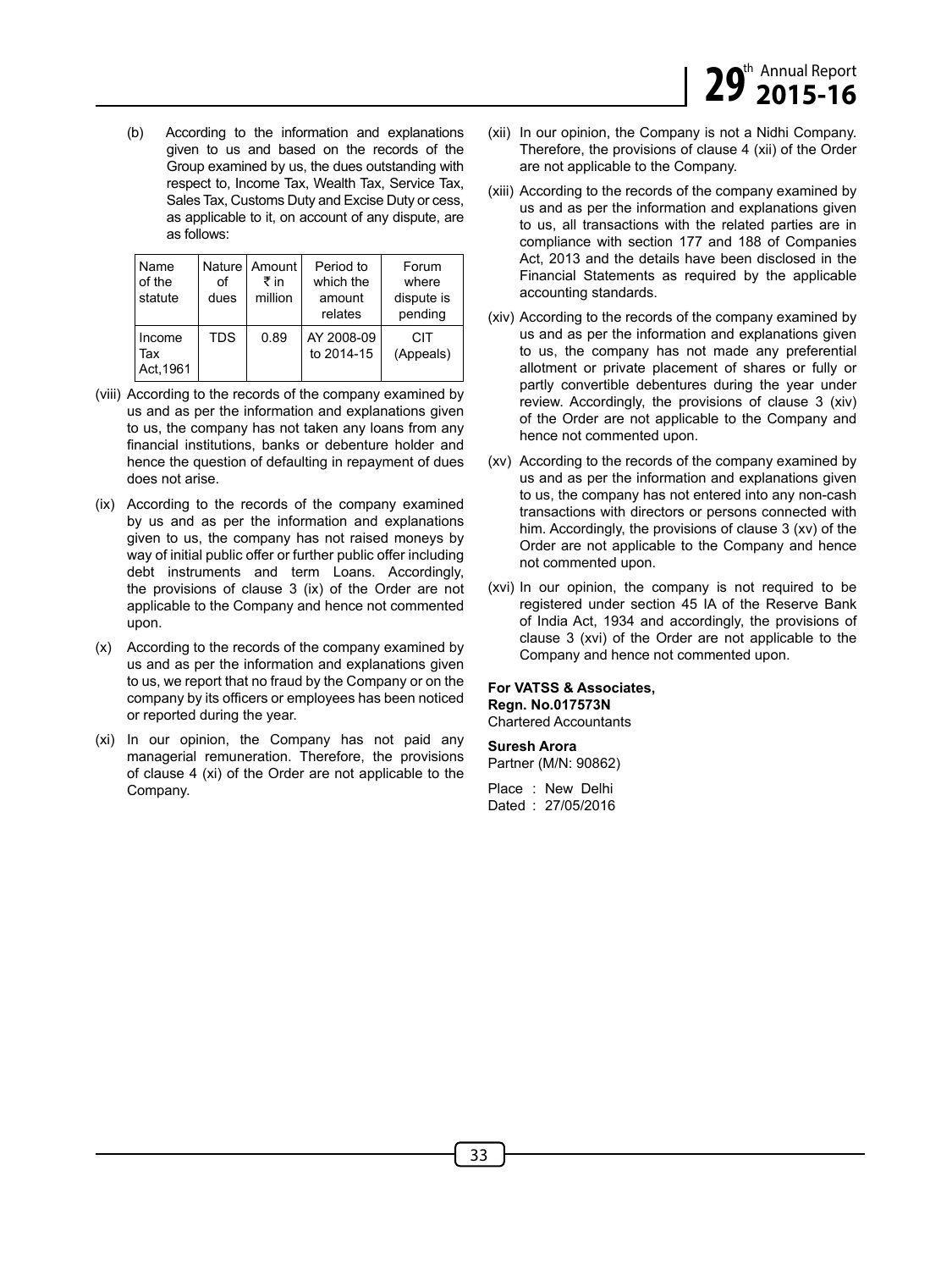

# **BALANCE SHEET AS AT 31ST MARCH, 2016**

|                                                              | <b>Note</b><br>No. |         | As at<br>31.03.2016 |         | As at<br>31.03.2015  |
|--------------------------------------------------------------|--------------------|---------|---------------------|---------|----------------------|
|                                                              |                    |         | $\bar{z}$ million   |         | $\bar{\tau}$ million |
| <b>Equity and Liabilities</b>                                |                    |         |                     |         |                      |
| <b>Shareholders' Funds</b>                                   |                    |         |                     |         |                      |
| Share Capital                                                | 4                  | 90.60   |                     | 90.60   |                      |
| Reserves and Surplus                                         | 5                  | (95.02) | (4.42)              | (89.50) | 1.10                 |
| <b>Non-current Liabilities</b>                               |                    |         |                     |         |                      |
| Long-term Provisions                                         | 6                  | 0.01    | 0.01                | 0.69    | 0.69                 |
| <b>Current Liabilities</b>                                   |                    |         |                     |         |                      |
| Short-term Borrowings                                        | $\overline{7}$     | 16.31   |                     | 10.56   |                      |
| <b>Other Current Liabilities</b>                             | 8                  | 1.67    |                     | 1.28    |                      |
| <b>Short-term Provisions</b>                                 | 6                  |         | 17.98               | 0.05    | 11.89                |
|                                                              | <b>TOTAL</b>       |         | 13.58               |         | 13.68                |
| <b>Assets</b>                                                |                    |         |                     |         |                      |
| <b>Non-current Assets</b>                                    |                    |         |                     |         |                      |
| <b>Fixed Assets</b>                                          |                    |         |                     |         |                      |
| Capital Work-in-Progress                                     | 9                  |         |                     |         |                      |
| Non-current Investments                                      | 10                 |         | 13.20               |         | 13.20                |
| Long-term Loans and Advances                                 | <b>11A</b>         |         | 0.26                |         | 0.26                 |
|                                                              |                    |         | 13.46               |         | 13.46                |
| <b>Current Assets</b>                                        |                    |         |                     |         |                      |
| Cash and Cash Equivalents                                    | 12                 |         | 0.12                |         | 0.22                 |
| Short-term Loans & Advances                                  | 11B                |         |                     |         |                      |
|                                                              |                    |         | 0.12                |         | 0.22                 |
|                                                              | <b>TOTAL</b>       |         | 13.58               |         | 13.68                |
| Significant accounting policies                              | 2                  |         |                     |         |                      |
| See accompanying Notes to the<br><b>Financial Statements</b> | $3 - 30$           |         |                     |         |                      |

As per our attached report of even date

Chartered Accountants<br>
ICAI Firm Registration No. 017573N **Sameer Rajpal Vishal Rastogi** Sameer Rajpal

**SURESH KUMAR ARORA** DIN : 02780975 DIN : 05184612 Partner Membership No.090862

#### **For VATSS & Associates For and on behalf of the Board of Directors**

ICAI Firm Registration No. 017573N **Vishal Rastogi Sameer Sameer Sametrical Rastogi Sametrical Rajpala**<br>Managing Director **Director** Managing Director

Place : New Delhi **Kanika Arora Kailash Chandra Gupta** Chief Financial Officer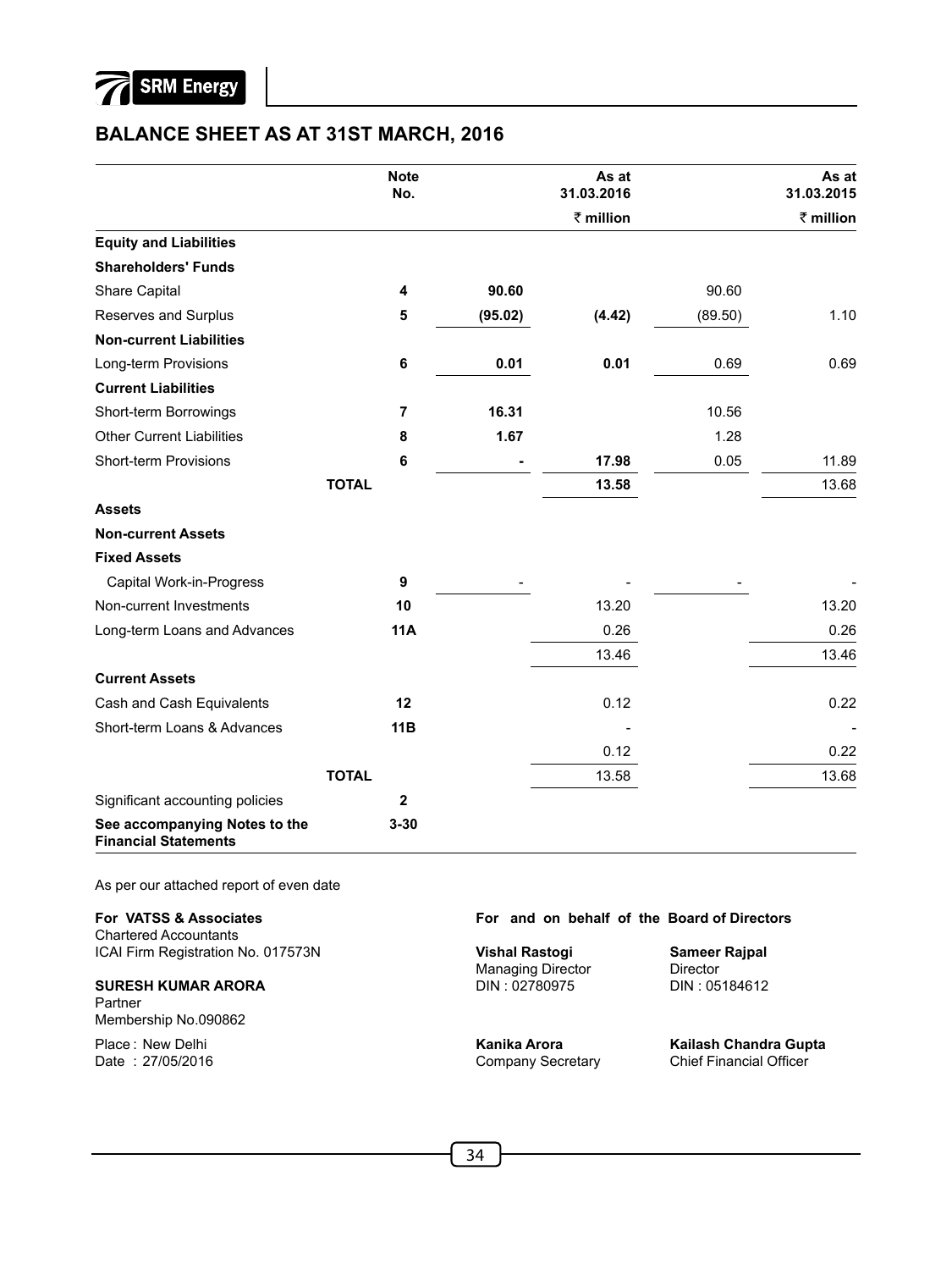# **STATEMENT OF PROFIT AND LOSS FOR THE YEAR ENDED 31ST MARCH, 2016**

|                                                                       | <b>Note</b><br>No.                                | <b>For The Year</b><br><b>Ended</b> | For The Year<br>Ended                                   |  |
|-----------------------------------------------------------------------|---------------------------------------------------|-------------------------------------|---------------------------------------------------------|--|
|                                                                       |                                                   | As at<br>31.03.2016                 | 31.03.2015                                              |  |
|                                                                       |                                                   | ₹ million                           | ₹ million                                               |  |
| <b>REVENUE</b>                                                        |                                                   |                                     |                                                         |  |
| Revenue From Operations                                               |                                                   |                                     |                                                         |  |
| Other Income                                                          | 13                                                |                                     | 0.05                                                    |  |
| <b>Total Revenue</b>                                                  |                                                   |                                     | 0.05                                                    |  |
| <b>EXPENSES</b>                                                       |                                                   |                                     |                                                         |  |
| <b>Employee Benefit expenses</b>                                      | 14                                                | 2.79                                | 3.11                                                    |  |
| <b>Other Expenses</b>                                                 | 15                                                | 2.73                                | 2.67                                                    |  |
| <b>Total Expenses</b>                                                 |                                                   | 5.52                                | 5.78                                                    |  |
| Loss before exceptional and extraordinary items and tax               |                                                   | (5.52)                              | (5.73)                                                  |  |
| <b>Exceptional Items</b>                                              |                                                   |                                     |                                                         |  |
| Pre-operative expenses written off                                    |                                                   |                                     | 1.08                                                    |  |
| Loss before extraordinary items and tax                               |                                                   | (5.52)                              | (6.81)                                                  |  |
| Extra-ordinary Items                                                  |                                                   |                                     |                                                         |  |
| Loss before Tax                                                       |                                                   | (5.52)                              | (6.81)                                                  |  |
| <b>Tax Expense</b>                                                    |                                                   |                                     |                                                         |  |
| 1) Current                                                            |                                                   |                                     |                                                         |  |
| 2) Deferred                                                           |                                                   |                                     |                                                         |  |
|                                                                       |                                                   |                                     |                                                         |  |
| Loss for the year                                                     |                                                   | (5.52)                              | (6.81)                                                  |  |
| Earnings Per Equity Share $(\bar{x})$ (face value of Rs 10 per share) | 23                                                |                                     |                                                         |  |
| <b>Basic</b>                                                          |                                                   | (0.61)                              | (0.75)                                                  |  |
| <b>Diluted</b>                                                        |                                                   | (0.61)                              | (0.75)                                                  |  |
| Significant accounting policies                                       | $\mathbf{2}$                                      |                                     |                                                         |  |
| See accompanying Notes to the Financial Statements                    | $3 - 30$                                          |                                     |                                                         |  |
| As per our attached report of even date                               |                                                   |                                     |                                                         |  |
| For VATSS & Associates                                                | For and on behalf of the Board of Directors       |                                     |                                                         |  |
| <b>Chartered Accountants</b><br>ICAI Firm Registration No. 017573N    | <b>Vishal Rastogi</b><br><b>Managing Director</b> | Sameer Rajpal<br>Director           |                                                         |  |
| <b>SURESH KUMAR ARORA</b><br>Partner<br>Membership No.090862          | DIN: 02780975                                     | DIN: 05184612                       |                                                         |  |
| Place: New Delhi<br>Date: 27/05/2016                                  | Kanika Arora<br>Company Secretary                 |                                     | Kailash Chandra Gupta<br><b>Chief Financial Officer</b> |  |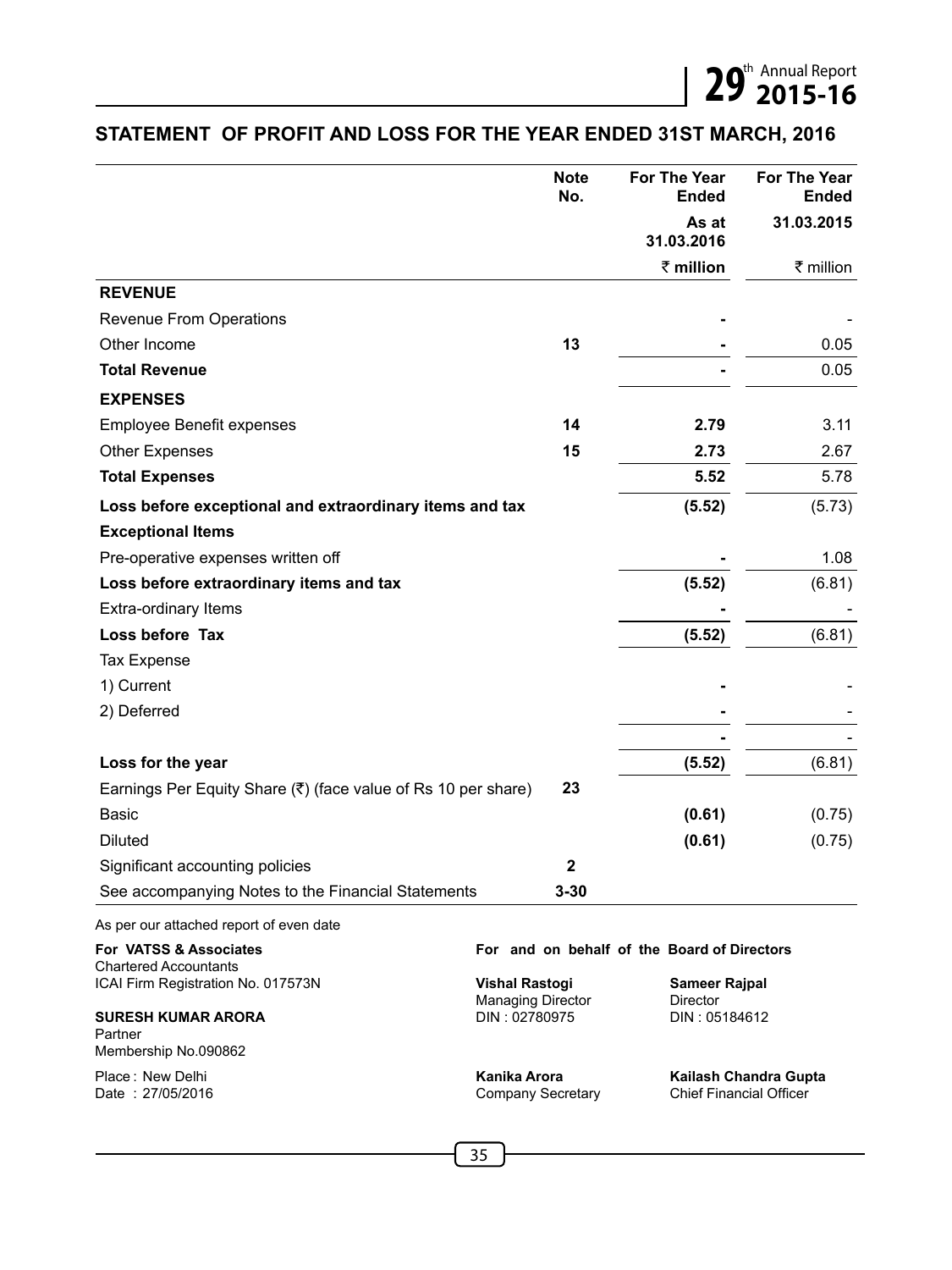

# **CASH FLOW STATEMENT FOR THE YEAR ENDED 31ST MARCH, 2016**

|     |                                                                    | For The Year<br>Ended | For The Year<br><b>Ended</b> |
|-----|--------------------------------------------------------------------|-----------------------|------------------------------|
|     |                                                                    | As at 31.03.2016      | 31.03.2015                   |
|     |                                                                    | $\bar{z}$ million     | $\bar{\tau}$ million         |
| (A) | <b>CASH FLOW FROM OPERATING ACTIVITIES</b>                         |                       |                              |
|     | NET PROFIT/(LOSS) BEFORE TAX                                       | (5.52)                | (6.81)                       |
|     | <b>ADJUSTMENTS FOR</b>                                             |                       |                              |
|     | Interest and Finance Expenses                                      |                       |                              |
|     | Interest Income                                                    |                       | (0.04)                       |
|     | Pre-operative expenses written off                                 |                       | 1.08                         |
|     | OPERATING (LOSS) / PROFIT BEFORE WORKING CAPITAL<br><b>CHANGES</b> | (5.52)                | (5.77)                       |
|     | <b>ADJUSTMENT FOR</b>                                              |                       |                              |
|     | Increase/(Decrease) in Other Current Liabilities                   | 0.40                  | 0.31                         |
|     | Increase/(Decrease) in Short-term Provisions                       | (0.05)                | 0.01                         |
|     | Increase/(Decrease) in Long-term Provisions                        | (0.68)                | 0.20                         |
|     | Decrease/(Increase) in Short-term Loans and Advances               |                       | 0.10                         |
|     | Decrease/(Increase) in Long-term Loans and Advances                |                       | (0.26)                       |
|     | CASH (OUTFLOW) / GENERATED FROM OPERATIONS                         | (5.84)                | (5.41)                       |
|     | Income Tax Refund/(Paid) ( $@=$ ₹ 2260)                            | @                     | @                            |
|     | <b>NET CASH USED IN OPERATING ACTIVITIES (A)</b>                   | (5.84)                | (5.41)                       |
| (B) | <b>CASH FLOW FROM INVESTING ACTIVITIES</b>                         |                       |                              |
|     | Purchase of Fixed Assets including CWIP and Capital Advances       |                       |                              |
|     | <b>NET CASH USED IN INVESTING ACTIVITIES (B)</b>                   |                       |                              |
| (C) | <b>CASH FLOW FROM FINANCING ACTIVITIES</b>                         |                       |                              |
|     | Proceeds from Short-term Borrowings (Net)                          | 5.75                  | 5.48                         |
|     | Interest and Finance Charges Paid                                  |                       |                              |
|     | NET CASH FROM FINANCING ACTIVITIES (C)                             | 5.75                  | 5.48                         |
| (D) | <b>NET CHANGES IN CASH &amp; CASH EQUIVALENTS (A+B+C)</b>          | (0.10)                | 0.07                         |
| (E) | <b>CASH &amp; CASH EQUIVALENTS - OPENING BALANCE</b>               | 0.22                  | 0.15                         |
| (F) | CASH & CASH EQUIVALENTS - CLOSING BALANCE (Refer Note 11)          | 0.12                  | 0.22                         |

As per our attached report of even date

Chartered Accountants<br>
ICAI Firm Registration No. 017573N **Sameer Rajpal Vishal Rastogi Sameer Rajpal** ICAI Firm Registration No. 017573N **Vishal Rastogi Sameer Sameer Sametrical Rastogi Sameer Sametrical Rastogi Sametrical Rastogi C Director Rajpala** 

**SURESH KUMAR ARORA** Partner Membership No.090862

**For VATSS & Associates For and on behalf of the Board of Directors**

Managing Director Director<br>DIN: 02780975 DIN: 05184612

Company Secretary

Place : New Delhi **Kanika Arora Kailash Chandra Gupta**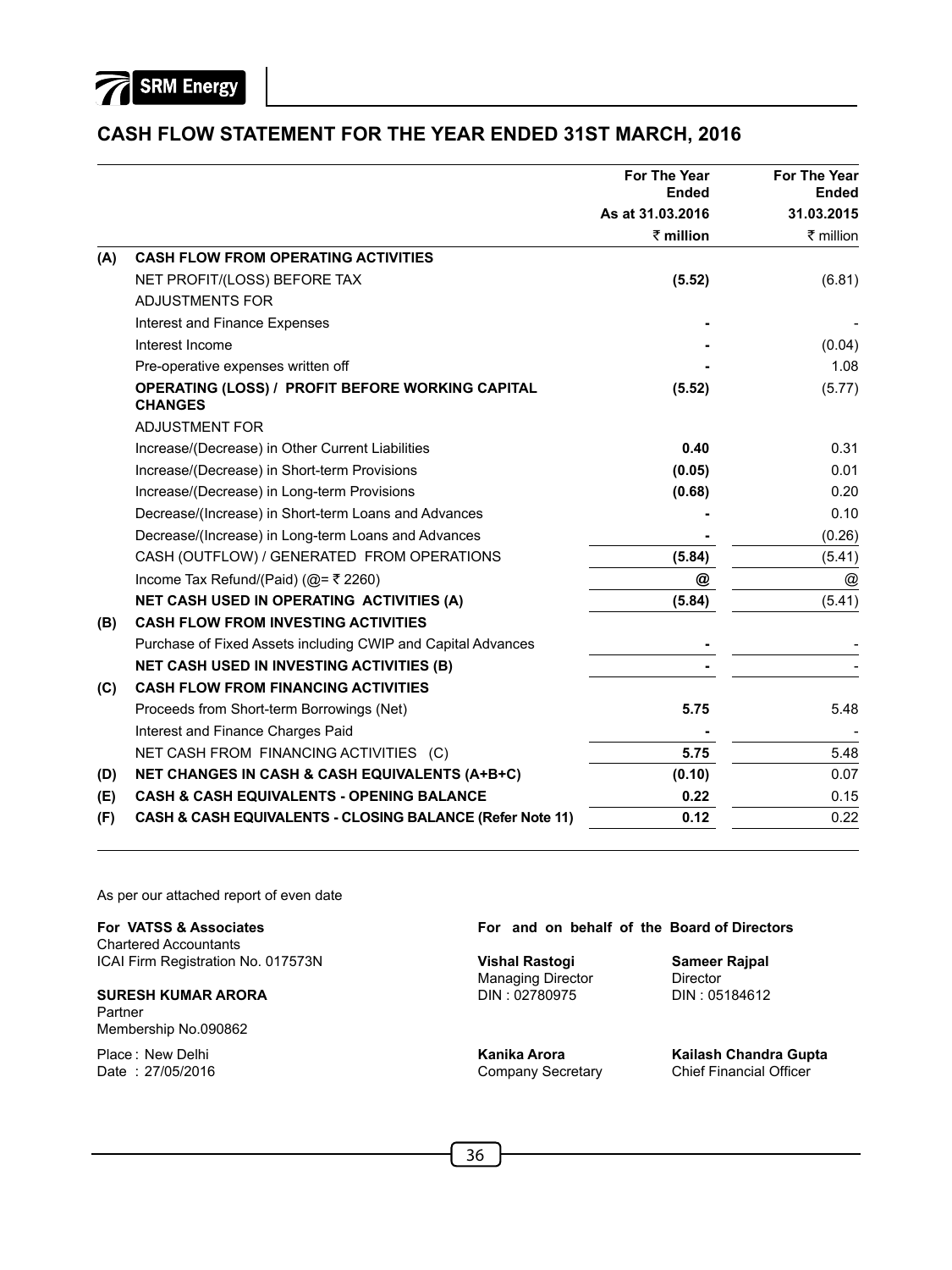#### **NOTES TO THE FINANCIAL STATEMENTS FOR THE YEAR ENDED MARCH 31, 2016**

#### **1 Corporate Information**

SRM Energy Limited (the Company) is a public company domiciled in India and incorporated under the provisions of the Companies Act, 1956. Its shares are listed on Bombay Stock Exchange. The Company has been engaged in setting up Thermal power project in its wholly owned subsidary.

#### **2 SIGNIFICANT ACCOUNTING POLICIES :**

#### **i Basis of Preparation**

The Financial Statements are prepared in accordance with the generally accepted accounting principles in India (Indian GAAP), and comply in material aspects with the Accounting Standards specified under Section 133 of the Companies Act, 2013 (the act) (read with Rule 7 of the Companies (Accounts) Rules, 2014). The financial statements have been prepared under the historical cost convention on an accrual basis, except in case of assets for which provision for impairment is made and revaluation is carried out. The accounting policies have been consistently applied by the Company & are consistent with those used in the previous year.

#### **ii Use of Estimates**

The preparation of Financial Statements in conformity with the generally accepted accounting principles requires management to make estimates and assumptions that affect the reported amount of assets & liabilities & disclosures of contingent liabilities at the date of financial statements & the results of operations during the reporting period. Although these estimates are based upon management's best knowledge of current events & actions, actual results could differ from these estimates.

#### **iii Fixed Assets**

Fixed Assets are stated at cost less accumulated depreciation & impairment losses (if any). Cost comprises the purchase price & any attributable cost of bringing the asset to its working condition for its intended use. Borrowing cost relating to the acquisition of the fixed asset which takes substantial period of time to get ready for its intended use are also included to the extent they relate to the period till such assets are ready to be put to use.

**iv Expenditure During Construction Period** Expenditure incurred during construction period which is directly or indirectly related to the projects is included under Pre-operative Expenses and the same will be allocated to the respective Fixed Assets upon completion of construction.

#### **v Impairment of Assets**

The carrying amounts of assets are reviewed at each balance sheet date to ascertain if there is any indication of impairment based on internal/ external factors. An impairment loss is recognized wherever the carrying amount of an asset exceeds its recoverable amount. The recoverable amount is the greater of the assets net selling price & value in use. In assessing value in use, the estimated future cash flows are discounted to their present value at the weighted average cost of capital.

After impairment, depreciation is provided on the revised carrying amount of the asset over its remaining useful life.

A previously recognized impairment loss is increased or reversed depending upon changes in circumstances. However the carrying value after reversal is not increased beyond the carrying value that would have prevailed by charging usual depreciation if there was no impairment.

#### **vi Investments**

Investments that are readily realizable & intended to be held for not more than a year are classified as current investments. All other investments are classified as long term investments. Current investments are carried at lower of cost & fair value determined on an individual investment basis. Long term investments are carried at cost. However, provision for diminution in value is made to recognize the decline other than temporary in the value of investments.

#### **vii Foreign Currency Transactions**

Foreign Currency transactions are recorded at the exchange rate prevailing on the date of transaction. Foreign currency denominated asset and liabilities (monetary items) are translated into reporting currency at the exchange rates prevailing on the Balance Sheet date. Exchange difference arising on settlement of foreign currency transactions or restatement of foreign currency denominated assets and liabilities (monetary items) are recognized in the Statement of Profit and Loss.

#### **viii Employee benefits**

Employee benefits such as salaries, allowances, non-monetary benefits which fall due for payment within a period of twelve months after rendering service, are capitalised if related to project else recognised in the Statement of Profit and Loss in the period in which the service is rendered.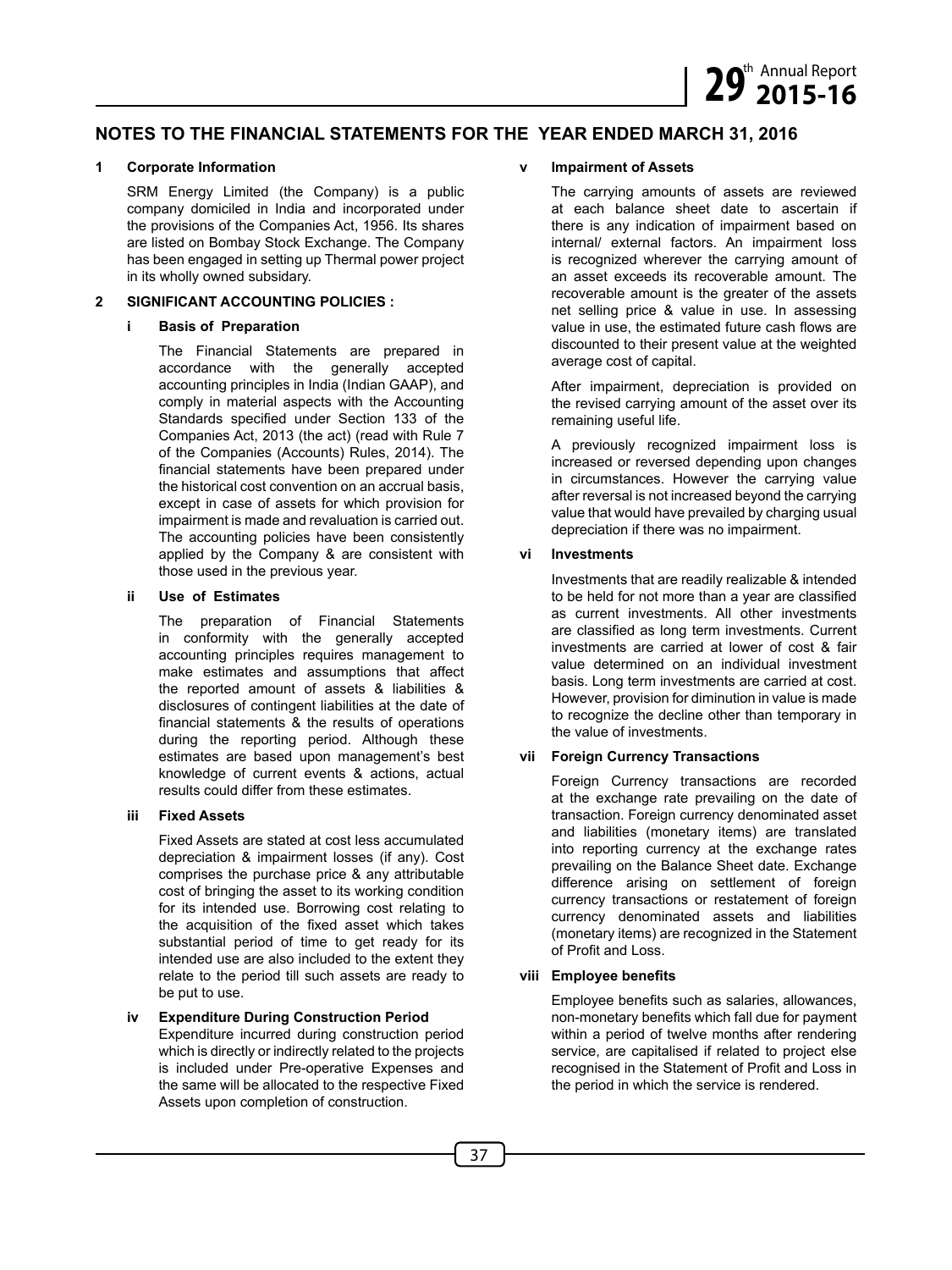

Employee benefits under defined benefit plans, such as gratuity, which fall due for payment after completion of employment, are measured by the projected unit credit method, on the basis of actuarial valuation carried out by the third party actuaries at each balance sheet date. The Company's obligations recognized in the Balance sheet represents the present value of obligations as reduced by the fair value of plan assets , where applicable.

Leave Encashment, which is considered as other long term employee benefit, is provided based on actuarial valuation made using projected unit method at the end of the financial year.

Actuarial gains and losses are recognized immediately in the Statement of Profit and Loss.

#### **ix Borrowing Cost**

Borrowing cost which are directly attributable to the acquisition, construction or production of an asset that necessarily takes a substantial period of time to get ready for its intended use or sale are capitalized as part of the respective asset. All other borrowing cost are expensed in the period they occur. Borrowing cost consists of interest & other cost that an entity incurs in connection with the borrowing of funds. In determining the amount of borrowing cost eligible for capitalization during a period, any income earned on the temporary investments of those borrowings is deducted from the borrowing costs incurred.

#### **x Leases**

Leases where the lessor effectively retains substantially all the risks and benefits of ownership of the leased item are classified as operating lease. Operating lease payments are recognized as an expense in the Statement of Profit and Loss on a straight-line basis over the lease term.

#### **xi Earning Per share**

Basic earnings per share are calculated by dividing the net profit or loss for the period attributable to equity shareholders (after deducting preference dividends and attributable taxes) by the weighted average number of equity shares outstanding during the period. The weighted average number of equity shares outstanding during the period are adjusted for events of bonus issue; bonus element in a rights issue to existing shareholders, share split and reverse share split (consolidation of shares). Diluted EPS is computed by dividing the net profit or loss for the year by the weighted average number of equity shares outstanding during the year as adjusted for the effects of all dilutive potential equity shares, except where the results are anti-dilutive.

#### **xii Taxation**

Provision for Current Tax is made after taking into consideration benefits admissible under the provisions of The Income Tax Act, 1961

Deferred tax resulting from "timing differences" between book and taxable profit is measured using the tax rates and laws that have been enacted or substantively enacted as on the balance sheet date. Deferred tax assets and deferred tax liabilities are offset, if a legally enforceable right exists to set off current tax assets against current tax liabilities and the deferred tax assets and deferred tax liabilities relate to the taxes on income levied by same governing taxation laws. Deferred tax assets are recognised only to the extent that there is reasonable certainty that sufficient future taxable income will be available against which such deferred tax assets can be realised. In situations where the company has unabsorbed depreciation or carry forward tax losses, all deferred tax assets are recognised only if there is virtual certainty supported by convincing evidence that they can be realised against future taxable profits.

At each balance sheet date, the Company reassesses unrecognised deferred tax assets. It recognizes, unrecognised deferred tax assets to the extent that it has become reasonably certain or virtually certain, as the case may be, that sufficient future taxable income will be available against which such deferred tax assets can be realised. The carrying amount of deferred tax assets are reviewed at each balance sheet date. The company write-down the carrying amount of a deferred tax asset to the extent that it is no longer reasonably certain or virtually certain, as the case may be, that sufficient future taxable income will be available, against which deferred tax asset can be realised. Any such write-down is reversed to the extent that it becomes reasonably certain or virtually certain, as the case may be, that sufficient future taxable income will be available.

#### **xiii Provisions**

A provision is recognized when the Company has a present obligation as a result of past event. It is probable that an outflow of resources will be required to settle the obligation, in respect of which a reliable estimate can be made. Provisions are not discounted to its present value and are determined based on best estimate required to settle the obligation at the balance sheet date. These are reviewed at each balance sheet date and adjusted to reflect the current best estimates.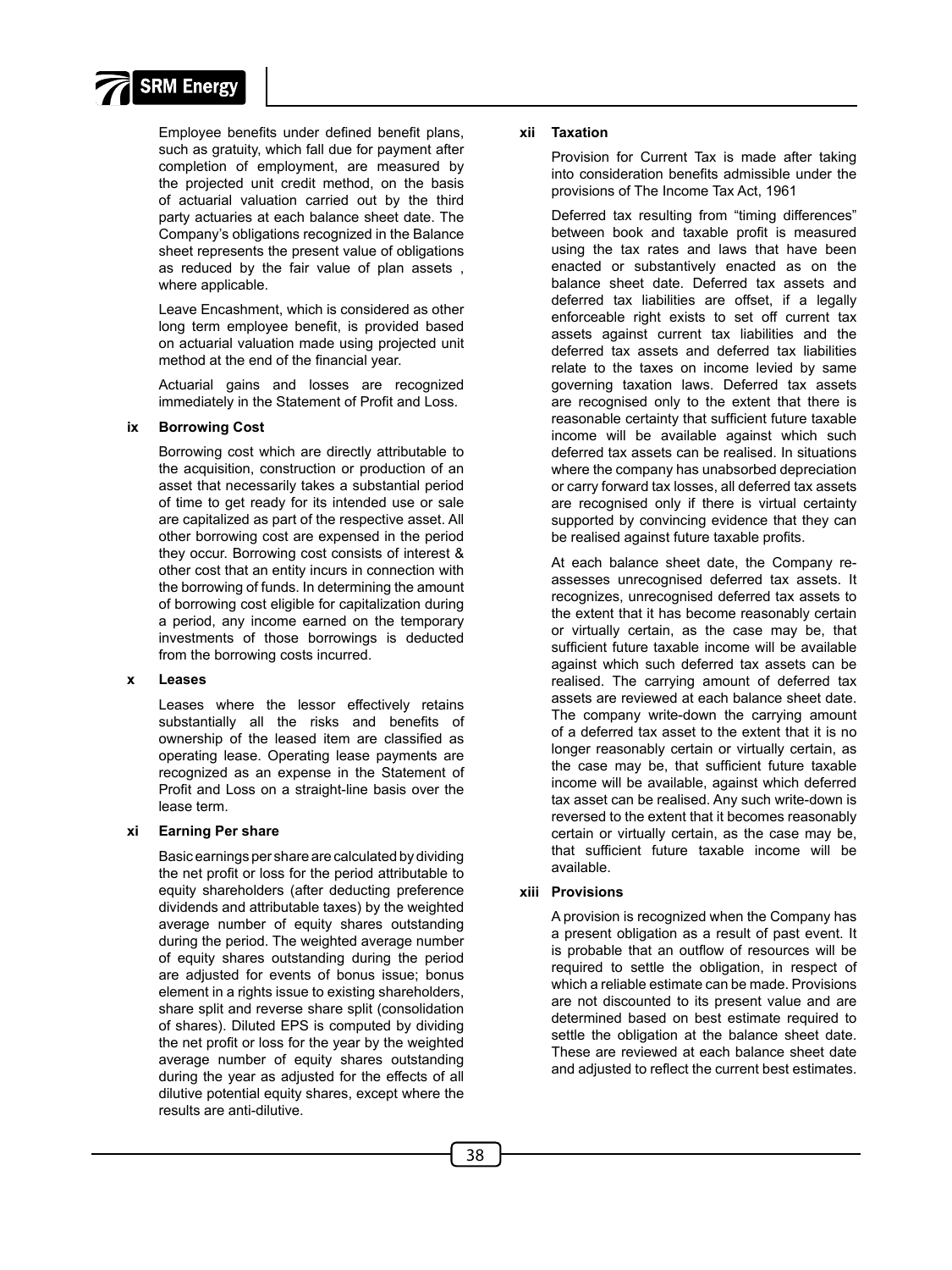

#### **xiv Contingent Liabilities**

Contingent Liabilities, if any, are disclosed in the Notes to Accounts. Provision is made in the accounts in respect of those contingencies which are likely to materialize into liabilities after the year end till the approval of the accounts by the Board of Directors and which have material effect on the position stated in the Balance Sheet.

#### **xv Cash Flow Statement**

The Cash Flow Statement is prepared by 'Indirect Method' set out in Accounting Standard 3 on "Cash Flow Statement" and presents the Cash Flow Statement by Operating, Investing and Financing activities of the Company. Cash and Cash equivalents presented in the Cash Flow Statement consists of Cash in hand and balance in current accounts.

#### **3 Scheme of Arrangement :**

The Board of Directors in their meeting held on October 18, 2013 has approved the effect of the orders of the Hon'ble Bombay High Court dated 3rd September 2013, (which was filed with the Registrar of Companies on 11th October 2013- the Effective date) approving the Scheme of Arrangement under Section 391 to 394 of the Companies Act, 1956 for hive off of the Cuddalore Power Division of the Company to the SRM Energy Tamilnadu Private Limited, with effect from 1st April 2012 (the "Appointed Date"), Accordingly all the assets and liabilities of the Cuddalore Power Division of the Company at book value as on 01.04.2012 along with increase or decrease thereafter were transferred to the SRM Energy Tamilnadu Private Limited. However, the formalities of transfer of properties, assets, consents, approvals, sanctions, licenses, contracts etc pertaining to the Cuddalore Power Division in the name of the SRM Energy Tamilnadu Private Limited are in progress.

#### **<sup>4</sup> Share Capital**

|                                           | As at 31.03.2016 | As at 31.03.2015 |             |           |
|-------------------------------------------|------------------|------------------|-------------|-----------|
| <b>Authorised Shares</b>                  | No. million      | रै million       | No. million | ₹ million |
| Equity Shares of ₹10/- each               | 11.30            | 113.00           | 11.30       | 113.00    |
|                                           | 11.30            | 113.00           | 11.30       | 113.00    |
| Issued, subscribed and paid up            |                  |                  |             |           |
| Equity Shares of ₹10/- each fully paid up | 9.06             | 90.60            | 9.06        | 90.60     |
|                                           | 9.06             | 90.60            | 9.06        | 90.60     |

#### a **Reconciliation of the shares outstanding at the beginning and at the end of the reporting period**

| <b>Equity Shares</b>               |      |       |                          |       |
|------------------------------------|------|-------|--------------------------|-------|
| At the beginning of the year       | 9.06 | 90.60 | 9.06                     | 90.60 |
| Issued during the year             |      |       | $\overline{\phantom{a}}$ |       |
| Outstanding at the end of the year | 9.06 | 90.60 | 9.06                     | 90.60 |

b **6.45 million (Previous year 6.45 million) Equity Shares are held by the Holding Company - Spice Energy Pvt. Ltd.** 

c **Details of shareholders holding more than 5% shares in the Company As at 31.03.2016** As at 31.03.2015 **No. million % holding** No. million % holding Equity Shares of  $\bar{\tau}$  10 each fully paid up held by Spice Energy Pvt. Ltd., the holding company **6.45 71.19%** 6.45 71.19% **6.45 71.19%** 6.45 71.19%

#### **d Terms / rights attached to equity shares**

The Company has only one class of Equity Shares having a par value of ₹10 per share. Each holder of Equity Shares is entitled to one vote per share. The company declares and pays dividend in Indian rupees. During the year ended 31st March, 2016 the amount of dividend recognised for payment as dividend was Rs. NIL per share. The dividend, if any proposed by the Board of Directors is subject to the approval of the shareholders in the ensuing Annual General Meeting. In the event of liquidation of the Company, the holders of Equity Shares will be entitled to receive the remaining assets of the Company, after distribution of all preferential amounts. The distribution will be in proportion to the number of Equity Shares held by the Shareholders.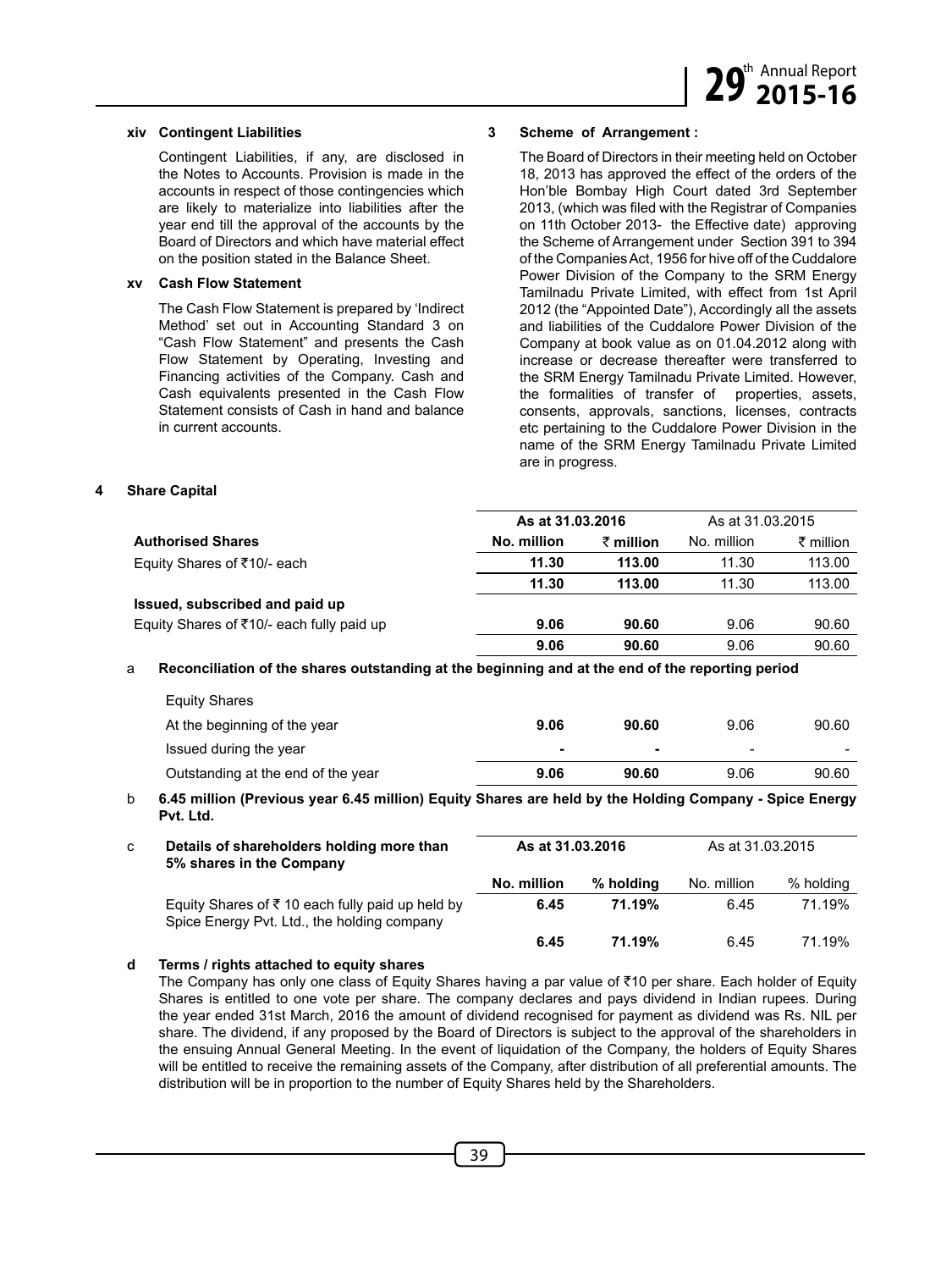

|   |                                                       |                   |                      | As at 31.03.2016     | As at 31.03.2015     |
|---|-------------------------------------------------------|-------------------|----------------------|----------------------|----------------------|
| 5 | <b>Reserves and Surplus</b>                           |                   |                      | $\bar{\tau}$ million | ₹ million            |
|   | Surplus/(Deficit) in the Statement of Profit and Loss |                   |                      |                      |                      |
|   | Balance as per last financial statements              |                   |                      | (89.50)              | (82.69)              |
|   | Loss for the Current year                             |                   |                      | (5.52)               | (6.81)               |
|   | Balance at the end of the year                        |                   |                      | (95.02)              | (89.50)              |
| 6 | <b>Provisions</b>                                     | Long-term         |                      |                      | Short-term           |
|   |                                                       | As at 31.03.2016  | As at 31.03.2015     | As at 31.03.2016     | As at 31.03.2015     |
|   |                                                       | $\bar{z}$ million | $\bar{\tau}$ million | $\bar{\tau}$ million | ₹ million            |
|   | Provision for employee benefit                        |                   |                      |                      |                      |
|   | Provision for Gratuity (Unfunded)                     | 0.01              | 0.32                 |                      | 0.01                 |
|   | Provision for Leave Encashment                        | 0.00              | 0.37                 |                      | 0.04                 |
|   | (Unfunded)                                            |                   |                      |                      |                      |
|   |                                                       | 0.01              | 0.69                 | $\blacksquare$       | 0.05                 |
|   |                                                       |                   |                      | As at 31.03.2016     | As at 31.03.2015     |
|   |                                                       |                   |                      | $\bar{\tau}$ million | $\bar{\tau}$ million |
| 7 | <b>Short-term Borrowings</b>                          |                   |                      |                      |                      |
|   | (Unsecured & repayable on demand)                     |                   |                      |                      |                      |
|   | Loan from Related party (Refer Note 22)               |                   |                      |                      |                      |
|   | - Spice Energy Private Limited                        |                   |                      | 15.58                | 9.73                 |
|   | - SRM Energy Tamilnadu Pvt. Ltd.                      |                   |                      | 0.73                 | 0.83                 |
|   |                                                       |                   |                      | 16.31                | 10.56                |
| 8 | <b>Other Current Liabilities</b>                      |                   |                      |                      |                      |
|   | <b>Sundry Creditors for Expenses</b>                  |                   |                      | 1.20                 | 0.85                 |
|   | Provision for Expenses                                |                   |                      | 0.43                 | 0.36                 |
|   | <b>Other Liabilities</b>                              |                   |                      | 0.04                 | 0.07                 |
|   |                                                       |                   |                      | 1.67                 | 1.28                 |
|   |                                                       |                   |                      |                      |                      |

#### **9 Capital work in Progress**

During the year, the Company has not incurred any expenses related to project.

|    |    | <b>Particulars</b>                                                                                                     | As at 31.03.2016     | As at 31.03.2015 |
|----|----|------------------------------------------------------------------------------------------------------------------------|----------------------|------------------|
|    |    |                                                                                                                        | (₹ million)          | (₹ million)      |
|    | i) | Opening Balance- Pre- Operative expenses                                                                               |                      | 1.08             |
|    |    | Less: Written off during the year                                                                                      |                      | 1.08             |
|    |    | Add: Expenditure incurred during the current year                                                                      |                      |                  |
|    |    | <b>Closing Balance</b>                                                                                                 |                      |                  |
|    |    |                                                                                                                        | As at 31.03.2016     | As at 31.03.2015 |
|    |    |                                                                                                                        | $\bar{\tau}$ million | ₹ million        |
| 10 |    | <b>Non-current Investments</b>                                                                                         |                      |                  |
|    |    | Trade Investments (valued at cost unless stated otherwise)                                                             |                      |                  |
|    |    | Investment in equity instruments (Unquoted)                                                                            |                      |                  |
|    |    | -Investment in Equity Instruments of Wholly Owned Subsidiary<br>Company                                                |                      |                  |
|    |    | 1.32 million (Previous year 1.32 million) Equity Shares in SRM<br>Energy Tamilnadu Pvt. Ltd. of ₹10 each fully paid up | 13.20                | 13.20            |
|    |    |                                                                                                                        | 13.20                | 13.20            |
|    |    |                                                                                                                        |                      |                  |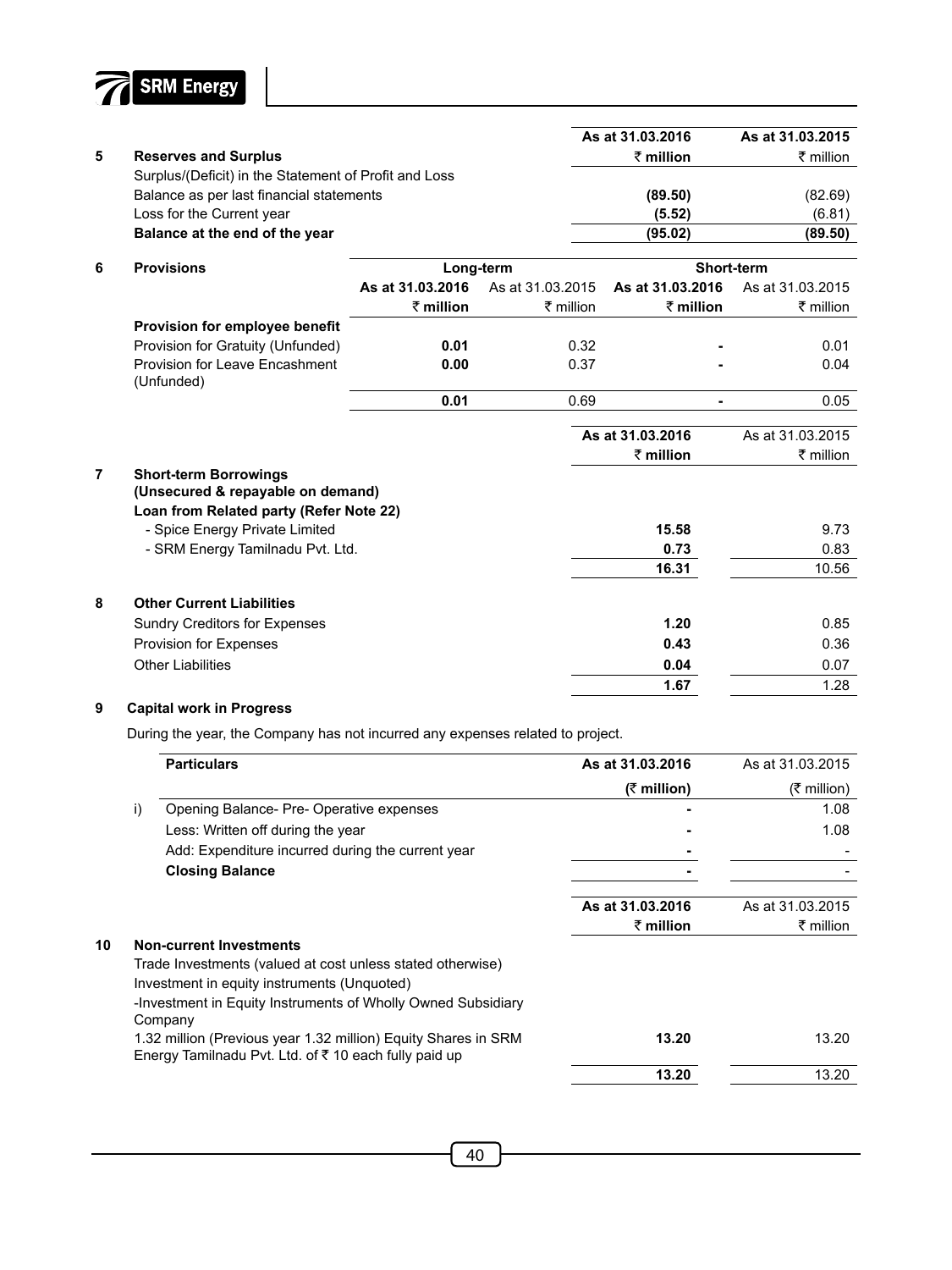#### **11 Loans & Advances**

|    | A | Long Term Loans & Advances                                                                     | As at 31.03.2016     | As at 31.03.2015 |
|----|---|------------------------------------------------------------------------------------------------|----------------------|------------------|
|    |   |                                                                                                | $\bar{\tau}$ million | ₹ million        |
|    |   | Security Deposit                                                                               |                      |                  |
|    |   | Secured Considered good                                                                        |                      |                  |
|    |   | Unsecured Considered good                                                                      | 0.26                 | 0.26             |
|    |   |                                                                                                | 0.26                 | 0.26             |
|    | в | <b>Short Term Loans and Advances</b>                                                           |                      |                  |
|    |   | Unsecured Considered good                                                                      |                      |                  |
|    |   | Advances recoverable in cash or in kind                                                        |                      |                  |
|    |   |                                                                                                |                      |                  |
|    |   |                                                                                                | As at 31.03.2016     | As at 31.03.2015 |
|    |   |                                                                                                | $\bar{z}$ million    | ₹ million        |
| 12 |   | <b>Cash and Cash Equivalents</b>                                                               |                      |                  |
|    |   | Balances with Banks in Current Account                                                         | 0.10                 | 0.06             |
|    |   | Cash in Hand                                                                                   | 0.02                 | 0.16             |
|    |   |                                                                                                | 0.12                 | 0.22             |
|    |   |                                                                                                | As at 31.03.2016     | As at 31.03.2015 |
| 13 |   | <b>Other Income</b>                                                                            | $\bar{z}$ million    | ₹ million        |
|    |   | Excess Provision for earlier years written back                                                |                      | 0.01             |
|    |   | Interest on income tax refund/TDS written off recovered (@= ₹ 3250,<br>Previous Year @=₹ 2260) | @                    | @                |
|    |   | Interest Income                                                                                |                      | 0.04             |
|    |   |                                                                                                |                      | 0.05             |
|    |   |                                                                                                | As at 31.03.2016     | As at 31.03.2015 |
| 14 |   | <b>Employee Benefit expenses</b>                                                               | $\bar{z}$ million    | ₹ million        |
|    |   | <b>Salaries</b>                                                                                | 2.40                 | 2.90             |
|    |   | Gratuity (refer note no. 20)                                                                   | 0.18                 | 0.09             |
|    |   | Leave Encashment                                                                               | 0.21                 | 0.12             |
|    |   |                                                                                                | 2.79                 | 3.11             |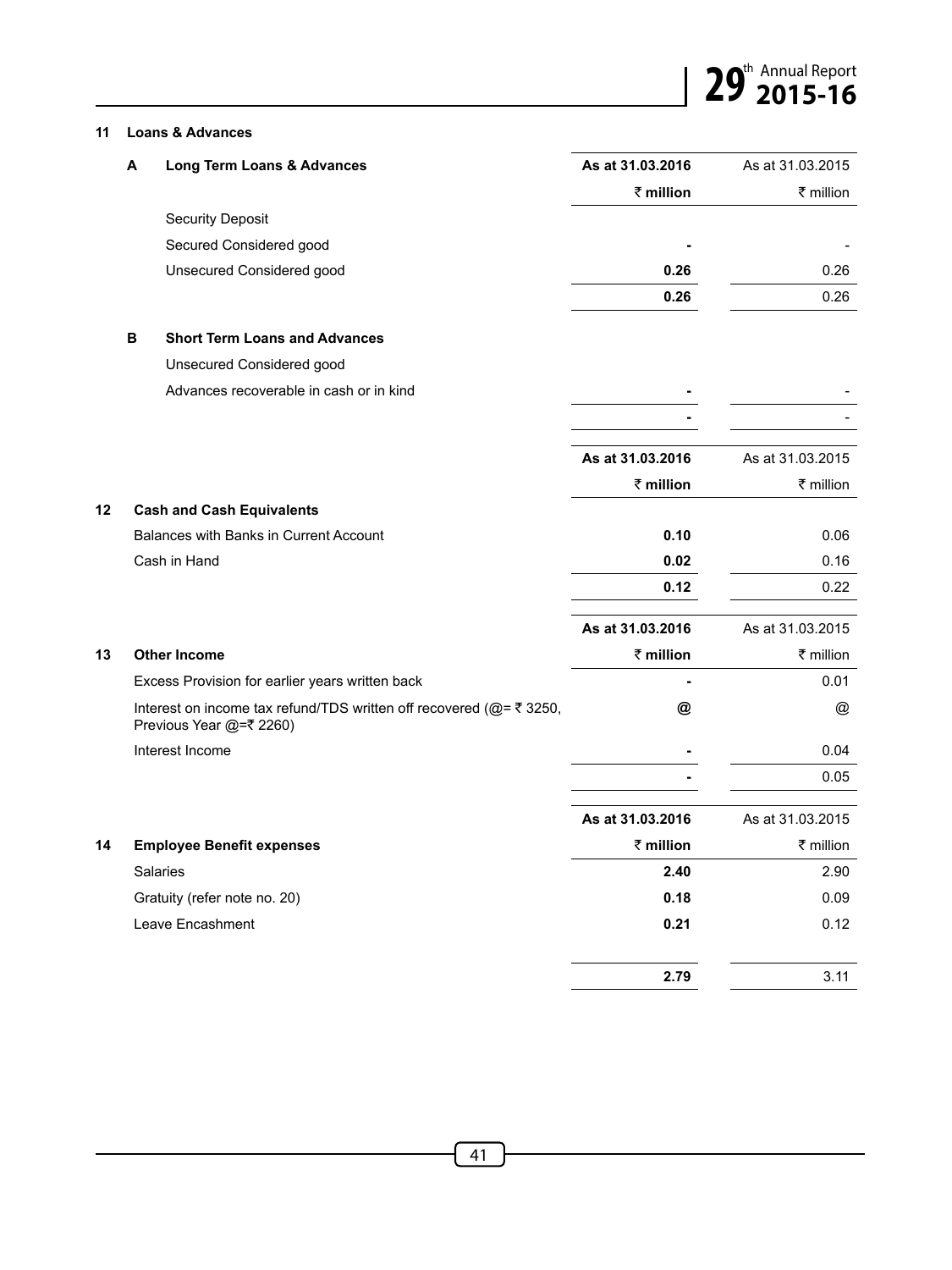

|    |                                                  | As at 31.03.2016     | As at 31.03.2015 |
|----|--------------------------------------------------|----------------------|------------------|
| 15 | <b>Other Expenses</b>                            | $\bar{\tau}$ million | ₹ million        |
|    | <b>Advertisement Expenses</b>                    | 0.11                 | 0.08             |
|    | Auditors' Remuneration (Refer Note no. 18 below) | 0.32                 | 0.35             |
|    | Postage, Telephone, Telex & Courier Charges      | 0.40                 | 0.13             |
|    | Printing and Stationery                          | 0.25                 | 0.06             |
|    | Rent                                             | 0.50                 | 0.79             |
|    | Legal and Professional Charges                   | 0.32                 | 0.27             |
|    | Rates & Taxes                                    | 0.05                 |                  |
|    | Interest on TDS (Previous Year : $@ = ₹ 2701$ )  |                      | @                |
|    | Secretarial Service Charges                      | 0.21                 | 0.24             |
|    | Travelling & Conveyance Expenses                 | 0.10                 | 0.30             |
|    | <b>Annual Listing Fees</b>                       | 0.11                 | 0.11             |
|    | Miscellaneous Expenses                           | 0.36                 | 0.34             |
|    |                                                  | 2.73                 | 2.67             |

#### **16 Capital and other commitments**

i) Estimated amount of contract remaining to be executed on capital account net of advances paid as at 31/03/2016: Nil (Previous year: Nil)

#### **17 Contingent Liabilities:**

Disputed dues of Income tax due to non/late deposit of TDS for the assessment years 2008-09 to 2014-15: `0.89 million/- (Previous year -  $\bar{z}$ 0.73 million)

|    |                                                | As at 31.03.2016     | As at 31.03.2015 |
|----|------------------------------------------------|----------------------|------------------|
|    |                                                | $\bar{\tau}$ million | ₹ million        |
| 18 | Auditors Remuneration (Refer note no 15 above) |                      |                  |
|    | Audit Fees (including limited review)          | 0.32                 | 0.35             |
|    | Out of Pocket Expenses                         | ۰                    |                  |
|    | <b>Total</b>                                   | 0.32                 | 0.35             |
|    |                                                |                      |                  |

#### **19 CIF VALUE OF IMPORTS, EXPENDITURE, REMITTANCES AND EARNINGS IN FOREIGN CURRENCY** - Nil

#### **20 DISCLOSURE OF "EMPLOYEE BENEFITS" as per Accounting Standard 15 are as follows:**

| Defined Benefits Plans                                             |         |         |
|--------------------------------------------------------------------|---------|---------|
| Gratuity                                                           |         |         |
| <b>Actuarial Assumptions</b>                                       | 2015-16 | 2014-15 |
| Discount Rate (Per Annum)                                          | 7.90%   | 7.90%   |
| Rate of increase in compensation levels (Per Annum)                | 5%      | 5%      |
| Expected average remaining lives of the employees (in no of years) | 12      | 12      |
| <b>Attrition Rate</b>                                              | 2%      | 2%      |
|                                                                    |         |         |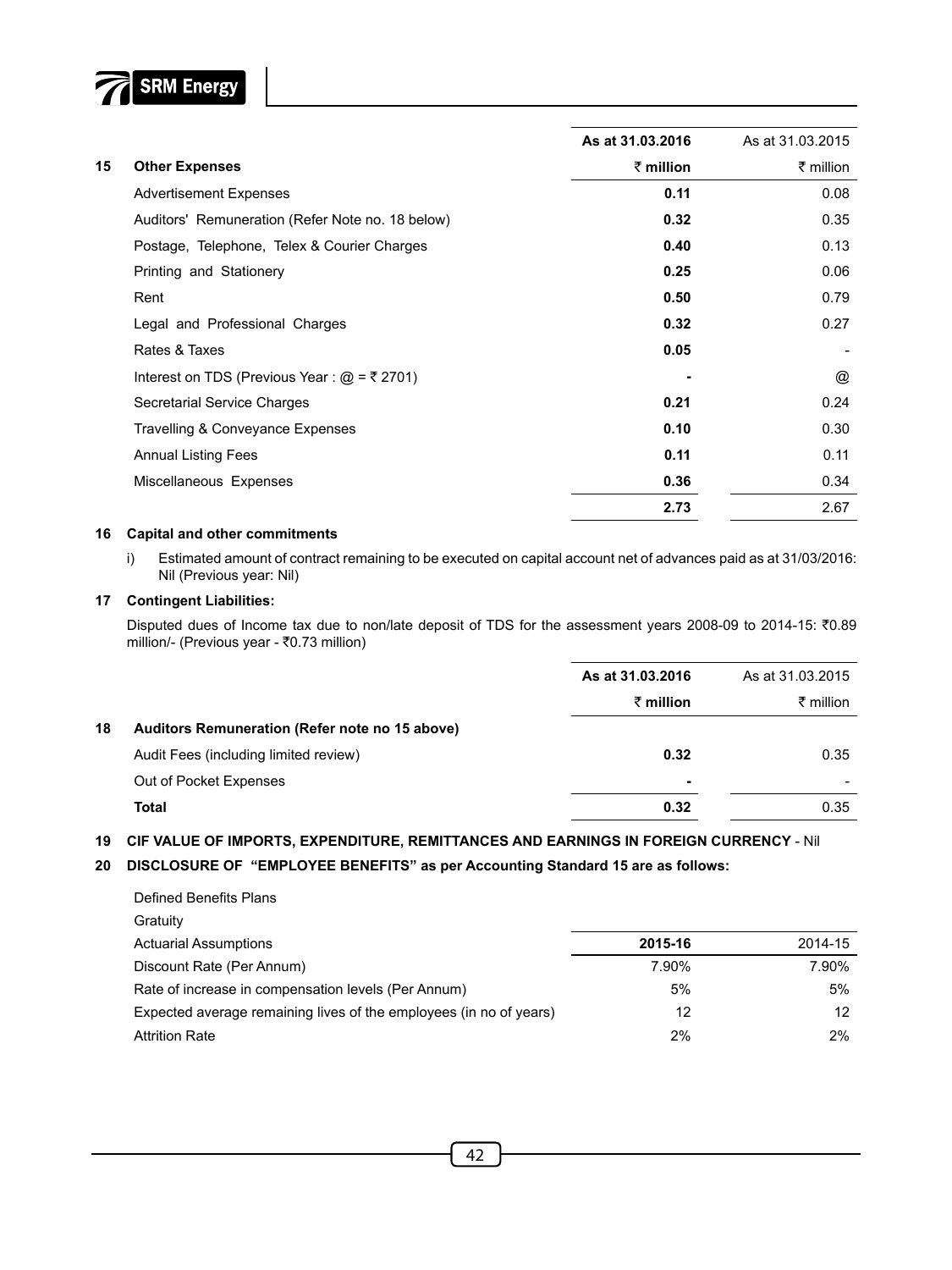# 29<sup>th</sup> Annual Report **29**<sup>th</sup> 2015-16

|              |                                                                  | $\bar{z}$ million | $\bar{\tau}$ million |
|--------------|------------------------------------------------------------------|-------------------|----------------------|
|              | <b>Particulars</b>                                               | 2015-16           | 2014-15              |
| Τ.           | <b>Change in Present Value of Obligation</b>                     |                   |                      |
|              | Present value of defined benefits                                | 0.33              | 0.24                 |
|              | obligation as at the beginning of the year                       |                   |                      |
|              | <b>Interest Cost</b>                                             | 0.00              | 0.02                 |
|              | <b>Current Service Cost</b>                                      | 0.18              | 0.04                 |
|              | <b>Benefits Paid</b>                                             | (0.50)            |                      |
|              | Actuarial (Gain) / loss on obligation                            | 0.00              | 0.03                 |
|              | Present value of defined benefits                                | 0.01              | 0.33                 |
|              | obligation as at the end of the year                             |                   |                      |
| $\mathbf{u}$ | Amount recognised in the Balance Sheet                           |                   |                      |
|              | Liability at the end of the year                                 | 0.01              | 0.33                 |
|              | Fair Value of Plan Assets at the end of                          | 0.00              | 0.00                 |
|              | the year                                                         |                   |                      |
|              | Amount recognised in the Balance Sheet                           | 0.01              | 0.33                 |
| Ш            | <b>Expenses recognised in the Statement of Profit &amp; Loss</b> |                   |                      |
|              | <b>Current Service Cost</b>                                      | 0.18              | 0.04                 |
|              | Past Service Cost                                                |                   |                      |
|              | Interest Cost                                                    | 0.00              | 0.02                 |
|              | Expected Return on Plan Assets                                   |                   |                      |
|              | Net Actuarial (Gain)/Loss Recognised<br>in the year              | 0.00              | 0.03                 |
|              | Total expenses recognised in the                                 | 0.18              | 0.09                 |
|              | <b>Statement of Profit &amp; Loss</b>                            |                   |                      |
| IV           | <b>Balance Sheet Reconciliation</b>                              |                   |                      |
|              | Liability at the beginning of the year                           | 0.33              | 0.24                 |
|              | Expenses as above                                                | 0.18              | 0.09                 |
|              | <b>Benefits Paid</b>                                             | (0.50)            | 0.00                 |
|              | Amount recognised in the Balance                                 | 0.01              | 0.33                 |
|              | Sheet                                                            |                   |                      |

#### **V Disclosures as required under Para 120(n):**

| <b>Particulars</b>                                   | 2015-2016 | 2014-2015 | 2013-2014 | 2012-2013                | 2011-2012 |
|------------------------------------------------------|-----------|-----------|-----------|--------------------------|-----------|
| Present value of defined benefit<br>obligation       | 0.01      | 0.33      | 0.24      | $\overline{\phantom{0}}$ | 0.99      |
| Fair Value of Plan Assets                            |           |           |           | $\overline{\phantom{a}}$ |           |
| Surplus / (Deficit) in the Plan                      | (0.01)    | (0.33)    | (0.24)    | $\overline{\phantom{a}}$ | (0.99)    |
| Experience adjustment on liability {loss/<br>(gain)} | (0.01)    | (0.01)    | (0.21)    | $\overline{\phantom{a}}$ | 0.24      |

The estimates of future salary increase considered in actuarial valuation take account of inflation, seniority, promotion, and other relevant factors, such as supply and demand in the employment market.

#### **21 Segment Reporting :**

The Company has been engaged in setting up Thermal power project in its wholly owned subsidary, which at present, constitutes its single operating segment as per AS-17 on 'Segment Reporting'.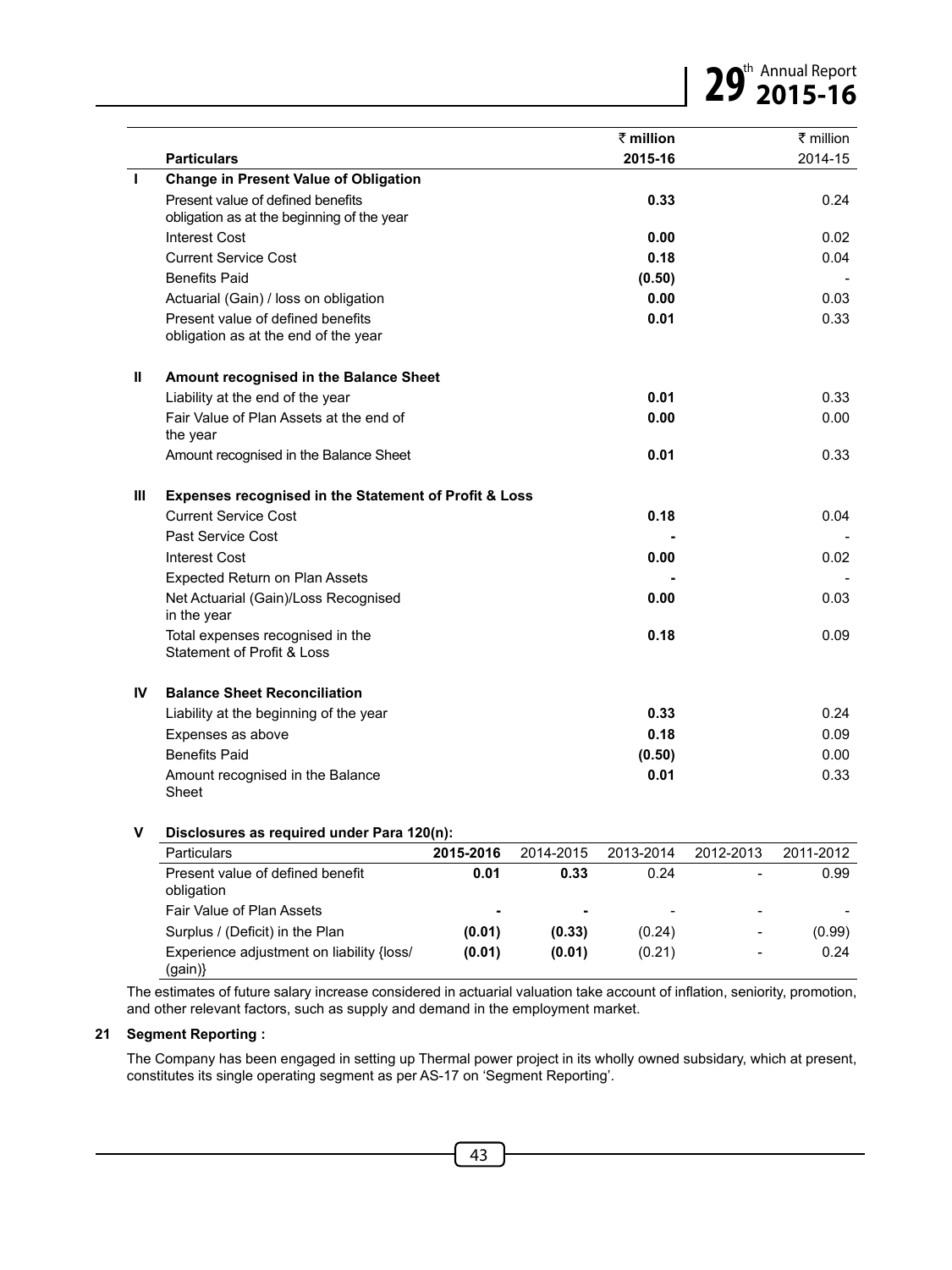

#### **22 Related Party Transactions as per Accounting Standard – 18:**

#### **A. List of Related Parties**

- 1) **Holding Company:** 
	- Spice Energy Pvt. Ltd
- 2) **Subsidiaries:**

SRM Energy Tamilnadu Pvt. Ltd. (Wholly owned subsidiary)

#### 3) **Key Management Personnel :**

Mr. Vishal Rastogi Managing Director

#### **B. Transactions with Related Parties**

₹ million **Particulars Company Company 1 Subsidiary Particulars 1 Subsidiary Subsidiary As at 31.03.2016 As at 31.03.2015 As at 31.03.2016 As at 31.03.2015** Investment in Wholly owned subsidiary as per Scheme of Arrangement  **-** - Loan Given **-** - **-** 3.14 Payment received against Loan Given **-** - **-** 3.14 Loan Taken \* **5.84** 6.28 **-** 1.07 Loans repaid \* **-** 1.67 **0.10** 0.20 **Interest Income**  0.04 Expenses incurred on our behalf **and the set of the set of the set of the set of the set of the set of the set of the set of the set of the set of the set of the set of the set of the set of the set of the set of the set o** Closing Balance: Investment in Wholly owned subsidiary **-** - **13.20** 13.20 Creditors for expenses **-** - **-** - Loan Payable **15.58** 9.73 **0.73** 0.83

\* exclude amount received and repaid on behalf of Wholly Owned Subsidiary as per Scheme of Arrangement in previous year 2013-14.(refer note 3)

#### **23 Earnings Per Share (EPS):**

| <b>Particulars</b>                                                                              | As at 31.03.2016 | As at 31.03.2015 |
|-------------------------------------------------------------------------------------------------|------------------|------------------|
|                                                                                                 | ₹ million        | ₹ million        |
| Net Loss as per Statement of Profit and Loss (in $\bar{z}$ )                                    | (5.52)           | (6.81)           |
| Weighted average number of equity shares (par value of $\bar{\tau}$ 10/- each)                  | 9.06             | 9.06             |
| Earnings per share (Face value of $\bar{\tau}$ 10/- each)- Basic and Diluted (in $\bar{\tau}$ ) | (0.61)           | (0.75)           |

#### **24 Deferred Tax:**

Deferred tax asset has not been recognized considering the principle of virtual certainty as per Accounting Standard -22 'Accounting for Taxes on Income'.

#### **25 Disclosure as required under AS – 19 :**

Disclosure as required under AS - 19 "Accounting for Leases" as prescribed under Companies (Accounting Standards) Rules, 2006 is given below:

(a) The Company has entered into cancellable / non-cancellable leasing agreement for office premises renewable by mutual consent on mutually agreeable terms.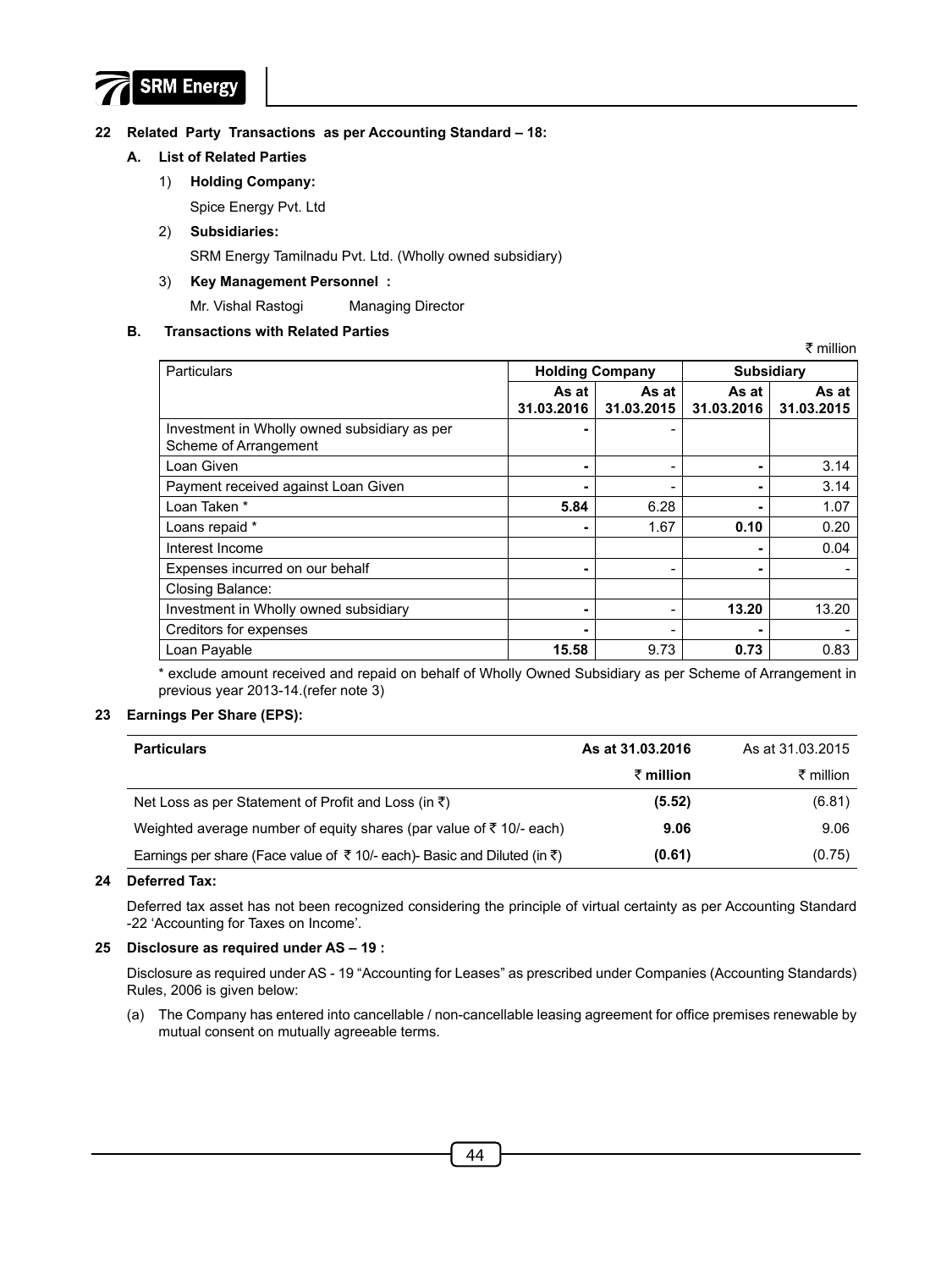

(b) Future minimum lease payments under non-cancellable operating lease are as under:

#### ₹ million

| <b>Particulars</b>     | Lease Rental Debited to<br><b>Statement of Profit and Loss</b> | <b>Future Minimum Lease Rentals</b> |                         |                          |
|------------------------|----------------------------------------------------------------|-------------------------------------|-------------------------|--------------------------|
|                        | (Cancellable and Non<br>cancellable)                           | Less Than 1 Year                    | Between 1 to<br>5 Years | More than 5<br>Years     |
| <b>Office Premises</b> | 0.50                                                           | 0.30                                |                         | $\overline{\phantom{a}}$ |

The lease rentals have been included under the head "Rent" under Note no. "15 - Other Expenses".

**26** In the opinion of the management, the realizable value of Current Assets, loans and Advances in the ordinary course of business would not be less than the amount at which they are stated in the Balance Sheet and provision for all known and determined liabilities are adequately made.

#### **27 Going Concern**

Though the Company's net worth has been significantly reduced and it has been incurring Cash Losses, the promoters have infused funds by way of unsecured loan and are committed to provide necessary funding to meet the liabilities and future running expenses of the company. Further,the Board of Directors of the Company, in its meeting held on March 9, 2015 have decided to sell/dispose off the Power plant transferred in its wholly owned subsidiary, subject to necessary approvals from the shareholders and other statutory authorities, if any. In view of above development, the accounts have been prepared under going concern basis.

#### **28 INFORMATION PERTAINING TO LOANS AND GUARANTEES GIVEN TO SUBSIDIARIES (INFORMATION PURSUANT TO REGULATION 30 OF SEBI (LISTING OBLIGATIONS AND DISCLOSURE REQUIREMENT) REGULATIONS, 2015 AND SECTION 186 OF THE COMPANIES ACT, 2013):**

(Rupees in millions)

Loans and advances in the nature of loans to subsidiary :

| Name of<br>Company                   | Outstanding as at<br>the beginning of<br>the year | Given<br>during the<br>vear | Adjusted/<br>repaid during<br>the year | Closing at the<br>end of the<br>vear | maximum amount<br>outstanding<br>during the year | Purpose<br>of Loan              |
|--------------------------------------|---------------------------------------------------|-----------------------------|----------------------------------------|--------------------------------------|--------------------------------------------------|---------------------------------|
| SRM Energy<br>Tamilnadu<br>Pvt. Ltd. |                                                   | -                           | 0.10                                   |                                      |                                                  | General<br>Corporate<br>purpose |

- **29** Previous year figures have been regrouped and rearranged wherever necessary. to make them comparable to those for the current year. Figures in bracket indicate previous year's figures.
- **30** Figures are rounded off to the million.@'- represents figures less than Rs. 5,000 which have been shown at actual in brackets with @.

For VATSS & Associates Chartered Accountants ICAI Firm Registration No. 017573N **Vishal Rastogi Sameer Rajpal**

SURESH KUMAR ARORA Partner Membership No.090862

As per our attached report of even date For and on behalf of the Board of Directors

 Managing Director Director DIN : 02780975 DIN : 05184612

Place : New Delhi **Kanika Arora Kailash Chandra Gupta** Chief Financial Officer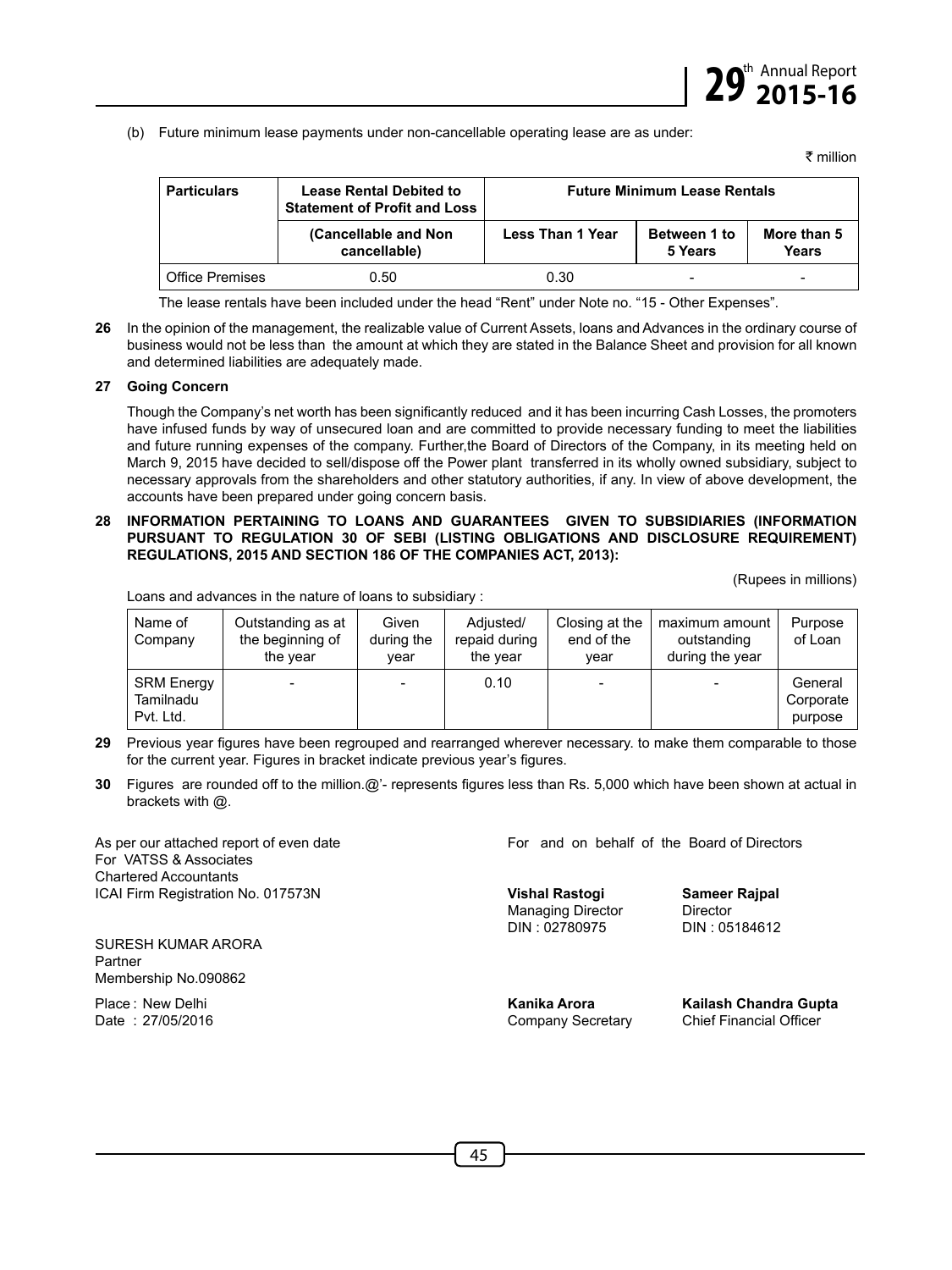

# **INDEPENDENT AUDITOR'S REPORT**

#### **To the Members of SRM ENERGY LIMITED**

#### **Report on the Consolidated Financial Statements**

We have audited the accompanying consolidated financial statements of **SRM ENERGY LIMITED** ("the Holding Company") and its subsidiary SRM ENERGY TAMILNADU PRIVATE LIMITED (the Holding Company and its Subsidiary together referred to as "the Group), which comprise the Consolidated Balance Sheet as at March 31, 2016, the Consolidated Statement of Profit and Loss and Consolidated Cash Flow Statement for the year then ended, and a summary of significant accounting policies and other explanatory information (hereinafter referred to as "the Consolidated Financial statements").

#### **Management's Responsibility for the Financial Statements**

The management and Board of Directors of the Holding Company are responsible for the matters stated in Section 134(5) of the Companies Act, 2013 ('the act') with respect to the preparation of these consolidated financial statements that give a true and fair view of the consolidated financial position, consolidated financial performance and consolidated cash flows of the Group in accordance with the accounting principles generally accepted in India, including the Accounting Standards specified under Section 133 of the Act, read with rule 7 of Companies (Accounts) Rules, 2014. This responsibility includes maintenance of adequate accounting records in accordance with the provisions of the Act for safeguarding the assets of the Group and for preventing and detecting frauds and other irregularities; selection and application of appropriate accounting policies; making judgments and estimates that are reasonable and prudent; design, implementation and maintenance of adequate internal financial controls, that are operating effectively for ensuring the accuracy and completeness of the accounting records, relevant to the preparation and presentation of the consolidated financial statements that give a true and fair view and are free from material misstatement, whether due to fraud or error.

#### **Auditor's Responsibility**

Our responsibility is to express an opinion on these consolidated financial statements based on our audit. We have taken into account the provisions of the Act, the accounting and auditing standards and matters which are required to be included in the audit report under the provisions of the Act and the Rules made there under.

We conducted our audit in accordance with the Standards on Auditing specified under Section 143(10) of the Act. Those Standards require that we comply with ethical requirements and plan and perform the audit to obtain reasonable assurance about whether the financial statements are free from material misstatement.

An audit involves performing procedures to obtain audit evidence about the amounts and disclosures in the consolidated financial statements. The procedures selected depend on the auditor's judgment, including the assessment of the risks of material misstatement of the consolidated financial statements, whether due to fraud or error. In making those risk assessments, the auditor considers internal financial control relevant to the Holding Company's preparation of the consolidated financial statements, that give a true and fair view, in order to design audit procedures that are appropriate in the circumstances, but not for the purpose of expressing an opinion on whether the Group has in place an adequate internal financial controls system over financial reporting and the operating effectiveness of such controls. An audit also includes evaluating the appropriateness of accounting policies used and the reasonableness of the accounting estimates made by the Holding Company's management and Board of Directors, as well as evaluating the overall presentation of the financial statements.

We believe that the audit evidence we have obtained is sufficient and appropriate to provide a basis for our audit opinion.

#### **Opinion**

In our opinion and to the best of our information and according to the explanations given to us, the financial statements give the information required by the Act in the manner so required and give a true and fair view in conformity with the accounting principles generally accepted in India:-

- a) in the case of the Consolidated Balance Sheet, of the state of affairs of the Group as at 31st March 2016;
- b) in the case of the Consolidated statement of Profit and Loss, of the loss for the period ended on that date; and
- c) in the case of the Consolidated Cash Flow Statement, of the cash flows for the period ended on that date.

#### **Emphasis of Matter**

Attention of the matters is invited to note no. 24 of the notes to accounts regarding the consolidated financial statements of the Group having been prepared on a Going Concern basis, the Group's networth has been significantly reduced and it has been incurring cash losses and the promoters have infused funds by way of unsecured loan and are committed to provide necessary funding to meet the liabilities and future running expenses of the Group. Further, the Board of Directors of the Holding Company have decided to sell/dispose off the power plant transferred in its wholly owned subsidiary, subject to necessary approvals from the shareholders and the statutory authorities, if any. In view of above developments, the accounts have been prepared under going concern basis.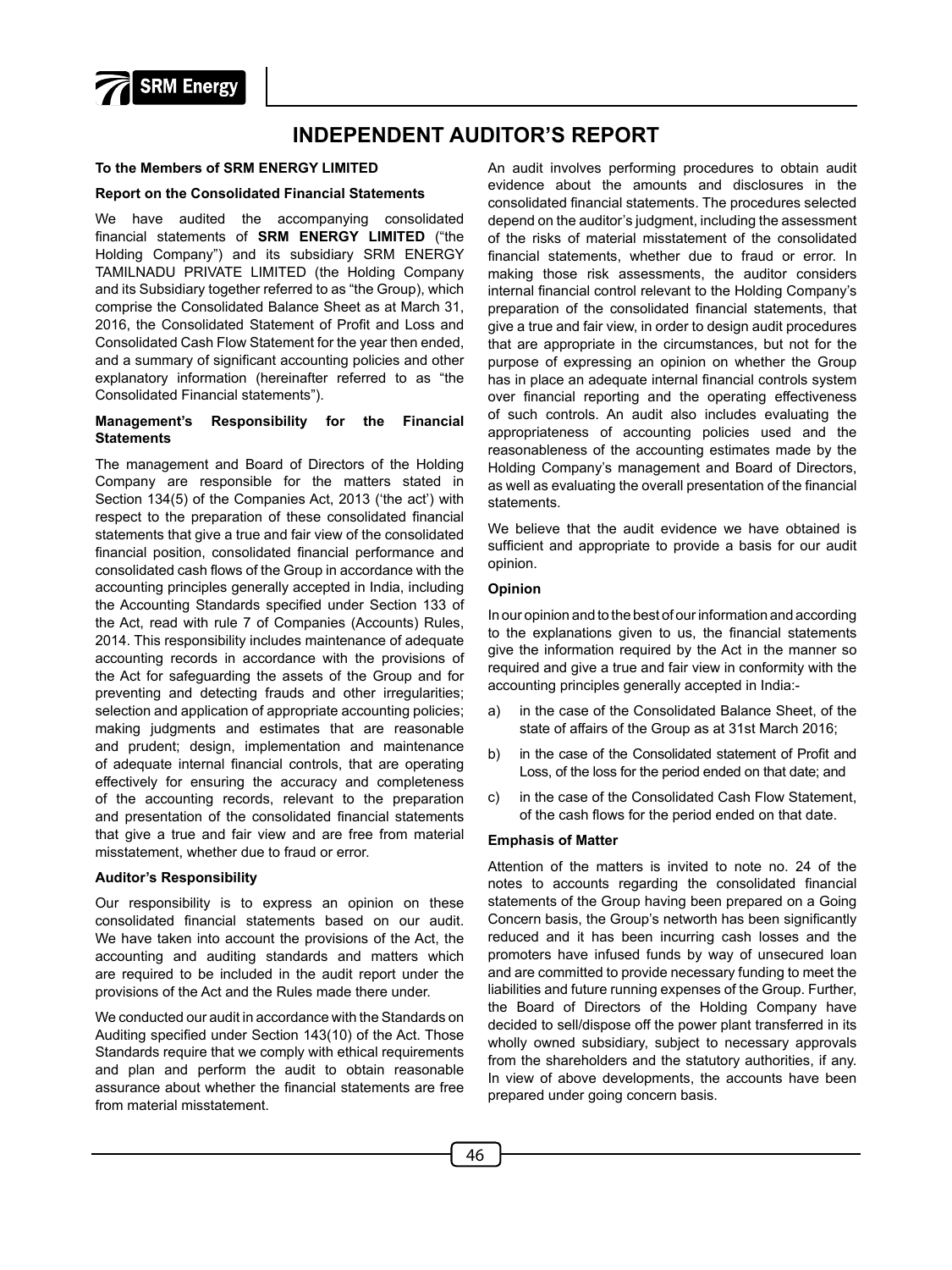Our opinion is not modified in respect of this matter.

#### **Report on Other Legal and Regulatory Requirements**

- 1. As required by the Companies (Auditor's Report) Order, 2016 ("the Order") issued by the Central Government of India in terms of sub-section (11) of section 143 of the Act, based on the comments in the auditors' report of the Holding Company and subsidiary company incorporated in India, we give in the Annexure a statement on the matters Specified in paragraphs 3 and 4 of the Order.
- 2. As required by section 143(3) of the Act, we further report that:
	- a. we have sought and obtained all the information and explanations which to the best of our knowledge and belief were necessary for the purpose of our audit of the aforesaid consolidated financial statements :
	- b. in our opinion proper books of account as required by law relating to preparation of the aforesaid consolidated financial statements have been kept by the Group so far as appears from our examination of those books;
	- c. the consolidated balance sheet, the consolidated statement of profit and loss and the consolidated cash flow statement dealt with by this Report are in agreement with the books of account;
	- d. in our opinion, the aforesaid consolidated financial statements comply with the applicable Accounting Standards specified under Section 133 of the Act, read with Rule 7 of the Companies (Accounts) Rules 2014
	- e. on the basis of written representations received from the directors of the Holding Company as

#### **Annexure to the Independent Auditors' Report**

The Annexure referred to in our Independent Auditors' Report of even date to the members of **SRM ENERGY LIMITED** on the accounts of the Group for the year ended 31st March, 2016

- (i) (a) The Group have maintained proper records showing full particulars, including quantitative details and situation of fixed assets ;
	- (b) As explained to us, fixed assets of the Group have been physically verified by the management at regular intervals; as informed to us no material discrepancies were noticed on such verification;
	- (c) In our opinion and according to the information and explanations given to us, the title deeds of immovable property are held in the name of the Group;

on March 31, 2016, and taken on record by the Board of Directors of the Holding Company, none of the directors is disqualified as on March 31, 2016, from being appointed as a director in terms of Section 164(2) of the Act; and

- f. In our opinion and to the best of our information and according to the explanations given to us, we report as under with respect to other matters to be included in the Auditor's Report in accordance with Rule 11 of the Companies (Audit and Auditors) Rules, 2014:
	- (i) The consolidated financial statement disclose the impact of pending litigations on the consolidated financial position of the Group-Refer Note 16 to the consolidated financial statements;
	- (ii) The Group did not have any long-term contracts including derivative contracts; as such the question of commenting on any material foreseeable losses thereon does not arise
	- (iii) There has not been an occasion in case of the Group during the year under report to transfer any sums to the Investor Education and Protection Fund. The question of delay in transferring such sums does not arise

#### **For VATSS & Associates, Regn. No.017573N** Chartered Accountants

#### **Suresh Arora**

Partner (M/N: 90862)

Place : New Delhi Dated : 27/05/2016

- (ii) The nature of business of the Group does not require it to have any inventory. Hence, the requirement of clause (ii) of paragraph 3 of the said Order is not applicable to the Group;
- (iii) As informed to us, the Group has not granted loans, secured or unsecured, to companies, firms or other parties covered in the register maintained under section 189 of the Companies Act, 2013. Hence clauses 3(iii) (a) to (c) of the order are not applicable to the Group.
- (iv) In our opinion, and according to the information and explanations given to us, the Group has compiled with the provisions of section 185 and 186 of the Companies Act, 2013 in respect of loans, investments, guarantees, and security.
- (v) The Group has not accepted any deposits from the public and hence the directives issued by the Reserve Bank of India and the provisions of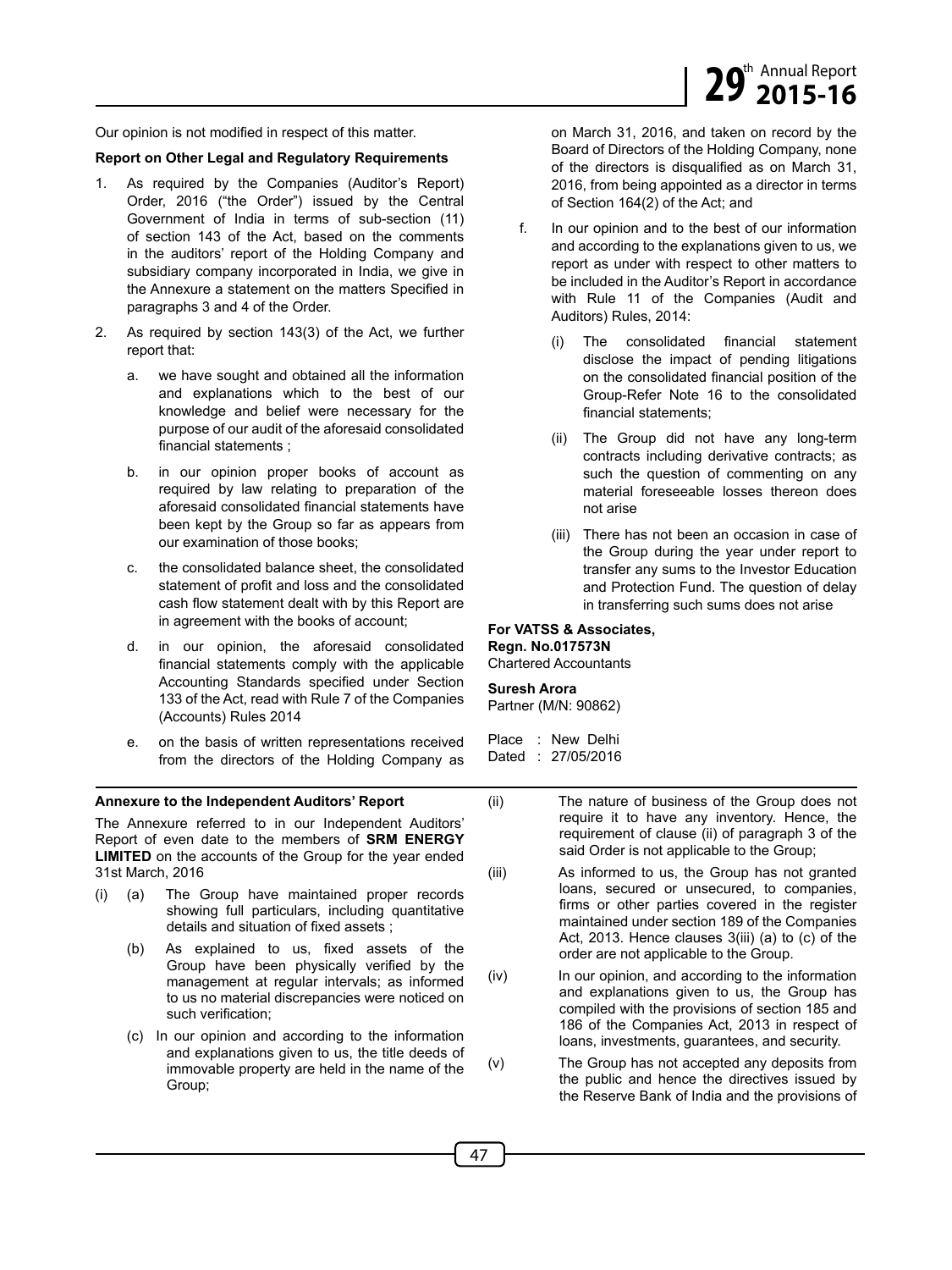

Section 73 to 76 or any other relevant provisions of the Act and the Companies(Acceptance of Deposit) Rules, 2015 with regard to the deposits accepted from the public are not applicable.

- (vi) The Central Government of India has prescribed the maintenance of cost records under subsection (1) of Section 148 of the Act and the rules framed in respect of the class of the Company (i.e. Electricity Industry). However, since the Group is in the pre-operative stage, maintenance of cost records in considered as applicable only upon commencement of commercial operations.
- (vii) (a) According to the information and explanations given to us and based on the records of the Group examined by us, the Group is regular in depositing the undisputed statutory dues, including Provident Fund, Employees' State Insurance, Income-tax, Sales-tax, Wealth Tax, Service Tax, Custom Duty, Excise Duty, Value added Tax, Cess and any other statutory dues applicable to it, though there has been a slight delay in few cases. According to the information and explanations given to us, no undisputed amounts payable in respect of the above were in arrears as at March 31, 2016 for a period of more than six months from the date on when they become payable;
	- (b) According to the information and explanations given to us and based on the records of the Group examined by us, the dues outstanding with respect to, Income Tax, Wealth Tax, Service Tax, Sales Tax, Customs Duty and Excise Duty or cess, as applicable to it, on account of any dispute, are as follows:

| Name of<br>the statute  | Nature<br>of dues | Amount in<br>₹ million | Period to<br>which the<br>amount<br>relates | Forum<br>where<br>dispute is<br>pending |
|-------------------------|-------------------|------------------------|---------------------------------------------|-----------------------------------------|
| Income Tax<br>Act, 1961 | TDS               | 0.89                   | AY 2008-09<br>to 2014-15                    | CIT<br>(Appeals)                        |

- (viii) According to the records of the Group examined by us and as per the information and explanations given to us, the Group has not taken any loans from any financial institutions, banks or debenture holder and hence the question of defaulting in repayment of dues does not arise.
- (ix) According to the records of the Group examined by us and as per the information and explanations given to us, the Group has not raised moneys by way of initial public offer or further public offer including debt instruments and term Loans. Accordingly, the provisions of

clause 3 (ix) of the Order are not applicable to the Group and hence not commented upon.

- (x) According to the records of the Group examined by us and as per the information and explanations given to us, we report that no fraud by the Group or on the Group by its officers or employees has been noticed or reported during the year.
- (xi) In our opinion, the Group has not paid any managerial remuneration. Therefore, the provisions of clause 4 (xi) of the Order are not applicable to the Group.
- (xii) In our opinion, the Group is not a Nidhi Company. Therefore, the provisions of clause 4 (xii) of the Order are not applicable to the Group.
- (xiii) According to the records of the Group examined by us and as per the information and explanations given to us, all transactions with the related parties are in compliance with section 177 and 188 of Companies Act, 2013 and the details have been disclosed in the Financial Statements as required by the applicable accounting standards.
- (xiv) According to the records of the Group examined by us and as per the information and explanations given to us, the Group has not made any preferential allotment or private placement of shares or fully or partly convertible debentures during the year under review. Accordingly, the provisions of clause 3 (xiv) of the Order are not applicable to the Group and hence not commented upon.
- (xv) According to the records of the Group examined by us and as per the information and explanations given to us, the Group has not entered into any non-cash transactions with directors or persons connected with him. Accordingly, the provisions of clause 3 (xv) of the Order are not applicable to the Group and hence not commented upon.
- (xvi) In our opinion, the Group is not required to be registered under section 45 IA of the Reserve Bank of India Act, 1934 and accordingly, the provisions of clause 3 (xvi) of the Order are not applicable to the Group and hence not commented upon.

#### **For VATSS & Associates, Regn. No.017573N**

Chartered Accountants

## **Suresh Arora**

Partner (M/N: 90862)

Place : New Delhi Dated : 27/05/2016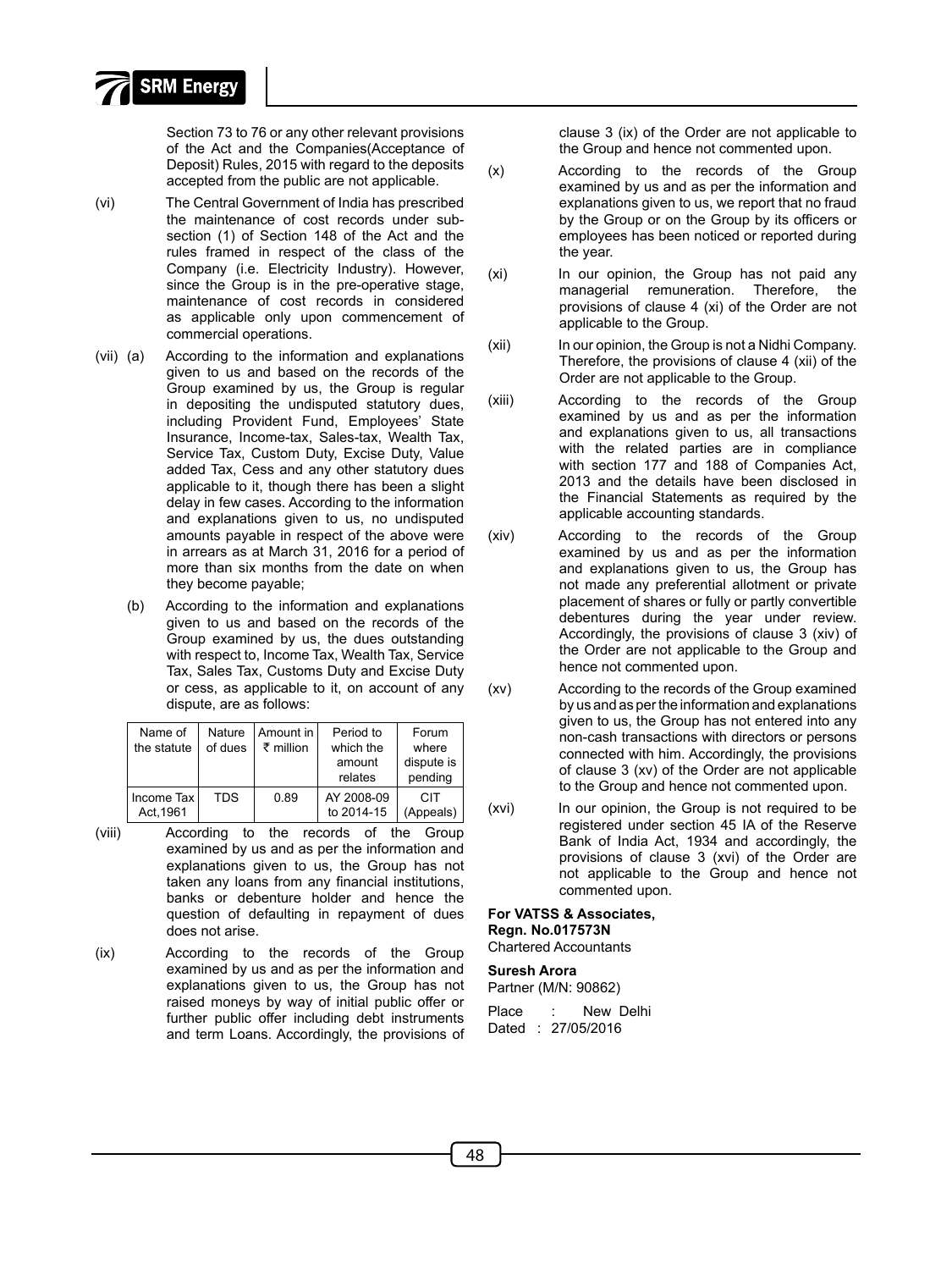

## **CONSOLIDATED BALANCE SHEET AS AT 31ST MARCH, 2016**

|                                                                    | <b>Note</b><br>No. |                                    | As at 31.03.2016 |                                                         | As at 31.03.2015 |  |
|--------------------------------------------------------------------|--------------------|------------------------------------|------------------|---------------------------------------------------------|------------------|--|
|                                                                    |                    |                                    | ₹ million        |                                                         | ₹ million        |  |
| <b>Equity and Liabilities</b>                                      |                    |                                    |                  |                                                         |                  |  |
| <b>Shareholder's Funds</b>                                         |                    |                                    |                  |                                                         |                  |  |
| Share Capital                                                      | 2                  | 90.60                              |                  | 90.60                                                   |                  |  |
| Reserves and Surplus                                               | 3                  | (96.08)                            | (5.48)           | (90.56)                                                 | 0.04             |  |
| <b>Non-current Liabilities</b>                                     |                    |                                    |                  |                                                         |                  |  |
| <b>Long-term Provisions</b>                                        | 4                  | 0.86                               | 0.86             | 1.38                                                    | 1.38             |  |
| <b>Current Liabilities</b>                                         |                    |                                    |                  |                                                         |                  |  |
| Short-term Borrowings                                              | 5                  | 546.12                             |                  | 533.58                                                  |                  |  |
| <b>Other Current Liabilities</b>                                   | 6                  | 2.68                               |                  | 2.45                                                    |                  |  |
| <b>Short-term Provisions</b>                                       | 4                  | 0.15                               | 548.95           | 0.15                                                    | 536.18           |  |
|                                                                    | <b>TOTAL</b>       |                                    | 544.33           |                                                         | 537.60           |  |
| <b>Assets</b>                                                      |                    |                                    |                  |                                                         |                  |  |
| <b>Non-current Assets</b>                                          |                    |                                    |                  |                                                         |                  |  |
| <b>Fixed Assets</b>                                                |                    |                                    |                  |                                                         |                  |  |
| (a) Tangible Assets                                                | 7                  | 114.61                             |                  | 114.71                                                  |                  |  |
| (b) Intangible Assets                                              | 8                  | 30.00                              |                  | 30.00                                                   |                  |  |
| (c) Capital Work-in-Progress                                       | 9                  | 306.70                             | 451.31           | 299.68                                                  | 444.39           |  |
| Long-term Loans and Advances                                       | 10                 |                                    | 92.29            |                                                         | 92.29            |  |
|                                                                    |                    |                                    | 543.60           |                                                         | 536.68           |  |
| <b>Current Assets</b>                                              |                    |                                    |                  |                                                         |                  |  |
| Cash and Cash Equivalents                                          | 11                 |                                    | 0.28             |                                                         | 0.51             |  |
| Short-term Loans & Advances                                        | 10                 |                                    | 0.45             |                                                         | 0.41             |  |
|                                                                    |                    |                                    | 0.73             |                                                         | 0.92             |  |
| <b>TOTAL</b>                                                       |                    |                                    | 544.33           |                                                         | 537.60           |  |
| Significant accounting policies                                    | 1                  |                                    |                  |                                                         |                  |  |
| See accompanying Notes to the Financial<br><b>Statements</b>       | $2 - 31$           |                                    |                  |                                                         |                  |  |
| As per our attached report of even date                            |                    |                                    |                  |                                                         |                  |  |
| For VATSS & Associates                                             |                    |                                    |                  | For and on behalf of the Board of Directors             |                  |  |
| <b>Chartered Accountants</b><br>ICAI Firm Registration No. 017573N |                    | <b>Vishal Rastogi</b>              |                  | <b>Sameer Rajpal</b>                                    |                  |  |
| <b>SURESH KUMAR ARORA</b><br>Partner<br>Membership No.090862       |                    | Managing Director<br>DIN: 02780975 |                  | Director<br>DIN: 05184612                               |                  |  |
| New Delhi<br>Place<br>Date<br>27/05/2016                           |                    | Kanika Arora<br>Company Secretary  |                  | Kailash Chandra Gupta<br><b>Chief Financial Officer</b> |                  |  |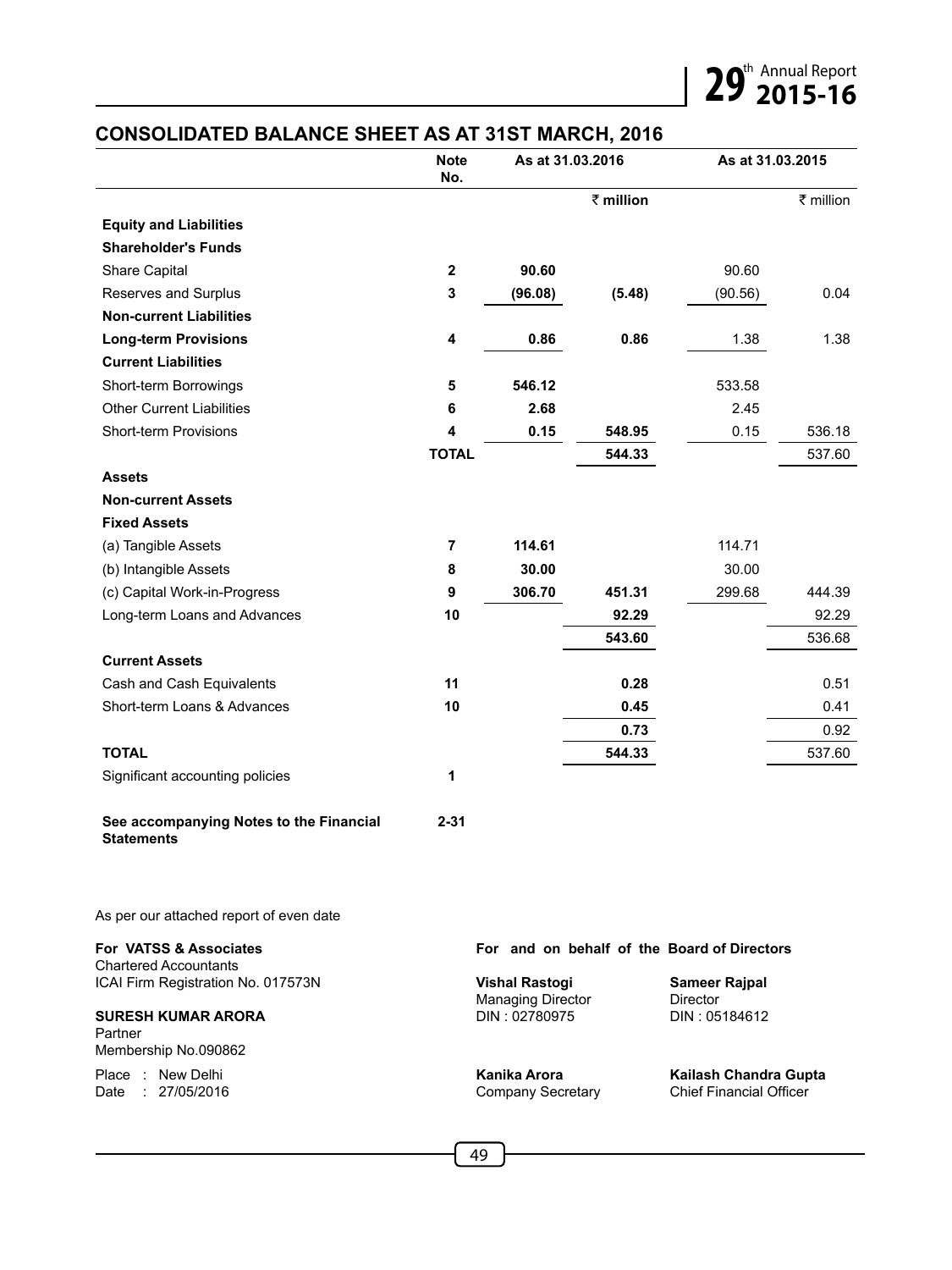

|  |  |  |  | STATEMENT OF PROFIT AND LOSS FOR THE YEAR ENDED 31ST MARCH, 2016 |
|--|--|--|--|------------------------------------------------------------------|
|--|--|--|--|------------------------------------------------------------------|

|                                                                                               | <b>Note</b><br>No. | For The Year<br><b>Ended</b> | For The Year<br>Ended |
|-----------------------------------------------------------------------------------------------|--------------------|------------------------------|-----------------------|
|                                                                                               |                    | 31.03.2016                   | 31.03.2015            |
|                                                                                               |                    | ₹ million                    | ₹ million             |
| <b>REVENUE</b>                                                                                |                    |                              |                       |
| Revenue From Operations                                                                       |                    |                              |                       |
| Other Income                                                                                  | 12                 | 0.00                         | 0.01                  |
|                                                                                               |                    |                              |                       |
| <b>Total Revenue</b>                                                                          |                    | 0.00                         | 0.01                  |
| <b>EXPENSES</b>                                                                               |                    |                              |                       |
| <b>Employee Benefit expenses</b>                                                              | 13                 | 2.79                         | 3.11                  |
| Other Expenses                                                                                | 14                 | 2.73                         | 2.67                  |
| <b>Total Expenses</b>                                                                         |                    | 5.52                         | 5.78                  |
| Loss before exceptional and extraordinary items and tax                                       |                    | (5.52)                       | (5.77)                |
| <b>Exceptional Items</b>                                                                      |                    |                              |                       |
| Pre-operative expenses written off                                                            |                    |                              | 1.08                  |
| Loss before extraordinary items and tax                                                       |                    | (5.52)                       | (6.85)                |
| Extra-ordinary Items                                                                          |                    |                              |                       |
| Loss before Tax                                                                               |                    | (5.52)                       | (6.85)                |
|                                                                                               |                    |                              |                       |
| <b>Tax Expense</b>                                                                            |                    |                              |                       |
| 1) Current                                                                                    |                    |                              |                       |
| 2) Deferred                                                                                   |                    |                              |                       |
|                                                                                               |                    |                              |                       |
| Loss for the year                                                                             | 21                 | (5.52)                       | (6.85)                |
| Earnings Per Equity Share $(\overline{\tau})$ (face value of Rs 10 per share)<br><b>Basic</b> |                    |                              |                       |
|                                                                                               |                    | (0.61)                       | (0.76)                |
| <b>Diluted</b>                                                                                |                    | (0.61)                       | (0.76)                |
| Significant accounting policies                                                               | $\mathbf{1}$       |                              |                       |
| See accompanying Notes to the Financial Statements                                            | $2 - 31$           |                              |                       |

As per our attached report of even date

| For VATSS & Associates<br><b>Chartered Accountants</b>       | For and on behalf of the Board of Directors       |                                                         |  |  |  |
|--------------------------------------------------------------|---------------------------------------------------|---------------------------------------------------------|--|--|--|
| ICAI Firm Registration No. 017573N                           | <b>Vishal Rastogi</b><br><b>Managing Director</b> | <b>Sameer Rajpal</b><br>Director                        |  |  |  |
| <b>SURESH KUMAR ARORA</b><br>Partner<br>Membership No.090862 | DIN: 02780975                                     | DIN: 05184612                                           |  |  |  |
| Place : New Delhi<br>Date: 27/05/2016                        | Kanika Arora<br>Company Secretary                 | Kailash Chandra Gupta<br><b>Chief Financial Officer</b> |  |  |  |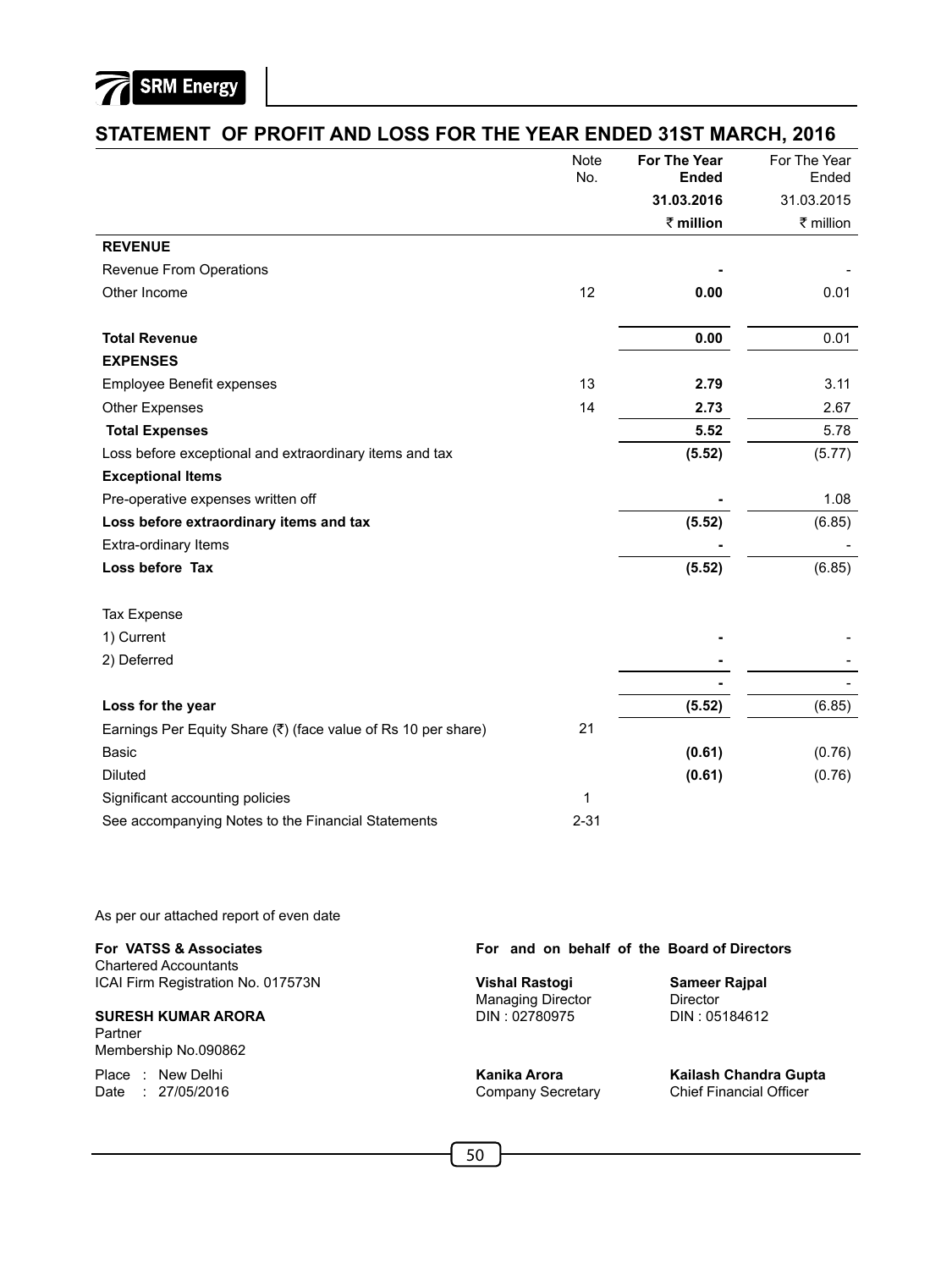## **CONSOLIDATED CASH FLOW STATEMENT FOR THE YEAR ENDED 31ST MARCH, 2016**

|         |                                                                                                      |                                                   | For The Year<br>Ended            | For The Year<br>Ended          |
|---------|------------------------------------------------------------------------------------------------------|---------------------------------------------------|----------------------------------|--------------------------------|
|         |                                                                                                      |                                                   | 31.03.2016                       | 31.03.2015                     |
|         |                                                                                                      |                                                   | $\bar{\tau}$ million             | ₹ million                      |
| (A)     | <b>CASH FLOW FROM OPERATING ACTIVITIES</b>                                                           |                                                   |                                  |                                |
|         | NET PROFIT/(LOSS) BEFORE TAX                                                                         |                                                   | (5.52)                           | (6.85)                         |
|         | ADJUSTMENTS FOR                                                                                      |                                                   |                                  |                                |
|         | Interest Income                                                                                      |                                                   |                                  |                                |
|         | Pre-operative expenses written off                                                                   |                                                   |                                  | 1.08                           |
|         | <b>OPERATING (LOSS) / PROFIT BEFORE WORKING CAPITAL</b><br><b>CHANGES</b>                            |                                                   | (5.52)                           | (5.77)                         |
|         | ADJUSTMENT FOR                                                                                       |                                                   |                                  |                                |
|         | Increase/(Decrease) in Other Current Liabilities                                                     |                                                   | 0.23                             | (1.38)                         |
|         | Increase/(Decrease) in Short-term Provisions                                                         |                                                   | 0.00                             | 0.08                           |
|         | Increase/(Decrease) in Long-term Provisions                                                          |                                                   | (0.52)                           | 0.12                           |
|         | Decrease/(Increase) in Short-term Loans and Advances                                                 |                                                   | (0.04)                           | 0.74                           |
|         | Decrease/(Increase) in Long-term Loans and Advances                                                  |                                                   |                                  | 0.85                           |
|         | CASH (OUTFLOW) / GENERATED FROM OPERATIONS                                                           |                                                   | (5.85)                           | (5.36)                         |
|         | Interest on income tax refund/TDS written off recovered ( $@=$ ₹ 3250,<br>Previous Year $@=$ ₹ 2260) |                                                   | @                                | @                              |
|         | NET CASH USED IN OPERATING ACTIVITIES (A)                                                            |                                                   | (5.85)                           | (5.36)                         |
| (B)     | <b>CASH FLOW FROM INVESTING ACTIVITIES</b>                                                           |                                                   |                                  |                                |
|         | Purchase of Fixed Assets including CWIP and Capital Advances                                         |                                                   | (6.93)                           | 39.43                          |
|         | Proceeds from Sale of Fixed Assets                                                                   |                                                   |                                  |                                |
|         | Purchase of Current Investments                                                                      |                                                   |                                  |                                |
|         | NET CASH FLOW FROM / (USED IN) INVESTING ACTIVITIES (B)                                              |                                                   | (6.93)                           | 39.43                          |
| (C)     | <b>CASH FLOW FROM FINANCING ACTIVITIES</b>                                                           |                                                   |                                  |                                |
|         | Proceeds / (Repayment) from Short-term Borrowings (Net)                                              |                                                   | 12.55                            | (33.87)                        |
|         | Interest on income tax refund/TDS written off recovered ( $@=$ ₹ 3250,<br>Previous Year @= ₹ 2260)   |                                                   | @                                | @                              |
|         | NET CASH FROM FINANCING ACTIVITIES (C)                                                               |                                                   | 12.55                            | (33.87)                        |
| (D)     | <b>NET CHANGES IN CASH &amp; CASH EQUIVALENTS (A+B+C)</b>                                            |                                                   | (0.23)                           | 0.20                           |
| (E)     | <b>CASH &amp; CASH EQUIVALENTS - OPENING BALANCE</b>                                                 |                                                   | 0.51                             | 0.31                           |
| (F)     | CASH & CASH EQUIVALENTS - CLOSING BALANCE (Refer Note 11)                                            |                                                   | 0.28                             | 0.51                           |
|         | As per our attached report of even date                                                              |                                                   |                                  |                                |
|         | For VATSS & Associates<br><b>Chartered Accountants</b>                                               | For and on behalf of the Board of Directors       |                                  |                                |
|         | ICAI Firm Registration No. 017573N                                                                   | <b>Vishal Rastogi</b><br><b>Managing Director</b> | <b>Sameer Rajpal</b><br>Director |                                |
| Partner | <b>SURESH KUMAR ARORA</b><br>Membership No.090862                                                    | DIN: 02780975                                     | DIN: 05184612                    |                                |
| Place   | New Delhi                                                                                            | Kanika Arora                                      |                                  | Kailash Chandra Gupta          |
| Date    | 27/05/2016                                                                                           | <b>Company Secretary</b>                          |                                  | <b>Chief Financial Officer</b> |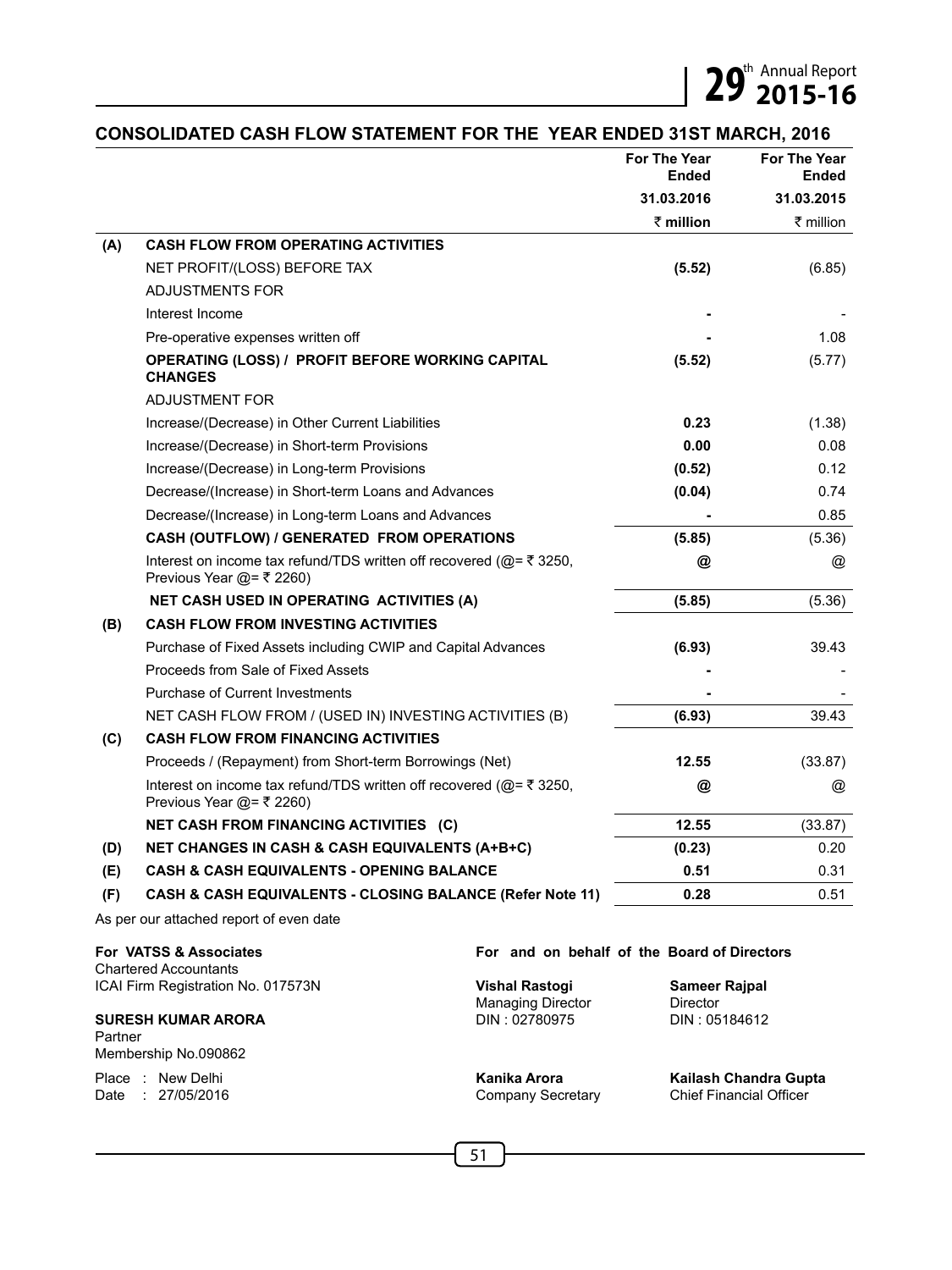

**SIGNIFICANT ACCOUNTING POLICIES AND NOTES TO ACCOUNTS FORMING PART OF THE CONSOLIDATED FINANCIAL STATEMENTS FOR THE YEAR ENDED MARCH 31, 2016**

#### **1 SIGNIFICANT ACCOUNTING POLICIES AND NOTES ON ACCOUNTS**

#### **i Basis of preparation**

SRM Energy Limited (the "Company") has prepared the Consolidated Financial Statements by consolidating its accounts with its subsidiary in accordance with Accounting Standard (AS)-21 on 'Consolidated Financial Statements' issued by the Institute of Chartered Accountants of India.

The Financial Statements are prepared in accordance with the generally accepted accounting principles in India (Indian GAAP), and comply in material aspects with the Accounting Standards specified under Section 133 of the Companies Act, 2013 (the act) (read with Rule 7 of the Companies (Accounts) Rules, 2014). The financial statements have been prepared under the historical cost convention on an accrual basis, except in case of assets for which provision for impairment is made and revaluation is carried out. The accounting policies have been consistently applied by the Company & are consistent with those used in the previous year.

#### **ii Principles of consolidation**

- a) The Financial statements of the Holding Company and its subsidiary Company (together the "Group) have been combined on a line by line basis by adding together the book values of like items of assets, liabilities, income and expenses, after fully eliminating intra-group balances and unrealised profits or losses on intra-group transactions.
- b) The consolidated financial statements have been prepared using uniform accounting policies for like transactions and other events in similar circumstances and are presented, to the extent possible, in the same manner as the Holding Company's separate financial statements.

| iii |  |  |  | <b>Companies included in Consolidation</b> |
|-----|--|--|--|--------------------------------------------|
|-----|--|--|--|--------------------------------------------|

| Name of the                                              | Country of    | Nature of  | $%$ of   |
|----------------------------------------------------------|---------------|------------|----------|
| consolidated entity                                      | Incorporation | Interest   | Interest |
| <b>SRM Energy</b><br>Tamilnadu Pvt. Ltd.<br>(i.e. SETPL) | India         | Subsidiary | 100      |

#### **iv Use of estimates**

The preparation of financial statements in conformity with generally accepted accounting principles requires management to make estimates and assumptions that affect the reported amounts of assets and liabilities and disclosure of contingent liabilities at the date of the financial statements and the results of operations during the reporting period. Although these estimates are based upon management's best knowledge of current events and actions, actual results could differ from these estimates.

#### **v Fixed Assets**

Fixed Assets are stated at cost less accumulated depreciation & impairment losses (if any). Cost comprises the purchase price & any attributable cost of bringing the asset to its working condition for its intended use. Borrowing cost relating to the acquisition of the fixed asset which takes substantial period of time to get ready for its intended use are also included to the extent they relate to the period till such assets are ready to be put to use.

#### **vi Expenditure During Construction Period**

Expenditure incurred during construction period which is directly or indirectly related to the power project is included under Pre-operative Expenses and the same will be allocated to the respective Fixed Assets upon completion of construction.

#### **vii Depreciation and Amortization**

Depreciation has been provided following Straight Line Method based on life assigned to each asset in accordance with Schedule II of the Companies Act, 2013, unless stated otherwise. Goodwill arose during 2007-08 on amalgamation of SRM Energy Pvt. Ltd., a Special Purpose Vehicle for implementing Power Project, into SRM Energy Limited as per the Scheme of Amalgamation approved by the Hon'ble High Courts at Bombay and Delhi and is being transferred from SRM Energy Ltd to SETPL under the Scheme of Arrangement approved by the Hon'ble Bombay High Court vide their order dated 03/09/2013. Goodwill will be amortised over a period of five years after the commencement of commercial production of the projects. Depreciation on additions is charged proportionately from the date of acquisition. Assets individually costing less than or equal to rupees Five thousand have been fully depreciated in the year of purchase.

The depreciation in respect of following assets has been provided based on management estimate of useful life, which is as under:

| Particulars             | Useful Life    |
|-------------------------|----------------|
| <b>Office Equipment</b> | $3 - 10$ years |

#### **viii Impairment of Assets**

The carrying amounts of assets are reviewed at each balance sheet date if there is any indication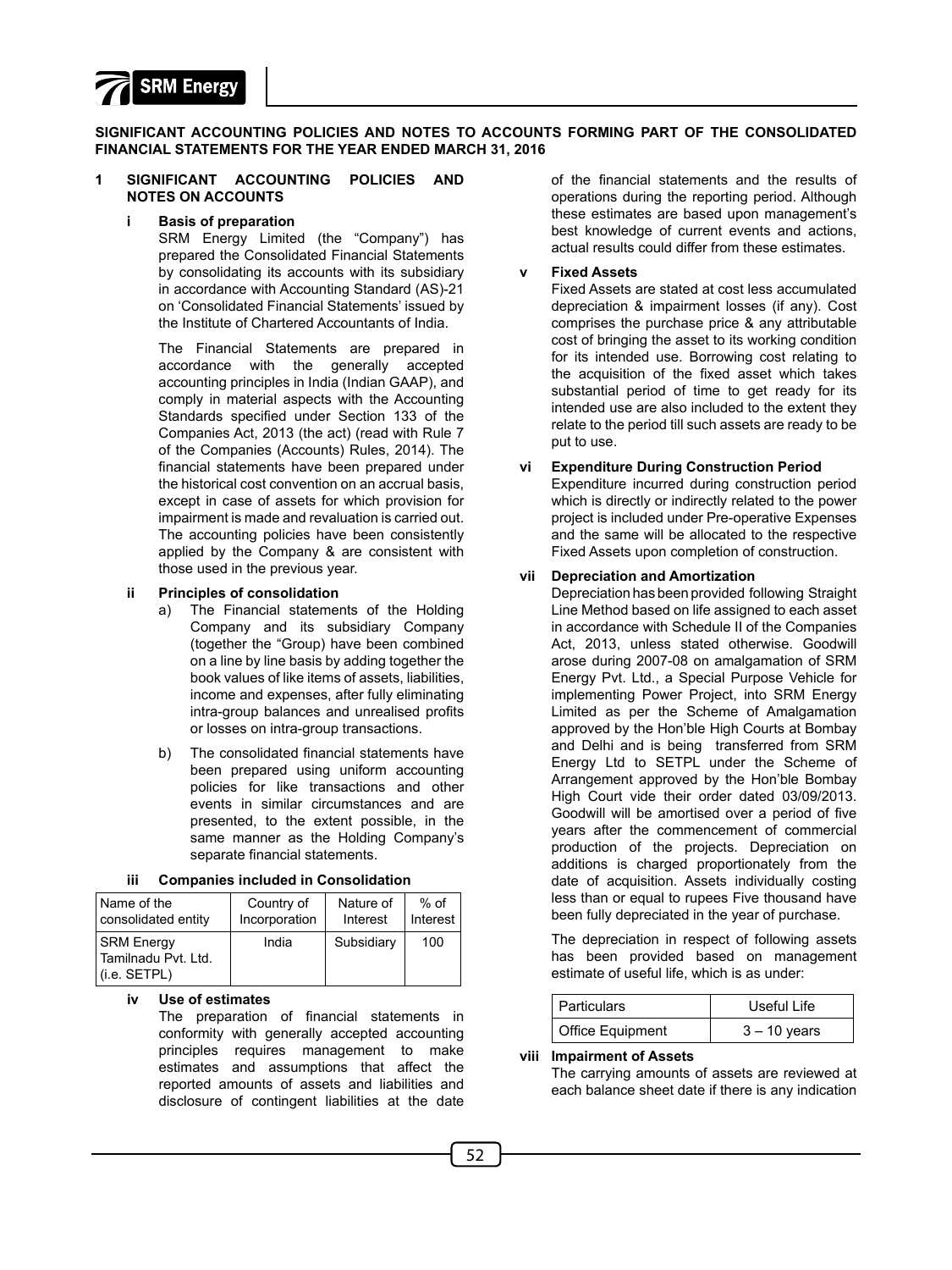of impairment based on internal/ external factors. An impairment loss is recognized wherever the carrying amount of an asset exceeds its recoverable amount. The recoverable amount is the greater of the assets net selling price & value in use. In assessing value in use, the estimated future cash flows are discounted to their present value at the weighted average cost of capital.

After impairment, depreciation is provided on the revised carrying amount of the asset over its remaining useful life.

A previously recognized impairment loss is increased or reversed depending upon changes in circumstances. However the carrying value after reversal is not increased beyond the carrying value that would have prevailed by charging usual depreciation if there was no impairment.

#### **ix Investments**

Investments that are readily realizable & intended to be held for not more than a year are classified as current investment. All other investments are classified as long term investments. Current investments are carried at lower of cost & fair value determined on an individual investment basis. Long term investments are carried at cost. However, provision for diminution in value is made to recognize the decline other than temporary in the value of investments.

#### **x Foreign Currency transactions**

Foreign Currency transactions are recorded at the exchange rate prevailing on the date of transaction. Foreign currency denominated asset and liabilities (monetary items) are translated into reporting currency at the exchange rates prevailing on the Balance Sheet date. Exchange difference arising on settlement of foreign currency transactions or restatement of foreign currency denominated assets and liabilities (monetary items) recognized in the Statement of Profit and Loss / Pre-operative expenses.

#### **xi Employee benefits**

Employee benefits such as salaries, allowances, non-monetary benefits which fall due for payment within a period of twelve months after rendering service, are capitalised if related to project else recognised in the Statement of Profit & Loss in the period in which the service is rendered.

Employee benefits under defined benefit plans, such as gratuity which fall due for payment after completion of employment, are measured by the projected unit credit method, on the basis of actuarial valuation carried out by the third party actuaries at each balance sheet date. The Company's obligations recognized in the Balance sheet represents the present value of obligations

as reduced by the fair value of plan assets, where applicable.

Leave Encashment, which is considered as other long term employee benefit, is provided based on actuarial valuation made using projected unit method at the end of the financial year.

Actuarial gains and losses are recognized immediately in the Statement of Profit & Loss.

#### **xii Borrowing Cost**

Borrowing cost which are directly attributable to the acquisition, construction or production of an asset that necessarily takes a substantial period of time to get ready for its intended use or sale are capitalized as part of the respective asset. All other borrowing cost are expensed in the period they occur. Borrowing cost consists of interest & other cost that an entity incurs in connection with the borrowing of funds. In determining the amount of borrowing cost eligible for capitalization during a period, any income earned on the temporary investments of those borrowings is deducted from the borrowing costs incurred.

#### **xiii Leases**

Leases where the lessor effectively retains substantially all the risks and benefits of ownership of the leased item are classified as operating lease. Operating lease payments are recognized as an expense in the Statement of Profit and Loss on a straight-line basis over the lease term.

#### **xiv Earnings per share**

Basic earnings per share are calculated by dividing the net profit or loss for the period attributable to equity shareholders (after deducting preference dividends and attributable taxes) by the weighted average number of equity shares outstanding during the period. The weighted average number of equity shares outstanding during the period are adjusted for events of bonus issue; bonus element in a rights issue to existing shareholders; share split; and reverse share split (consolidation of shares). Diluted EPS is computed by dividing the net profit or loss for the year by the weighted average number of equity shares outstanding during the year as adjusted for the effects of all dilutive potential equity shares, except where the results are anti-dilutive.

#### **xv Taxation**

- (i) Provision for Current Tax is made after taking into consideration benefits admissible under the provisions of The Income Tax Act, 1961.
- (ii) Deferred tax resulting from "timing differences" between book and taxable profit is measured using the tax rates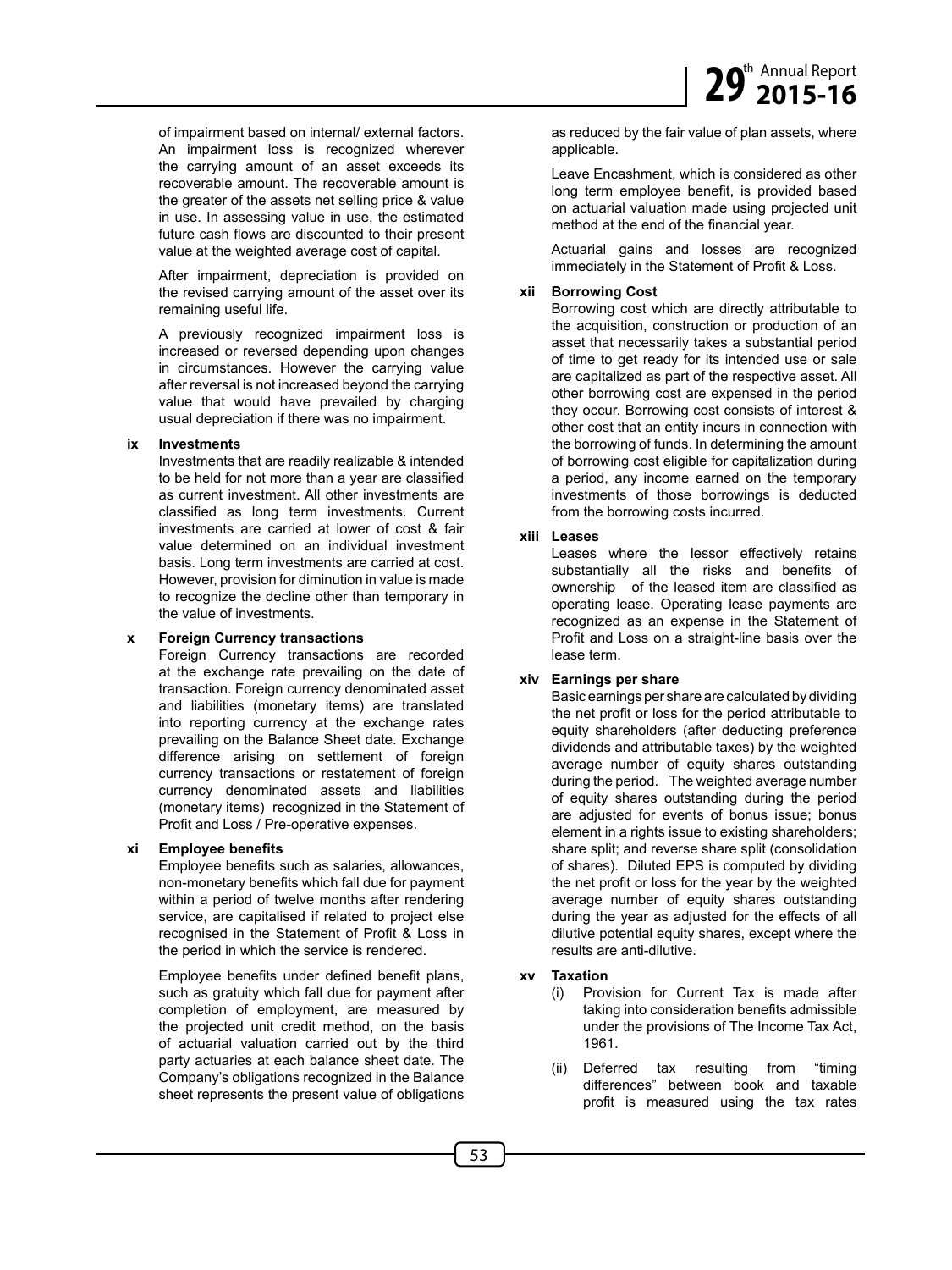

and laws that have been enacted or substantively enacted as on the balance sheet date. Deferred tax assets and deferred tax liabilities are offset, if a legally enforceable right exists to set off current tax assets against current tax liabilities and the deferred tax assets and deferred tax liabilities relate to the taxes on income levied by same governing taxation laws. Deferred tax assets are recognised only to the extent that there is reasonable certainty that sufficient future taxable income will be available against which such deferred tax assets can be realised. In situations where the company has unabsorbed depreciation or carry forward tax losses, all deferred tax assets are recognised only if there is virtual certainty supported by convincing evidence that they can be realised against future taxable profits.

(iii) At each balance sheet date the Company reassesses unrecognised deferred tax assets. It recognizes, unrecognised deferred tax assets to the extent that it has become reasonably certain or virtually certain, as the case may be that sufficient future taxable income will be available against which such deferred tax assets can be realised. The carrying amount of deferred tax assets are reviewed at each balance sheet date. The company write-down the carrying amount of a deferred tax asset to the extent that it is no longer reasonably certain or virtually certain, as the case may be, that sufficient future taxable income will be available

against which deferred tax asset can be realised. Any such write-down is reversed to the extent that it becomes reasonably certain or virtually certain, as the case may be, that sufficient future taxable income will be available.

#### **xvi Provisions**

A provision is recognized when the Company has a present obligation as a result of past event; it is probable that an outflow of resources will be required to settle the obligation, in respect of which a reliable estimate can be made. Provisions are not discounted to its present value and are determined based on best estimate required to settle the obligation at the balance sheet date. These are reviewed at each balance sheet date and adjusted to reflect the current best estimates.

#### **xvii Contingent Liabilities**

Contingent Liabilities, if any, are disclosed in the Notes to Accounts. Provision is made in the accounts in respect of those contingencies which are likely to materialize into liabilities after the year end till the approval of the accounts by the Board of Directors and which have material effect on the position stated in the Balance Sheet.

#### **xviii Cash Flow Statement**

The cash flow statement is prepared by 'indirect method' set out in Accounting Standard 3 on "Cash Flow Statement" and presents the cash flow statement by operating, investing and financing activities of the Company. Cash and cash equivalents presented in the cash flow statement consists of cash on hand and balance in current accounts.

| 2 | <b>Share Capital</b>                      | As at 31.03.2016 |                      | As at 31.03.2015 |           |
|---|-------------------------------------------|------------------|----------------------|------------------|-----------|
|   |                                           | No. million      | $\bar{\tau}$ million | No. million      | ₹ million |
|   | <b>Authorised Shares</b>                  | 11.30            | 113.00               | 11.30            | 113.00    |
|   | Equity Shares of ₹10/- each               | 11.30            | 113.00               | 11.30            | 113.00    |
|   | Issued, subscribed and paid up            |                  |                      |                  |           |
|   | Equity Shares of ₹10/- each fully paid up | 9.06             | 90.60                | 9.06             | 90.60     |
|   |                                           | 9.06             | 90.60                | 9.06             | 90.60     |

a **Reconciliation of the shares outstanding at the beginning and at the end of the reporting period**

| Outstanding at the end of the year | 9.06 | 90.60 | 9.06                     | 90.60 |
|------------------------------------|------|-------|--------------------------|-------|
| Issued during the year             |      | ۰     | $\overline{\phantom{a}}$ |       |
| At the beginning of the year       | 9.06 | 90.60 | 9.06                     | 90.60 |
| Equity Shares                      |      |       |                          |       |

b 6.45 million (Previous year 6.45 million) Equity Shares are held by the Holding Company - Spice Energy Pvt. Ltd.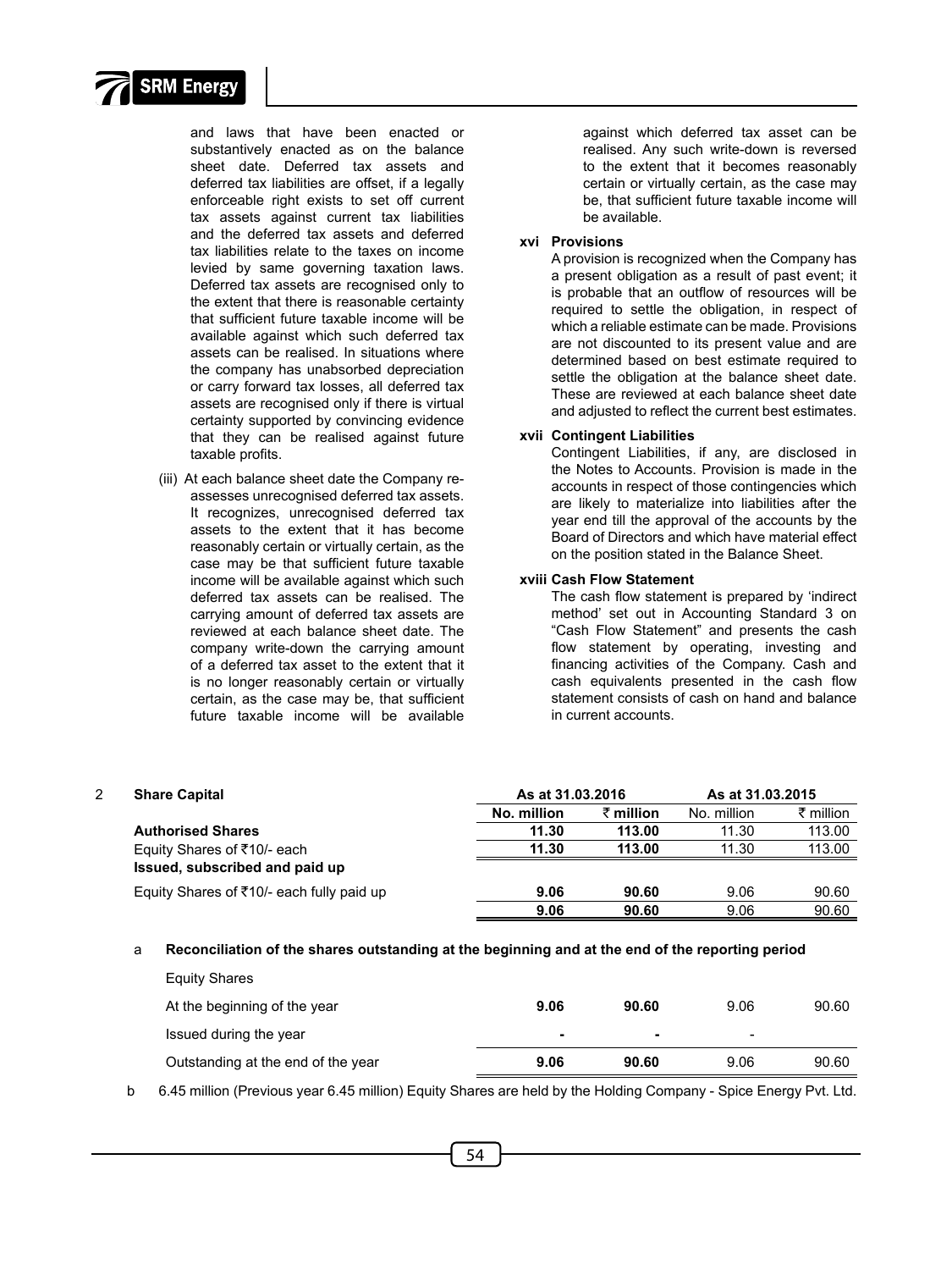#### c **Details of share holders holding more than 5% shares in the Company**

|                                                                                                | As at 31.03.2016 |           | As at 31.03.2015 |           |
|------------------------------------------------------------------------------------------------|------------------|-----------|------------------|-----------|
|                                                                                                | No. million      | % holdina | No. million      | % holdina |
| Equity Shares of ₹10 each fully paid up held by<br>Spice Energy Pyt. Ltd., the holding company | 6.45             | 71.19%    | 6.45             | 71 19%    |
|                                                                                                | 6.45             | 71.19%    | 6.45             | 71.19%    |

#### d Terms/ Rights attached to equity share

The company has only one class of equity shares having a par value of ₹10 per share. Each holder of equity shares is entitled to one vote per share. The company declares and pays dividend in Indian rupees. The dividend proposed by the Board of Directors is subject to the approval of the shareholders in the ensuing Annual General Meeting. In the event of liquidation of the Company, the holders of Equity Shares will be entitled to receive the remaining assets of the Company, after distribution of all preferential amounts. The distribution will be in proportion to the number of Equity Shares held by the Shareholders.

|   |                                                       |            | As at 31.03.2016 |                      |            | As at 31.03.2015 |
|---|-------------------------------------------------------|------------|------------------|----------------------|------------|------------------|
|   |                                                       |            |                  | $\bar{\tau}$ million |            | ₹ million        |
| 3 | <b>Reserves and Surplus</b>                           |            |                  |                      |            |                  |
|   | Surplus/(Deficit) in the Statement of Profit and Loss |            |                  |                      |            |                  |
|   | Balance as per last financial statements              |            |                  | (90.56)              |            | (83.71)          |
|   | (Loss) for the Current Year                           |            |                  | (5.52)               |            | (6.85)           |
|   | Balance at the end of the year                        |            |                  | (96.08)              |            | (90.56)          |
| 4 | <b>Provisions</b>                                     | Long-term  |                  |                      | Short-term |                  |
|   |                                                       | As at      | As at            |                      | As at      | As at            |
|   |                                                       | 31.03.2016 | 31 03 2015       | 31.03.2016           |            | 31 03 2015       |

| Provision for employee benefit            | रै million | ₹ million | रै million | ₹ million |
|-------------------------------------------|------------|-----------|------------|-----------|
|                                           |            |           |            |           |
| Provision for Gratuity (Refer Note no.17) | 0.63       | 0.80      | 0.08       | 0.08      |
| <b>Provision for Leave Encashment</b>     | 0.23       | 0.58      | 0.07       | 0.07      |
|                                           | 0.86       | 1.38      | 0.15       | 0.15      |
|                                           |            |           |            |           |

|   |                                                                   | As at 31.03.2016     | As at 31.03.2015 |
|---|-------------------------------------------------------------------|----------------------|------------------|
|   |                                                                   | $\bar{\tau}$ million | ₹ million        |
| 5 | <b>Short-term Borrowings</b><br>(Unsecured & repayable on demand) |                      |                  |
|   | Loan from Related party (Refer Note 19)                           |                      |                  |
|   | - Inter Corporate Deposit from related party                      | 1.50                 | 1.50             |
|   | - Loan From Directors and Relatives of Director                   | 445.35               | 401.20           |
|   | - Spice Energy Private Limited                                    | 99.27                | 130.88           |
|   |                                                                   | 546.12               | 533.58           |
| 6 | <b>Other Current Liabilities</b>                                  |                      |                  |
|   | <b>Sundry Creditors for Expenses</b>                              | 1.95                 | 1.72             |
|   | Provisions for Expenses                                           | 0.50                 | 0.53             |
|   | <b>Other Liabilities</b>                                          | 0.23                 | 0.20             |
|   |                                                                   | 2.68                 | 2.45             |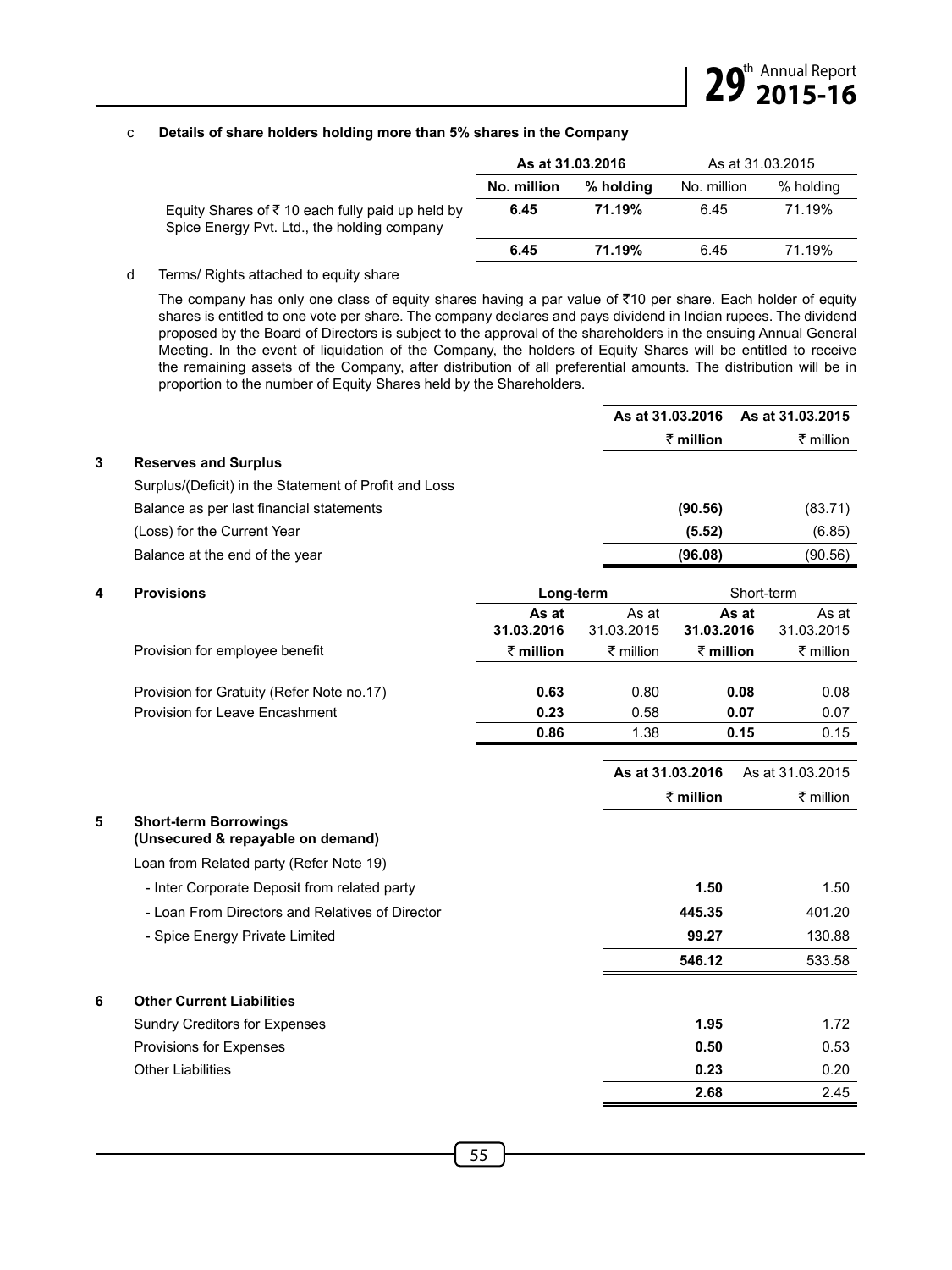

Net Block

#### **7 Tangible Fixed Assets**  $\in$  **₹** million

| <b>Particulars</b>                                            | Land   | <b>Furniture &amp;</b><br><b>Fixtures</b> | <b>Office</b><br><b>Equipments</b> | Computer         | <b>Total</b> | <b>Previous</b><br>year |
|---------------------------------------------------------------|--------|-------------------------------------------|------------------------------------|------------------|--------------|-------------------------|
| <b>Gross Block</b>                                            |        |                                           |                                    |                  |              |                         |
| As at 01.04.2015                                              | 114.56 | 0.23                                      | 0.56                               | 0.55             | 115.89       | 115.42                  |
| Additions during the year                                     |        |                                           |                                    | $\overline{a}$   |              | 0.58                    |
| Sales/(discarded) during the year                             |        |                                           |                                    |                  |              |                         |
| As at 31.03.2016                                              | 114.56 | 0.23                                      | 0.56                               | 0.55             | 115.89       | 116.00                  |
| Depreciation                                                  |        |                                           |                                    |                  |              |                         |
| As at 01.04.2015                                              |        | 0.14                                      | 0.52                               | 0.51             | 1.18         | 1.04                    |
| Add: Transferred as per the said<br>Scheme                    |        |                                           |                                    |                  |              |                         |
| Provided during the year                                      |        | 0.03                                      | 0.02                               | 0.00             | 0.05         | 0.25                    |
| Adjusted for Last Financial Year                              |        | 0.02                                      | 0.01                               | 0.03             | 0.06         |                         |
| On Sale/adjustment                                            |        |                                           |                                    |                  |              |                         |
| As at 31.03.2016                                              |        | 0.19                                      | 0.55                               | 0.54             | 1.28         | 1.29                    |
| <b>Impairment Loss</b>                                        |        |                                           |                                    |                  |              |                         |
| As at 01.04.2015                                              |        |                                           | $\overline{a}$                     |                  |              |                         |
| Charge for the year                                           |        |                                           |                                    |                  |              |                         |
| As at 31.03.2016                                              |        |                                           |                                    |                  |              |                         |
| Net Block                                                     |        |                                           |                                    |                  |              |                         |
| As at 01.04.2015                                              | 114.56 | 0.09                                      | 0.04                               | 0.02             | 114.71       |                         |
| As at 31.03.2016                                              | 114.56 | 0.04                                      | 0.01                               | 0.00             | 114.61       |                         |
|                                                               |        |                                           |                                    |                  |              |                         |
| Depreciation and Amortisation for the year                    |        |                                           |                                    |                  | 0.05         | 0.13                    |
| Less: Transferred to Preoperative expenses pending allocation |        |                                           |                                    |                  | (0.05)       | (0.13)                  |
| Depreciation & Amortisation as per Profit and Loss Account    |        |                                           |                                    |                  |              |                         |
|                                                               |        |                                           |                                    | As at 31.03.2016 |              | As at 31.03.2015        |
|                                                               |        |                                           |                                    | ₹ million        |              | ₹ million               |
| Transitional Depreciation (Refer Note 2 (vii))                |        |                                           |                                    | 0.06             |              | 0.11                    |
| Less: Transferred to Preoperative expenses pending allocation |        |                                           |                                    | (0.06)           |              | (0.11)                  |
| Depreciation & Amortization as per Profit and Loss Account    |        |                                           |                                    |                  |              |                         |
| <b>Intangible Fixed Assets</b>                                |        |                                           |                                    |                  |              |                         |
| Goodwill                                                      |        |                                           |                                    | As at 31.03.2016 |              | As at 31.03.2015        |
| <b>Gross Block</b>                                            |        |                                           |                                    | ₹ million        |              | ₹ million               |
| As at 01.04.2015                                              |        |                                           |                                    | 30.00            |              | 30.00                   |
|                                                               |        |                                           |                                    |                  |              |                         |
| Additions during the year<br>As at 31.03.2016                 |        |                                           |                                    | 30.00            |              | 30.00                   |
| Amortisation                                                  |        |                                           |                                    |                  |              |                         |
| As at 01.04.2015                                              |        |                                           |                                    |                  |              |                         |
|                                                               |        |                                           |                                    |                  |              |                         |
| Charge for the year                                           |        |                                           |                                    |                  |              |                         |

As at 01.04.2015 **30.00** 30.00 As at 01.04.2016 **30.00** 30.00 **30.00** 30.00

As at 31.03.2016 **-** -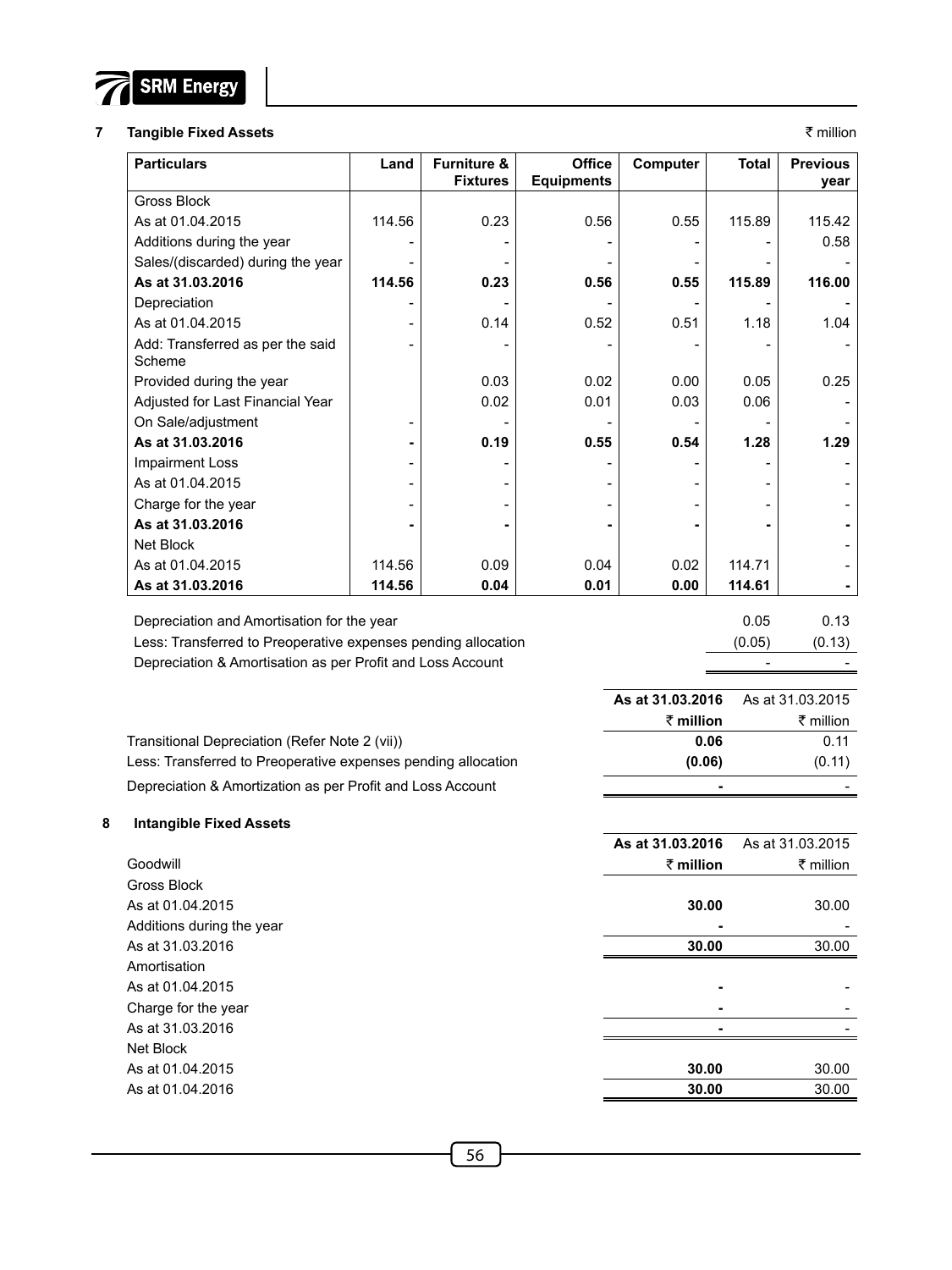#### **9 Capital work in Progress**

The Company is in the process of setting up Thermal Power Projects in the State of Tamilnadu. As such the related expenses incurred during the current year as per details below are considered as pre operative expenses pending capitalization (included under Capital Work in Progress) and will be apportioned to the assets on completion of the project:

| Particulars                                       | As on 31.03.2016 | As on 31.03.2015 |
|---------------------------------------------------|------------------|------------------|
|                                                   | (₹ million)      | (₹ million)      |
| <b>Opening Balance</b>                            | 299.68           | 288.53           |
| Less: Written off during the year                 |                  | 1.08             |
| Add: Expenditure incurred during the current year |                  |                  |
| Salaries and Perquisites                          | 5.62             | 6.24             |
| <b>Staff Welfare Expenses</b>                     |                  |                  |
| Legal & Professional Fees                         | 0.17             | 3.44             |
| Travelling & Conveyance Expenses                  | 0.08             | 0.09             |
| Telephone / Internet Expenses                     | 0.10             | 0.11             |
| Auditors' Remuneration                            | 0.11             | 0.17             |
| Demerger Exp                                      |                  | 0.27             |
| Rates and Taxes                                   | 0.02             | 0.13             |
| Rent and Compensation                             | 0.41             | 0.89             |
| <b>Vehicle Running Expenses</b>                   |                  |                  |
| Repairs and Maintenance                           | 0.01             | 0.04             |
| <b>Electricity Expenses</b>                       | 0.04             | 0.14             |
| Printing & Stationery                             | 0.03             | 0.01             |
| Courier/Postage                                   | 0.01             | 0.01             |
| Miscellaneous Expenses                            | 0.30             | 0.44             |
| Loss/Discard in Sale of Assets                    |                  |                  |
| Interest and Bank Charges(previous year @= 2505)  | 0.01             | @                |
| Depreciation & Amortization                       | 0.05             | 0.13             |
| Depreciation for the last financial year          | 0.06             | 0.11             |
| Total                                             | 7.02             | 12.22            |
| Less: Exchange Rate Difference Gain (net)         |                  |                  |
| Net Expenses for the year                         | 7.02             | 12.22            |
| <b>Closing Balance</b>                            | 306.70           | 299.68           |

#### **10 Loans and Advances**

|   |                           |                      | Long Term           |                      | <b>Short Term</b>   |
|---|---------------------------|----------------------|---------------------|----------------------|---------------------|
|   |                           | As at<br>31.03.2016  | As at<br>31.03.2015 | As at<br>31.03.2016  | As at<br>31.03.2015 |
|   |                           | $\bar{\tau}$ million | ₹ million           | $\bar{\tau}$ million | ₹ million           |
| a | Capital Advances          |                      |                     |                      |                     |
|   | Secured Considered good   |                      |                     |                      |                     |
|   | Unsecured Considered good | 92.03                | 92.03               |                      |                     |
|   |                           | 92.03                | 92.03               | -                    |                     |
| b | Security Deposit          |                      |                     |                      |                     |
|   | Secured Considered good   |                      |                     |                      |                     |
|   | Unsecured Considered good | 0.26                 | 0.26                | 0.41                 | 0.41                |
|   |                           |                      |                     |                      |                     |
|   |                           | 0.26                 | 0.26                | 0.41                 | 0.41                |

#### c Other Loans & Advances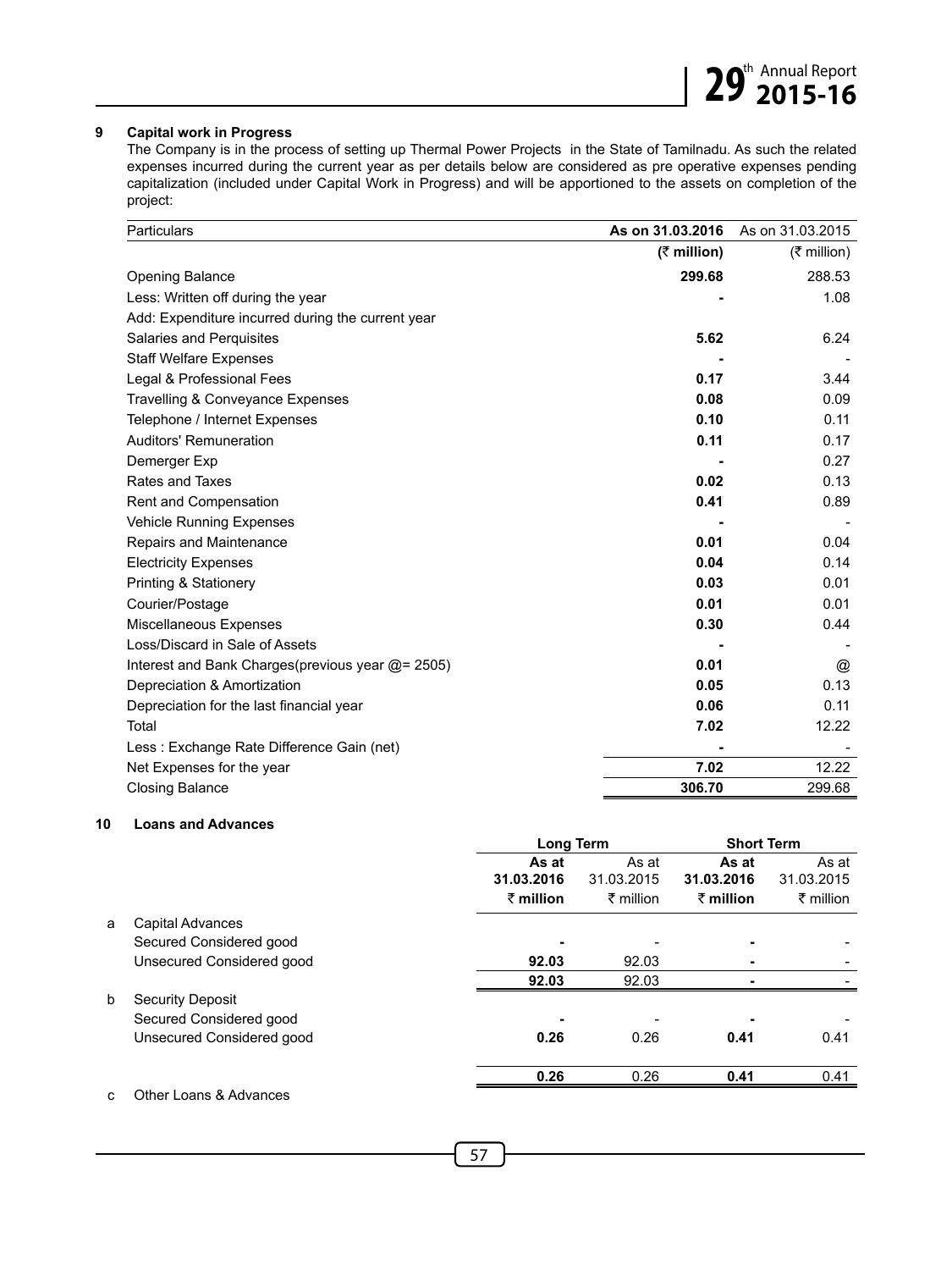

#### Unsecured Considered goods

|    | Advance recoverable in cash or in kind                                                         |                                | 0.04                 |                |                  |
|----|------------------------------------------------------------------------------------------------|--------------------------------|----------------------|----------------|------------------|
|    |                                                                                                | $\overline{\phantom{0}}$<br>ä, | 0.04                 |                |                  |
|    | 92.29<br>Total $(a+b+c)$                                                                       | 92.29                          |                      | 0.45           | 0.41             |
|    |                                                                                                |                                | As at 31.03.2016     |                | As at 31.03.2015 |
|    |                                                                                                |                                | $\bar{\tau}$ million |                | ₹ million        |
| 11 | <b>Cash and Cash Equivalents</b>                                                               |                                |                      |                |                  |
|    | Balances with Banks in Current Account                                                         |                                | 0.24                 |                | 0.31             |
|    | Cash in Hand                                                                                   |                                | 0.04                 |                | 0.20             |
|    |                                                                                                |                                | 0.28                 |                | 0.51             |
|    |                                                                                                |                                |                      |                |                  |
| 12 | <b>Other Income</b>                                                                            |                                |                      |                |                  |
|    | Excess Provision for earlier years written back                                                |                                |                      |                | 0.01             |
|    | Interest on income tax refund/TDS written off recovered (@= ₹ 3250, Previous Year<br>@= ₹2260) |                                |                      | @              | @                |
|    |                                                                                                |                                |                      | $\blacksquare$ | 0.01             |
| 13 | <b>Employee Benefit expenses</b>                                                               |                                |                      |                |                  |
|    | <b>Salaries</b>                                                                                |                                | 2.40                 |                | 2.90             |
|    | Gratuity (refer note no. 17)                                                                   |                                | 0.18                 |                | 0.09             |
|    | Leave Encashment                                                                               |                                | 0.21                 |                | 0.12             |
|    |                                                                                                |                                | 2.79                 |                | 3.11             |
|    |                                                                                                | As at 31.03.2016               |                      |                | As at 31.03.2015 |
|    |                                                                                                |                                | $\bar{\tau}$ million |                | ₹ million        |
| 14 | <b>Other Expenses</b>                                                                          |                                |                      |                |                  |
|    | <b>Advertisement Expenses</b>                                                                  |                                | 0.11                 |                | 0.08             |
|    | Auditors' Remuneration                                                                         |                                | 0.32                 |                | 0.35             |
|    | Postage, Telephone, Telex & Courier Charges                                                    |                                | 0.40                 |                | 0.13             |
|    | Printing and Stationery                                                                        |                                | 0.25                 |                | 0.06             |
|    | Rent                                                                                           |                                | 0.50                 |                | 0.79             |
|    | Legal and Professional Charges                                                                 |                                | 0.32                 |                | 0.27             |
|    | Rates & Taxes                                                                                  |                                | 0.05                 |                |                  |
|    | Interest on TDS (Previous Year @ = ₹ 2701)                                                     |                                |                      |                | @                |
|    | Secretarial Service Charges                                                                    |                                | 0.21                 |                | 0.24             |
|    | Travelling & Conveyance Expenses                                                               |                                | 0.10                 |                | 0.30             |
|    | <b>Annual Listing Fees</b>                                                                     |                                | 0.11                 |                | 0.11             |
|    | Miscellaneous Expenses                                                                         |                                | 0.36                 |                | 0.34             |
|    |                                                                                                |                                | 2.73                 |                | 2.67             |

#### **15 Capital and other commitments**

- i) Estimated amount of contract remaining to be executed on capital account net of advances paid as at 31/03/2016 : Nil and as at 31/03/2015 : Nil
- ii) For commitment relating to lease arrangements, please Refer Note 20 below.

#### **16 Contingent Liabilities:**

Disputed dues of Income tax due to non/late deposit of TDS for the assessment years 2008-09 to 2014-15: ₹ 0.89 million/- (Previous year -  $\bar{\tau}$  0.73 million)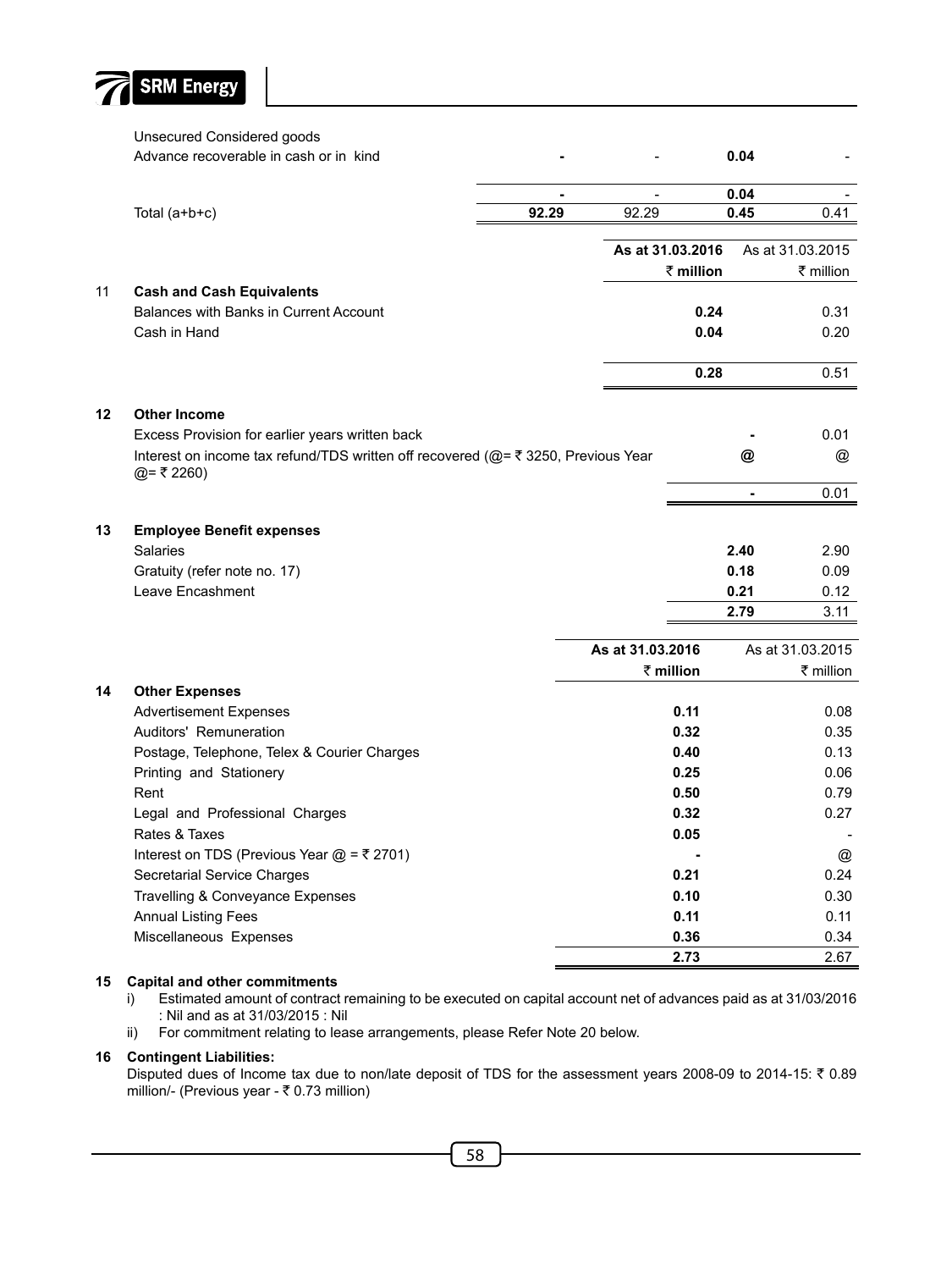|    |    | Disclosure of "Employee Benefits" as per Accounting Standard 15 are as follows:                   |         |                          |         |                      |           |
|----|----|---------------------------------------------------------------------------------------------------|---------|--------------------------|---------|----------------------|-----------|
|    |    | Defined Benefits Plans                                                                            |         |                          |         |                      |           |
|    |    | Gratuity                                                                                          |         |                          |         |                      |           |
|    |    | <b>Actuarial Assumptions</b>                                                                      |         |                          |         | 2015-16              | 2014-15   |
|    |    | Discount Rate (Per Annum)                                                                         |         |                          |         | 7.90%                | 7.90%     |
|    |    | Rate of increase in compensation                                                                  |         |                          |         | 5%                   | 5%        |
|    |    | Expected average remaining lives of the employees (in no of years)                                |         |                          |         | $11 - 12$            | $11 - 12$ |
|    |    | Attrition                                                                                         |         |                          |         | 2%                   | 2%        |
|    |    |                                                                                                   |         |                          |         | $\bar{\tau}$ million | ₹ million |
|    |    | <b>Particulars</b>                                                                                |         |                          |         | 2015-16              | 2014-15   |
|    |    | Change in Present Value of Obligation                                                             |         |                          |         |                      |           |
|    | I  | Present value of defined benefits obligation as                                                   |         |                          |         | 0.88                 | 0.60      |
|    |    | at the beginning of the year                                                                      |         |                          |         |                      |           |
|    |    | <b>Interest Cost</b>                                                                              |         |                          |         | 0.04                 | 0.06      |
|    |    | <b>Current Service Cost</b>                                                                       |         |                          |         | 0.28                 | 0.13      |
|    |    | <b>Benefits Paid</b>                                                                              |         |                          |         | (0.50)               | (0.08)    |
| 17 |    | Actuarial (Gain) / loss on obligation                                                             |         |                          |         | 0.01                 | 0.17      |
|    |    | Present value of defined benefits obligation as at<br>the end of the year                         |         |                          |         | 0.71                 | 0.88      |
|    | Ш  | Amount recognised in the Balance Sheet                                                            |         |                          |         |                      |           |
|    |    | Liability at the end of the year                                                                  |         |                          |         | 0.71                 | 0.88      |
|    |    | Fair Value of Plan Assets at the end of the year                                                  |         |                          |         |                      |           |
|    |    | Amount recognised in the Balance Sheet                                                            |         |                          |         | 0.71                 | 0.88      |
|    | Ш  | <b>Expenses recognised in the Pre-operative</b><br><b>Expenses / Statement of Profit and Loss</b> |         |                          |         |                      |           |
|    |    | <b>Current Service Cost</b>                                                                       |         |                          |         | 0.28                 | 0.13      |
|    |    | Past Service Cost                                                                                 |         |                          |         |                      |           |
|    |    | <b>Interest Cost</b>                                                                              |         |                          |         | 0.04                 | 0.06      |
|    |    | <b>Expected Return on Plan Assets</b>                                                             |         |                          |         |                      |           |
|    |    | Net Actuarial (Gain)/Loss Recognised in the year                                                  |         |                          |         | 0.01                 | 0.17      |
|    |    | Total expenses recognised in the Preoperative<br>Expenses / Statement of Profit and Loss          |         |                          |         | 0.33                 | 0.36      |
|    | IV | <b>Balance Sheet Reconciliation</b>                                                               |         |                          |         |                      |           |
|    |    | Liability at the beginning of the year                                                            |         |                          |         | 0.88                 | 0.60      |
|    |    | Expenses as above                                                                                 |         |                          |         | 0.33                 | 0.36      |
|    |    | <b>Employers' Contribution</b>                                                                    |         |                          |         | (0.50)               | (0.08)    |
|    |    | Amount recognised in the Balance Sheet                                                            |         |                          |         | 0.71                 | 0.88      |
|    | v  | Disclosures required under Para 120(n)                                                            |         |                          |         |                      |           |
|    |    | Particulars                                                                                       | 2015-16 | 2014-15                  | 2013-14 | 2012-13              | 2011-12   |
|    |    | Present Value of defined benefit obligation                                                       | 0.71    | 0.88                     | 0.60    | 1.48                 | 0.99      |
|    |    | Fair Value of plan Asset                                                                          |         | $\overline{\phantom{a}}$ |         |                      |           |
|    |    | Surplus / (Deficit) in the Plan                                                                   | (0.71)  | (0.88)                   | (0.61)  | (1.48)               | (0.99)    |
|    |    | Experience adjustment on liability {loss/(gain)}                                                  | 0.01    | 0.12                     | (0.10)  | 0.05                 | 0.24      |

The estimates of future salary increase, considered in actuarial valuation take account of inflation, seniority, promotion, and other relevant factors, such as supply and demand in the employment market.

#### **18 Segment Reporting :**

The Group is in the process of setting up Power Project, which in the context of AS-17 on 'Segment Reporting', constitutes single operating segment.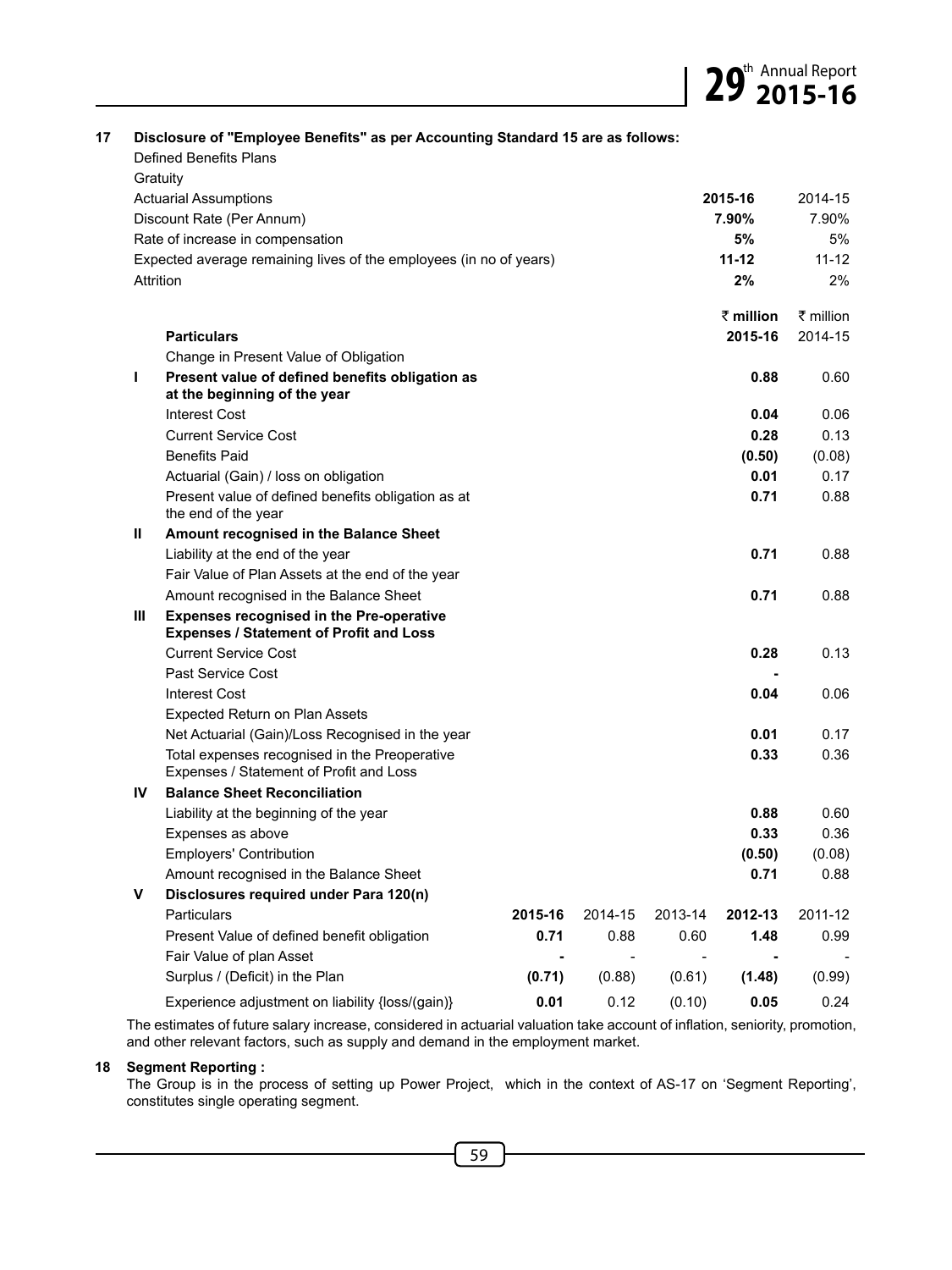

- **19 Related Party Transactions as per Accounting Standard 18:**
	- A List of Related Parties
		- 1) Holding Company: Spice Energy Pvt. Ltd.
		- 2) Enterprises over which key management personnel and relatives of such personnel exercise significant influence

Sovinchem Industries Pvt. Ltd.

- 3) Key Management Personnel : Mr. Vishal Rastogi Managing Director Mr. Gagan Rastogi Director (Resigned on November 14, 2014)
- 4) Relatives of Key Management Personnel Mr. Gagan Rastogi Mr. Deep Kumar Rastogi
- B. Transactions with Related Parties  $\bar{\tau}$  million

| <b>Particulars</b> | <b>Holding Company</b> |         | <b>Key Management</b><br><b>Personnel and Relatives</b><br>of Key Management<br>Personnel* |         | Enterprise in which key<br>management personnel<br>and their relatives exercise<br>significant influence |         |
|--------------------|------------------------|---------|--------------------------------------------------------------------------------------------|---------|----------------------------------------------------------------------------------------------------------|---------|
|                    | 2015-16                | 2014-15 | 2015-16                                                                                    | 2014-15 | 2015-16                                                                                                  | 2014-15 |
| Loans Repaid       | 37.83                  | 86.76   | ۰                                                                                          | -       | ۰                                                                                                        |         |
| Loans Taken        | 6.22                   | 8.29    | 44.15                                                                                      | 44.60   |                                                                                                          |         |
| Closing Balance:   |                        |         |                                                                                            |         |                                                                                                          |         |
| Loan Payable       | 99.27                  | 130.88  | 445.35                                                                                     | 401.20  | 1.50                                                                                                     | 1.50    |

\* Loan taken includes Loan taken from Mr. Gagan Rastogi amounting to Rs 44.15 Millions (44.30 Millions) and Loan payable includes Loan payable to Mr. Gagan Rastogi amounting to Rs. 445.05 Millions (400.90 Millions)

#### **20 Disclosure as required by Accounting Standard -19 are as follows:**

Disclosure as required under AS - 19 "Accounting for Leases" as prescribed under Companies (Accounting Standards) Rules, 2006 is given below:

- (a) The Company has entered into cancellable / non-cancellable leasing agreement for office premises renewable by mutual consent on mutually agreeable terms.
- (b) Future minimum lease payments under non-cancellable operating lease are as under:

₹ million

| <b>Particulars</b>     | <b>Future Minimum Lease Rentals</b> |                     |                          |                      |
|------------------------|-------------------------------------|---------------------|--------------------------|----------------------|
|                        | (Cancellable and Non cancellable)   | Less Than<br>1 Year | Between 1<br>to 5 Years  | More than<br>5 Years |
| <b>Office Premises</b> | 0.90                                | 0.30                | $\overline{\phantom{0}}$ | -                    |

Total lease payments recognised in Statement of Profit and loss / pre-operative expenses during the year was  $\bar{\tau}$ 0.90 million (Previous Year : ₹1.68 million)

#### **21 Earnings Per Share (EPS):**

| Particulars                                                                                     | As at 31.03.2016 | As at 31.03.2015 |
|-------------------------------------------------------------------------------------------------|------------------|------------------|
|                                                                                                 | ₹ million        | ₹ million        |
| Net Loss as per Statement of Profit and Loss (in $\bar{z}$ )                                    | (5.52)           | (6.85)           |
| Weighted average number of equity shares (par value of $\bar{\tau}$ 10/- each)                  | 9.06             | 9.06             |
| Earnings per share (Face value of $\bar{\tau}$ 10/- each)- Basic and Diluted (in $\bar{\tau}$ ) | (0.61)           | (0.75)           |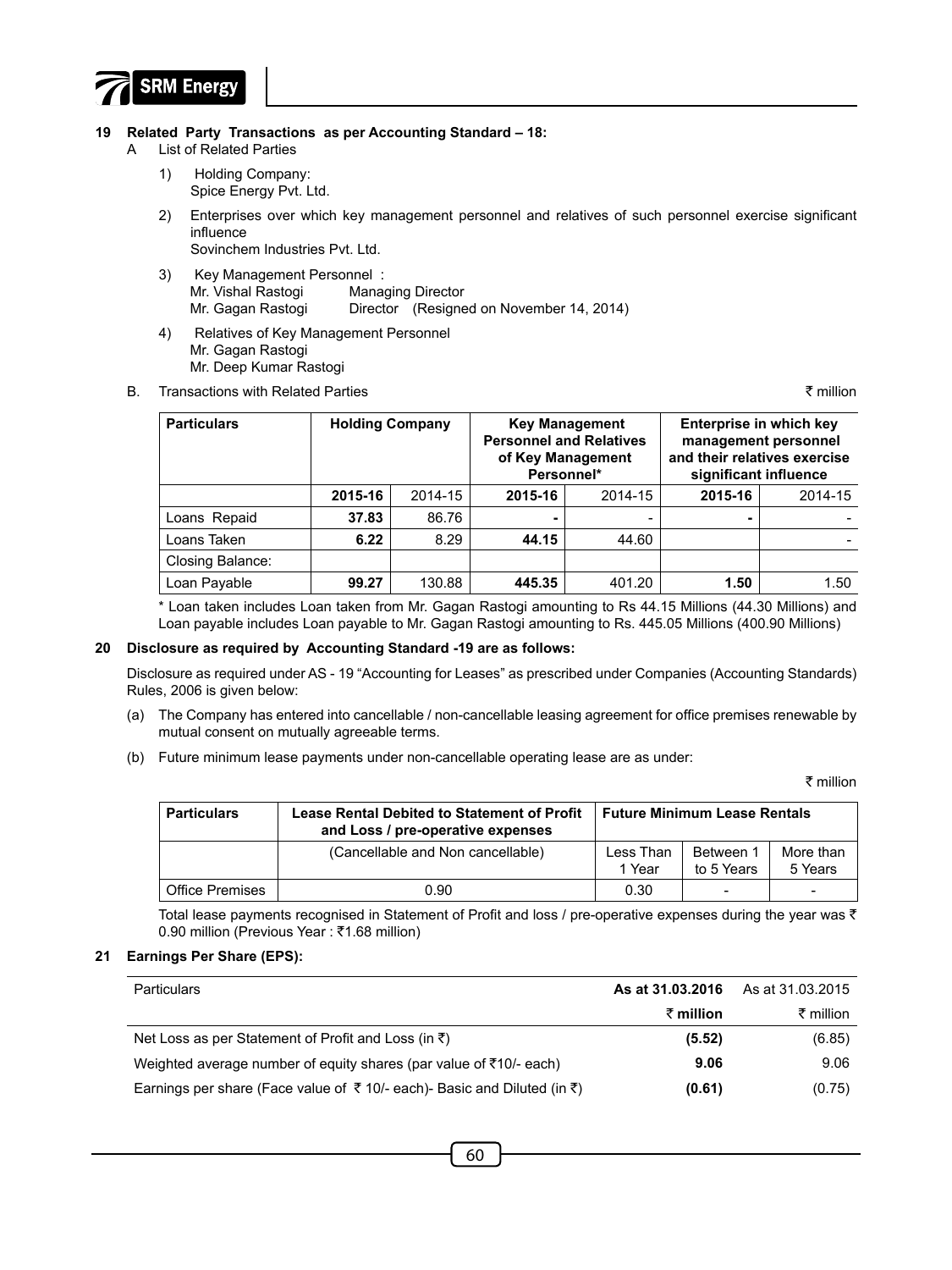#### **22 Deferred Tax:**

Deferred tax Asset has not been recognized considering the principle of virtual certainty as per Accounting Standard -22 'Accounting for Taxes on Income'.

#### **23 Discontinuing Operations :**

Pursuant to the resolution passed at the meeting of Board of directors of SRM Energy limited (Holding Company) held on March 09, 2015 to sale/ dispose off the Power Plant of its subsidiary viz. SRM Energy Tamilnadu Private Limited, subject to the necessary approvals from the shareholders and other statutory authorities, the following disclosures are being made as per the AS – 24 on Discontinuing Operations.

- 1) SRM Energy Tamilnadu Private Limited (the Company), wholly owned subsidiary of SRM Energy Limited, is a private company domiciled in India and incorporated under the provisions of the Companies Act, 1956. The company is in the process of setting up of the Thermal Power Project of 3 X 660 MW i.e. 1980 MW capacity in Tamilnadu. The said power project is still in Pre-operative stage and no expenses have been charged to Statement of Profit and Loss.
- 2) As the Company, at present, is operating in single segment viz. setting up of Thermal power project, only as per AS-17 on 'Segment Reporting', the disclosure as required by AS 17, Segment Reporting is not applicable;
- 3) At the meeting of Board of directors of SRM Energy limited (Holding Company) held on March 09, 2015, resolution has been passed to sale/ dispose off the Power Plant of its subsidiary viz. SRM Energy Tamilnadu Private Limited, subject to the necessary approvals from the shareholders and other statutory authorities.
- 4) Since, the company is yet to find the proposed buyer, it is not possible to determine the date or period in which discontinuance is expected to be completed.
- 5) As at 31st March, 2016, the carrying amount of assets to be disposed off was Rs. Nil millions (previous year Rs. 536.08 millions) and its liabilities to be settled were Rs. Nil millions (previous year Rs. 525.80 millions), including the provisions.
- 6) Since the company is in pre–operative stage, there was no revenue or profit attributable to the ordinary activities carried on by the company. The expenses and losses, incurred during the year are not being charged to the Profit and Loss account and the same are being considered under Capital Work-in-progress for pending allocation.
- 7) The amounts of net cash flows attributable to the operating, investing and financing activities of the discontinuing operation during the current financial reporting period are Rs. (0.58) millions, Rs. (6.93) millions and Rs. 12.54 millions respectively.

#### **24 Going Concern**

Though the Group's networth has been significantly reduced and it has been incurring cash losses, the promoters have infused funds by way of unsecured loan and are committed to provide necessary funding to meet the liabilities and future running expenses of the Group. Further, the Board of Directors of the Company, in its meeting held on March 9, 2015 have decided to sell/dispose off the Power plant transferred in its wholly owned subsidiary, subject to necessary approvals from the shareholders and other statutory authorities, if any. In view of above developments, the accounts have been prepared under going concern basis.

**25** Pursuant to first proviso to sub-section (3) of section 129 of the Companies Act, 2013, read with rule 5 of Companies (Accounts) Rules, 2014, Salient features of the financial statement of its subsidiary are as follows:-

| ັ                             |           |
|-------------------------------|-----------|
| <b>Particulars</b>            | ₹ million |
| Share Capital                 | 13.2      |
| Reserves & Surplus            | (1.01)    |
| <b>Total Assets</b>           | 544.72    |
| <b>Total Liabilities</b>      | 532.53    |
| Investment                    |           |
| Turnover                      |           |
| Profit/(Loss) before Taxation |           |

Name of the subsidiary SRM Energy Tamilnadu Pvt. Ltd.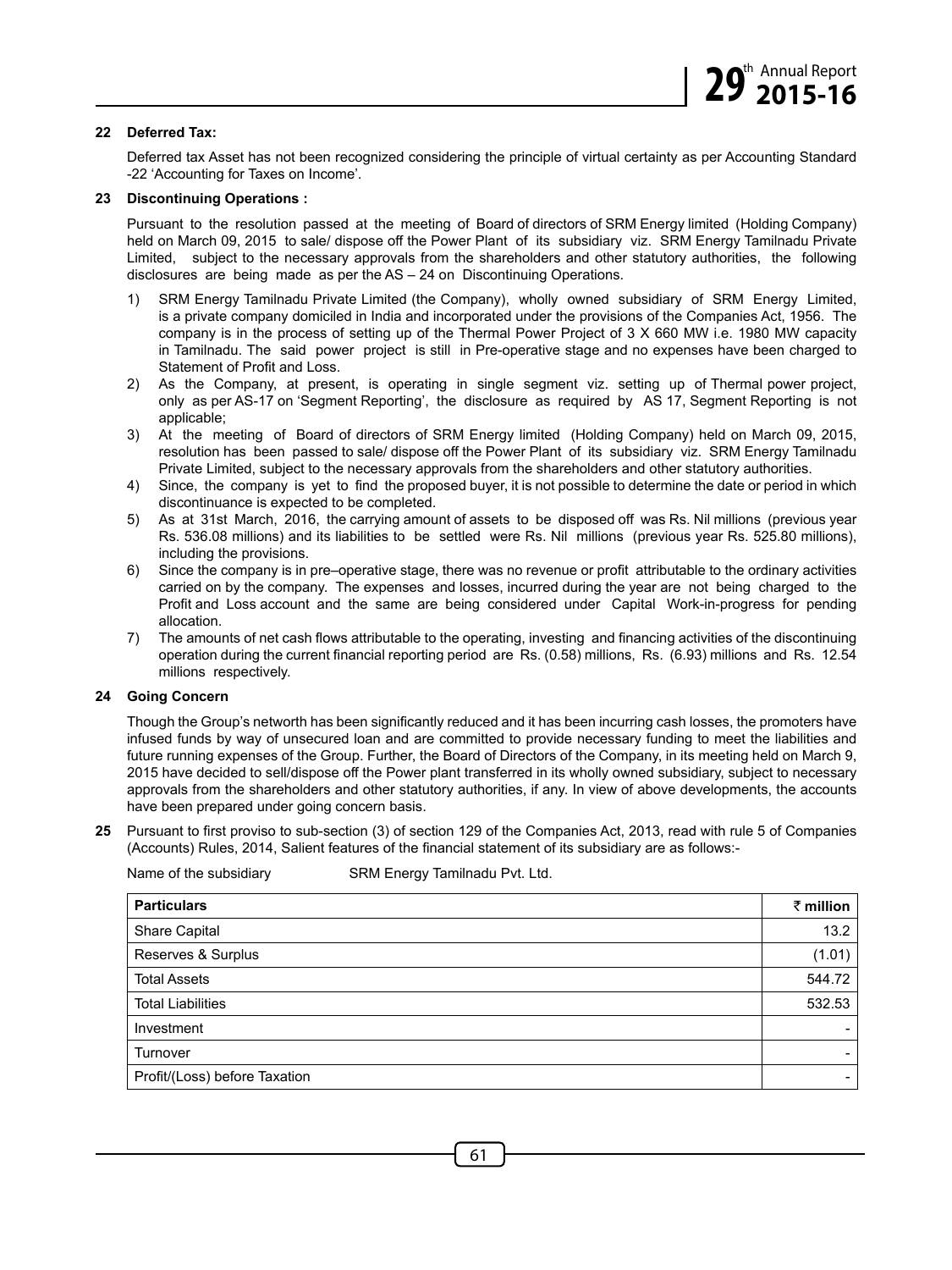

| <b>Particulars</b>           | $\bar{\tau}$ million |
|------------------------------|----------------------|
| Provision for Taxation       |                      |
| Profit/(Loss) after Taxation |                      |
| <b>Proposed Dividend</b>     |                      |
| % of Shareholding            | 100%                 |

#### **26 Particulars of Derivative Instruments as at March 31, 2016 :**

- i) No derivative instruments are acquired for hedging purposes.
- ii) No derivative instruments are acquired for speculation purposes
- iii) Foreign currency exposures that are not hedged by derivative instruments or otherwise are :
	- Capital advance of USD 0.10 million (previous year USD 0.10 million)
- **27** Based on the information available with the company, both the balances due to Micro & Small Enterprises as defined under the MSMED Act, 2006 and interest paid /payable during the year under the terms of said act under the terms of MSMED Act are Nil (previous year nil). The auditors have relied upon in respect of this matter.
- **28** In the opinion of the management, the realizable value of Current Assets, loans and Advances in the ordinary course of business would not be less than the amount at which they are stated in the Balance Sheet and provision for all known and determined liabilities are adequately made.
- **29** Additional Information, as required under Schedule III to the Companies Act, 2013, of enterprises consolidated as Subsidairy/ Associates/ Joint Ventures.

| Name of the Company                                        | Net Assets i.e. total assets minus<br>total liabilites |                           | Share in Profit / (Loss)                |                           |  |
|------------------------------------------------------------|--------------------------------------------------------|---------------------------|-----------------------------------------|---------------------------|--|
|                                                            | As % of consolidated<br>net assets                     | Amount (₹<br>in Miilions) | As % of consolidated<br>profit and loss | Amount (₹<br>in Miilions) |  |
| <b>Parent</b>                                              |                                                        |                           |                                         |                           |  |
| <b>SRM Energy Limited</b>                                  | 81%                                                    | (4.42)                    | 100%                                    | (5.52)                    |  |
| Subsidiary (indian)                                        |                                                        |                           |                                         |                           |  |
| SRM Energy Tamilnadu Pvt. Ltd.                             | $-222%$                                                | 12.19                     | $0\%$                                   |                           |  |
| Adjustments arising out of<br>consolidation                |                                                        | (13.26)                   |                                         | (0.01)                    |  |
| <b>Consolidated Net Assets/</b><br><b>Profit after Tax</b> |                                                        | (5.48)                    |                                         | (5.52)                    |  |

- **30** Previous year figures have been regrouped and rearranged wherever necessary to make them comparable to those for the current year. Figures in bracket indicate previous year's figures.
- **31** Figures are rounded off to the million.@'- represents figures less than Rs. 5,000 which have been shown at actual in brackets with @.

For VATSS & Associates Chartered Accountants ICAI Firm Registration No. 017573N **Vishal Rastogi Sameer Rajpal**

SURESH KUMAR ARORA Partner Membership No.090862

Date : 27/05/2016 Company Secretary Chief Financial Officer

As per our attached report of even date For and on behalf of the Board of Directors

Managing Director DIN : 02780975 DIN : 05184612

Place : New Delhi **Kanika Arora Kailash Chandra Gupta**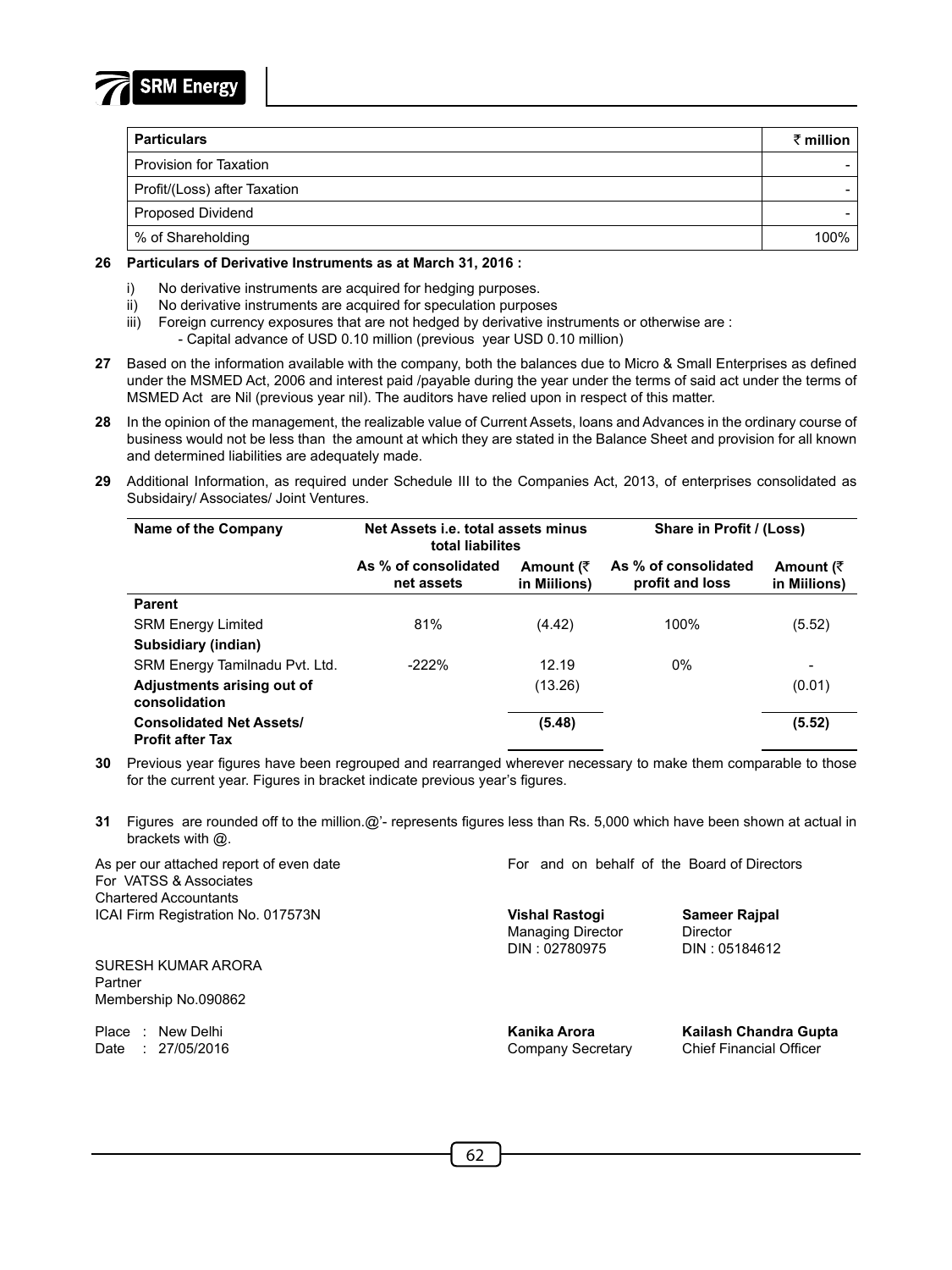#### **Shareholders Instructions for E-voting**

#### **The instructions for shareholders voting electronically are as under:**

- (i) The voting period begins on September 26, 2016 at 09:00 A.M. and ends on September 28, 2016 at 05:00 P.M. During this period shareholders' of the Company, holding shares either in physical form or in dematerialized form, as on the cut-off date (record date) of September 22, 2016, may cast their vote electronically. The e-voting module shall be disabled by CDSL for voting thereafter. Members holding shares in physical or in demat form as on cut-off date, i.e., September 22, 2016 shall only be eligible for e-voting.
- (ii) Shareholders who have already voted through e-voting prior to the meeting date would not be entitled to vote through physical mode at the meeting venue.
- (iii) The shareholders should log on to the e-voting website www.evotingindia.com.

*(Shareholders can also cast their vote using CDSL's mobile app m-Voting available for android based mobiles. The m-Voting app can be downloaded from Google Play Store. iPhone and Windows phone users can download the app from the App Store and the Windows Phone Store respectively on or after 30th June 2016. Please follow the instructions as prompted by the mobile app while voting on your mobile.)*

- (iv) Click on "Shareholders" tab.
- (v) Now Enter your User ID
	- a. For CDSL: 16 digits beneficiary ID,
	- b. For NSDL: 8 Character DP ID followed by 8 Digits Client ID,
	- c. Members holding shares in Physical Form should enter Folio Number registered with the Company.
- (vi) Next enter the Image Verification as displayed and Click on Login.
- (vii) If you are holding shares in demat form and had logged on to www.evotingindia.com and voted on an earlier voting of any company, then your existing password is to be used.
- (viii) If you are a first time user follow the steps given below:

| For Members holding shares in Demat Form and<br><b>Physical Form</b> |                                                                                                                                                                                                                                                                                                                                                                                                                                                                                                                                                                                                                                                                                                                                                                                                                            |  |
|----------------------------------------------------------------------|----------------------------------------------------------------------------------------------------------------------------------------------------------------------------------------------------------------------------------------------------------------------------------------------------------------------------------------------------------------------------------------------------------------------------------------------------------------------------------------------------------------------------------------------------------------------------------------------------------------------------------------------------------------------------------------------------------------------------------------------------------------------------------------------------------------------------|--|
| <b>PAN</b>                                                           | Enter your 10 digit alpha-numeric<br>by Income<br>*PAN<br>issued<br>Tax<br>Department (Applicable<br>for<br>both<br>demat<br>shareholders<br>as well<br>as<br>physical shareholders)<br>Members who have not updated<br>their PAN with the Company/<br>Participant<br>Depository<br>are<br>requested to use the the first two<br>letters of their name and the 8<br>digits of the sequence number in<br>the PAN field. Sequence number<br>is printed on the stickers pasted<br>on the cover of the annual report.<br>In case the sequence number<br>less than 8 digits enter the<br>is<br>applicable number of 0's before<br>the number after the first two<br>of the name<br>characters<br>in<br>CAPITAL letters. Eg. If your<br>name is Ramesh Kumar with<br>sequence number 1 then enter<br>RA00000001 in the PAN field |  |
| Dividend<br>Bank<br>Details<br>0R<br>Date of<br>Birth (DOB)          | Enter the Dividend Bank Details or<br>Date of Birth (in dd/mm/yyyy format)<br>as recorded in your demat account<br>or in the company records in order to<br>login.<br>hoth<br>details<br>١f<br>the<br>not<br>are<br>with<br>the depository<br>recorded<br>or company please enter the<br>member id / folio number in the<br>Dividend Bank details field as<br>mentioned in instruction (v).                                                                                                                                                                                                                                                                                                                                                                                                                                |  |

- (ix) After entering these details appropriately, click on "SUBMIT" tab.
- (x) Members holding shares in physical form will then directly reach the Company selection screen. However, members holding shares in demat form will now reach 'Password Creation' menu wherein they are required to mandatorily enter their login password in the new password field. Kindly note that this password is to be also used by the demat holders for voting for resolutions of any other company on which they are eligible to vote, provided that company opts for e-voting through CDSL platform. It is strongly recommended not to share your password with any other person and take utmost care to keep your password confidential.
- (xi) For Members holding shares in physical form, the details can be used only for e-voting on the resolutions contained in this Notice.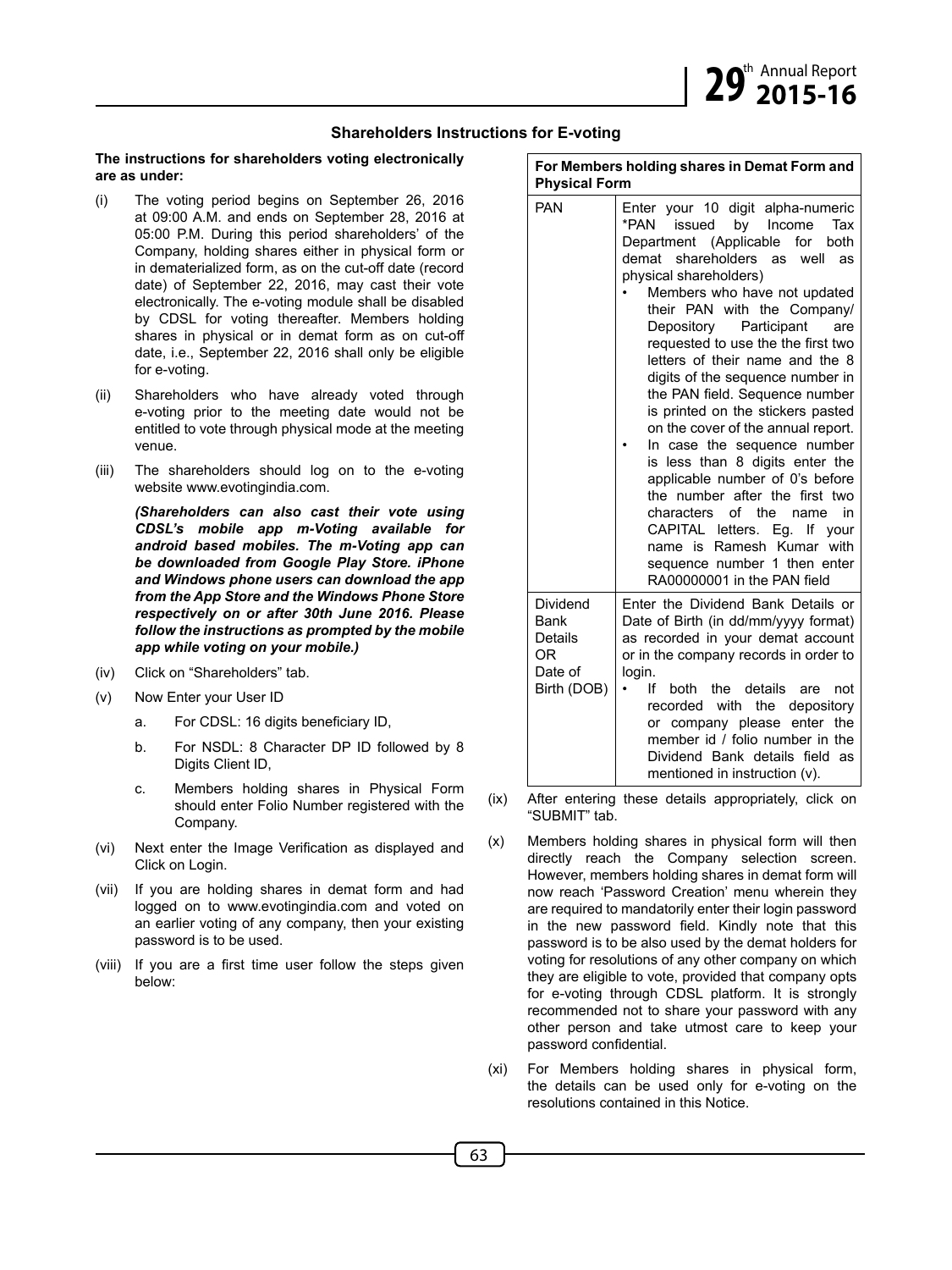

- (xii) Click on the EVSN for the **'SRM Energy Limited'** on which you choose to vote.
- (xiii) On the voting page, you will see "RESOLUTION DESCRIPTION" and against the same the option "YES/NO" for voting. Select the option YES or NO as desired. The option YES implies that you assent to the Resolution and option NO implies that you dissent to the Resolution.
- (xiv) Click on the "RESOLUTIONS FILE LINK" if you wish to view the entire Resolution details.
- (xv) After selecting the resolution you have decided to vote on, click on "SUBMIT". A confirmation box will be displayed. If you wish to confirm your vote, click on "OK", else to change your vote, click on "CANCEL" and accordingly modify your vote.
- (xvi) Once you "CONFIRM" your vote on the resolution, you will not be allowed to modify your vote.
- (xvii) You can also take print out of the voting done by you by clicking on "Click here to print" option on the Voting page.
- (xviii) If Demat account holder has forgotten the changed password then Enter the User ID and the image verification code and click on Forgot Password & enter the details as prompted by the system.
- (xix) Note for Non Individual Shareholders and **Custodians** 
	- Non-Individual shareholders (i.e. other than Individuals, HUF, NRI etc.) and Custodian are required to log on to www.evotingindia. com and register themselves as Corporates. Corporates and Custodians already registered with CDSL should use their login details.
	- A scanned copy of the Registration Form bearing the stamp and sign of the entity should be emailed to helpdesk.evoting@cdslindia. com.
	- The Admin login details will be sent by CDSL. After receiving the login details a compliance user should be created using the admin login and password. The Compliance user would be able to link the account(s) for which they wish to vote on.
- The list of accounts should be mailed to helpdesk.evoting@cdslindia.com and on approval of the accounts they would be able to cast their vote.
- A scanned copy of the Board Resolution and Power of Attorney (POA) which they have issued in favour of the Custodian, if any, should be uploaded in PDF format in the system for the scrutinizer to verify the same.
- (xx) Any person, who acquires shares of the Company and become Member of the Company after dispatch of the Notice and holding shares as on the cut-off date i.e. September 22, 2016 may follow the same instructions as mentioned above for e-Voting.
- (xxi) In case you have any queries or issues regarding e-voting, you may refer the Frequently Asked Questions ("FAQs") and e-voting manual available at www.evotingindia.com, under help section or write an email to helpdesk.evoting@cdslindia.com.

#### **Other Information:**

- Pursuant to Section 108 and corresponding rules of companies Act, 2013, the company will provide e-voting facility to the members. All business to be transacted at the annual general meeting can be transacted through the electronic voting system.
- The notice of annual general meeting will be sent to the members whose names appear in the register of members/depositories at closing hrs of business on Friday 26th August 2016.
- The Voting rights of shareholders shall be in proportion to their shares of the paid-up equity share capital of the Company.
- Mr. Ankush Agarwal, Managing Partner, of M/s. Forecore Professionals LLP has been appointed as Scrutinizer to scrutinize the e-voting process and also the voting done through Physical ballot at the AGM venue and for conducting the same in a fair and transparent manner.
- Notice of the meeting is also displayed at www. srmenergy.in.
- Scrutinizer shall, after scrutinizing the votes cast at the AGM and through Remote E-voting, not later than 2 (two) days from the conclusion of the AGM submit a consolidated Scrutinizer's report to the Chairman. The Result of the voting will be announced by the Chairman of the meeting on or after the 32nd AGM to be held on 29th September, 2016 and will be communicated to the Stock Exchange and placed on the website of the Company, i.e., www.srmenergy.in .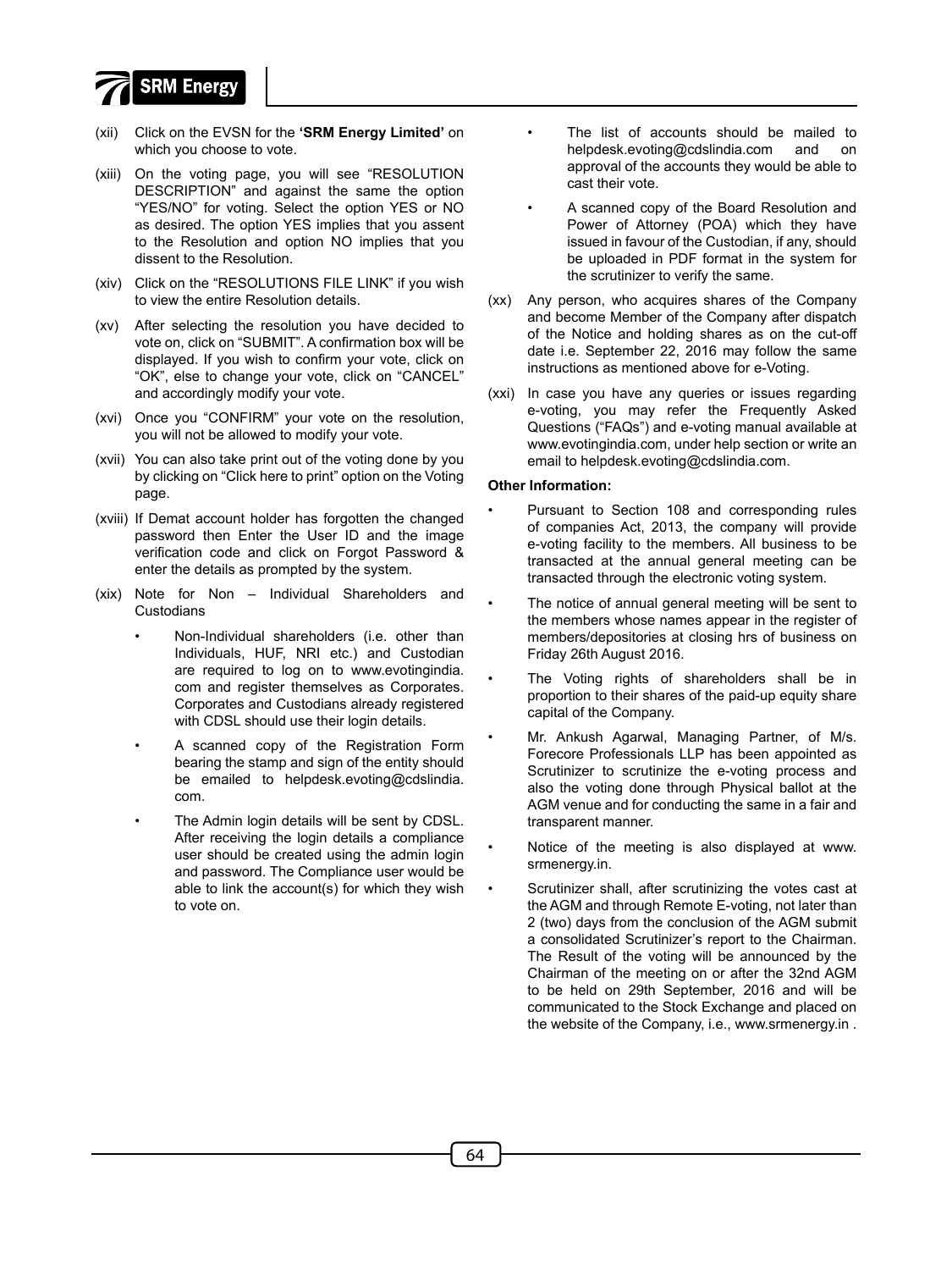**SRM ENERGY LIMITED**

**CIN:** L17100DL1985PLC303047

**Regd. off:** 206, 2nd Floor, Suneja Tower-2, District Center, Janakpuri, New Delhi- 110058 **Phone:** +91 (11) 45067736, **Email:** info@srmenergy.in, **Web:** www.srmenergy.in

#### **PROXY FORM: MGT-11**

[Pursuant to section 105(6) of the Companies Act, 2013 and rule 19(3) of the Companies (Management and Administration) Rules, 2014]

|                                                                                    | Registered address                                                                                             |  |  |                                                                                                                                                                                                                                                                                                           |
|------------------------------------------------------------------------------------|----------------------------------------------------------------------------------------------------------------|--|--|-----------------------------------------------------------------------------------------------------------------------------------------------------------------------------------------------------------------------------------------------------------------------------------------------------------|
|                                                                                    | E-mail Id                                                                                                      |  |  |                                                                                                                                                                                                                                                                                                           |
|                                                                                    | Folio No/ Client Id                                                                                            |  |  |                                                                                                                                                                                                                                                                                                           |
|                                                                                    | DP ID                                                                                                          |  |  |                                                                                                                                                                                                                                                                                                           |
| I/We, being the member (s) of<br>shares of the above named company, hereby appoint |                                                                                                                |  |  |                                                                                                                                                                                                                                                                                                           |
| $\mathbf{1}$ .                                                                     |                                                                                                                |  |  |                                                                                                                                                                                                                                                                                                           |
|                                                                                    |                                                                                                                |  |  |                                                                                                                                                                                                                                                                                                           |
| 2.                                                                                 |                                                                                                                |  |  |                                                                                                                                                                                                                                                                                                           |
|                                                                                    |                                                                                                                |  |  |                                                                                                                                                                                                                                                                                                           |
| 3.                                                                                 |                                                                                                                |  |  |                                                                                                                                                                                                                                                                                                           |
|                                                                                    |                                                                                                                |  |  |                                                                                                                                                                                                                                                                                                           |
|                                                                                    | at any adjournment thereof in respect of such resolutions as are indicated below:<br><b>Ordinary Business:</b> |  |  | as my/our proxy to attend and vote (on a poll) for me/us and on my/our behalf at the 29th Annual General Meeting of the Company, to be held on the<br>29th day of September, 2016 at Executive Club, Dolly Farms & Resorts 439, Village Shahurpur, P.O. Fatehpur Beri, New Delhi 110074 at 11:30 A.M. and |

- **Ordinary Business:**<br>1. To receive, consider and adopt the audited financial statement of the Company for the financial year ended 31st March, 2016 and the Reports of Director's and Auditor's thereon.
- 2. To appoint a Director in place of Ms. Tanu Agarwal(DIN- 07134266) who retires by rotation and being eligible, offers himself for reappointment.<br>2. To ratify the appointment of M/s VATSS & Associates, Chartered Accountan 3. To ratify the appointment of M/s VATSS & Associates, Chartered Accountant (Firm Registration No.- 017573N) as statutory auditors of the
- Company for the Financial year 2016-17 and to authorise the Board of Directors of the Company to fix their remuneration.

Signed this…......................… day of……..… 20…....

Name of the member (s)

Signature of shareholder \_\_\_\_\_\_\_\_\_\_\_\_\_\_\_\_\_\_\_\_\_\_Signature of Proxy holder(s)\_\_\_\_\_\_\_\_\_\_\_\_\_\_\_\_\_\_\_\_

Affix Revenue Stamp

Note: This form of proxy in order to be effective should be duly completed and deposited at the Registered Office of the Company, not less than 48 hours before the commencement of the Meeting.

## **SRM ENERGY LIMITED**

**CIN:** L17100DL1985PLC303047 **Regd. off:** 206, 2nd Floor, Suneja Tower-2, District Center, Janakpuri, New Delhi- 110058 **Phone:** +91 (11) 45067736, **Email:** info@srmenergy.in, **Web:** www.srmenergy.in

**29TH ANNUAL GENERAL MEETING**

#### **ATTENDANCE SLIP**

#### **PLEASE COMPLETE THIS ATTENDANCE SLIP AND HAND IT OVER AT THE ENTRANCE OF THE HALL**

I/We hereby record my/our presence at the 29th Annual general meeting of the Company to be held on Thursday, September 29, 2015 at 11.30 a.m. at Executive Club, Dolly Farms & Resorts 439, Village Shahurpur, P.O. Fatehpur Beri, New Delhi 110074.

| Name(s) of the Shareholder(s) or Proxy (in<br><b>Block Letters)</b> | No. of Shares held | Registered Folio/Client ID No./DP ID No. |
|---------------------------------------------------------------------|--------------------|------------------------------------------|
|                                                                     |                    |                                          |

I certify that I am a member/proxy/ authorized representative for the member of the Company.

**PLEASE CARRY YOUR COPY OF ANNUAL REPORT**

Signature/s of the Shareholders/s or Proxy

(To be signed at the time of handing over the slip)

\_\_\_\_\_\_\_\_\_\_\_\_\_\_\_\_\_\_\_\_\_\_\_\_\_\_\_\_\_\_\_\_\_\_\_\_\_\_\_\_\_\_\_\_\_\_

**NO GIFTS/SNACKS WILL BE PROVIDED AT THE MEETING**